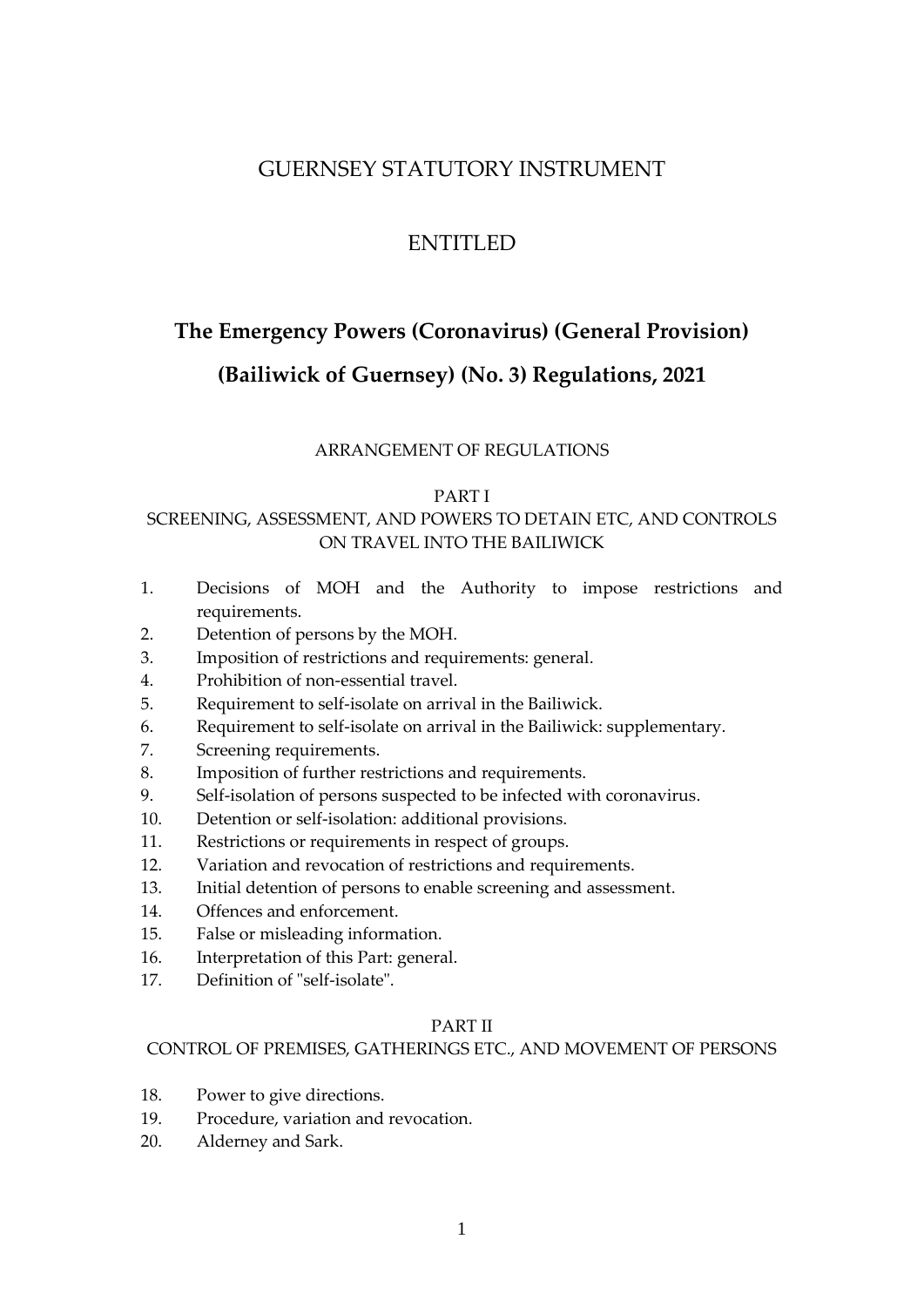- 21 Enforcement
- 22. Offences.
- 23. Interpretation of this Part.

#### PART III

# REGISTRATION OF DEATHS AND STILL-BIRTHS

*Legislation extending to the Bailiwick except for registration of deaths and still-births in Alderney*

24. Modification of the Loi relative à l'Enregistrement des Naissances et Décès dans le Bailliage de l'Îlee de Guernesey.

# *Legislation extending to Alderney*

25. Modification of the Loi relative aux certificats de Décès et aux Enterrements.

# PART IV

# MODIFICATIONS TO LEGISLATION RELATING TO CREMATIONS IN **GUERNSEY**

26. Modification of legislation relating to cremation.

# PART V STATES OF DELIBERATION AND CHIEF PLEAS OF SARK

- 27. Modification of the Reform Law.
- 28. Modification of the Sark Reform Law.

# PART VI

# PAROCHIAL MEETINGS, ETC.

- 29. Application of this Part.
- 30. Determination of parish matters.
- 31. Application to Royal Court for confirmation of parochial tax or parish waste rate.
- 32. Parish elections.
- 33. Meetings of Constables and Douzaine.
- 34. Interpretation of this Part.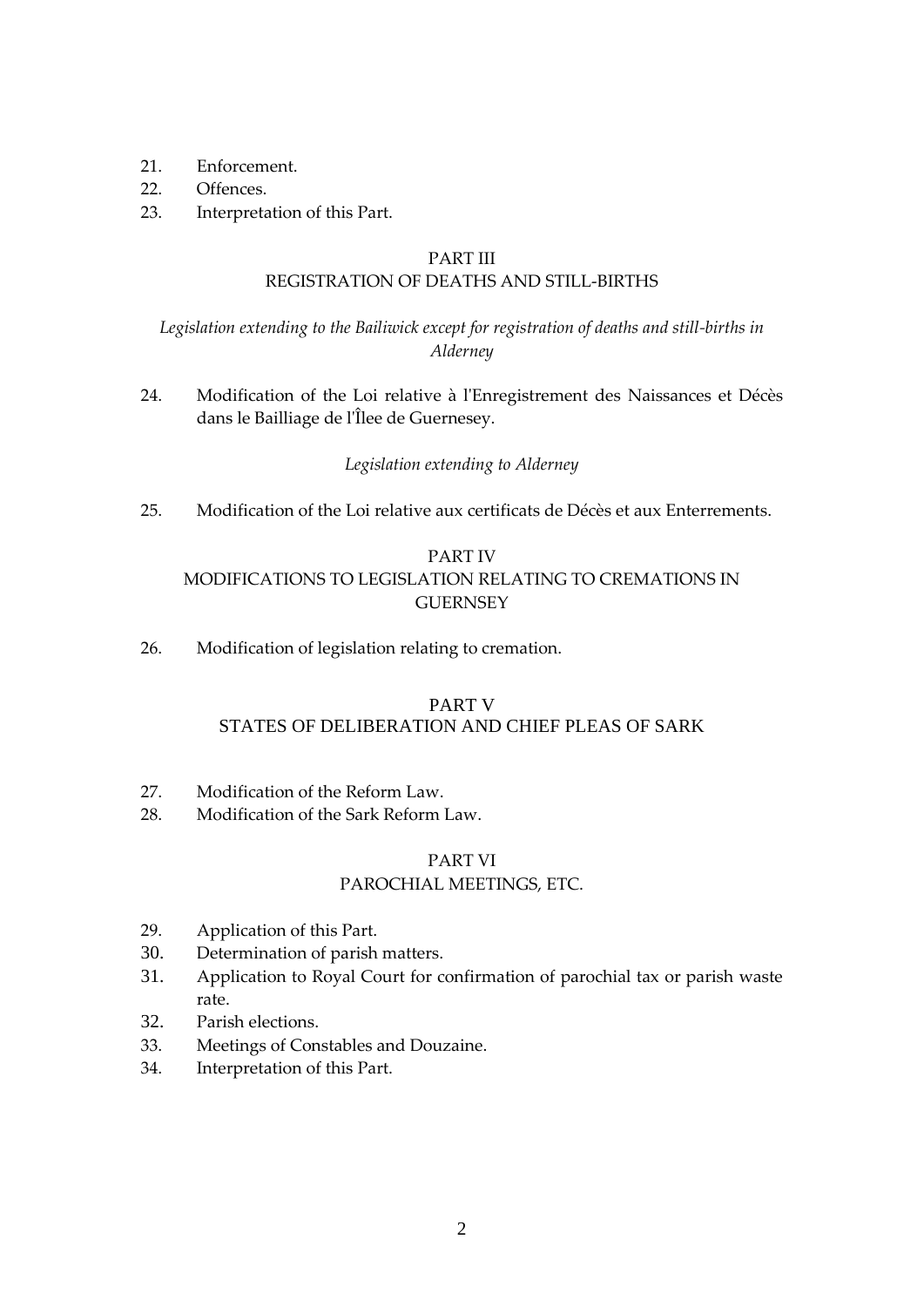# PART VII **SCHOOLS**

35. Power of Medical Officer of Health to close schools.

# PART VIII

# MISCELLANEOUS AND FINAL

- 36. [Modification of legislation relating to mental health.](#page-47-0)
- 37. Population Management Law: Employment Permits.
- 38. Modification of Fixed Penalties Law.
- 39. [Guernsey Financial Services Commission: officers appointed as Senior](#page-57-0)  [Decision Makers.](#page-57-0)
- 40. [Court of Appeal.](#page-64-0)
- 41. [Offences by legal persons and unincorporated bodies.](#page-64-1)
- 42. Revocation and savings.
- 43. Interpretation.
- 44. [Citation.](#page-68-0)
- 45. [Extent.](#page-68-1)
- 46. [Commencement.](#page-68-2)

| SCHEDULE 1 | Essential Travel Permits.                                  |
|------------|------------------------------------------------------------|
| SCHEDULE 2 | Exception to requirement to self-isolate on arrival in the |
|            | Bailiwick: Critical Workers.                               |
| SCHEDULE 3 | Modification of legislation relating to mental health.     |

[Explanatory Note.](#page-90-0)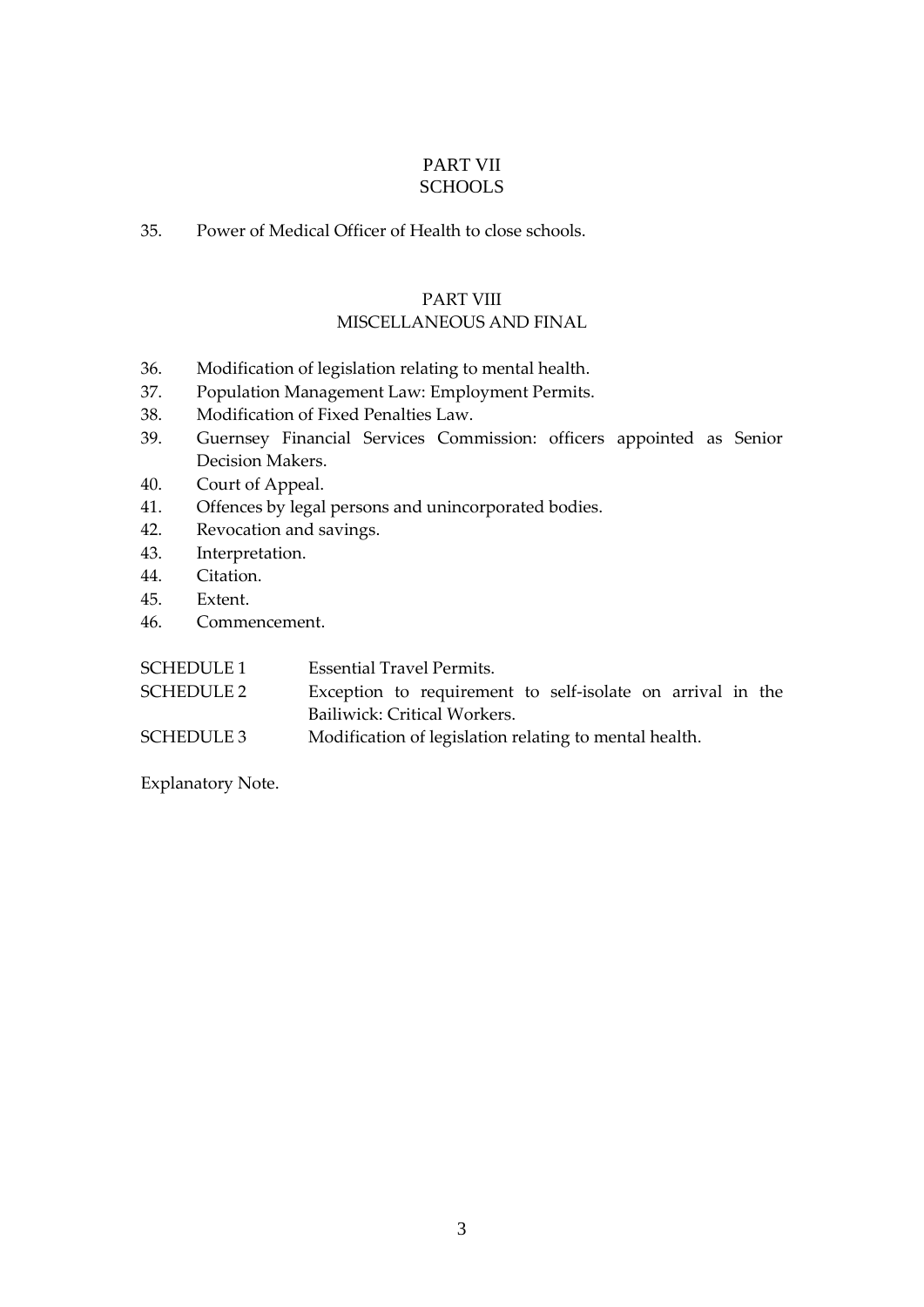# GUERNSEY STATUTORY INSTRUMENT 2021 No.

# **The [Emergency Powers \(Coronavirus\) \(General](#page-0-0)  [Provision\) \(Bailiwick of Guernsey\) \(No. 3\) Regulations,](#page-0-0)  [202](#page-0-0)1**

| Made                   | $4^{th}$ March, 2021        |
|------------------------|-----------------------------|
| Coming into operation  | 5 <sup>th</sup> March, 2021 |
| Laid before the States | 2021                        |

**WHEREAS** there are one or more persons within the Bailiwick, or who may enter the Bailiwick, who may be infected with Severe Acute Respiratory Syndrome Coronavirus 2, resulting in the occurrence of an emergency within the meaning of the Civil Contingencies (Bailiwick of Guernsey) Law, 2012**<sup>a</sup>** ;

**AND WHEREAS** one or more persons within the Bailiwick have died after being infected with Severe Acute Respiratory Syndrome Coronavirus 2;

**AND WHEREAS** a new and fast-spreading variant of Severe Acute Respiratory Syndrome Coronavirus 2 has recently been detected in the United Kingdom;

**<sup>a</sup>** Order in Council No. XIV of 2012; amended by Ordinance No. IX of 2016; and No. II of 2017.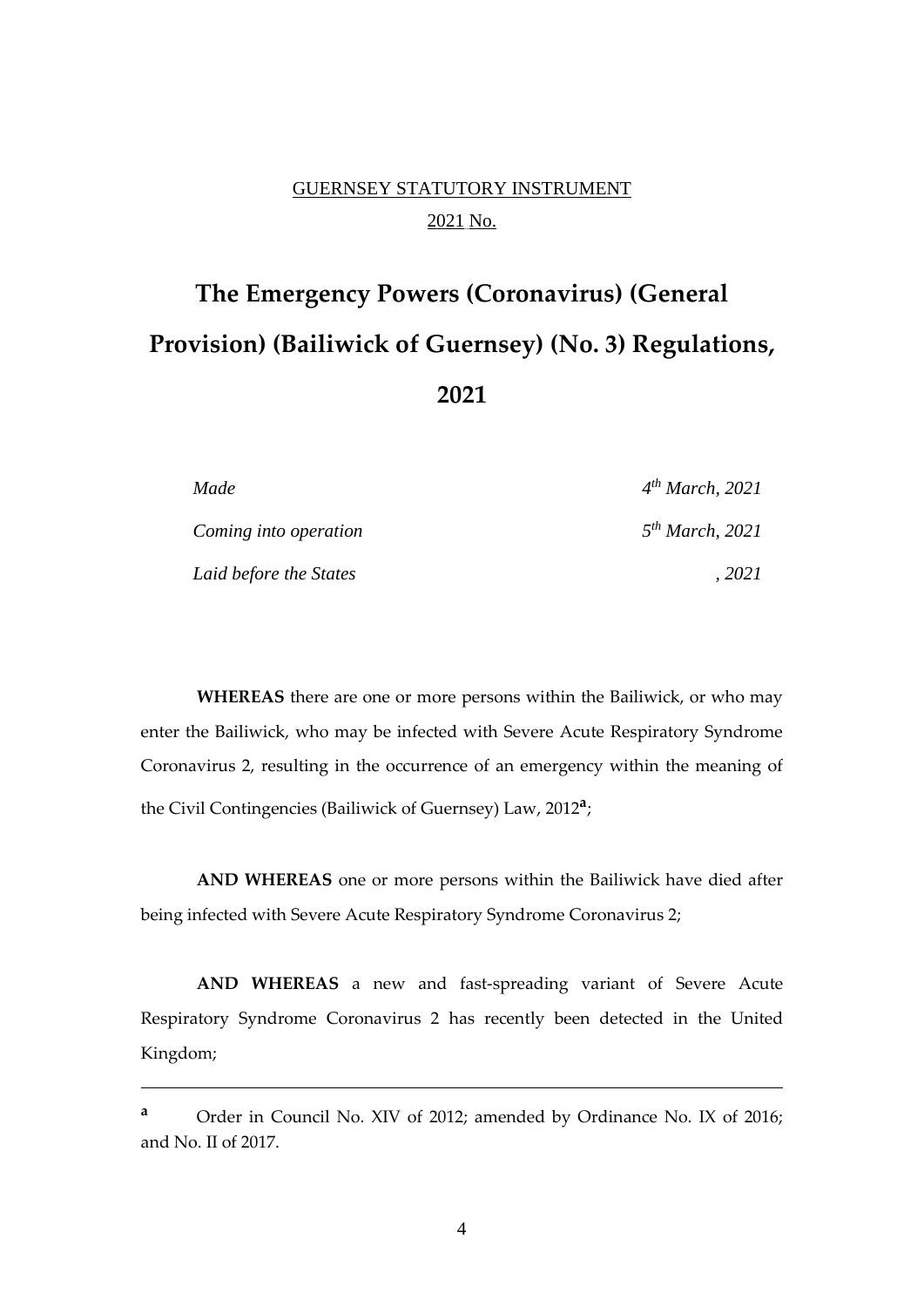**AND WHEREAS** the Civil Contingencies Authority (**"the Authority"**) (having consulted the Medical Officer of Health in respect of the risk to public health created thereby and by the spread of Severe Acute Respiratory Syndrome Coronavirus 2, the virus causing the disease COVID-19, and in respect of the measures necessary to prevent or slow the spread of infection) is satisfied that the conditions set out in section 13 of the Law are satisfied, and that the following regulations contain only provisions which are appropriate for and proportionate to the purpose of preventing, controlling or mitigating the emergency referred to above;

**AND WHEREAS** the Authority is satisfied that the effect of the following regulations is in due proportion to that emergency, and that they are compatible with the Convention rights within the meaning of section 1 of the Human Rights (Bailiwick of Guernsey) Law**,** 2000**<sup>b</sup>** ;

**NOW THEREFORE THE AUTHORITY,** in exercise of the powers conferred upon it by sections 12(1), 14 and 19 of the Law, and of all other powers enabling it in that behalf, hereby makes the following regulations: –

# PART I

# <span id="page-4-0"></span>SCREENING, ASSESSMENT, AND POWERS TO DETAIN ETC, AND CONTROLS ON TRAVEL INTO THE BAILIWICK

5

**<sup>b</sup>** Order in Council No. XIV of 2000; amended by No. I of 2005; Ordinance No. XXXVII of 2001; No. XXXIII of 2003; No. XX of 2015; No. IX of 2016; No. XXVI of 2018; and G.S.I. No. 27 of 2006.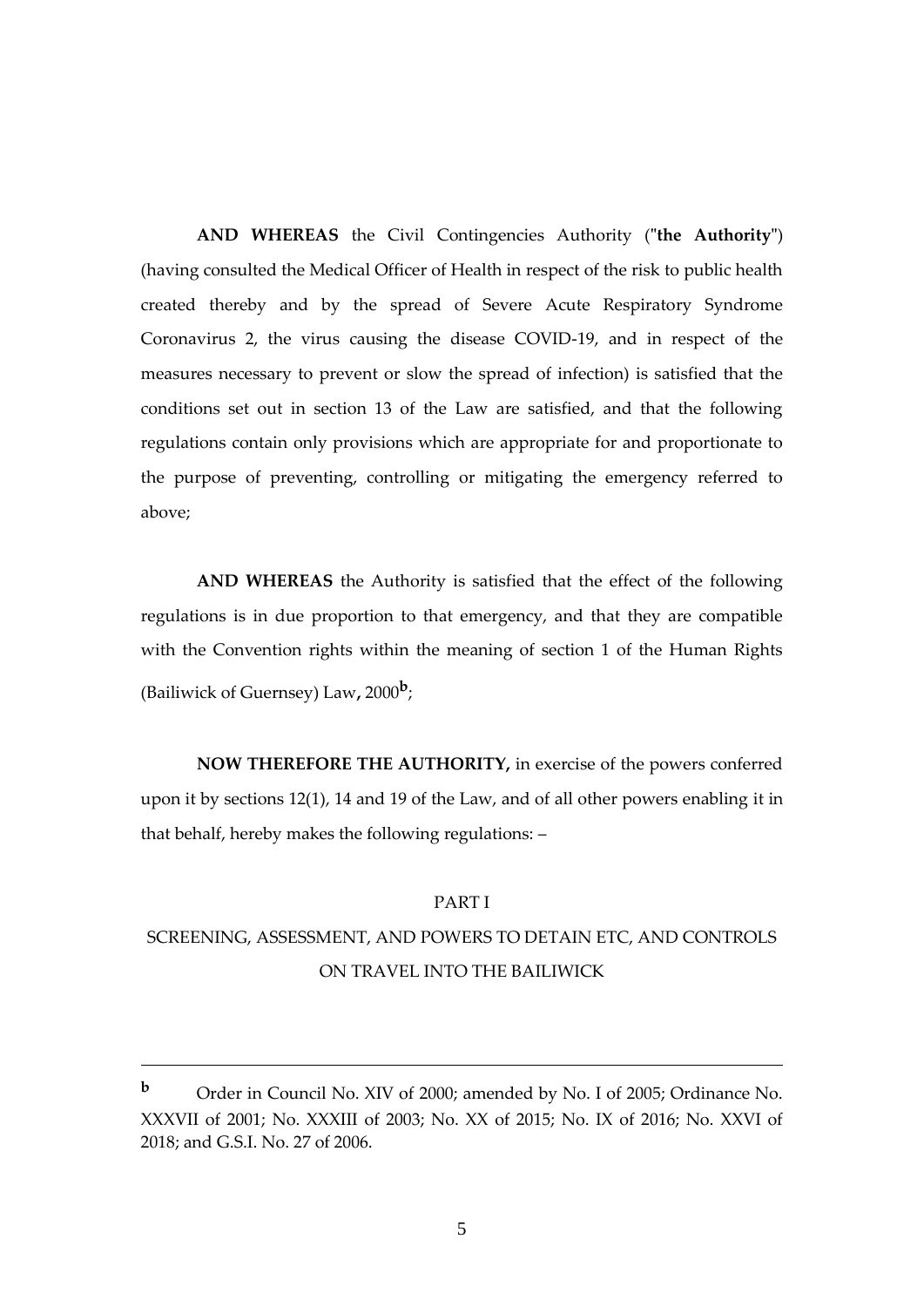#### <span id="page-5-0"></span>**Decisions of MOH and the Authority to impose restrictions and requirements.**

**1.** (1) Subject to paragraph (3), the Medical Officer of Health ("**the MOH**") may not impose a restriction or requirement under this Part unless the MOH has sought the advice of Her Majesty's Procureur in relation to the appropriateness and proportionality of the proposed requirement or restriction, and has taken account of that advice.

(2) Subject to paragraph (3), the Civil Contingencies Authority (**"the Authority"**) may not impose a requirement under regulation 6(2) unless the Authority has sought the advice of the MOH in relation to the appropriateness of the proposed requirement and has taken account of that advice.

(3) Neither the requirement in paragraph (1) nor the requirement in paragraph (2) applies where the MOH or the Authority (as the case may be) considers that, in all the circumstances, it would be impracticable to comply with it.

(4) Where the MOH imposes a restriction or requirement under these Regulations without seeking the advice of Her Majesty's Procureur, in reliance on paragraph (3), the MOH shall, as soon as reasonably practicable, give notice that he or she has done so to Her Majesty's Procureur.

(5) Where the Authority imposes a requirement under regulation 6(2) without seeking the advice of the MOH, in reliance on paragraph (3), the Authority shall, as soon as reasonably practicable, give notice that it has done so to the MOH.

#### <span id="page-5-1"></span>**Detention of persons by the MOH.**

**2.** (1) This regulation applies where the MOH has reasonable grounds to believe that a person (**"P"**) –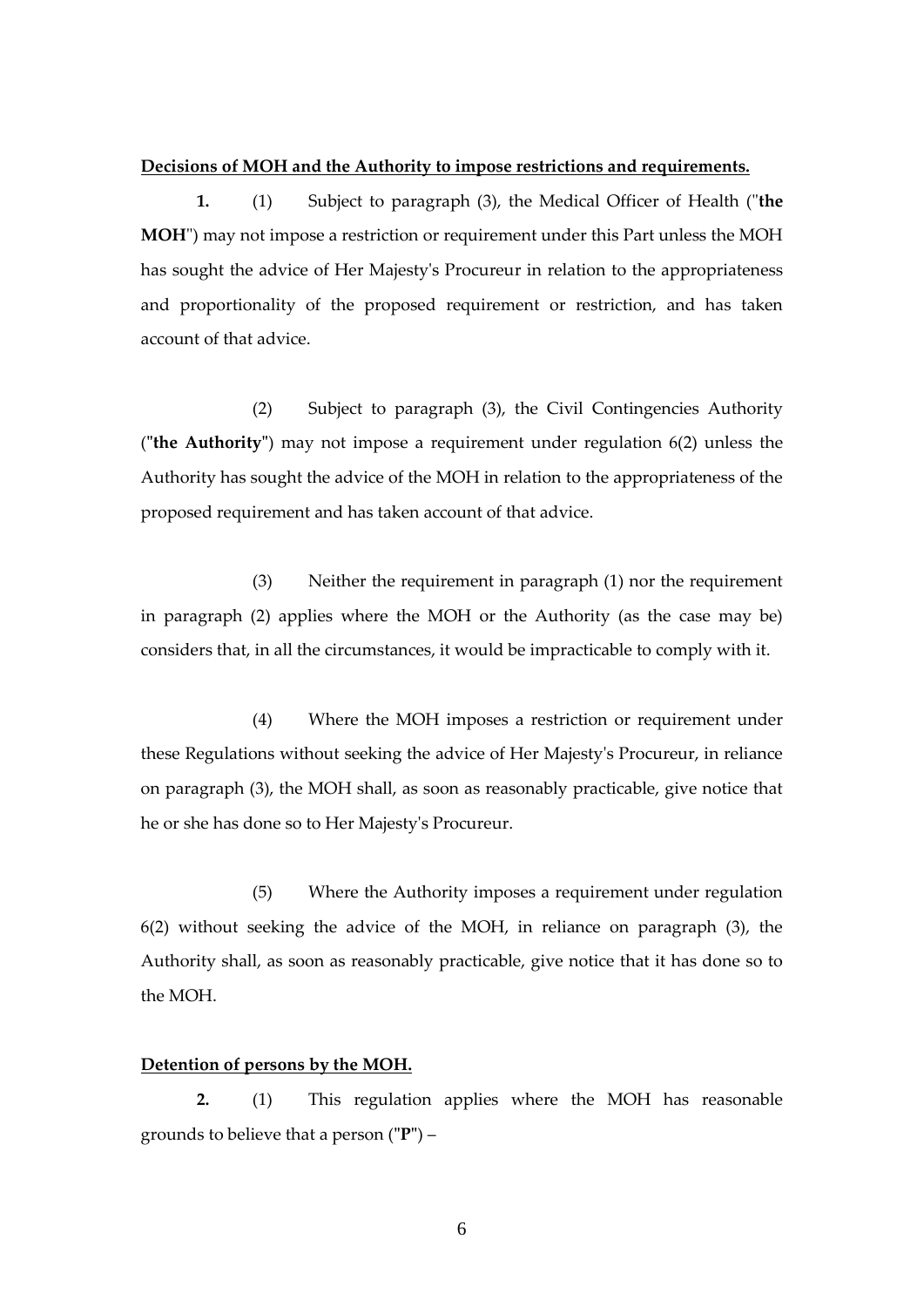- (a) is, or may be, infected or contaminated with, or is suspected or confirmed to be suffering from, coronavirus, and there is a risk that P might infect or contaminate others, or
- (b) has arrived in the Bailiwick by air or sea and has left an infected area within the 14 day period immediately preceding the date of P's arrival in the Bailiwick.

(2) Where paragraph  $(1)(a)$  or  $(b)$  is met in relation to P, the MOH may, for the purposes of screening, assessment or the imposition of any restriction or requirement under regulation 3, impose on P a requirement to be detained until the later of –

- (a) the end of the period of 48 hours beginning with the time from which P's detention under this regulation begins,
- (b) such time as any screening requirements imposed on or in relation to P under regulation 3 have been complied with and the assessment referred to in that regulation carried out in relation to P.

### <span id="page-6-0"></span>**Imposition of restrictions and requirements: general.**

**3.** (1) Where regulation 2(1)(a) or (b) is met in relation to a person (**"P"**), the MOH may –

(a) (orally or in writing) impose on or in relation to P one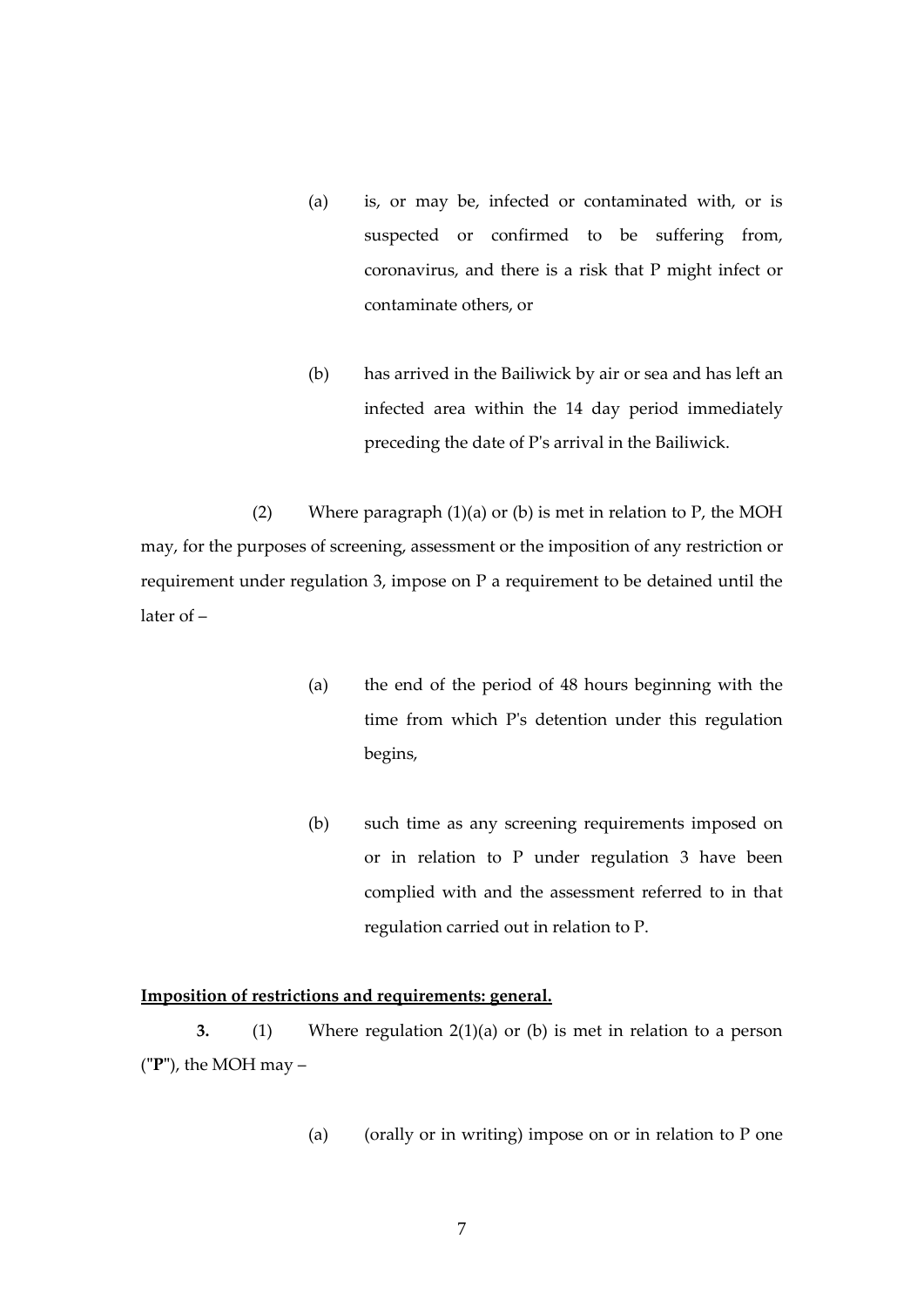or more screening requirements to inform an assessment by the MOH of whether P presents, or could present, a risk of infecting or contaminating others,

- (b) carry out such an assessment in relation to P, and
- (c) following such an assessment, (orally or in writing) impose on or in relation to P any other restriction or requirement which the MOH considers necessary for the purposes of removing or reducing the risk referred to in subparagraph (a), including (without limitation) the restrictions or requirements set out in paragraph (2).
- (2) The restrictions or requirements are
	- (a) that P submit to medical examination,
	- (b) that P be removed to a hospital or other suitable establishment,
	- (c) that P be detained in a hospital or other suitable establishment,
	- (d) that P self-isolate,
	- (e) that P be disinfected or decontaminated,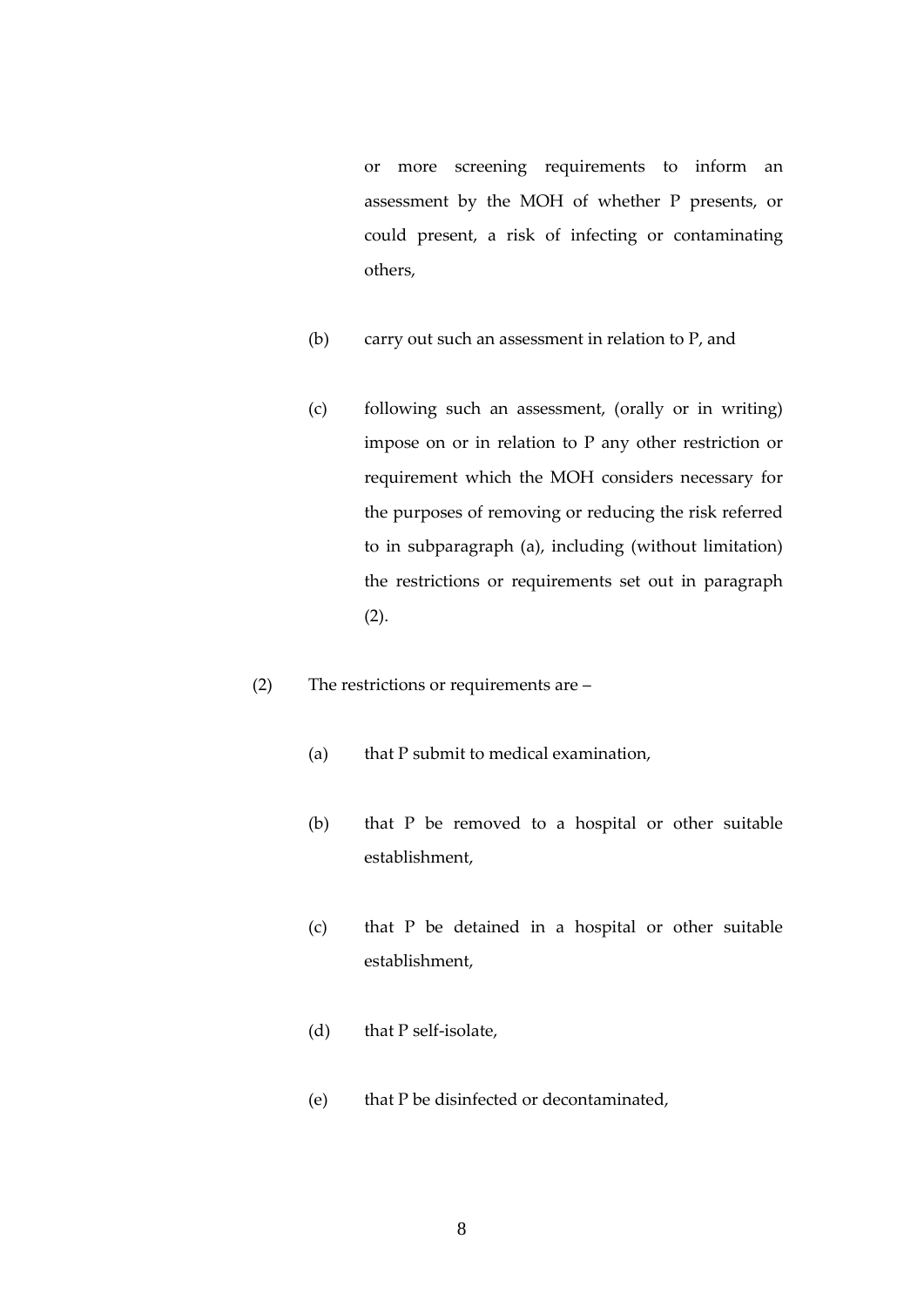- (f) that P wear protective clothing,
- (g) that P provide information or answer questions about P's health or other circumstances,
- (h) that P's health be monitored and the results reported,
- (i) that P attend training or advice sessions on how to reduce the risk of infecting or contaminating others,
- (j) that P be subject to restrictions on where P goes or with whom P has contact,
- (k) that P abstain from working or trading.

 (3) For the avoidance of doubt, a requirement to self-isolate imposed under paragraph (1) may be for such period as the MOH thinks necessary in all the circumstances, and may include provision for that period to be shortened in circumstances where P undergoes a test for COVID-19 and the result of that test is negative.

(4) A restriction or requirement imposed under paragraph (1) may be varied by the MOH orally or in writing.

(5) Neither paragraph (1) nor regulation 5 or 6 affects the exercise of any powers under regulation 10; and nothing in this regulation (or in any other provision in these Regulations) affects the MOH's powers under any other enactment.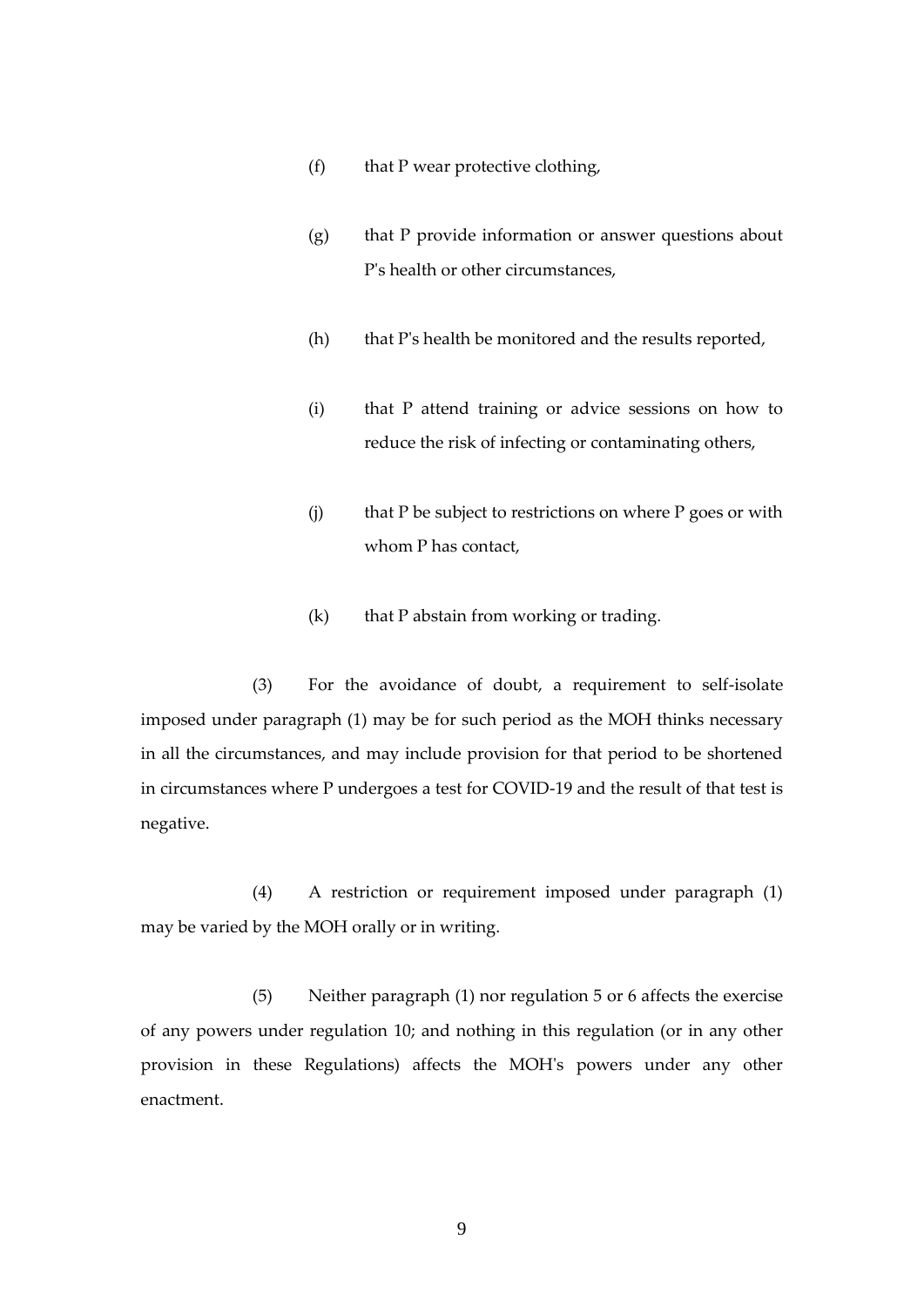(6) In this regulation and regulation 6 a power to vary a requirement or restriction includes a power to revoke it.

#### **Prohibition of non-essential travel.**

**4.** (1) Schedules 1 and 2 have effect.

(2) A person may not travel into the Bailiwick from outside unless he or she has been granted -

- (a) an Essential Travel Permit under Schedule 1, or
- (b) a Critical Worker Exemption under Schedule 2.

(3) A person who has been granted neither a Critical Worker Exemption nor an Essential Travel Permit and who travels into the Bailiwick from outside, in contravention of paragraph (2), commits an offence; and regulations 5 and 6 shall be construed accordingly.

#### <span id="page-9-0"></span>**Requirement to self-isolate on arrival in the Bailiwick.**

- **5.** (1) Subject to
	- (a) provision made in or under Schedule 2 (concerning Critical Workers), and
	- (b) paragraphs (2) to (7),

a person who has arrived in the Bailiwick from outside by air or sea must self-isolate for 21 days.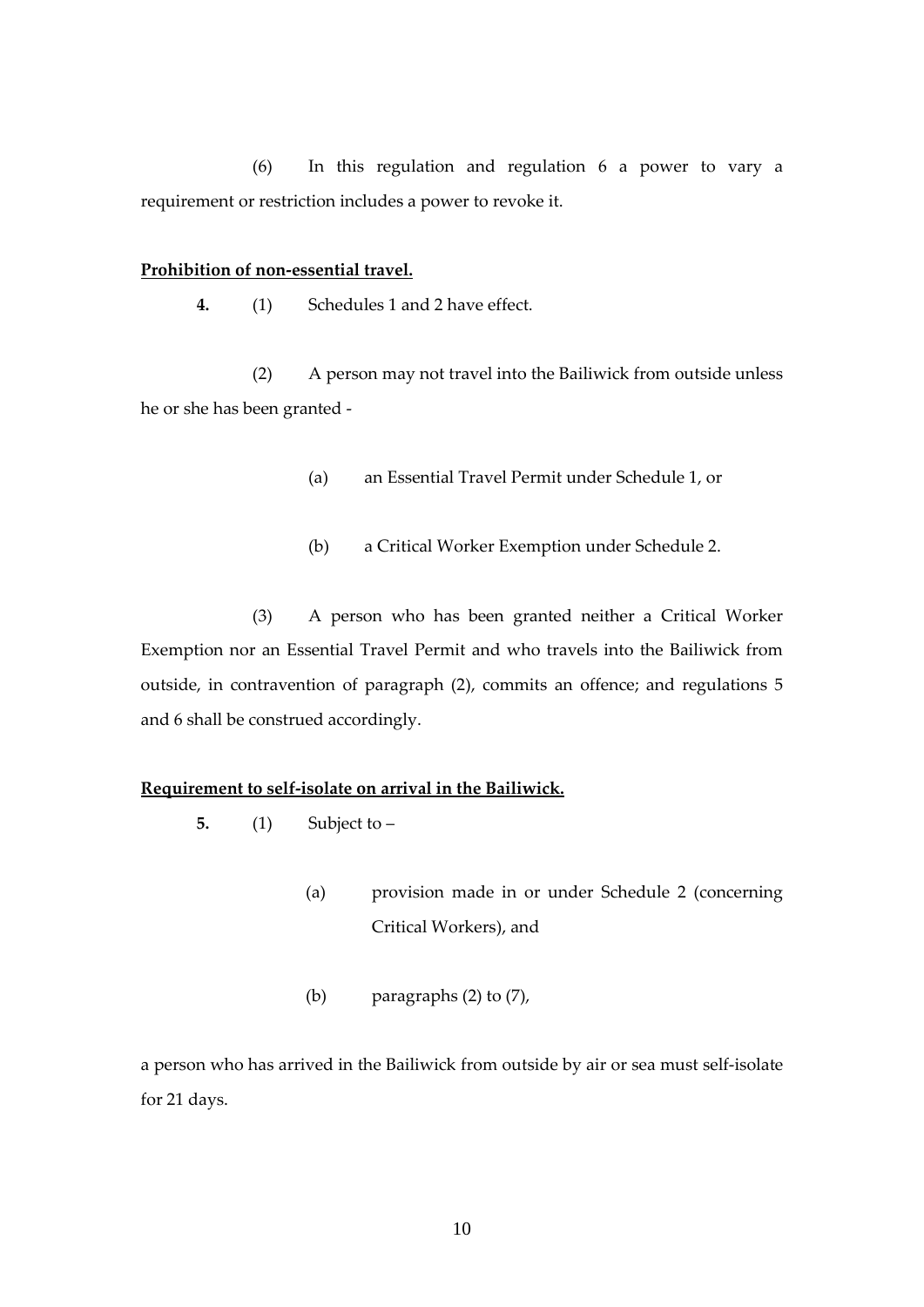(2) If a person falling within paragraph (1) who underwent a test for COVID-19 directly on arrival in the Bailiwick undergoes a test for COVID-19 13 days after his or her date of arrival (or at such other time as the MOH may direct under this paragraph) (in this regulation, a **"Day 13 test"**), and the result of that Day 13 test is negative, that person will not be required to self-isolate for the remainder of the 21 day period.

(3) If a person falling within paragraph (1) undergoes a Day 13 test, and the result of that Day 13 test is positive, he or she will be required to selfisolate in accordance with instructions from the MOH and to comply with all other restrictions and requirements imposed on him or her by the MOH.

 (4) Subject to where paragraph (6) applies, a child under the age of 12 who has arrived in the Bailiwick by air or sea must self-isolate for 14 days.

(5) Paragraph (6) applies where a child (**"C"**) has been selfisolating in a household bubble.

(6) Where this paragraph applies, even after the cessation of the requirement on C to self-isolate, C may not attend college, school, nursery or childcare (as the case may be) until every other member of C's household bubble has either –

- (a) undergone a Day 13 test and received a negative result, or
- (b) self-isolated for 21 days.
- (7) In this regulation –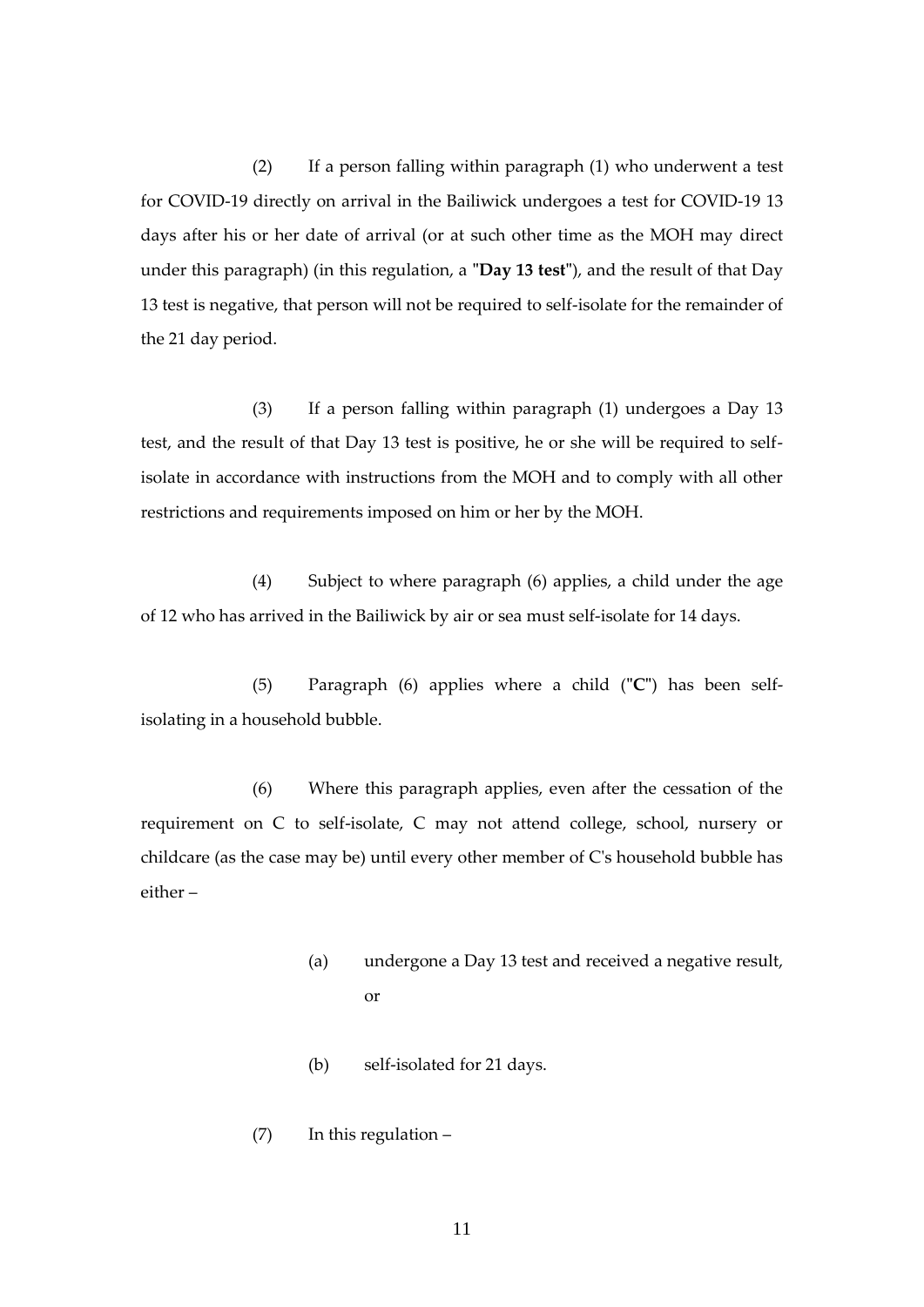- (a) **"childcare"** means such types of arrangement for the care of children under school age as the MOH may specify by direction from time to time, and
- (b) **"self-isolating in a household bubble"** means selfisolating with other members of the same household in such a way that household members –
	- (i) do not keep themselves separated from other household members, but
	- (ii) do keep themselves separated from any other person, in such a manner as to prevent infection or contamination,

and references to members of a household bubble (and the definition of "self-isolate" in regulation 17) shall be construed accordingly.

#### **Requirement to self-isolate on arrival in the Bailiwick: supplementary.**

**6.** (1) On arrival in the Bailiwick from any place outside the Bailiwick, a person must, if required –

> (a) answer any question put to him or her by a relevant officer relating to his or her travel, and the travel of any child travelling with that person, during the 14 day period immediately preceding the date of his or her arrival in the Bailiwick,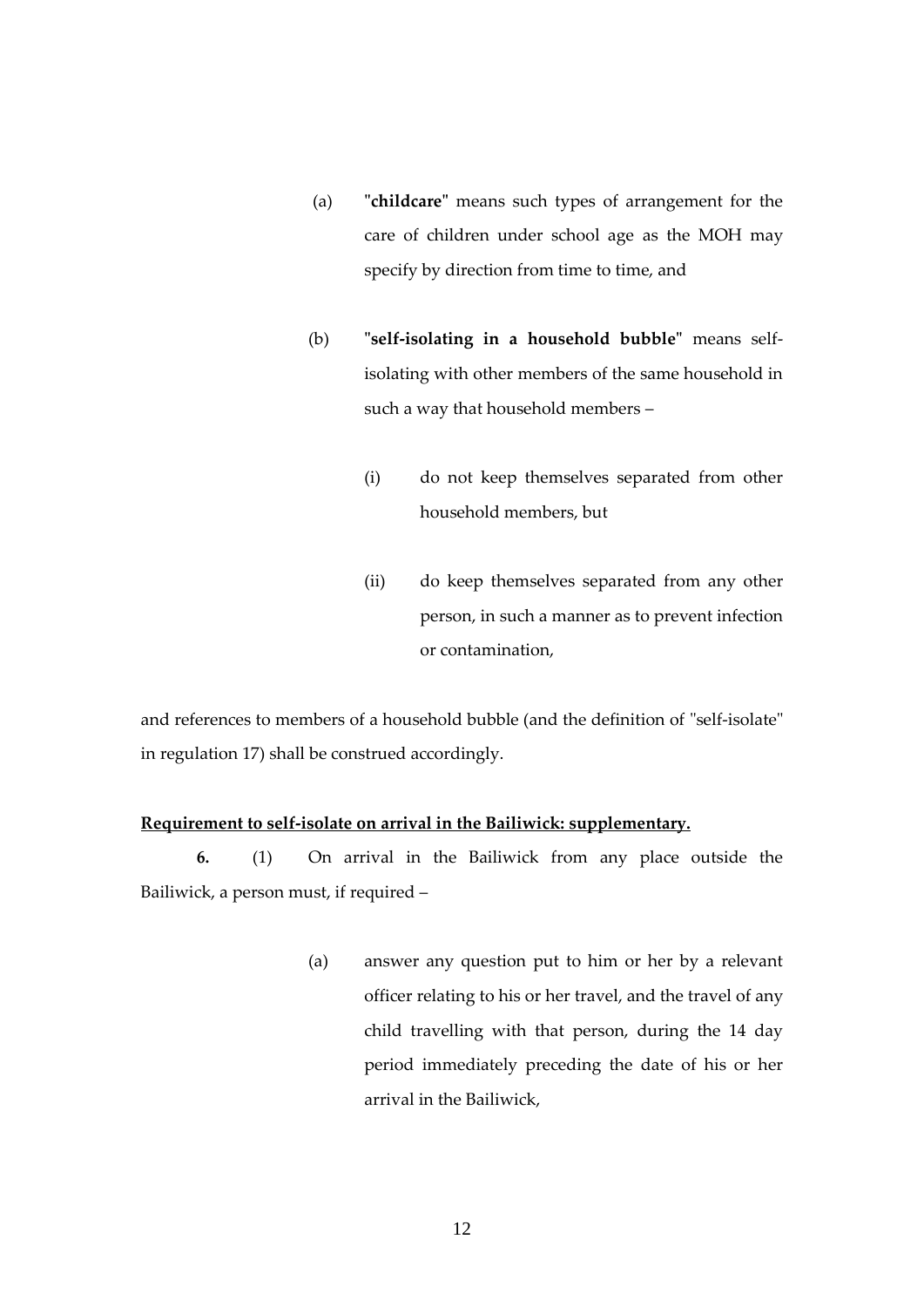- (b) provide any travel document specified by a relevant officer relating to that person, or a child travelling with that person, for inspection,
- (c) provide his or her travel authority, and that of any child travelling with him or her, for inspection, and
- (d) answer any question put to him or her by a relevant officer relating to that travel document and travel authority.

(2) The Authority may, by publication on the relevant States of Guernsey website, impose a requirement that any person who has arrived in one Island in the Bailiwick from another Island in the Bailiwick must (subject to provision made in or under Schedule 2) self-isolate for 14 days.

(3) The requirement to self-isolate under regulation 5(1) and 5(2) may be varied by the MOH in relation to a particular case, orally or in writing, and a requirement to self-isolate imposed under paragraph (2) may be varied by the MOH-

- (a) by writing in relation to categories of case, and
- (b) orally or in writing in relation to a particular case.

(4) The powers of the MOH under paragraph (3) to vary the requirement under regulation 5(1) and 5(2) or a requirement imposed under paragraph (2) include (but are not limited to) powers to –

(a) specify exceptions to the requirement to self-isolate,

13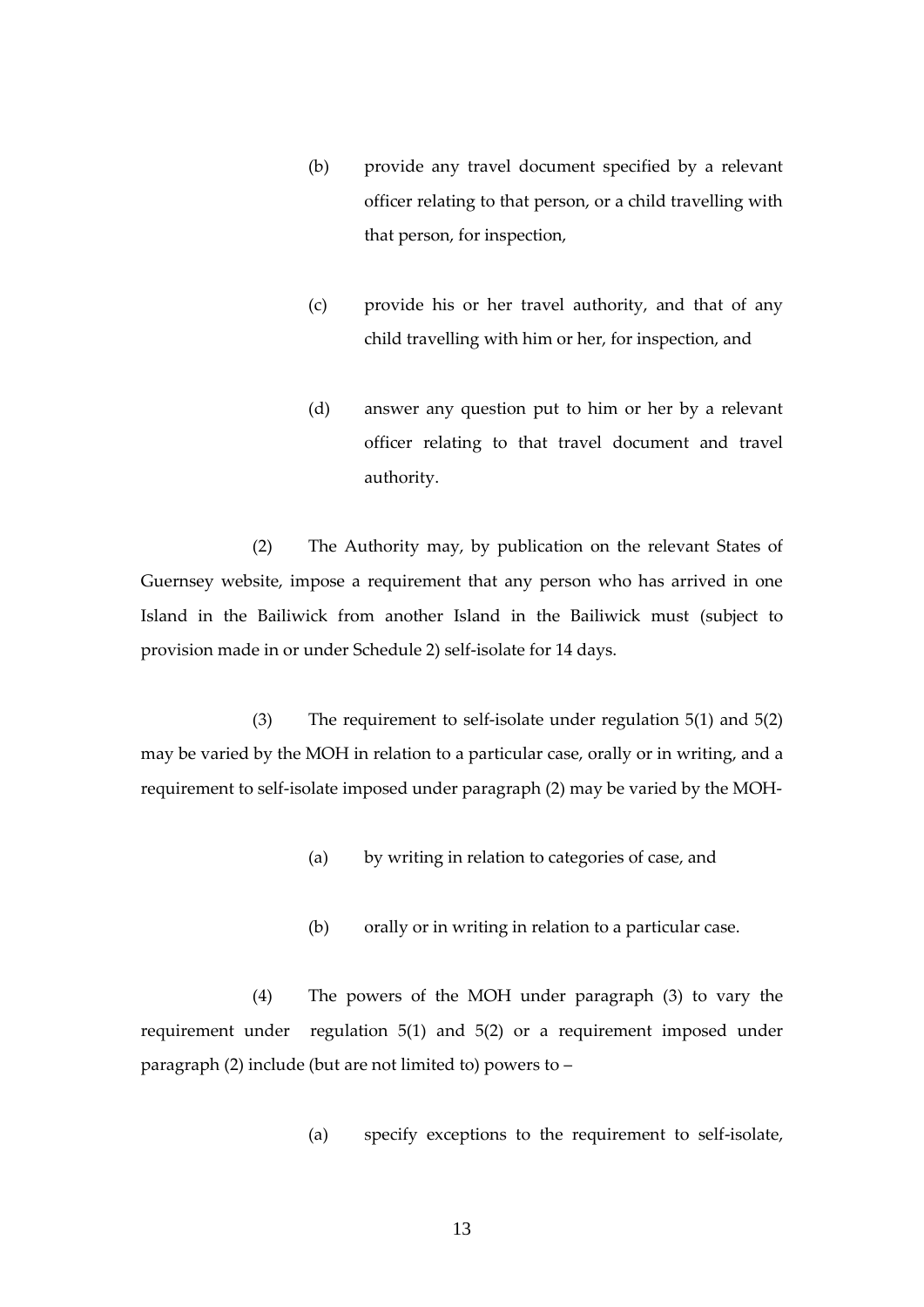- and
- (b) shorten the duration of the requirement to self-isolate, either unconditionally or on the MOH being satisfied that one or more specified conditions have been met.

(5) For the avoidance of doubt, and without prejudice to the generality of paragraphs (3) and (4), in any case where the MOH varies the requirement to self-isolate under regulation 5(1) or 5(2) or a requirement to selfisolate imposed under paragraph (2), that variation may be amended in accordance with paragraph (6), and if so amended shall be treated for all purposes as continuing to have effect in accordance with its terms.

(6) In any case where the MOH has varied such a requirement to self-isolate, the MOH may amend or revoke that variation orally or in writing (in a case where the requirement was varied orally), and in writing (in a case where the requirement was varied in writing); and the amendment or revocation (as the case may be) shall have effect from such time as the MOH may specify.

(7) Where a restriction or requirement is imposed on or in relation to a child under regulation 5 or this regulation (including the requirement to selfisolate under regulation  $5(1)$  and  $5(2)$ ), a person who is a responsible adult in relation to the child must ensure that the child complies with the restriction or requirement, insofar as that person is reasonably able to do so.

(8) Where a restriction or requirement is imposed orally on a person under regulation 3, regulation 5 or this regulation, or a restriction or requirement is orally varied, the person (or, in the case of a child, a person who is a responsible adult in relation to the child) must be provided with a written

14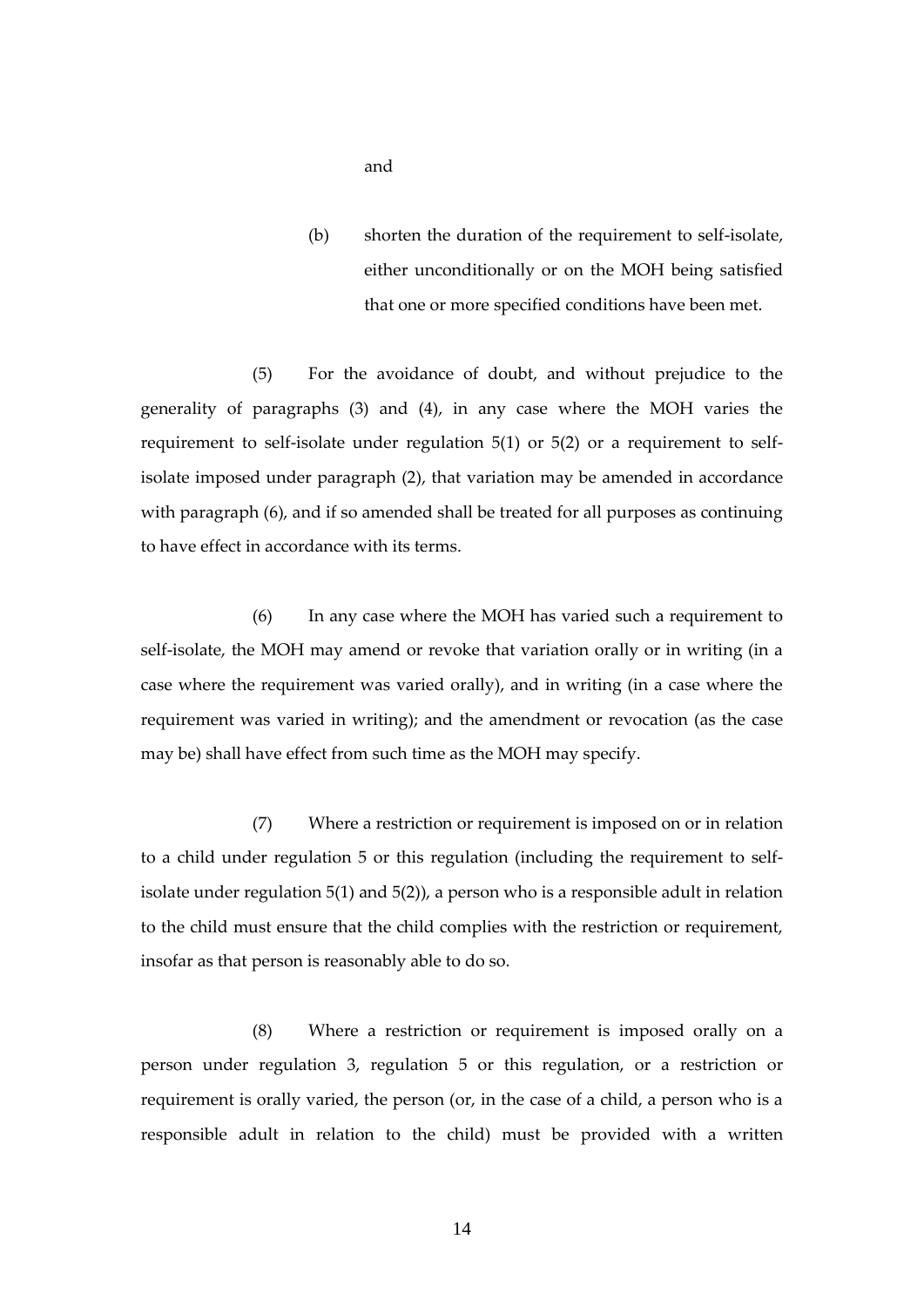notification of the restriction or requirement that has been imposed or varied as soon as reasonably practicable.

(9) In this Part, "**travel authority**" means an Essential Travel Permit or a Critical Worker Exemption (as the case may be).

#### <span id="page-14-0"></span>**Screening requirements.**

**7.** (1) For the purposes of these Regulations, the screening requirements in relation to a person (**"P"**) are requirements to the effect that P must–

- (a) answer questions about P's health or other relevant circumstances (including travel history and information about other individuals with whom P may have had contact),
- (b) produce any documents which may assist the MOH in assessing P's health,
- (c) at such a time as the MOH may specify, allow a biological sample of P to be taken, including a biological sample of P's respiratory secretions or blood, by appropriate means including by swabbing P's nasopharyngeal cavity, or provide such a sample, and
- (d) provide sufficient information to enable P to be contacted immediately by the MOH during such period as the MOH may specify, where the MOH considers that such provision of information is necessary in order to reduce or remove the risk of P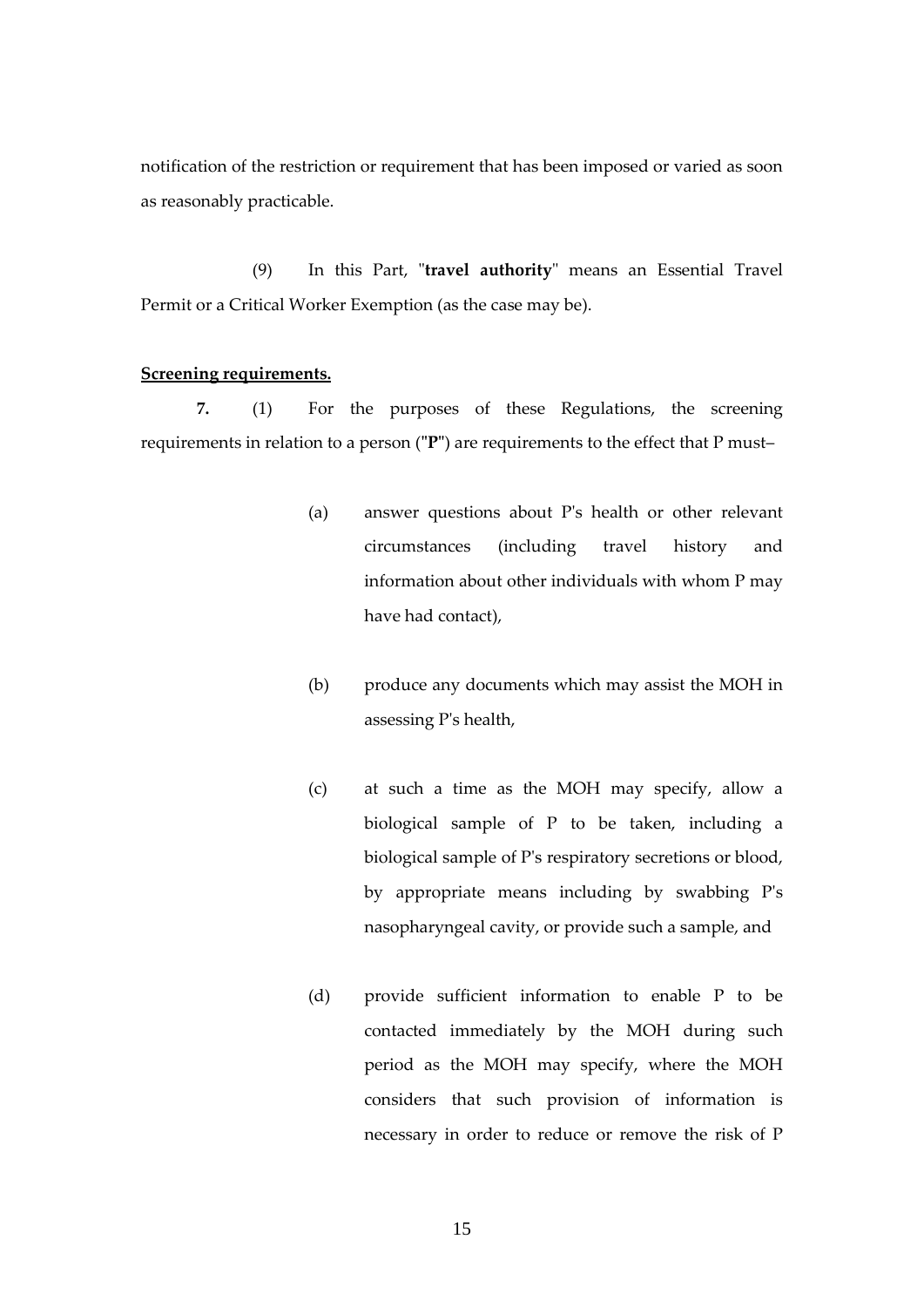infecting or contaminating others.

(2) Where P is a child who is accompanied by a responsible adult, the responsible adult must –

- (a) ensure that P answers questions in accordance with paragraph (1)(a),
- (b) answer the questions if P is unable to do so or cannot reliably do so,
- (c) produce any documents, required under paragraph  $(1)(b)$ , on P's behalf,
- (d) allow a biological sample of P to be taken, including a sample of P's respiratory secretions or blood, by appropriate means including by swabbing P's nasopharyngeal cavity, or provide such a sample, and
- (e) provide information where required by the MOH under paragraph (1)(d).

## <span id="page-15-0"></span>**Imposition of further restrictions and requirements.**

**8.** (1) Where regulation 2(1)(a) or (b) is met in relation to a person (**"P"**) –

> (a) following an assessment by the MOH of the risk presented by P in accordance with regulation 3(1), or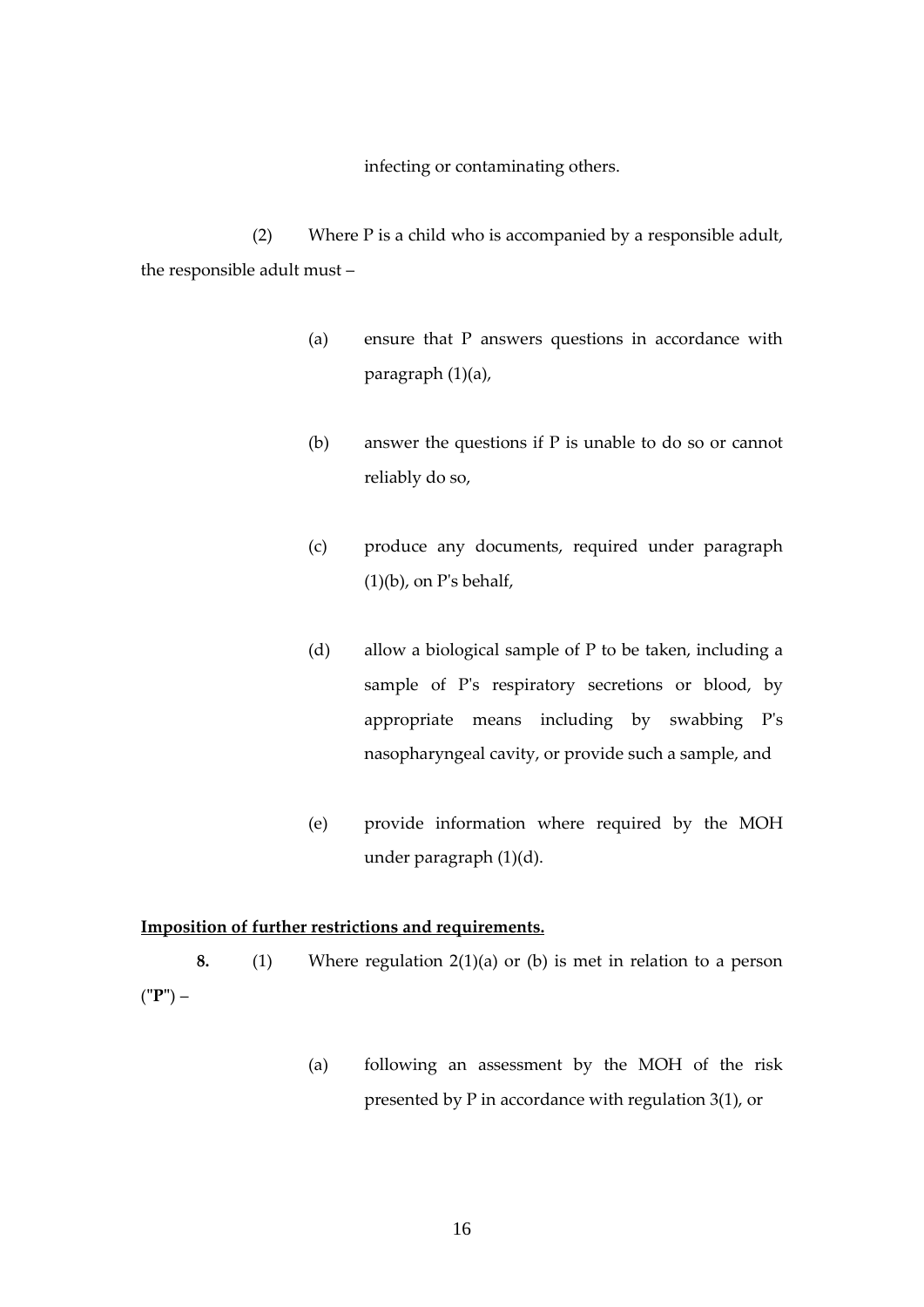(b) following P's release from detention under regulation 2, or from self-isolation under regulation 9,

the MOH may (orally or in writing) impose on P any one or more of the requirements specified in paragraph (2) where the MOH considers that it is necessary to do so in order to reduce or remove the risk of P infecting or contaminating others.

(2) The requirements specified for the purposes of paragraph (1) are for P to –

- (a) provide P's contact details to the MOH,
- (b) supply information to the MOH which may assist in assessing P's health,
- (c) at such time as the MOH may specify, allow a biological sample of P to be taken, including a sample of P's respiratory secretions or blood, by appropriate means including by swabbing P's nasopharyngeal cavity, or provide such a sample,
- (d) comply with any other specified condition or to take any other specified measure.

(3) The conditions or measures which may be specified under paragraph (2)(d) include –

(a) a restriction on P's travel,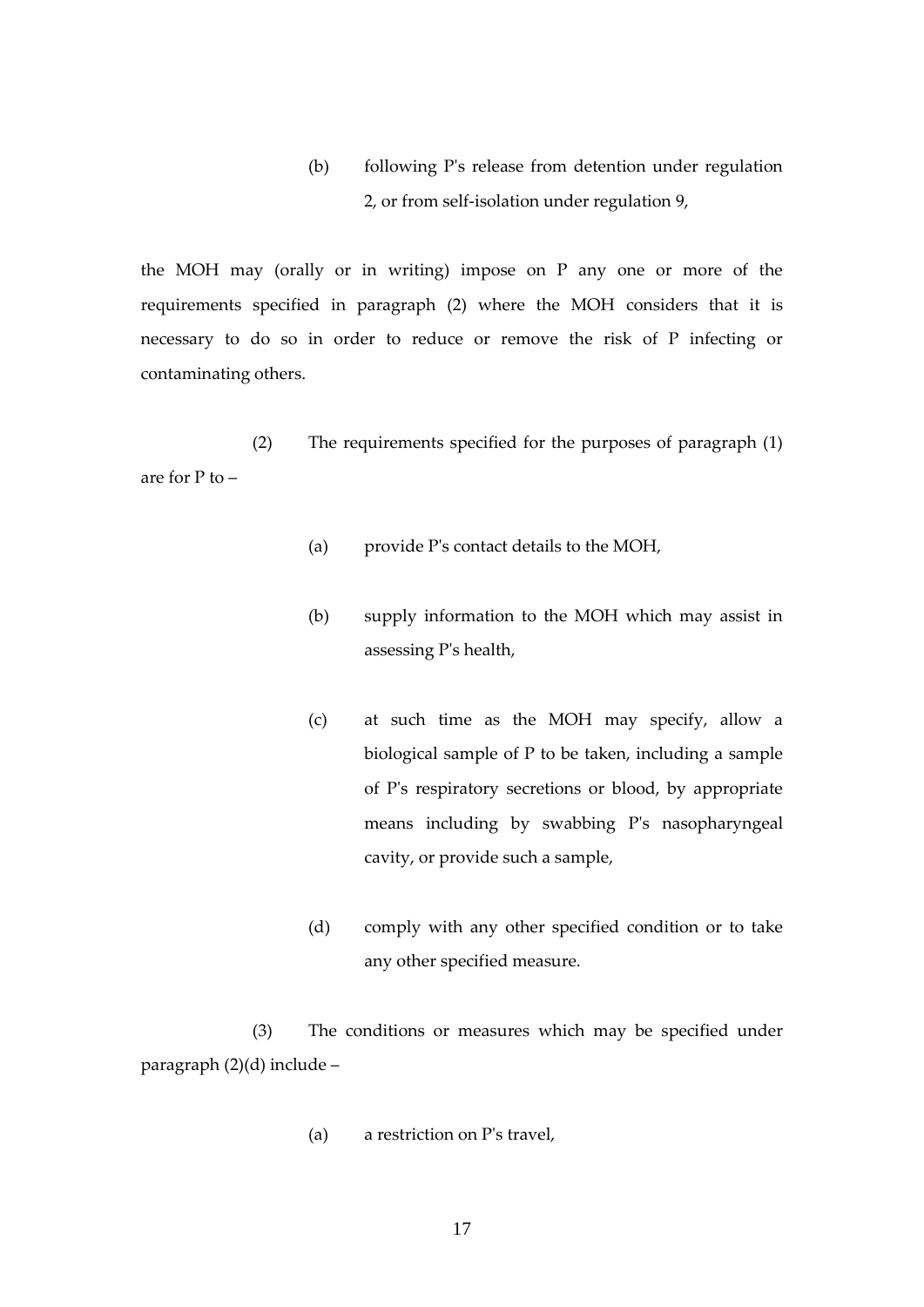- (b) a restriction on P's activities,
- (c) a restriction on P's contact with specified persons.

(4) The MOH may (orally or in writing) revoke or vary any requirement or restriction imposed under this regulation, including by imposition of a restriction specified in paragraph (3).

(5) Subject to paragraph (6), the period for which a restriction set out in paragraph (3) is imposed may not exceed 14 days beginning with the day on which the restriction is imposed.

(6) Where a restriction set out in paragraph (3) is imposed, or the period of a restriction is extended under this paragraph, the MOH may (orally or in writing) extend the period of the restriction for a further specified period not exceeding 14 days if the MOH considers that the restriction is still necessary and proportionate.

(7) Before imposing or varying a requirement or restriction under this regulation, the MOH must –

- (a) inform  $P$  (or, where  $P$  is a child, a person who is a responsible adult in relation to P) of the requirement or variation that the MOH is minded to impose or make, and
- (b) have regard to any relevant representations by P (or, where P is a child, a person who is a responsible adult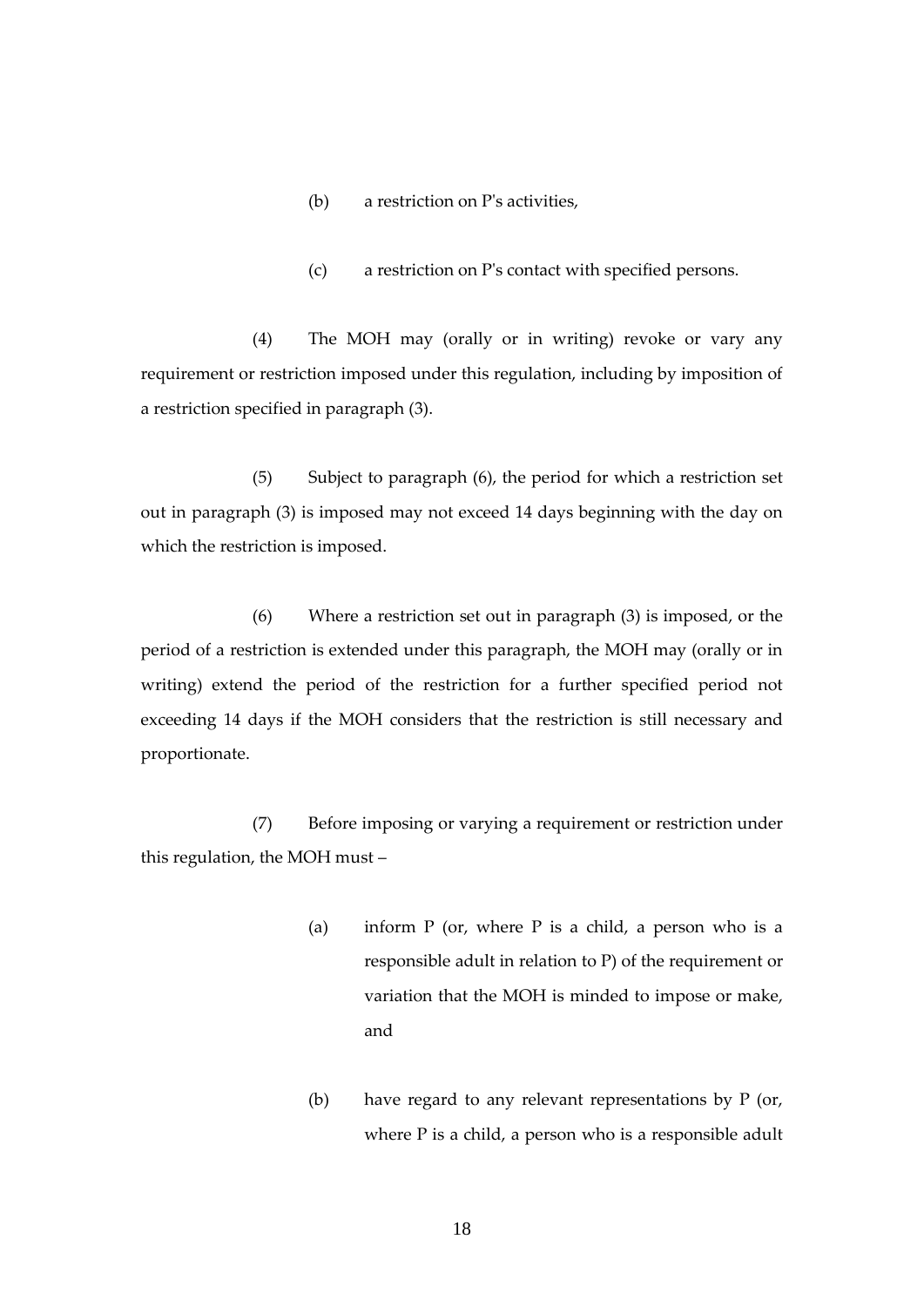in relation to P), as to its suitability.

(8) When imposing or varying a requirement or restriction under this regulation, the MOH must inform P that it is an offence to fail to comply with the requirement.

(9) Where a requirement or restriction under this regulation is imposed on or in relation to a child, or varied in relation to a child, a person who is a responsible adult in relation to the child must ensure that the child complies with the requirement or restriction, insofar as that person is reasonably able to do so.

(10) Where the MOH orally imposes a requirement or restriction on P under this regulation, or orally varies such a requirement or restriction, the MOH must provide P (or where P is a child, a person who is a responsible adult in relation to P) with a written notification of the requirement or restriction that has been imposed or varied.

(11) Paragraph (1) does not affect the exercise of any powers under regulation  $3(1)(c)$ .

#### <span id="page-18-0"></span>**Self-isolation of persons suspected to be infected with coronavirus.**

**9.** (1) This regulation applies where regulation 2(1)(a) or (b) is met in relation to a person (**"P"**).

(2) The MOH may require P to self-isolate if the MOH –

(a) has reasonable grounds to believe that P is, or may be, infected or contaminated with coronavirus, and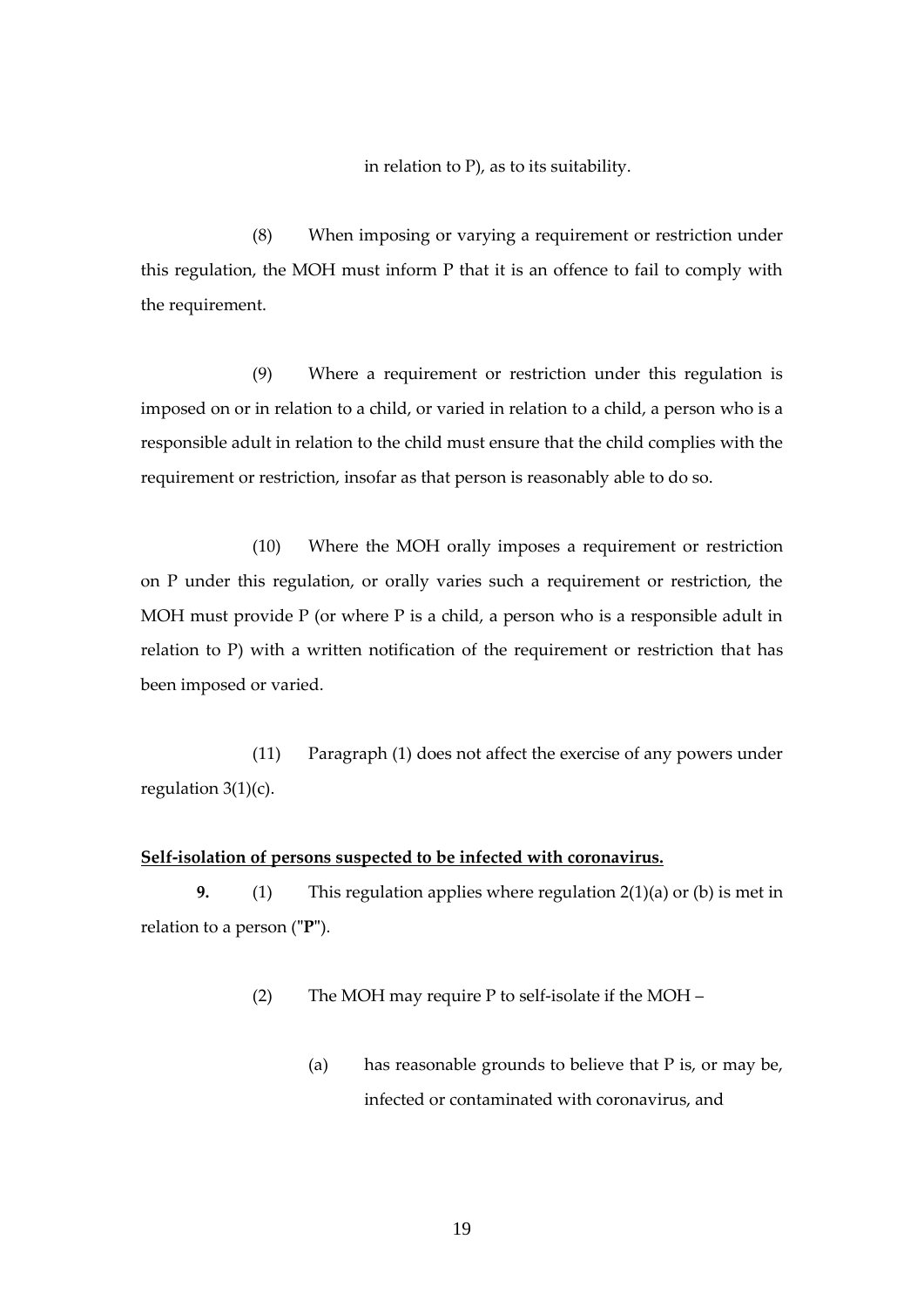(b) considers that it is necessary to do so in order to reduce or remove the risk of P infecting or contaminating others.

(3) Where the MOH has reasonable grounds to believe that  $P$  is, or may be, infected or contaminated with coronavirus, the MOH may detain P pending the decision of the MOH whether to require P to self-isolate under paragraph (2).

(4) Where the MOH has detained P under paragraph (3) or has required P to self-isolate under paragraph (2), the MOH may impose on or in relation to P one or more screening requirements.

(5) When imposing a requirement under this regulation, the MOH must inform P that it is an offence to fail to comply with the requirement.

(6) Where a requirement under paragraph (2) is imposed on or in relation to a child, a person who is a responsible adult in relation to the child must ensure that the child complies with the requirement, insofar as that person is reasonably able to do so.

(7) This regulation does not affect the exercise of any powers under regulation  $3(1)(c)$ .

#### <span id="page-19-0"></span>**Detention or self-isolation: additional provisions.**

**10.** (1) Where a person (**"P"**) is required to be detained or to selfisolate under regulation 3 or 9 or subjected to restrictions or requirements under regulation 8, the MOH must have due regard to P's well-being.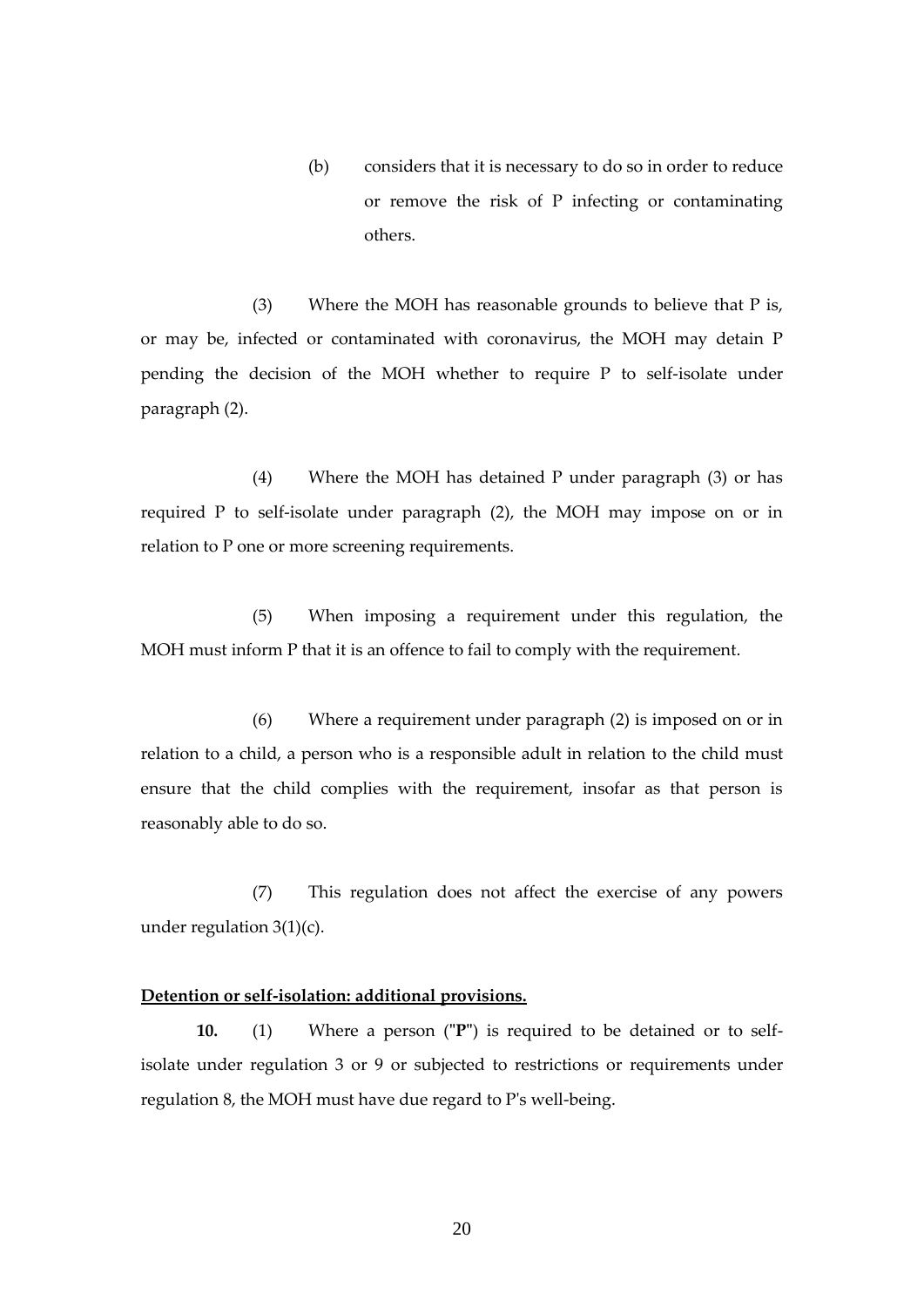(2) Where P is detained or required to self-isolate under regulation 3 or 9 or subjected to restrictions or requirements under regulation 8 for a period exceeding 14 days, the MOH must review the continuation of P's detention or self-isolation by reference to the provisions of those regulations.

(3) After each subsequent interval of 24 hours during which P is detained or required to self-isolate under regulation 3 or 9 or subjected to restrictions or requirements under regulation 8, the MOH must review the continuation of P's detention or self-isolation by reference to the provisions of those regulations.

(4) Where P is detained or required to self-isolate under regulation 3 or 9 or subjected to restrictions or requirements under regulation 8, the MOH may require P to comply with screening requirements if the MOH considers that it is necessary and proportionate to do so in order to reduce or remove the risk of P infecting or contaminating others.

(5) Where P is detained under regulation 2, the MOH may require P to move to a suitable place.

(6) The MOH must notify P (or, where P is a child, a person who is a responsible adult in relation to P), as soon as P's detention under regulation 3 starts, or as soon as it is decided to require P to self-isolate under regulation 9, of –

- (a) the fact of P's detention or requirement to self-isolate,
- (b) the powers under which P is detained or required to self-isolate,
- (c) the reason for P's detention or self-isolation,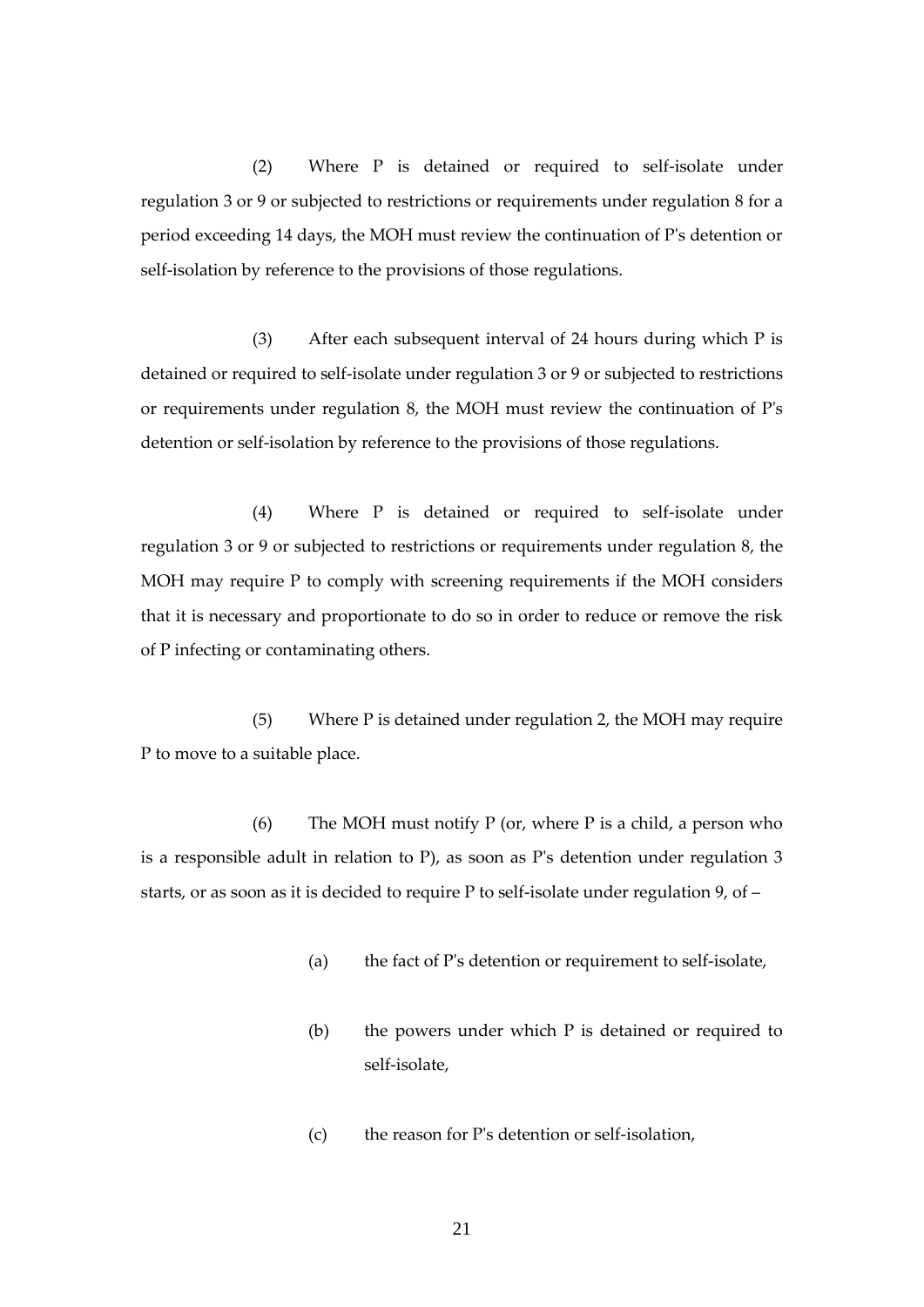- (d) the next steps that may be taken and by whom,
- (e) the obligation to keep the need for P's detention or selfisolation under review,
- (f) the penalty for obstructing a person carrying out a function under these Regulations under regulation 14(4), and
- (g) the right to apply for revocation or variation under regulation 12, where applicable.

#### <span id="page-21-0"></span>**Restrictions or requirements in respect of groups.**

**11.** (1) The powers in regulations 2, 3 and 9 include powers to impose a restriction or requirement in relation to a group of persons and, for this purpose, those regulations have effect as follows.

- (2) In regulation 2, the references to **"a person"** and to P
	- (a) as they apply in paragraph  $(1)(a)$  are to each person in the group,
	- (b) as they apply in paragraph (1)(b) are to each person in the group who has arrived on the same aircraft or ship and left the same area,

and the power to impose a requirement to be detained in paragraph (2) of regulation 2 is to be read as a power to impose that requirement on any one or more of the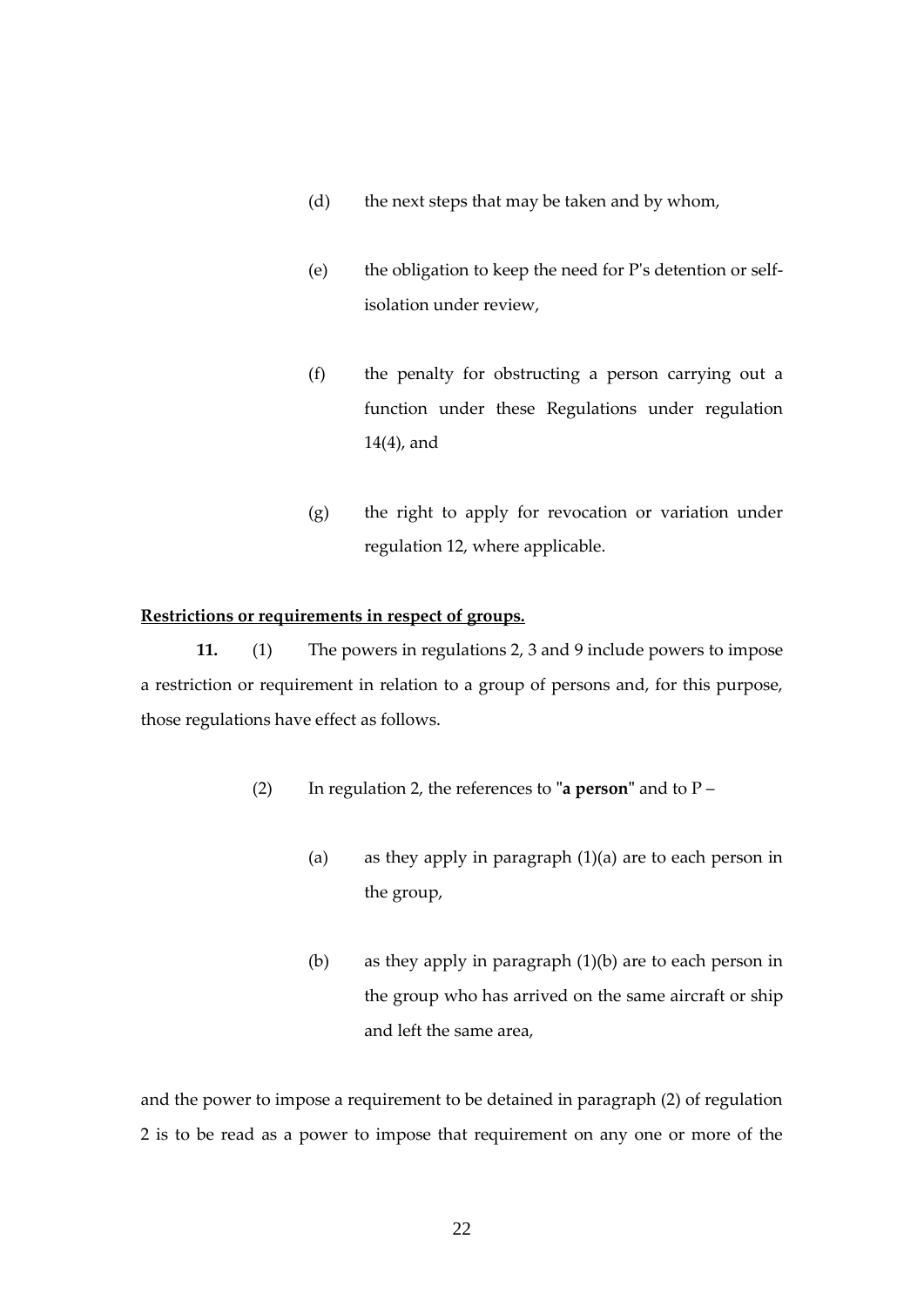persons in the group in question.

- (3) In regulation  $3 -$ 
	- (a) in paragraph (1), the reference to **"a person"** is to be read in accordance with paragraph (2) of this regulation,
	- (b) in the rest of that regulation, the references to P are to one or more persons in the group in question.
- (4) In regulation 9
	- (a) in paragraph (1), the reference to **"a person"** is to be read in accordance with paragraph (2) of this regulation,
	- (b) in the rest of that regulation, references to  $P$  are to one or more of the persons in the group in question.

# <span id="page-22-0"></span>**Variation and revocation of restrictions and requirements.**

**12.** (1) A requirement, restriction or condition imposed under this Part or Schedule 1 or 2 may be varied or revoked by the Royal Court on the application of an affected person.

- (2) The following persons are affected persons
	- $(a)$   $P$ ,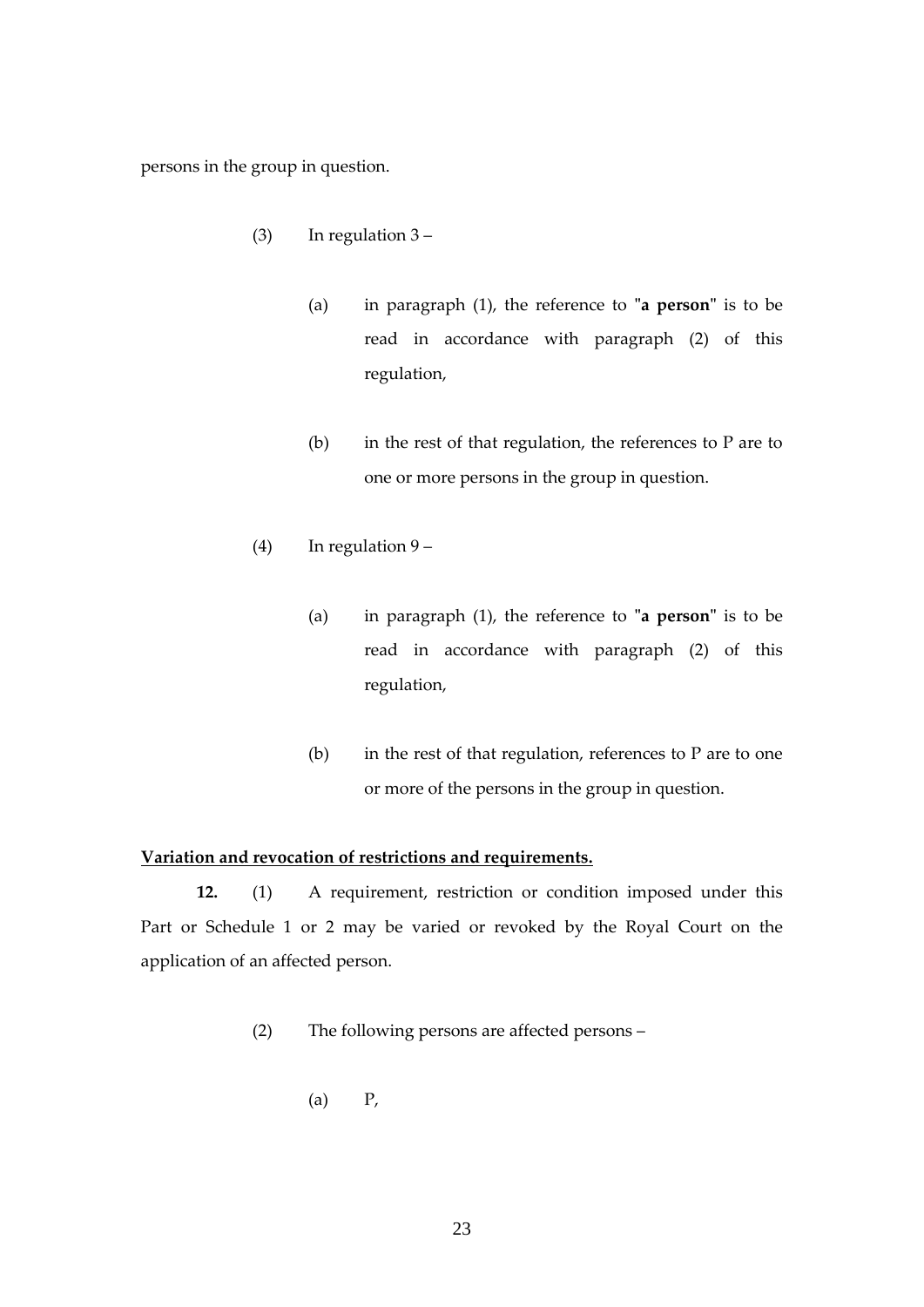- (b) a person having parental responsibility (within the meaning of the Children (Guernsey and Alderney) Law, 2008**<sup>c</sup>** , the Children (Sark) Law, 2016**<sup>d</sup>** , or the Child Protection (Sark) Law, 2020**<sup>e</sup>** , (as the case may be) for P,
- (c) a person who has been appointed Guardian of P,
- (d) P's spouse or civil partner,
- (e) a person living with P as P's spouse,
- (f) a person in respect of whom an Essential Travel Permit has been granted under, and within the meaning of, Schedule 1, and
- (g) a person in respect of whom a Critical Worker Exemption has been granted under, and within the meaning of, Schedule 2,

and for the purposes of this paragraph, P includes a person subject to the requirement under regulation 5(1) and 5(2) or to a requirement imposed under regulation 6(2).

**<sup>c</sup>** Order in Council No. XIV of 2009; amended by No. IV of 2018; Ordinance Nos. XI and XLVIII of 2009; Nos. IX and XX of 2016; and No. VI of 2017.

**<sup>d</sup>** Order in Council No. VIII of 2016; amended by Ordinance No. IX of 2016; and Sark Ordinance No. I of 2017.

**<sup>e</sup>** Order in Council No. XIII of 2020.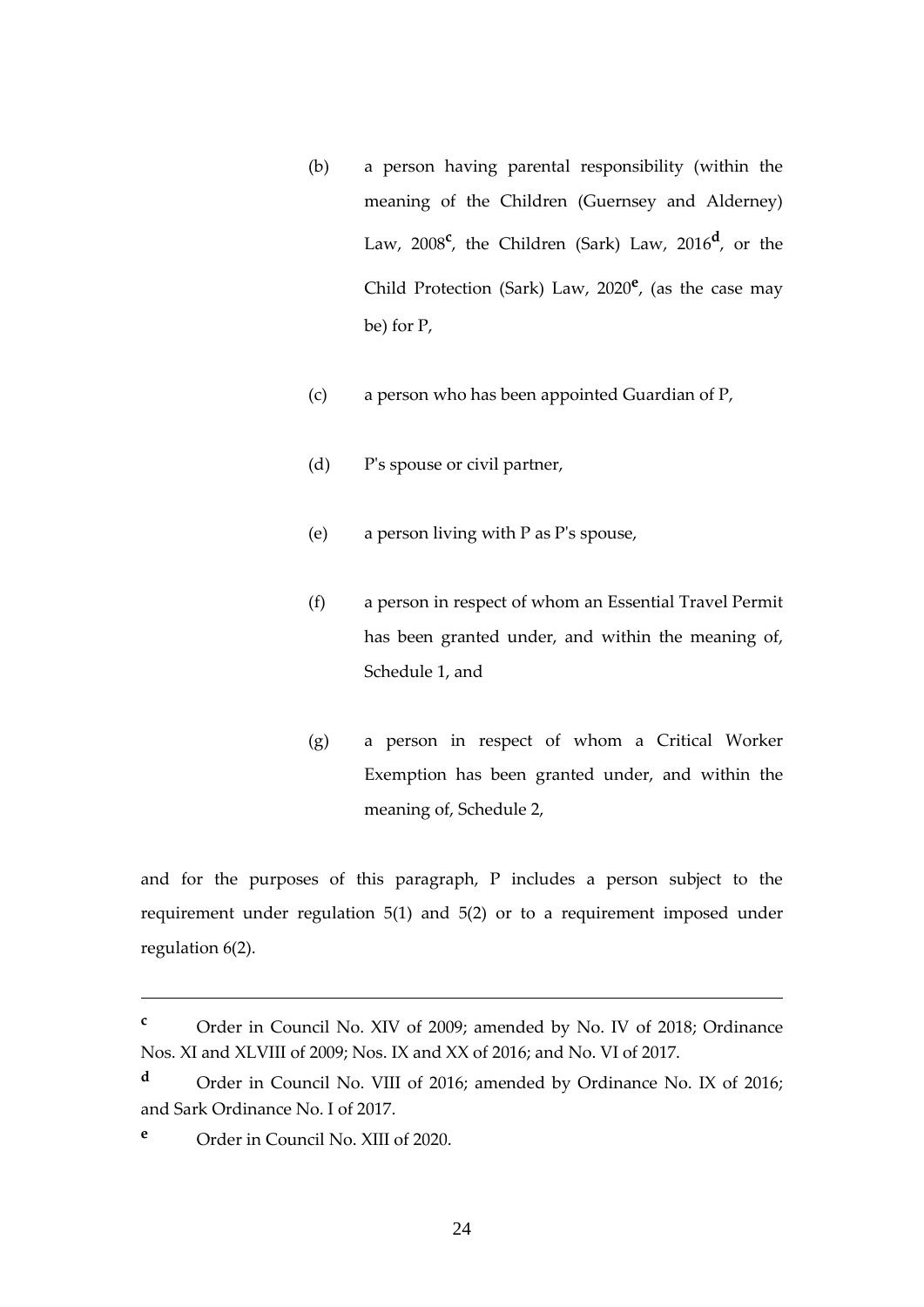(3) For the avoidance of doubt, an application under this regulation may be made in such manner as the Court thinks fit.

#### **Initial detention of persons to enable screening and assessment.**

**13.** (1) This regulation applies if a police officer has reasonable grounds to suspect that –

- <span id="page-24-0"></span>(a) a person (**"P"**) is, or may be, infected or contaminated with coronavirus,
- (b) there is a risk that P might infect or contaminate others, and
- (c) it is necessary to direct, remove or detain P in the interests of P, for the protection of other persons or for the maintenance of public safety.

(2) This regulation also applies if a police officer has reasonable grounds to suspect that P is in breach of the requirement to self-isolate under regulation 5(1) or 5(2) or a requirement to self-isolate imposed under regulation 6(2).

- (3) A police officer may
	- (a) direct P to go immediately to a hospital or other suitable place for the purposes of the imposition of any restrictions or requirements under regulation 3,
	- (b) remove P to a hospital or other suitable place for the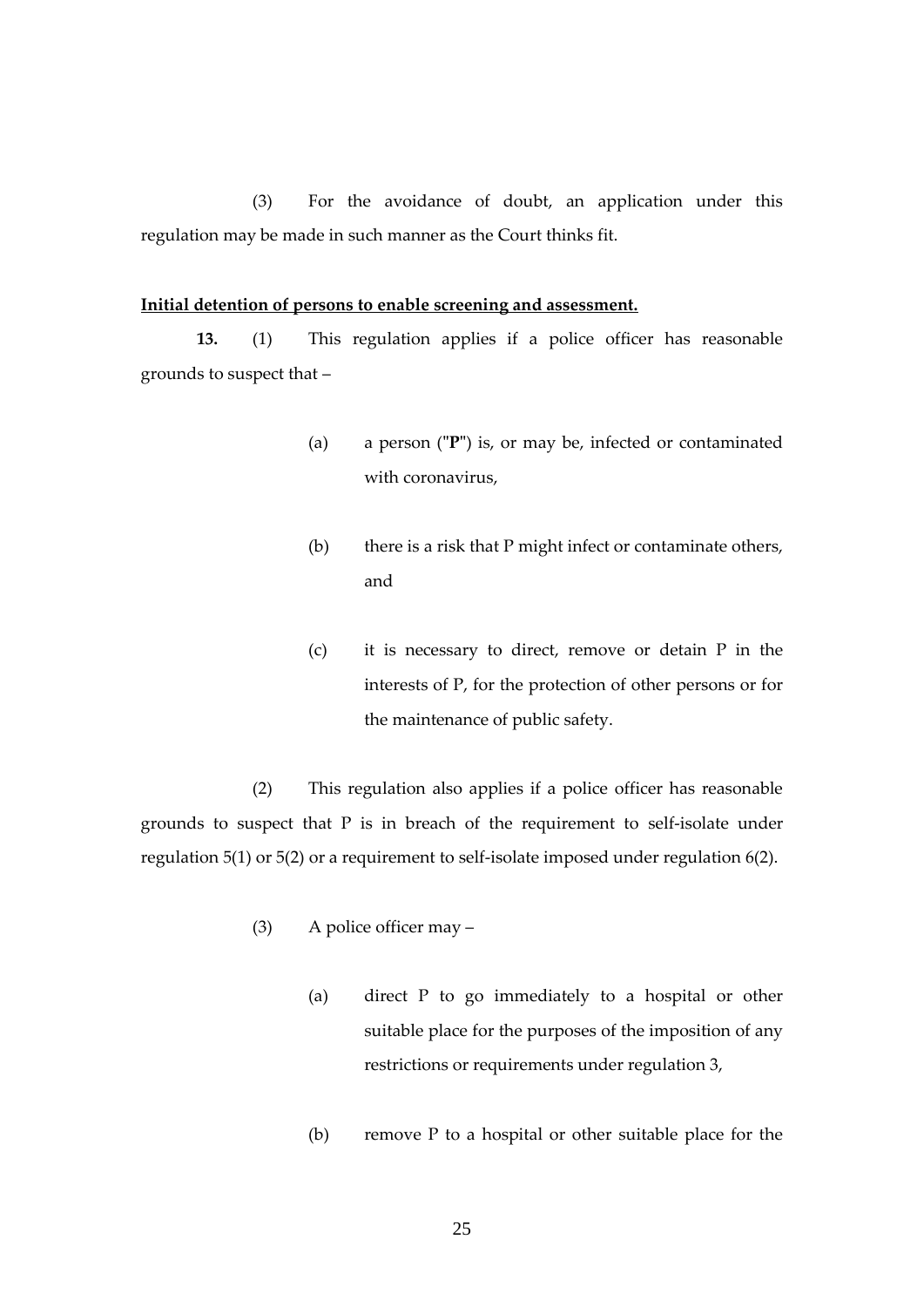purposes of the imposition of any restrictions or requirements under regulation 3, or

- (c) if P is already at a hospital or other suitable place, keep P at that place or remove P to another hospital or other suitable place for the purpose of the imposition of any restrictions or requirements under regulation 3.
- (4) The power in paragraph (3) may be exercised when P is at any place.

(5) For the purpose of exercising the power in paragraph (3), a police officer may enter any place.

(6) Before exercising the power in paragraph (3), the police officer must –

- (a) so far as is reasonably practicable, consult the MOH and have due regard to the views of the MOH and any information provided by the MOH in relation to P,
- (b) have due regard to any guidance issued by the MOH and the Chief Officer of the Island Police Force,
- (c) where consultation has not been carried out under subparagraph (a) –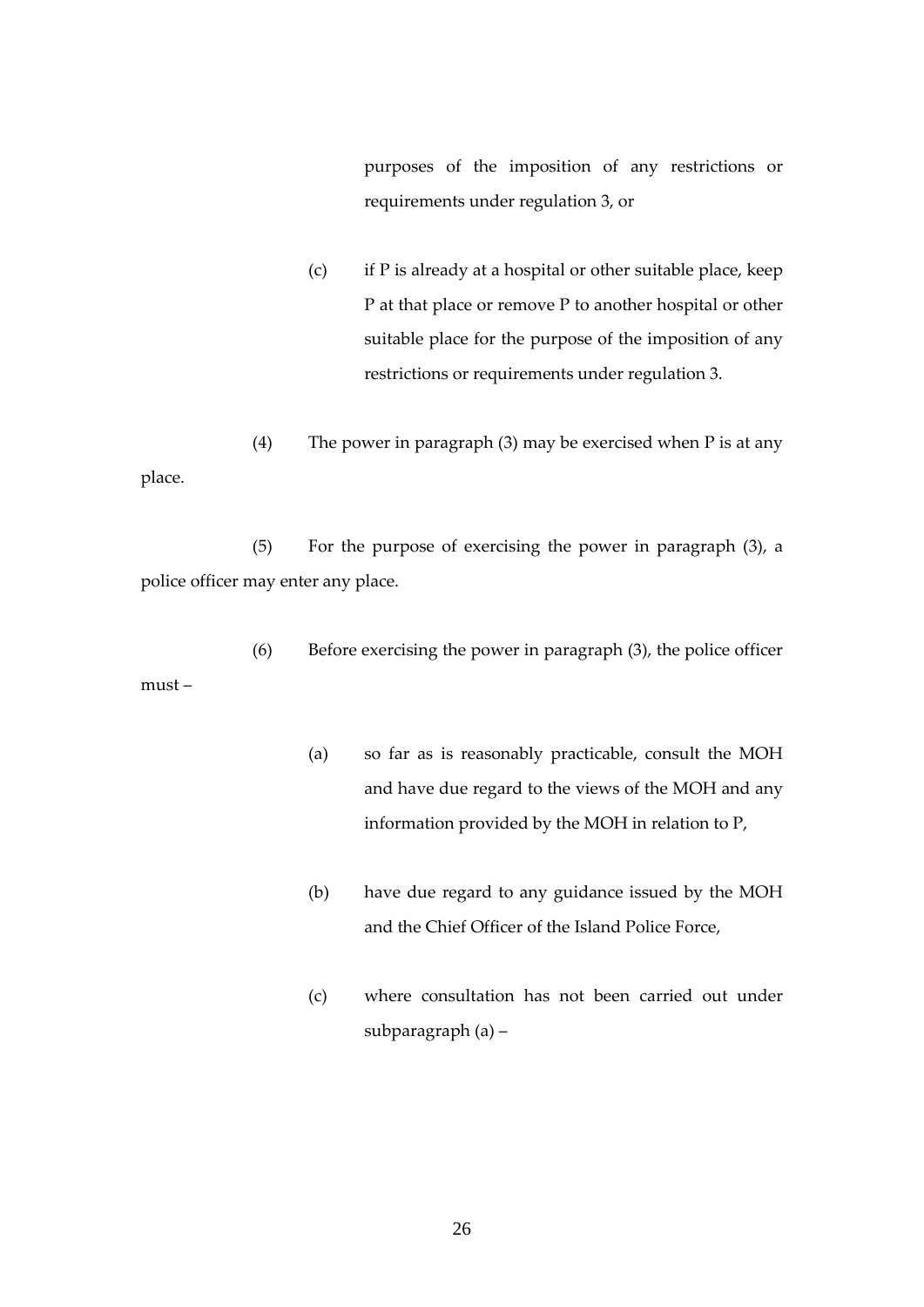- (i) consult the MOH as soon as reasonably practicable after the power in paragraph (3) has been exercised, and
- (ii) have due regard to the views of the MOH and information provided by the MOH in relation to P.

(7) A person removed to or kept in a hospital or other suitable place under this regulation may be detained there for a period not exceeding the permitted period of detention.

(8) A police officer or the MOH, or a person authorised by either of them for the purposes of this paragraph, may, before the end of the permitted period of detention, take a person detained in a hospital or other suitable place to one or more other hospitals or other suitable places.

(9) A person taken to a hospital or other suitable place under paragraph (8) may be detained there for a period ending no later than the permitted period of detention.

(10) A police officer may use reasonable force, if necessary, in the exercise of a power under this regulation.

(11) The MOH may, at any time before the expiry of the initial period, authorise the detention of a person for a further period not exceeding 24 hours (beginning immediately at the end of the initial period).

(12) An authorisation under paragraph (11) may be given only if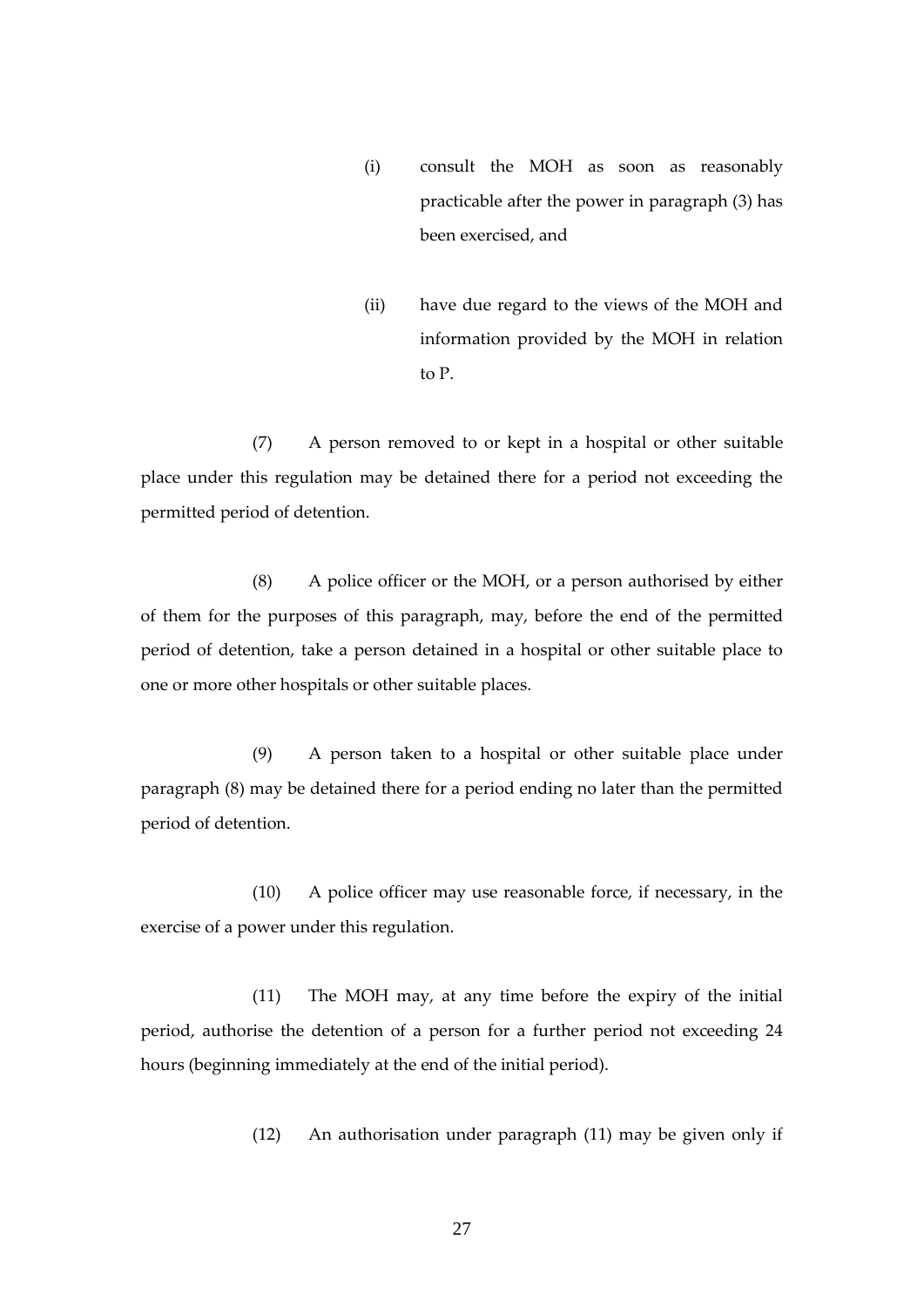the MOH considers that the authorisation is necessary because it is not reasonably practicable for the imposition of any restrictions or requirements under regulation 3 to be completed before the end of the initial period.

(13) In this regulation –

**"authorised extended period"** means such further period as is specified in an authorisation under paragraph (11),

**"initial period"** means the period of 24 hours beginning with –

- (a) in a case where the person is removed to a hospital or other suitable place, the time when the person arrives at that place, or
- (b) in a case where the person is kept at a hospital or other suitable place, the time when the police officer decides to keep the person at that place, and

**"permitted period of detention"** means the initial period of detention and the authorised extended period.

## <span id="page-27-0"></span>**Offences and enforcement.**

- **14.** (1) A person commits an offence if the person
	- (a) fails, without reasonable excuse, to comply with a restriction, condition or requirement imposed under regulation 2(2), 9(2), 9(4) or 10(5), or a direction under regulation 13(3)(a),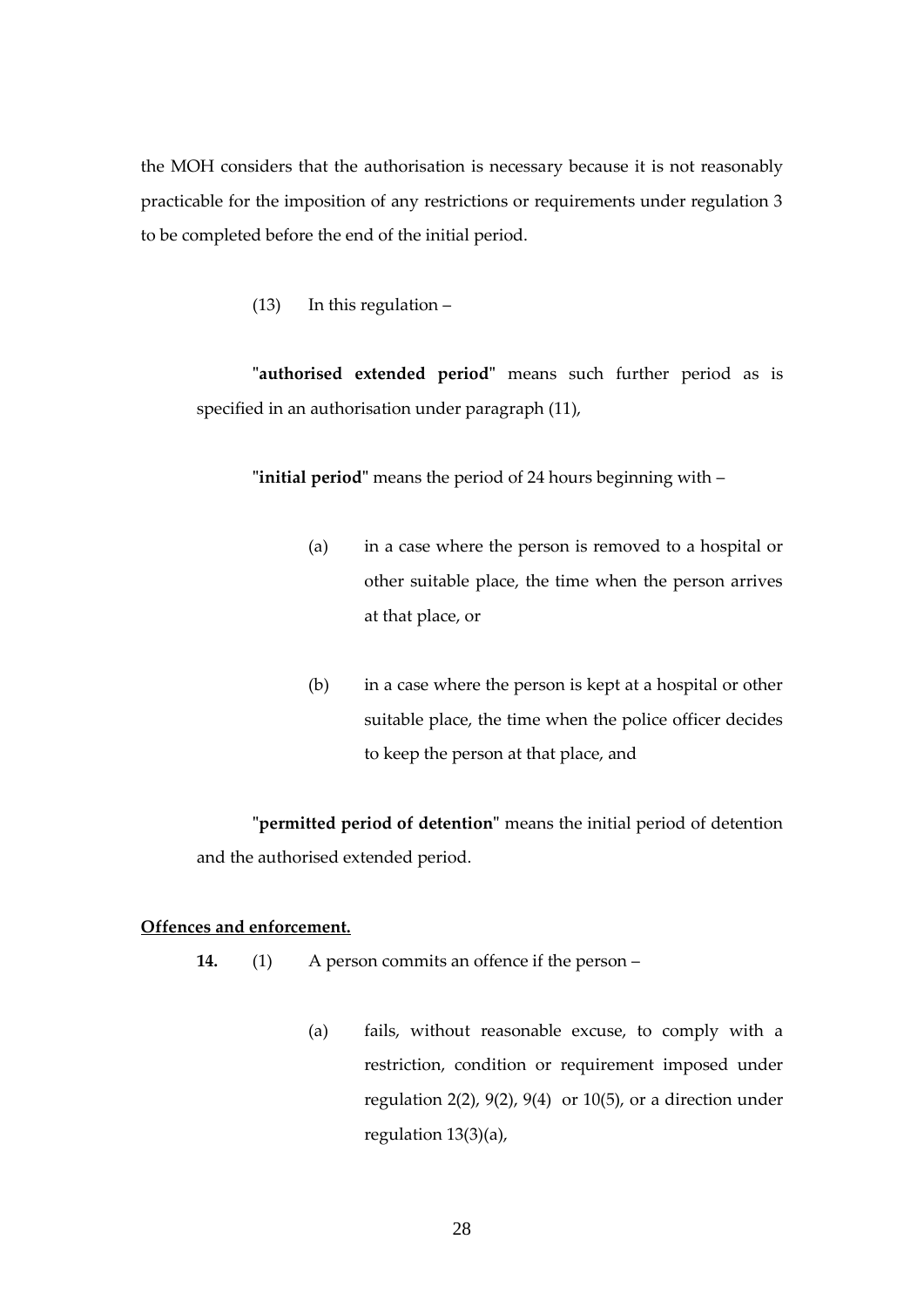(b) fails, without reasonable excuse, to comply with a requirement that the person be detained under regulation 9(3), 13(7), 13(9) or 13(11).

(2) A person (D), and subject to paragraph (3), any person who is D's employer, commits an offence if D fails, without reasonable excuse, to comply with the requirement to self-isolate under regulation 5(1) or 5(3) or a restriction or requirement imposed under regulation 5(4) or regulation 6(2); including, for the avoidance of doubt, a requirement to self-isolate for any specified period of less than 14 days or 21 days (as the case may be), or until a specified event occurs –

- (a) imposed by a variation of the requirement under regulation 5(1) or 5(3), or of a requirement under regulation 6(2)), by the MOH in relation to a particular case, or
- (b) imposed by or under Schedule 1 or [2.](#page-74-0)

(3) It is a defence for an employer charged with an offence under paragraph (2) to prove that he or she has taken all reasonable precautions to avoid the commission of an offence.

(4) A person who obstructs, without reasonable excuse, any person carrying out a function under these Regulations commits an offence.

(5) A person commits an offence if the person fails, without reasonable excuse, to comply with a restriction, condition or requirement imposed under regulation 3(1) that falls within regulation  $3(2)(b)$ , (c) or (d).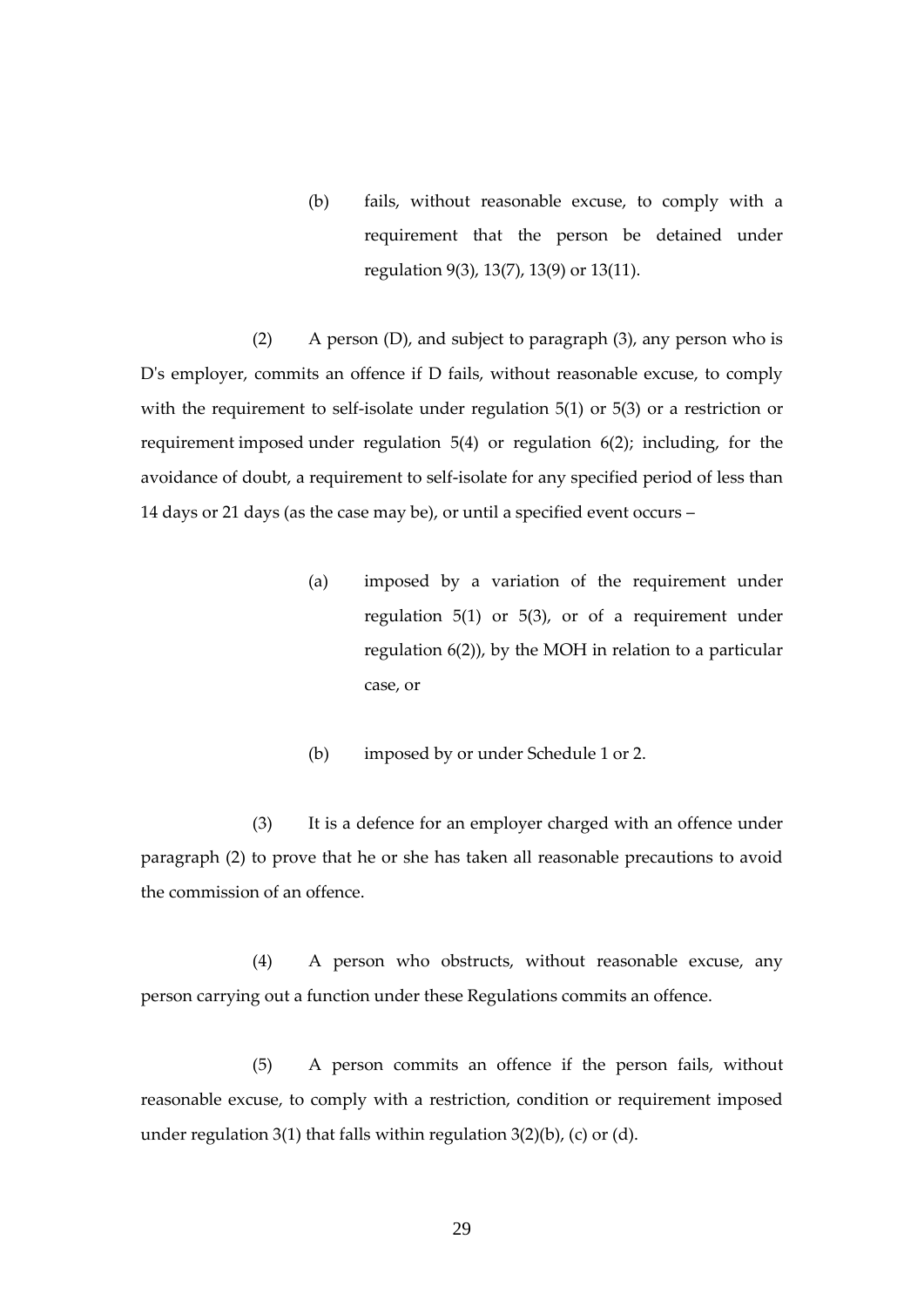(6) A person commits an offence if the person fails, without reasonable excuse, to comply with a restriction, condition or requirement imposed under –

- (a) regulation  $3(1)$ , other than an offence falling within paragraph (5), or
- (b) regulation 8(1), 9(4), or 10(4).

(7) A responsible adult who fails without reasonable excuse to comply with regulation 6(7), 7(2), 8(9) or 9(6) commits an offence.

(8) A person guilty of an offence under paragraph (1), (2), (4) or (5) is liable on conviction to a fine not exceeding level 5 on the uniform scale, to imprisonment for a term not exceeding 3 months, or to both.

(9) A person guilty of an offence under paragraph (6) or (7) is liable on conviction to a fine not exceeding level 3 on the uniform scale.

(10) A person guilty of an offence under regulation 4(3) (concerning the prohibition on non-essential travel) is liable on conviction to a fine not exceeding level 5 on the uniform scale.

(11) The investigation of an offence under this Part or Part II shall be treated as an assigned matter within the meaning of section 1 of the Customs and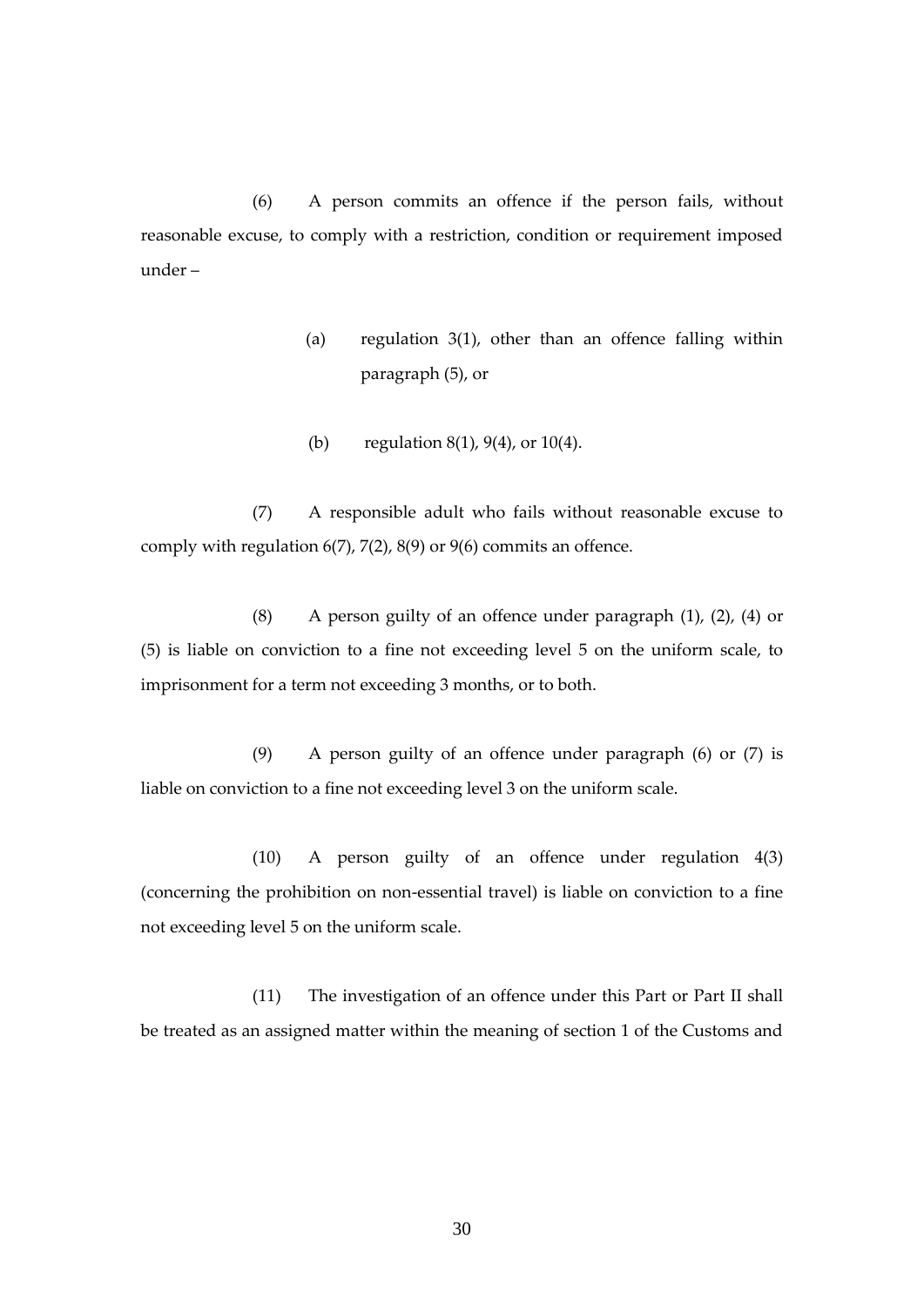Excise (General Provisions) (Bailiwick of Guernsey) Law, 1972**<sup>f</sup>** (including, for the avoidance of doubt, for the purposes of paragraph 1(a) of Schedule 5 to PPACE, and consequently the provisions of PPACE which relate to the investigation of offences conducted by police officers apply to the investigation of offences under this Part and Part II conducted by customs officers).

#### <span id="page-30-0"></span>**False or misleading information.**

- **15.** (1) If a person to whom paragraph (2) applies
	- (a) makes a statement which he or she knows or has reasonable cause to believe to be false, deceptive or misleading in a material particular,
	- (b) recklessly makes a statement, dishonestly or otherwise, which is false, deceptive or misleading in a material particular,
	- (c) produces or furnishes, or causes or permits to be produced or furnished, any information or document which he or she knows or has reasonable cause to believe to be false, deceptive or misleading in a material particular, or
	- (d) recklessly produces or furnishes or recklessly causes or

**<sup>f</sup>** Ordres en Conseil Vol. XXIII, p. 573; amended by Ordres en Conseil Vol. XXIV, p. 87; Vol. XXXI, p. 278; Vol. XXXIII, p. 217; Order in Council No. X of 2004; No. II of 2010; No. XIV of 2007; No. XV of 2012; No. VI of 2019; Ordinance No. XXXIII of 2003; No. XXIX of 2004; Nos. XLVIII and XXXV of 2007; No. VII of 2008; No. XLIII of 2013; No. XL of 2014; and No. IX of 2016.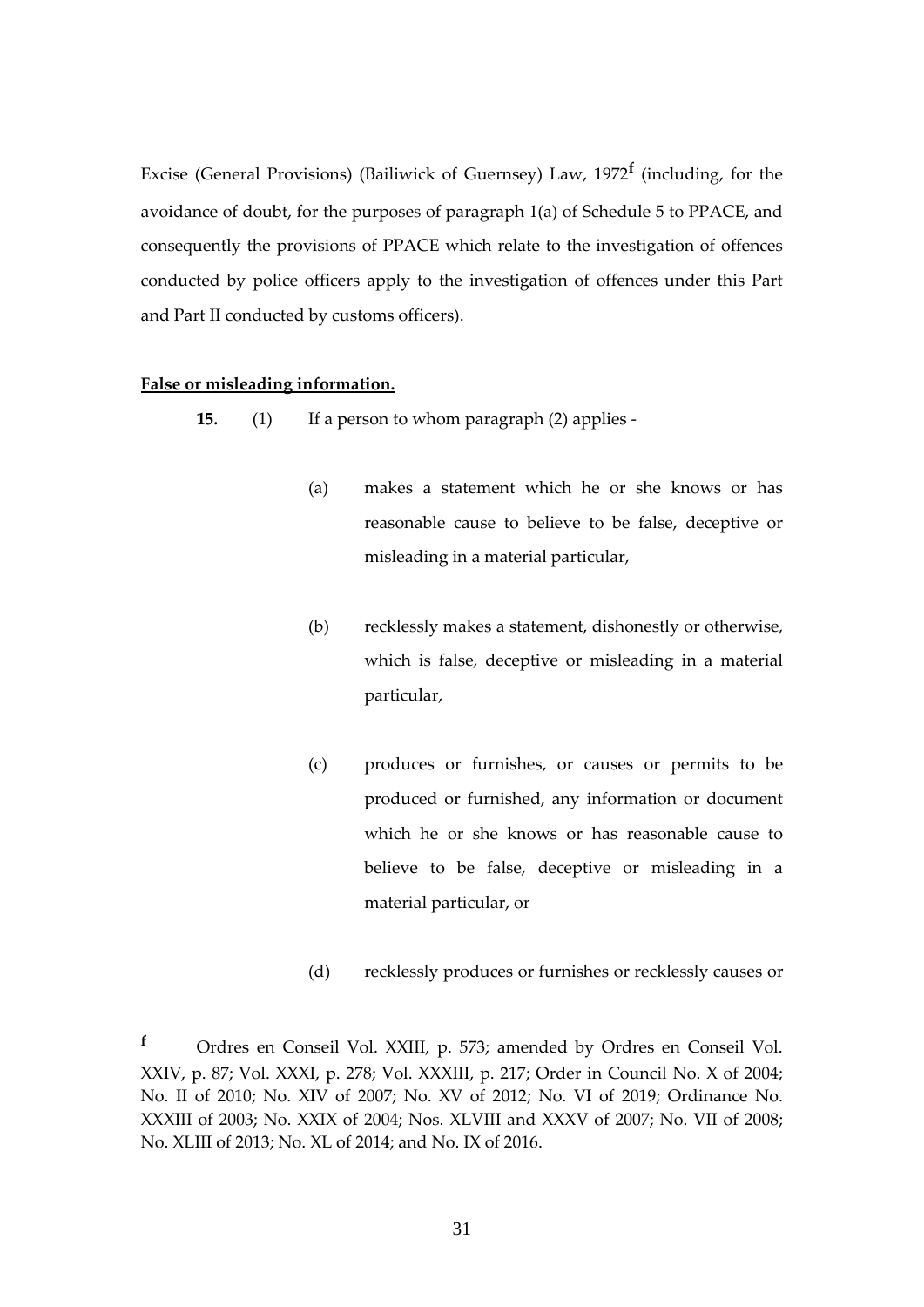permits to be produced or furnished, dishonestly or otherwise, any information or document which is false, deceptive or misleading in a material particular,

he or she is guilty of an offence.

- (2) This paragraph applies to a person who
	- (a) makes any statement or provides any information or document to a relevant officer, when acting in the exercise of his or her functions under this Part,
	- (b) otherwise than as mentioned in paragraph (a) makes any statement or provides any information or document to a relevant officer in circumstances in which he or she knows or could reasonably be expected to know that the statement, information or document would or might be used by a relevant officer for the purpose of exercising his or her functions under this Part, or
	- (c) makes any statement or provides any information or document to a determining officer or reviewing officer under Schedule 1 or Schedule 2, in circumstances in which he or she knows or could reasonably be expected to know that the statement, information or document would or might be used by that officer for the purpose of exercising his or her functions under the relevant Schedule,

32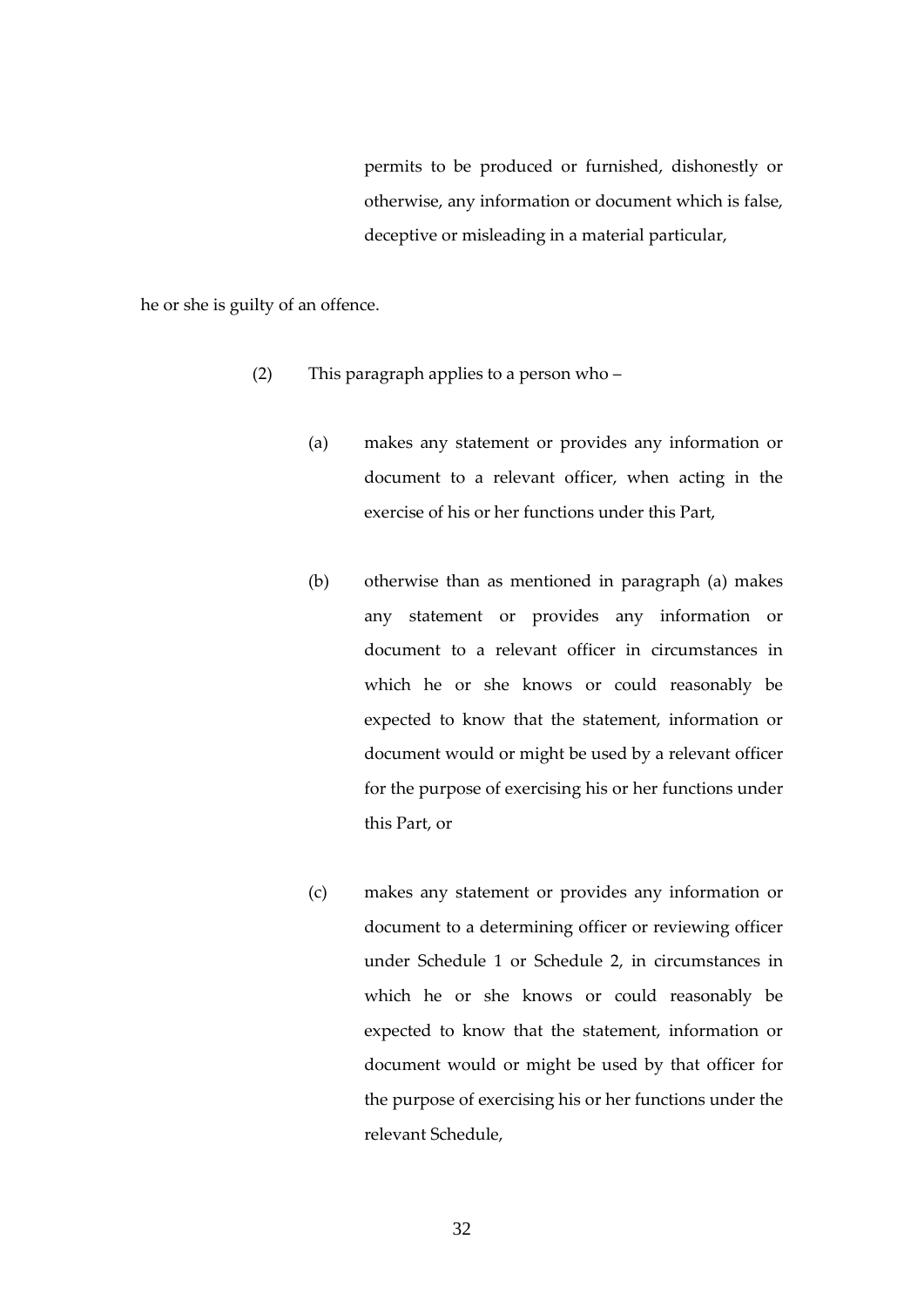(3) A person guilty of an offence under this regulation is liable on conviction to a fine not exceeding level 5 on the uniform scale, to imprisonment for a term not exceeding 3 months, or to both.

#### <span id="page-32-0"></span>**Interpretation of this Part: general.**

**16.** (1) In this Part, unless the context otherwise requires –

**"child"** means a person under the age of 18 years,

**"customs officers"** has the meaning given by section 89(6) of PPACE, and "customs officer" shall be construed accordingly,

the **"employer"** of a person (A) includes (but is not limited to) a person who has engaged the services of A by way of a contract or other arrangement entered into with a third party (and for the avoidance of doubt, that third party may be resident or established outside Guernsey),

# **"hospital"** means –

- (a) any hospital regulated or operated by the States Committee for Health & Social Care (including, for the avoidance of doubt, Le Mignot Memorial Hospital in Alderney), or
- (b) the Sark Medical Centre,

**"infected area"** means an area specified by the MOH as an infected area for the purposes of these Regulations on the relevant States of Guernsey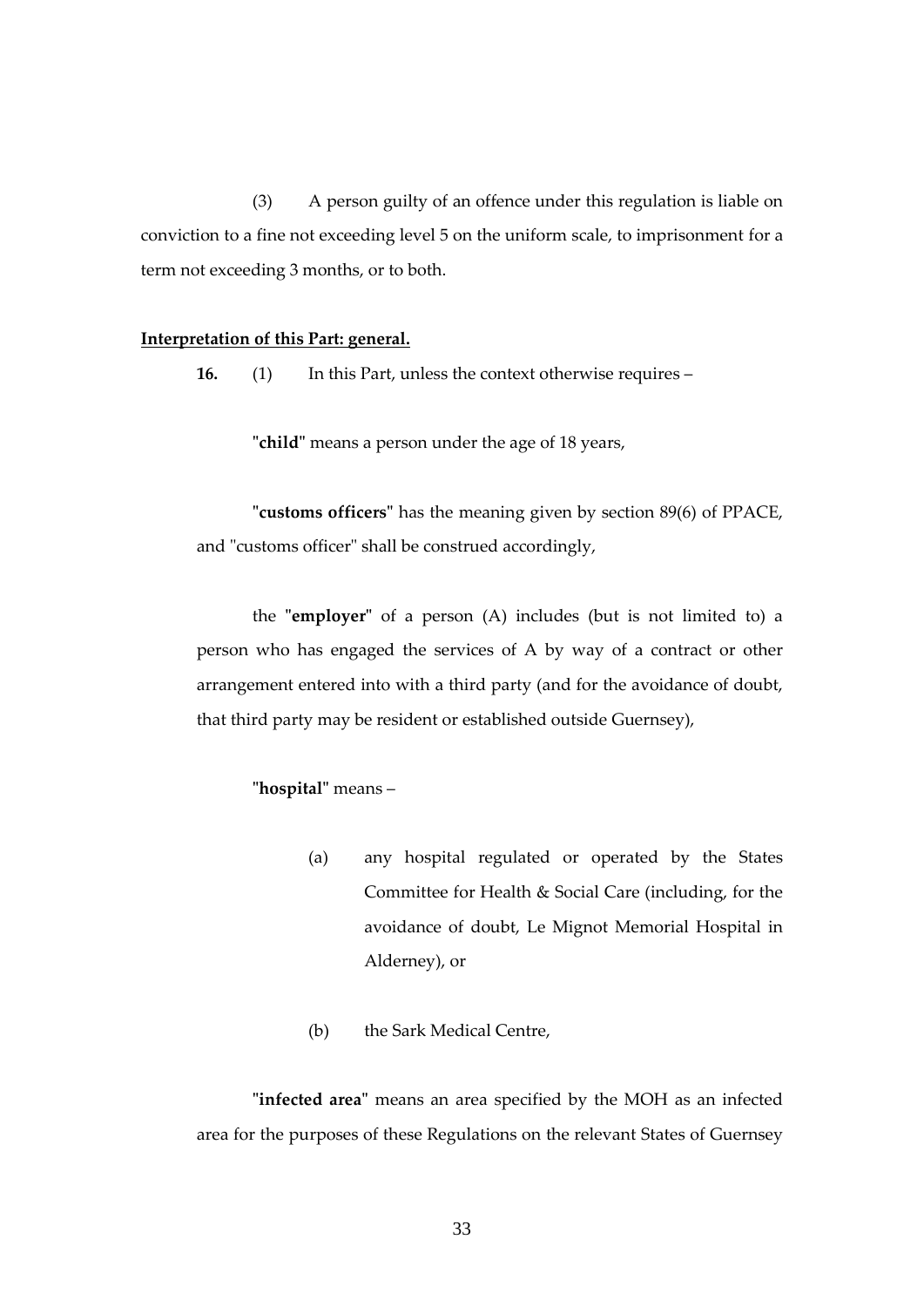website, or otherwise reasonably considered by the MOH to be an area where there is sustained human-to-human transmission of coronavirus, or from which there is a high risk of importation of infection or contamination (with coronavirus) via travel from that area to the Bailiwick or any part thereof,

**"police officer"** includes a customs officer,

**"PPACE"** means the Police Powers and Criminal Evidence (Bailiwick of Guernsey) Law, 2003**<sup>g</sup>** ,

**"responsible adult"** means, in relation to a child, a person with parental responsibility for the child, within the meaning of the Children (Guernsey and Alderney) Law, 2008, the Children (Sark) Law, 2016, or the Child Protection (Sark) Law, 2020 as the case may be, or a person who has the care or charge of the child for the time being,

**"relevant officer"** means a police officer, the MOH, and any other person or category of person authorised by the Chief Officer of Customs and Excise to exercise functions under regulation 6(1),

**"requirement"** means a requirement imposed under this Part (including the requirement to self-isolate under regulation 5(1) and 5(2)),

**"restriction"** means a restriction imposed under this Part,

**"Royal Court"** means the Royal Court sitting as an Ordinary Court,

**<sup>g</sup>** Order in Council No. XIV of 2009; amended by Order in Council No. XVI of 2009; No. XV of 2011; Ordinance No. XXXIII of 2003; No. XXIX of 2011; No. XXXIX of 2015; No. IX of 2016; and No. XXVI of 2018.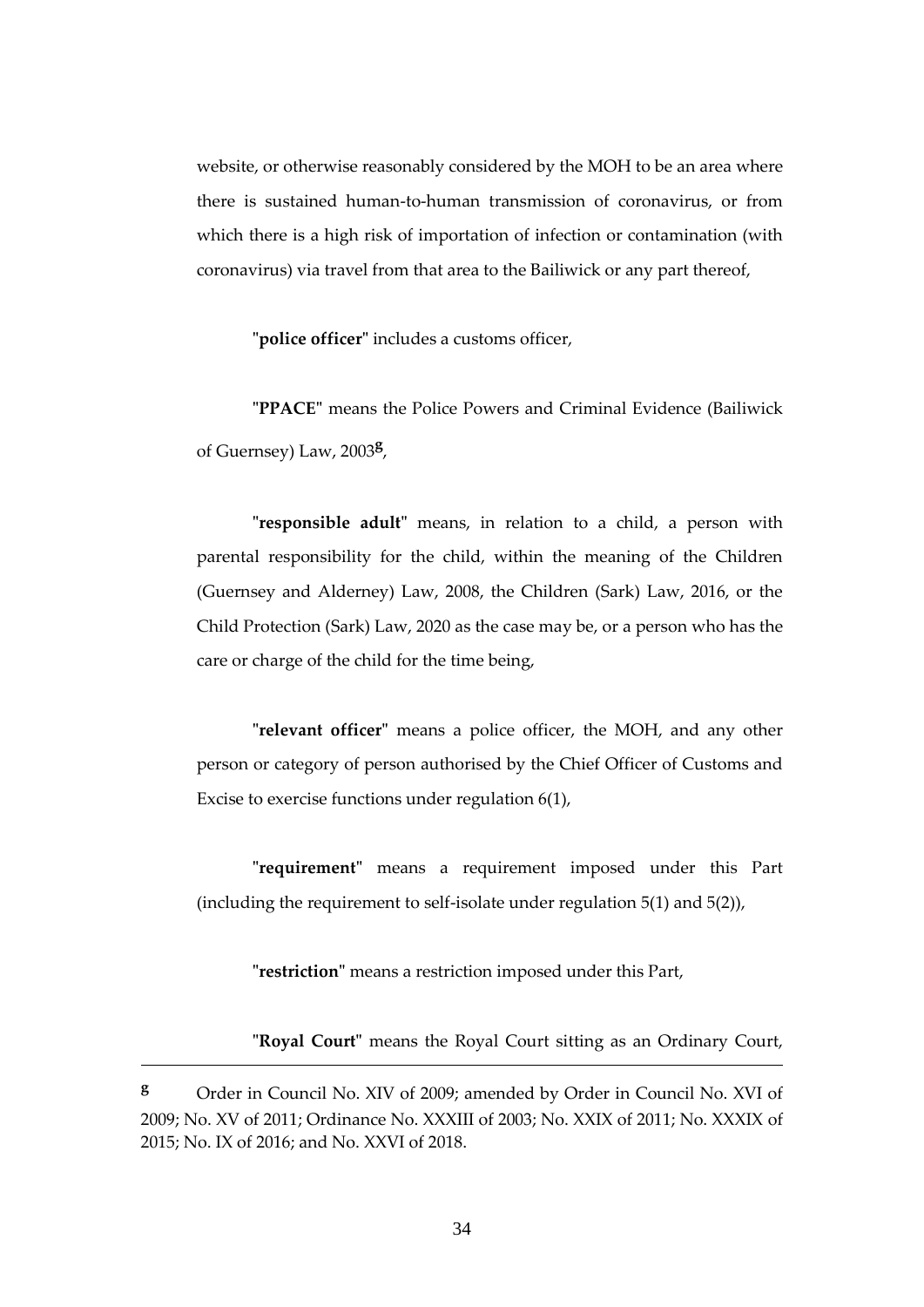which shall be constituted by the Bailiff sitting alone,

**"screening requirements"** means the requirements set out in regulation 7(1), and

**"travel document"** means anything that is or appears to be –

- (a) a passport,
- (b) an identity card, or
- (c) a ticket or other document that permits a person to make a journey, including such a ticket or document that is in wholly electronic form.

(2) In this Part, a reference to infection or contamination, however expressed, is a reference to infection or contamination with coronavirus, and related expressions are to be construed accordingly.

#### <span id="page-34-0"></span>**Definition of "self-isolate".**

**17.** (1) In these regulations, **"self-isolate"** in relation to a person (**"P"**) means for P to keep himself or herself separated from any other person in such a manner as to prevent infection or contamination, in accordance with such directions as may be given by the MOH from time to time; and such directions may be given both generally (by publication on the relevant States of Guernsey website) and in respect of any particular case (in such manner as the MOH thinks fit).

(2) For the avoidance of doubt, a direction by the MOH given under paragraph (1) may include, amongst other things, a requirement that P remain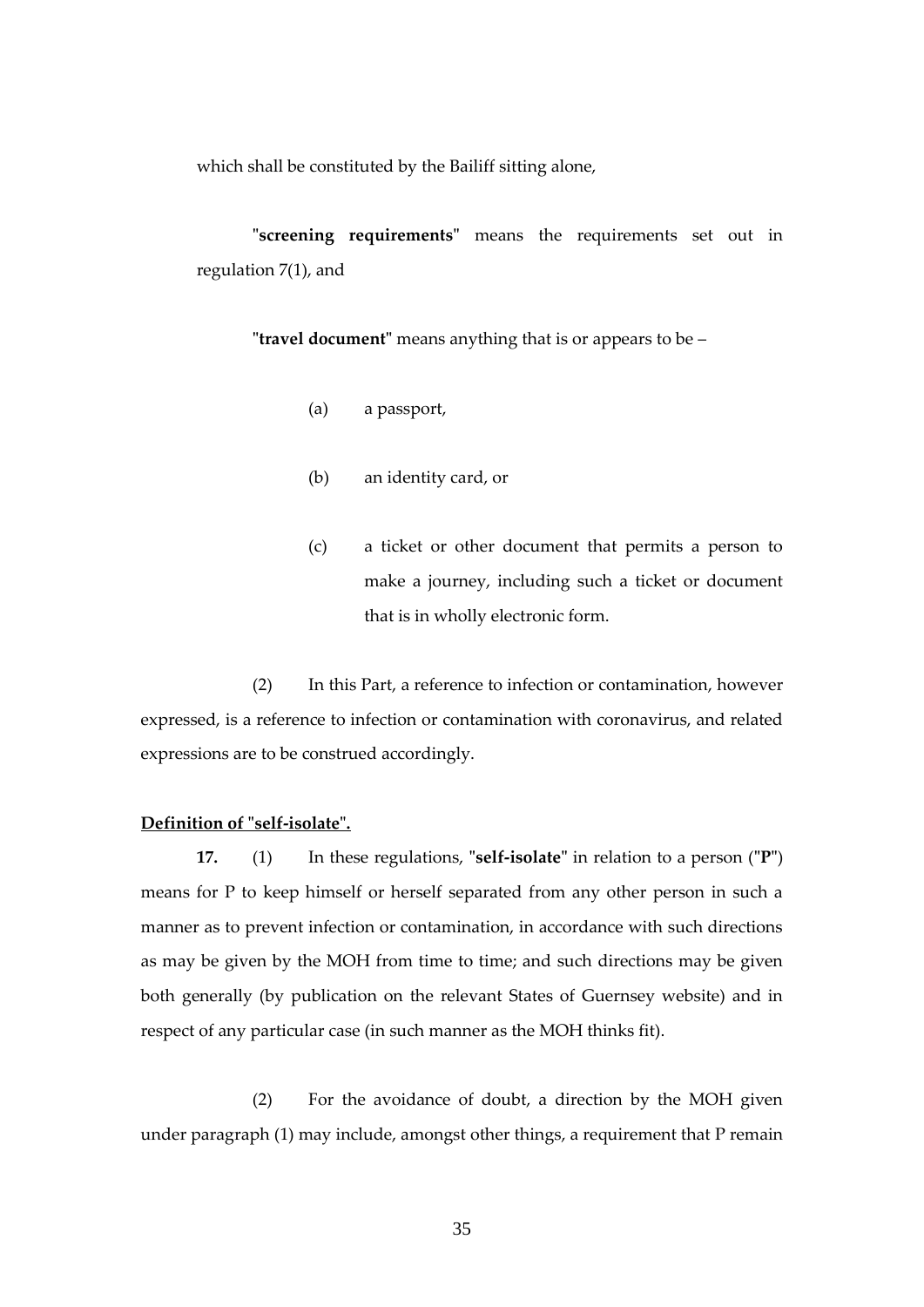within and not leave notified premises other than in accordance with –

- (a) the terms of the direction, or
- (b) a permission granted by the MOH to P,

and a permission under paragraph (b) may be granted in such manner as the MOH thinks fit.

(3) For the avoidance of doubt, a direction including a requirement of the type referred to in paragraph (2) may, amongst other things, specify that P may not enter a garden, yard, passage, outhouse or other appurtenance of such notified premises, or may do so only for a specified period of time each day, where the MOH considers that such a restriction is necessary to protect P, or other persons, from the risk of infection.

(4) In paragraph (2), **"notified premises"** means premises at an address to be notified by P to the States of Guernsey at such time, and in such manner, as the MOH may from time to time require; and for the avoidance of doubt, the MOH may require such an address to be notified before, or on, P's arrival in the Bailiwick.

#### PART II

#### CONTROL OF PREMISES, GATHERINGS ETC., AND MOVEMENT OF PERSONS

### **Power to give directions.**

**18.** (1) The Authority may, for one or more of the purposes set out in section 14(2) of the Civil Contingencies (Bailiwick of Guernsey) Law, 2012, issue a direction for the purpose of imposing conditions, prohibitions, requirements or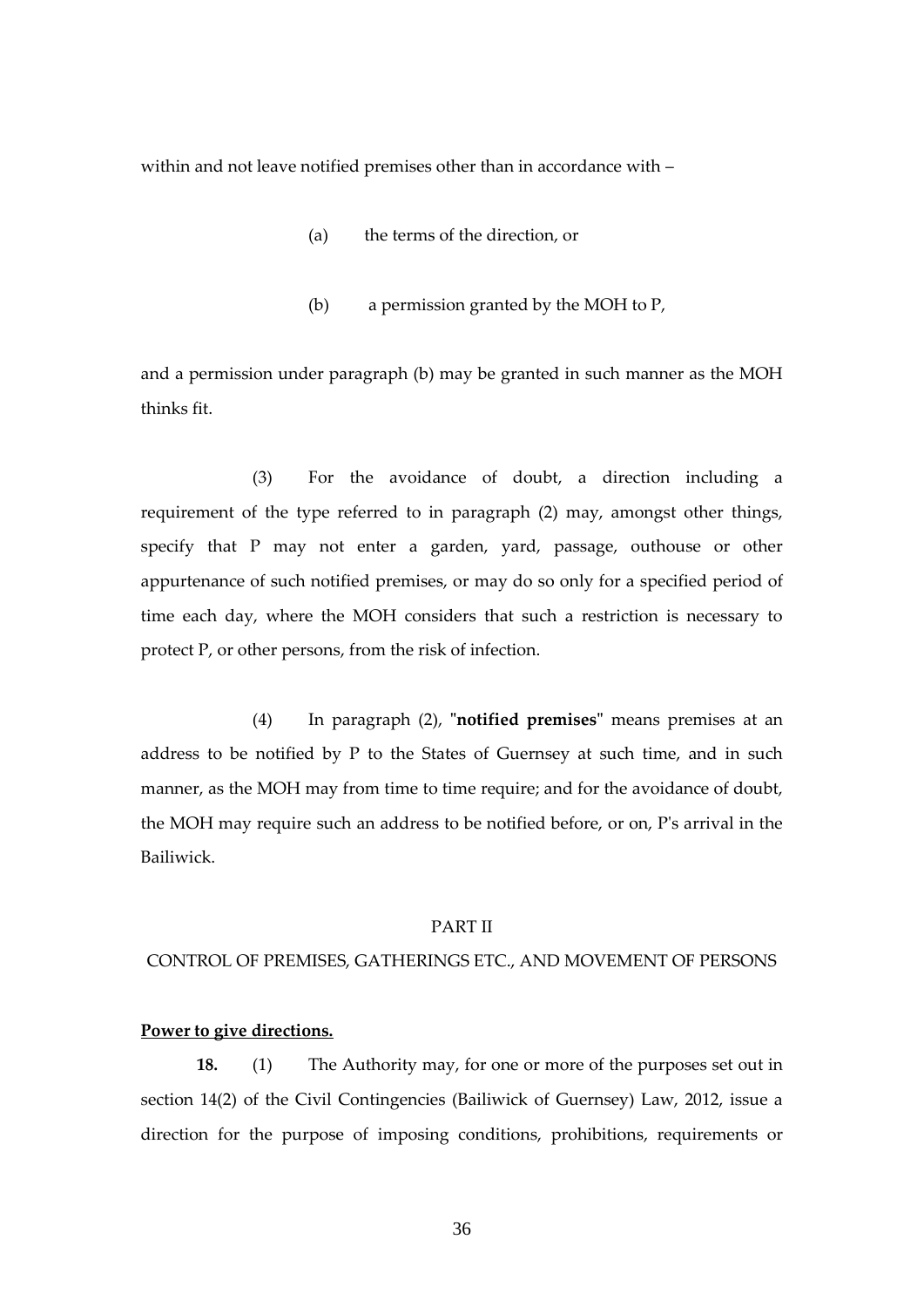restrictions in relation to –

- (a) premises,
- (b) the holding of an event, gathering or meeting (whether planned or unplanned and of whatever duration),
- (c) the movement of persons outside the place where they are living, and
- (d) the use of any public transport service,

and for the purposes of subparagraph (c), the place where a person is living includes the premises where he or she is living together with any garden, yard, passage, stair, garage, outhouse or other appurtenance of such premises.

(2) The Authority must consult the MOH before issuing a direction; and, in addition, before issuing a direction imposing conditions, prohibitions, requirements or restrictions in relation to the movement of persons outside the place where they are living, the Authority must seek the advice of Her Majesty's Procureur in relation to the appropriateness and proportionality of the proposed direction.

(3) A direction under paragraph (1)(a) may be issued in relation to specified premises, or premises of a specified description, and may, amongst other things, impose requirements for the purpose of –

(a) restricting the hours of opening of the premises,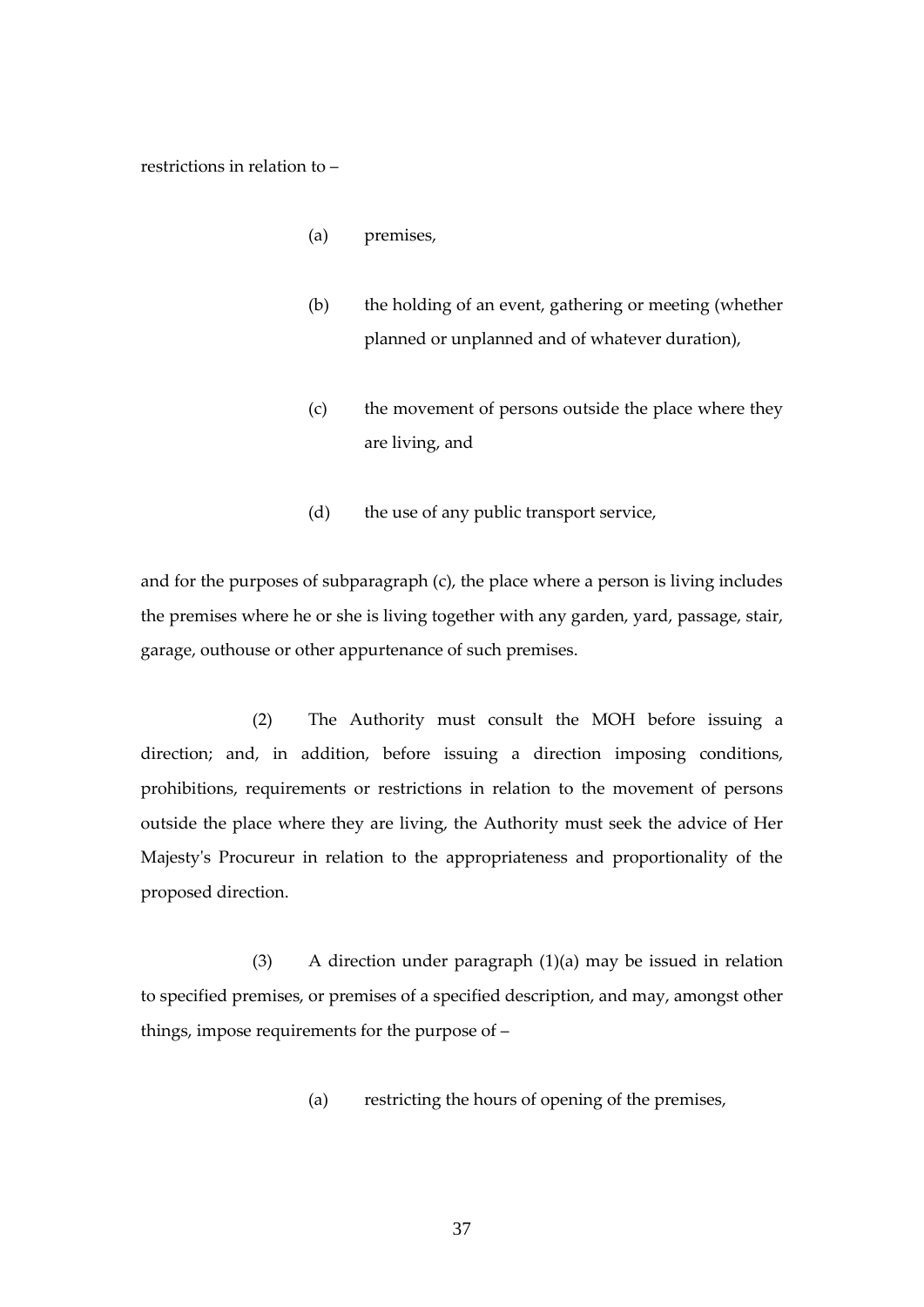- (b) closing the premises or a part of the premises to entry by members of the public,
- (c) restricting entry into the premises, whether by reference to the number of people in the premises, a period of time, or otherwise,
- (d) securing restrictions in relation to the location of persons in the premises, or
- (e) requiring the wearing of face coverings by all persons, or prescribed categories of person, on entering and remaining within the premises.

(4) Where a direction under paragraph (1)(a) is issued in respect of licensed premises, the terms of the licence issued in respect of those premises shall be deemed to be modified to reflect the prohibitions, requirements or restrictions imposed by the direction, and shall have effect accordingly.

(5) A direction under paragraph (1)(b) may be issued in relation to a specified event, gathering or meeting, or events, gatherings or meetings of a specified description, or events, gatherings and meetings generally; and events, gatherings and meetings may be described by reference to the number of people attending the event, gathering or meeting, or in any other way.

(6) A direction under paragraph 1(b) may impose conditions, prohibitions, requirements or restrictions on –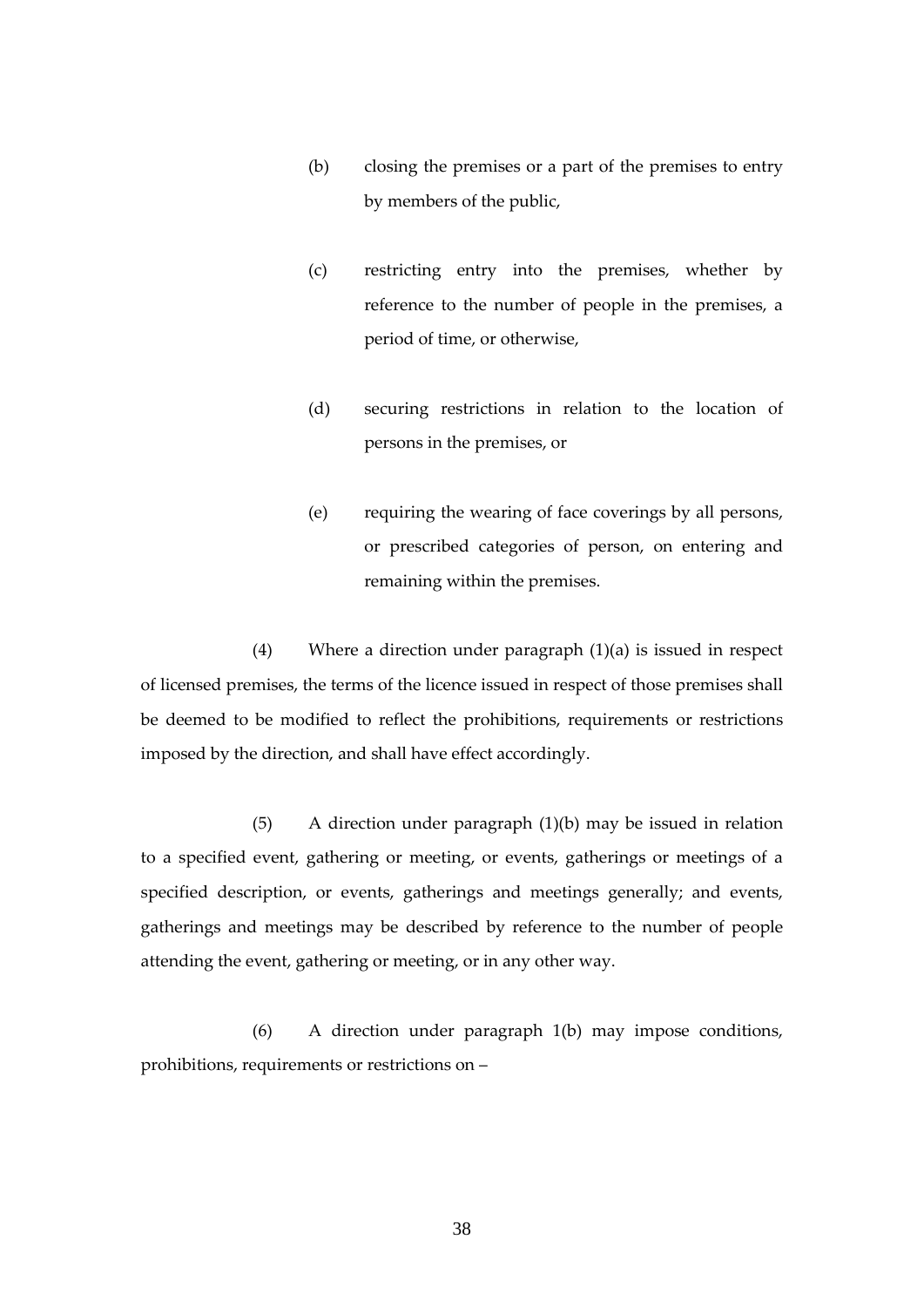- (a) the owner or occupier of premises at which an event, gathering or meeting to which the direction relates is to take place,
- (b) the organiser of such an event, gathering or meeting, and
- (c) any other person involved in holding or participating in such an event, gathering or meeting.

(7) A direction under paragraph 1(b) may, amongst other things, impose requirements about informing persons who may be planning to attend an event, gathering or meeting of its prohibition or any requirements or restrictions imposed in relation to the holding of it.

(8) A direction under paragraph  $(1)(c)$  may (without limitation) restrict the movement of persons outside the place where they are living by reference to the purpose, or duration, of the movement, and by reference to the age of persons.

(9) A direction under paragraph (1)(d) may be issued in relation to a specified public transport service, or a public transport service of a specified description, and may, amongst other things, impose requirements for the purpose of requiring the wearing of face coverings by all persons, or prescribed categories of person, using a public transport service.

(10) A direction under paragraph (1)(d) may impose conditions, prohibitions, requirements or restrictions on –

(a) a person who is boarding any vehicle by means of

39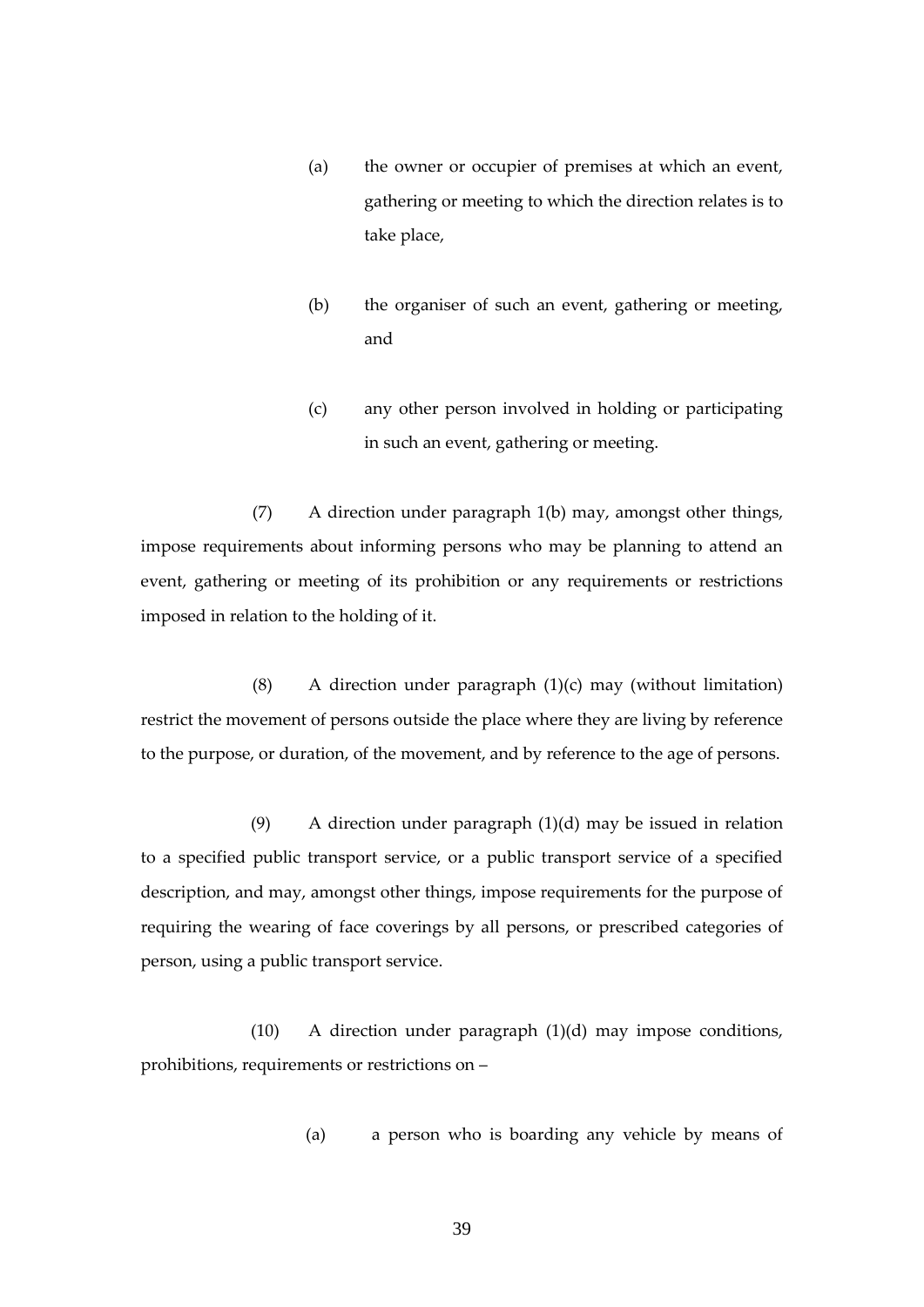which a public transport service is provided, and

(b) a person (whether or not for the purposes of travel) on board any vehicle by means of which a public transport service is provided.

(11) A direction may, amongst other things, specify a minimum distance that must be maintained between persons of different households.

(12) A direction may impose requirements on persons in relation to children in their care or under their control.

(13) For the avoidance of doubt, a direction may include provision enabling the Authority, and such other person or office holder (including but not limited to the MOH) as it may specify, to authorise in writing such exemption or disapplication from such provision of the direction and upon such conditions as it, or he or she, may think fit.

## **Procedure, variation and revocation.**

**19.** (1) A direction must specify the period during which it has effect, which period must not exceed 14 days.

(2) Where a direction imposes prohibitions, requirements or restrictions on a person specified by name, the direction –

(a) must be given in writing to that person, and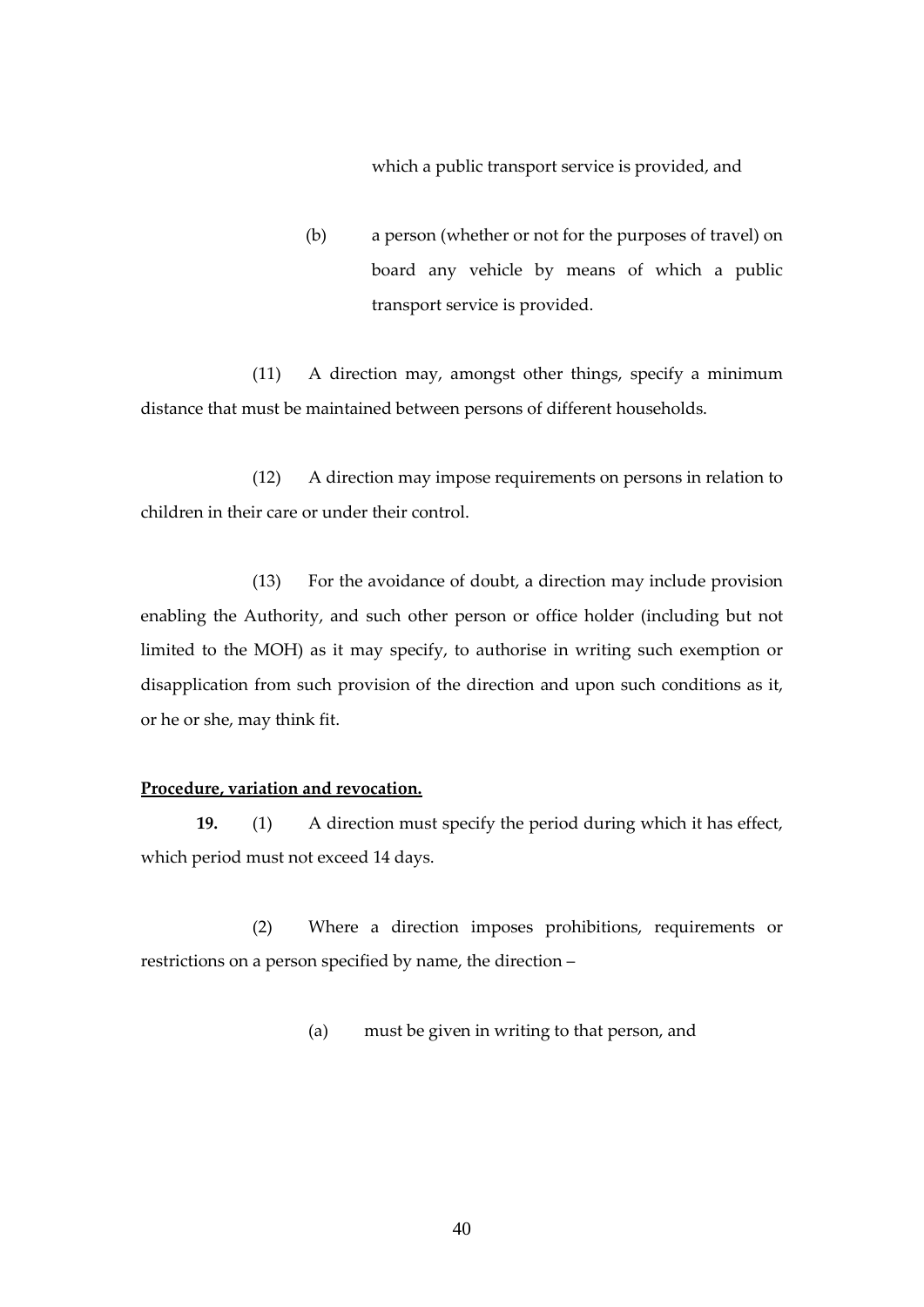(b) may be published in such manner as the Authority considers appropriate to bring it to the attention of other persons who may be affected by it.

(3) The Authority may vary and revoke a direction, and the power to vary or revoke a direction is without prejudice to the power of the Authority to issue a new direction.

(4) Subject to paragraph (2), a direction, and a variation and revocation of a direction, may be given in such form as the Authority thinks fit, including by publication on the States of Guernsey website.

(5) The Authority must revoke a direction when satisfied that it is no longer necessary.

#### **Alderney and Sark.**

**20.** (1) The Authority must consult the Policy and Finance Committee of the States of Alderney before issuing, varying or revoking a direction having effect in Alderney, and the Policy & Finance Committee of the Chief Pleas before issuing, varying or revoking a direction having effect in Sark.

(2) A failure to consult in accordance with paragraph (1) shall not invalidate any direction.

## **Enforcement.**

**21.** (1) A police officer may require any person to whom a direction has been given, or to whom it otherwise applies, to comply with it.

(2) Subject to paragraph (4), where a police officer has required a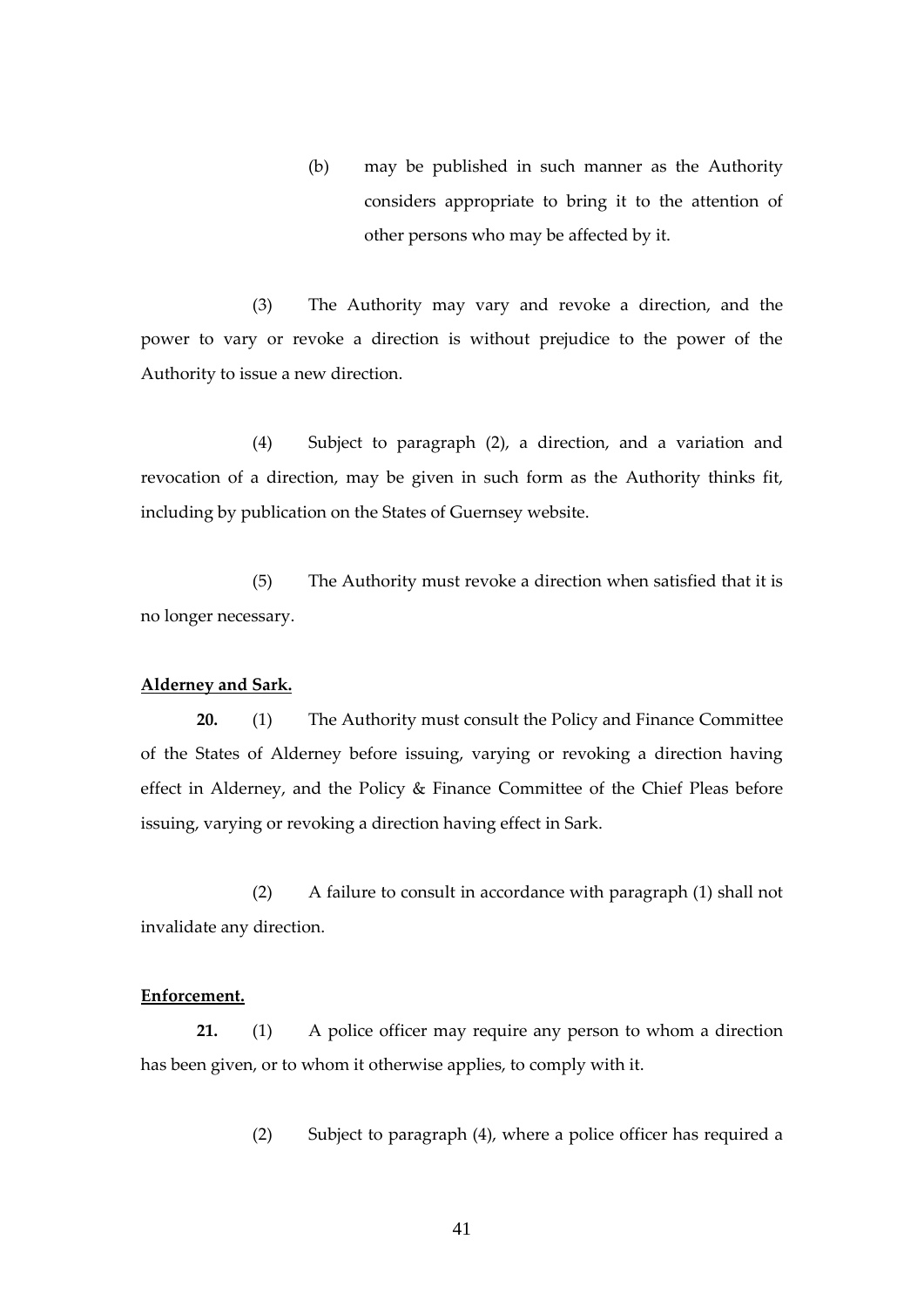person under paragraph (1) to comply with a direction issued under regulation 18(1)(a), and that person has failed to do so, the police officer may require the premises in question to be closed until such time as the direction is complied with; and the police officer may take such steps, or require the person to take such steps, as are necessary to ensure that the requirement to close the premises is complied with.

(3) Subject to paragraph (4), where a police officer has required a person under paragraph (1) to comply with a direction, and that person has failed to do so, the police officer may take such steps as are necessary to ensure that the direction is complied with.

(4) A police officer must take account of any relevant advice issued by the MOH and the Chief Officer of the Island Police Force before exercising the powers conferred by paragraphs (1) to (3).

(5) In exercising the powers conferred by paragraphs (1) to (3), a police officer may –

- (a) enter any premises to which the direction relates, and
- (b) if necessary, use reasonable force.

## **Offences.**

**22.** (1) A person commits an offence if he or she fails, without reasonable excuse, to comply with a requirement in a direction to wear a face covering, or a requirement of a police officer under regulation 21 to wear a face covering.

42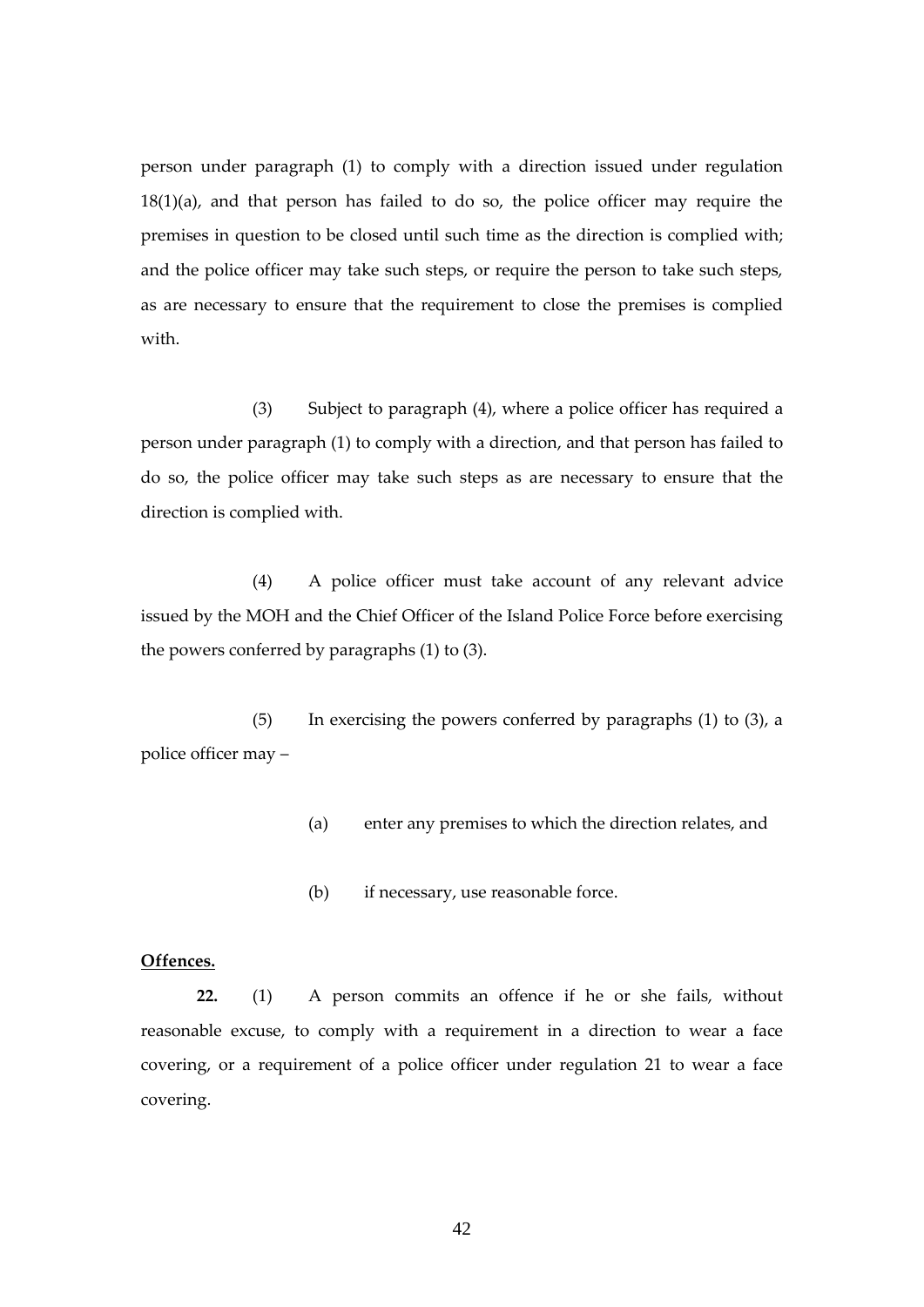(2) A person commits an offence if he or she fails, without reasonable excuse, to comply with a direction, or a requirement of a police officer under regulation 21, other than a failure to comply falling within paragraph (1).

(3) A person commits an offence if he or she obstructs a police officer exercising a power conferred by regulation 21.

(4) A person guilty of an offence under paragraph (1) is liable on summary conviction to a fine not exceeding level 1 on the uniform scale.

(5) A person guilty of an offence under paragraph (2) is liable on summary conviction to a fine not exceeding level 5 on the uniform scale.

(6) A person guilty of an offence under paragraph (3) is liable on conviction to a fine not exceeding level 5 on the uniform scale, to imprisonment for a term not exceeding 3 months, or to both.

## **Interpretation of this Part.**

**23.** (1) In this Part –

**"direction"** means a direction issued under regulation 18,

"**face covering**" means a covering of any type which covers a person's nose and mouth and complies with any guidance issued by the MOH,

a **"household"** is comprised of persons living together for the time being in the same premises,

**"licensed premises"** has the meanings given by the Liquor Licensing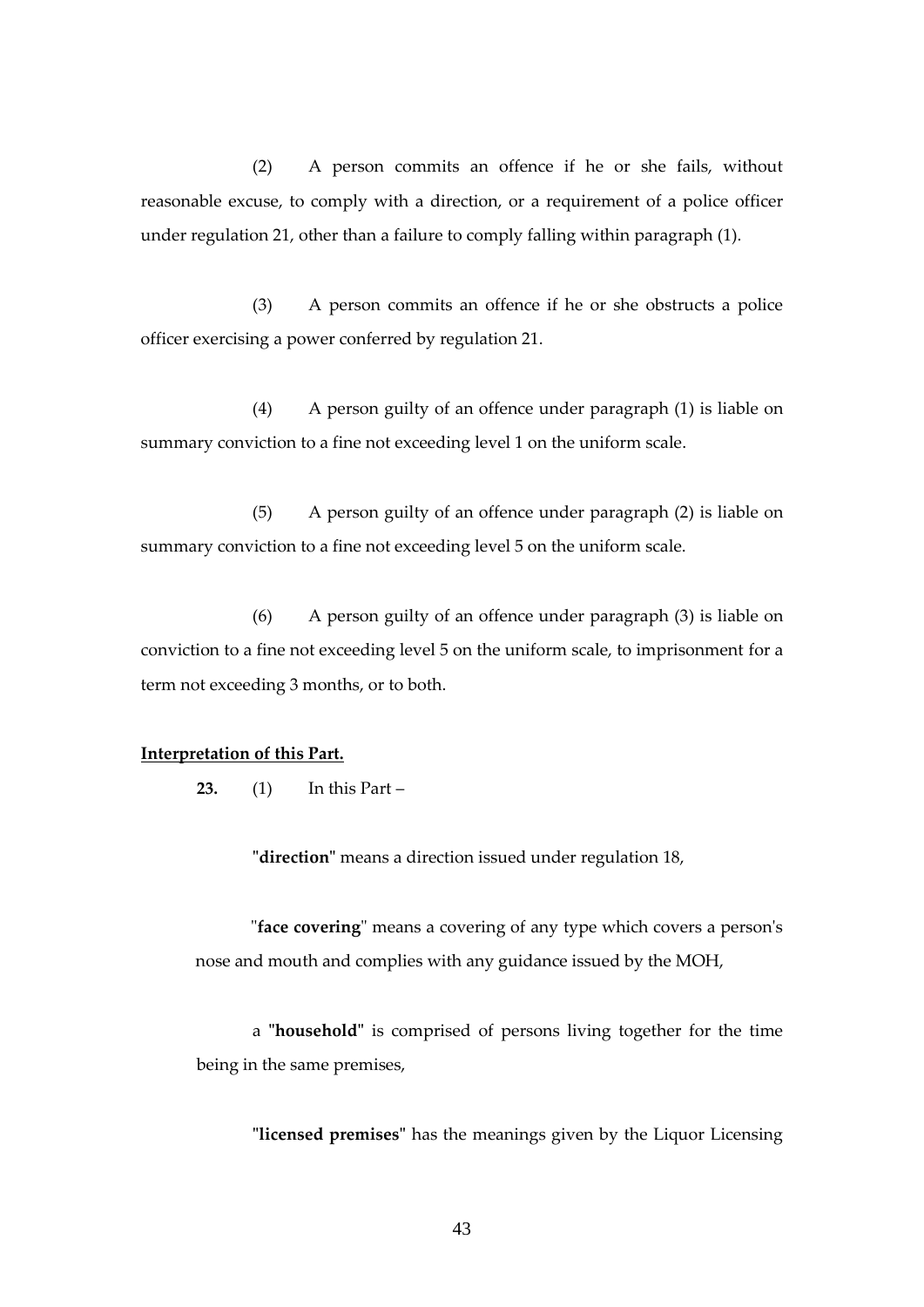Ordinance, 2006 in relation to premises in Guernsey, by the Alderney Liquor Licensing Ordinance, 1994 in relation to premises in Alderney, and by the Liquor Licensing (General Provisions) (Sark) Ordinance, 1979 in relation to premises in Sark, and **"licence"** shall be construed accordingly, and

**"premises"**: see subparagraphs (2) and (3).

(2) In relation to a direction issued under regulation  $18(1)(a)$ , **"premises"** includes, but is not limited to, retail premises and other business premises (excluding grocery stores and such other categories of business premises as the Authority may specify, whether in a direction or otherwise), places of worship, and parks, public gardens and other places of recreation, sport, leisure and entertainment, but does not include premises used solely as residential premises.

(3) In relation to a direction issued under regulation 18(1)(b), **"premises"** includes land (including, for the avoidance of doubt, the foreshore), and pleasure vessels within the meaning of the Merchant Shipping (Registration of Ships) (Bailiwick of Guernsey) Regulations, 2009**<sup>h</sup>** .

## PART III

## REGISTRATION OF DEATHS AND STILL-BIRTHS

*Legislation extending to the Bailiwick except for registration of deaths and still-births in Alderney*

**<sup>h</sup>** G. S. I. No. 9 of 2009.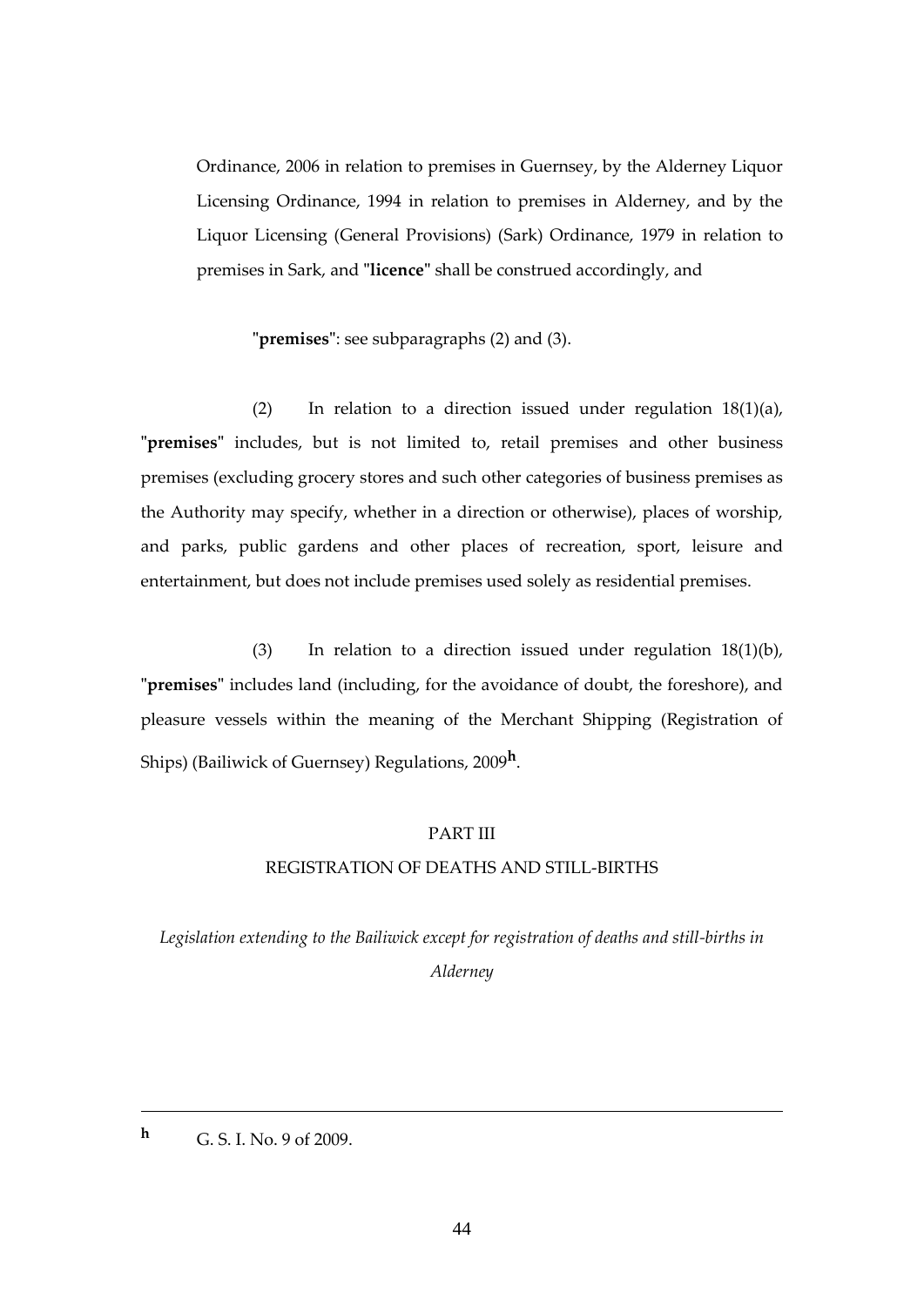# **Modification of the Loi relative à l'Enregistrement des Naissances et Décès dans le Bailliage de l'Île de Guernesey.**

**24.** (1) The Loi relative à l'Enregistrement des Naissances et Décès dans le Bailliage de l'Île de Guernesey of 1935 ("**the 1935 Law**") is modified as follows for all purposes of or under the 1935 Law or any other enactment.

(2) The French text of the 1935 Law is modified in the same way as is set out in the following modifications to the official English translation of that Law.

(3) Articles 9 (declaration of death) and 17 (still-born children) have effect as if the requirement to make a declaration in person or to send it by a person of at least sixteen years of age were substituted by a requirement to send the declaration by post, electronic means (including email message) or such other means as is specified by the Registrar-General in guidance.

(4) Article 11 (doctor's certificate) has effect as if the words "that he has seen the body of the deceased and stating" were omitted.

(5) Article 15 (limit of time for keeping body) is disapplied provided that the body is in the custody of the States of Guernsey or a funeral director.

(6) Form C (medical certificate of cause of death) and the notes to Form C in the Schedule have effect as if the following were omitted –

- (a) on the second page
	- (i) the words "that I was in medical attendance during the above-named deceased's last illness, and",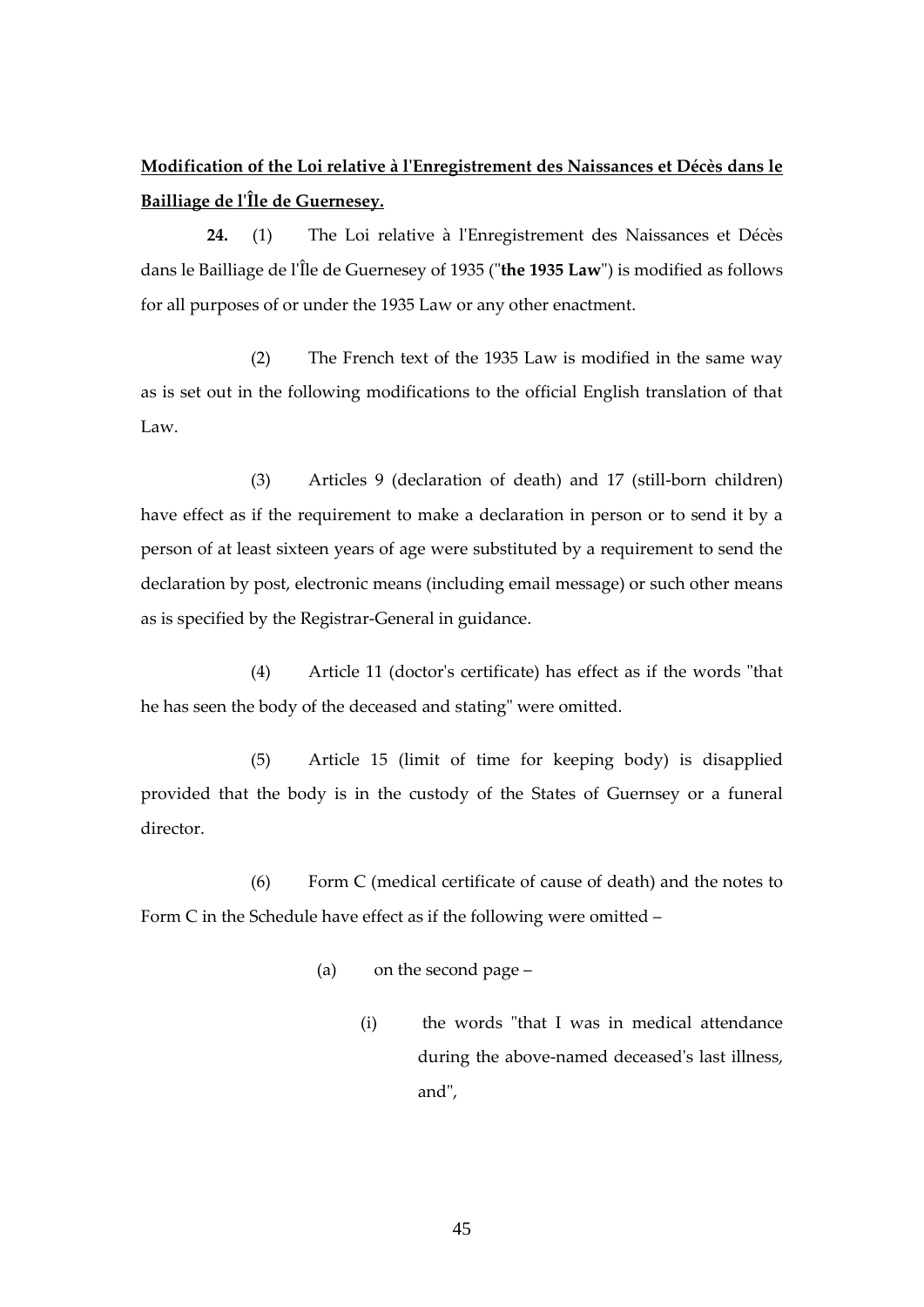- (ii) in Note 1, the second sentence, and
- (b) the certification section at the end of the Form headed "CERTIFICATE (See Note 1 above)".

#### *Legislation extending to Alderney*

## **Modification of the Loi relative aux certificats de Décès et aux Enterrements.**

**25.** (1) The Loi relative aux certificats de Décès et aux Enterrements of 1910 ("**the 1910 Law**") is modified as follows for all purposes of or under that Law or any other enactment.

(2) The French text of the 1910 Law is modified in the same way as is set out in the following modifications in English.

(3) Articles 1 (declaration par écrit etc.) and 8 (enfant mort-né) have effect as if the requirement to make a declaration in person or to send it by a person who has reached the age of majority were substituted by a requirement to send the declaration by post, electronic means (including email message) or such other means as is specified by the Registrar-General in guidance.

(4) Article 6 (defénse de garder sans permission un corps au-delá de six jours) is disapplied provided that the body is in the custody of the States of Alderney or a funeral director.

(5) Form A (medical certificate of cause of death) and the notes to Form A in the Schedule have effect as if the following were omitted –

> (a) in the certification following the table relating to cause of death–

> > 46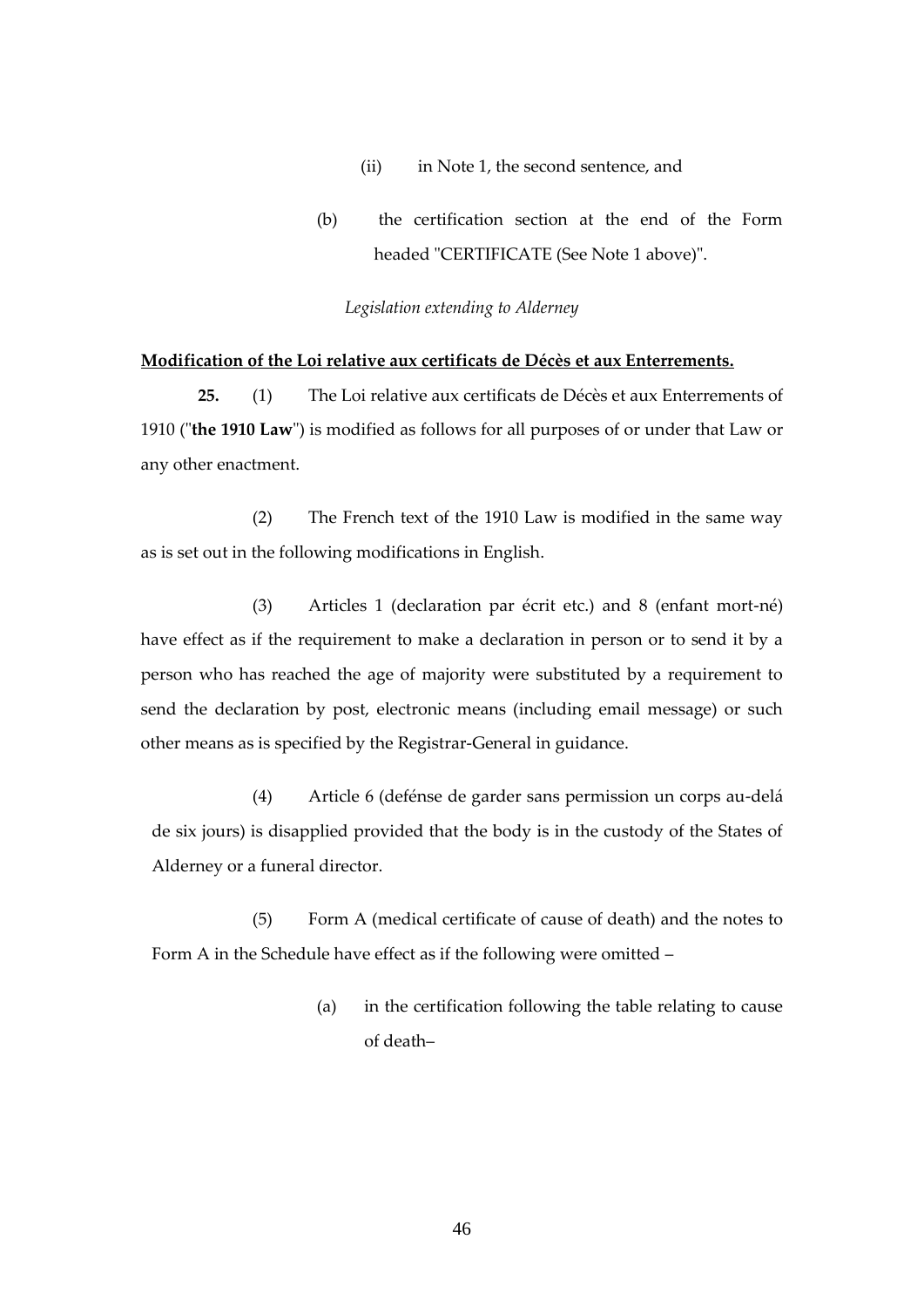- (i) the words "that I was in medical attendance during the above-named deceased's last illness, and", and
- (ii) in Note 1, the second sentence, and
- (b) the certification section at the end of the Form headed

"CERTIFICATE (See Note 1 above)".

# PART IV MODIFICATIONS TO LEGISLATION RELATING TO CREMATIONS IN **GUERNSEY**

# **Modification of legislation relating to cremation.**

**26.** (1) The Cremation Ordinance, 1972 is modified as follows for all purposes of or under the Loi relative à la Crémation or any other enactment.

(2) Section 6 (applications for cremation) has effect as if subsections (3) and (5) requiring the application to be verified by being countersigned or accompanied by a declaration of truth made on oath were omitted.

(3) In section 7 (certificates of medical attendance or post-mortem examination), paragraph (a) has effect as if –

- (a) the words "who has attended the deceased during his last illness and" were omitted, and
- (b) it did not require a confirmatory medical certificate in Form C in the First Schedule to have been given before a cremation is allowed to take place.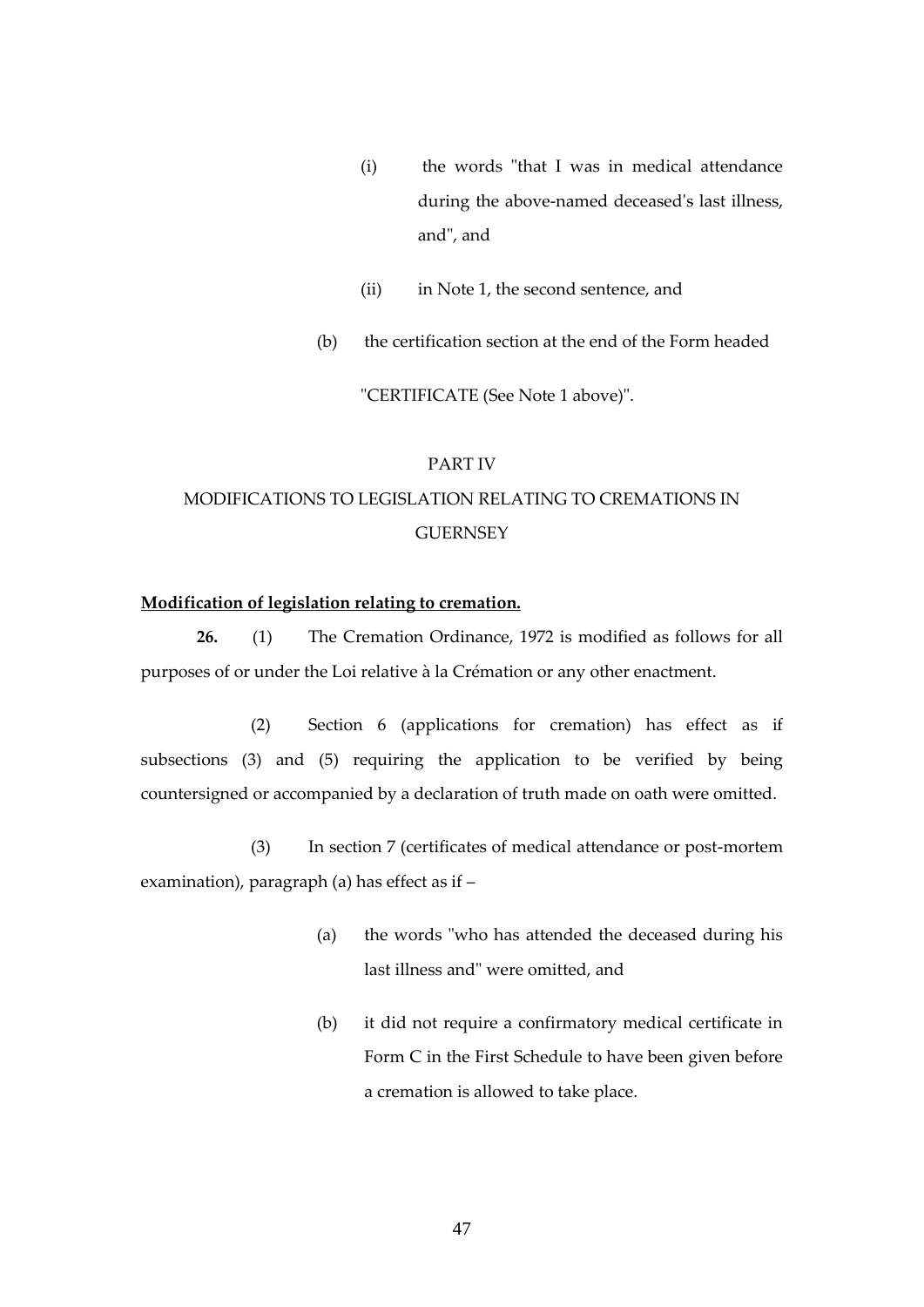(4) Section 9 (applications for cremation of remains of a person who died outside this Island) has effect as if –

- (a) it did not require the application to be verified by being countersigned or by a declaration by the applicant, and
- (b) the wording following paragraph (c) referred to "Forms B and D in the First Schedule"."

# PART V

# STATES OF DELIBERATION AND CHIEF PLEAS OF SARK

# **Modification of the Reform Law.**

**27. (**1) The Reform (Guernsey) Law, 1948**<sup>i</sup>** shall apply as if modified as follows.

(2) Insert the following Article immediately after Article 3 –

# **"Remote meetings of the States of Deliberation.**

**3A.** (1) The States of Deliberation may meet remotely.

**<sup>i</sup>** Ordres en Conseil Vol. XIII, p. 288; as amended by Ordres en Conseil Vol. XIV, p. 407; Vol. XVI, p. 178; Vol. XVIII, p. 275; Vol. XIX, pp. 84 and 140; Vol. XXII, p. 122; Vol. XXIII, p. 476; Vol. XXV, p. 326; Vol. XXVI, p. 255; Vol. XXIX, p. 56; Vol. XXX, p. 16; Vol. XXXI, pp. 164 and 278; Vol. XXXII, p. 41; Vol. XXXIV, p. 397; Vol. XXXVI, p. 478; Vol. XXXVIII, pp. 150 and 295; Order in Council No. XIII of 2003; No. III of 2004; No. II of 2007; No. XX of 2007; Nos. XIII and XXII of 2008; No. VII of 2010; Nos. II and XIV of 2012; No. XVII of 2015; Ordinance No. XXXIII of 2003; No. XXVI of 2008; No. XXXII of 2011; No. IX of 2016; No. XXVII of 2019; and the Reform (Guernsey) Law, 1948 (Amendment) (No. 2) Ordinance, 2019.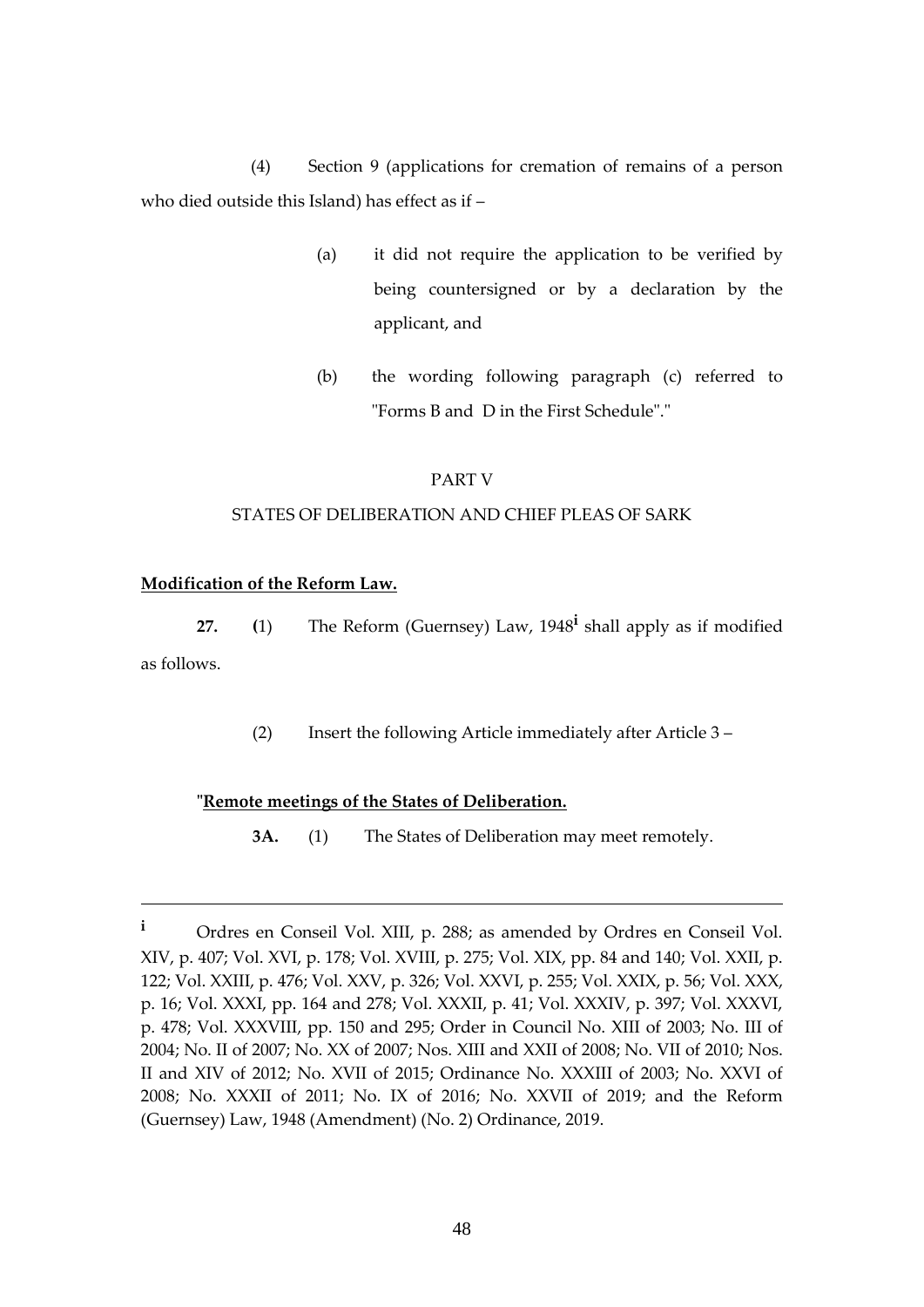(2) A Member shall be treated for all purposes as present at a remote meeting of the States of Deliberation (including, but not limited to, the purpose of forming a Quorum of the States of Deliberation in accordance with Article 3) if, by means of electronic communications or telecommunications or otherwise –

- (a) the Member has declared that he or she is present, and
- (b) (in the case of a Member other than the Bailiff) the Presiding Officer has declared that the Member shall be treated as present.

(3) The States' Assembly & Constitution Committee may make Rules of Procedure governing remote meetings of the States of Deliberation, including but not limited to provision supplementing paragraph (2), and provision applying (with or without modification) Rules of Procedure applicable in relation to assemblies of the States of Deliberation under Article 7; and Article 7 shall be construed accordingly.

(4) For the avoidance of doubt, and without prejudice to paragraph (3), the States of Deliberation may –

- (a) prescribe Rules of Procedure governing remote meetings of the States, and
- (b) (whether meeting remotely or otherwise) resolve to amend, or revoke, Rules of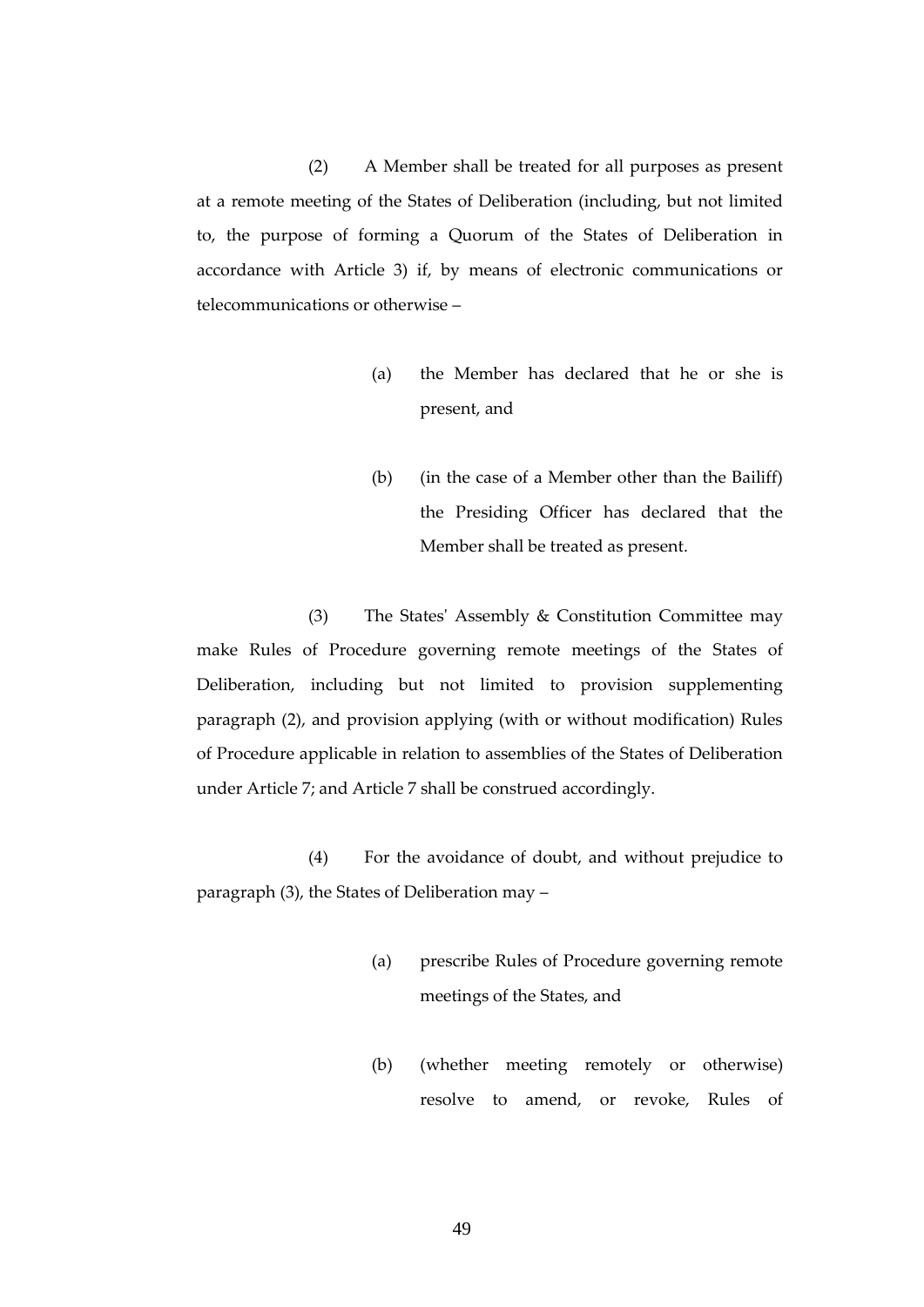Procedure made by the States' Assembly & Constitution Committee under paragraph (3).

(5) For the purpose of this Article, a meeting of the States of Deliberation is a remote meeting if Members communicate and (in the case of voting Members) vote during the meeting solely, or primarily, by means of electronic communications or telecommunications.".

## **Modification of Sark Reform Law.**

**28.** (1) The Reform (Sark) Law, 2008**<sup>j</sup>** shall apply as if modified as follows.

(2) After section 47 (functions of committees), insert –

## "**Meetings of Committees.**

**47A.** (1) A member of a Committee of Chief Pleas who is in communication with the other members of the committee by telephone, live television link or any other means of telecommunications or electronic communications, so that each member of the committee can hear or read what is said or communicated by each of the others, is deemed, subject to subsection (2), to be present at a meeting of the committee for all purposes relating to that meeting, including calculating the quorum at the meeting under section 43(5) or 44(5) and under rule 13 of the Constitution and Operation of Chief Pleas Committee Rules, made on 2nd October, 2013.

(2) In the event that a means of communication referred to

**<sup>j</sup>** Order in Council No. V of 2008; amended by No. XII of 2011; No. IX of 2016. There are other amendments not relevant to this provision.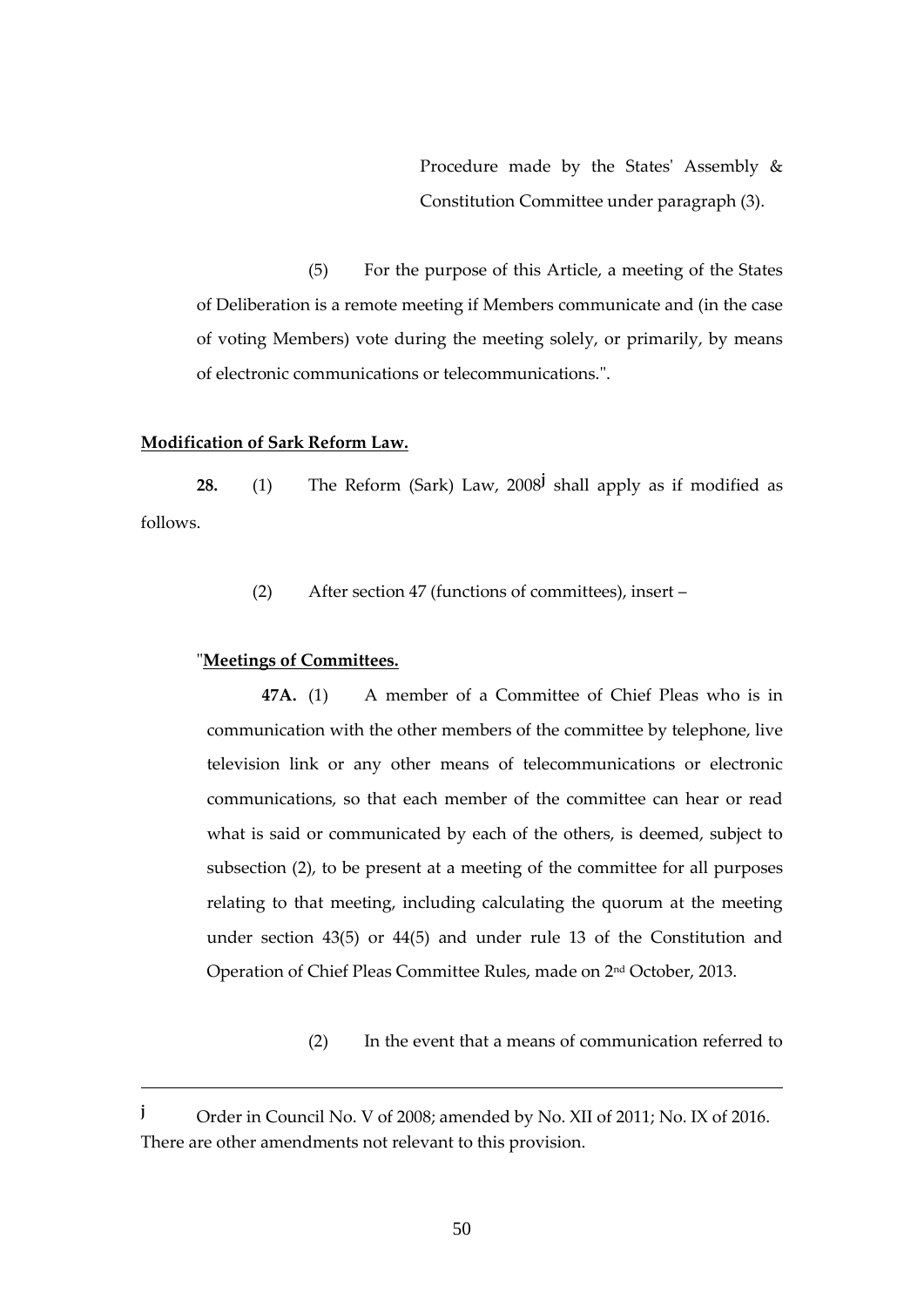in subsection (1) fails or is corrupted, or the chairman or other person presiding at the meeting in accordance with section 46(3) ("**person presiding**") considers that confidentiality is compromised, the person presiding shall have discretion at any time during the meeting to determine that a member who is affected by that failure, corruption or compromise of confidentiality is no longer deemed to be present at the meeting.

(3) For the avoidance of doubt, a determination under subsection (2) does not affect the validity of the proceedings of the committee for any purpose prior to the making of that determination.".

# PART VI PAROCHIAL MEETINGS, ETC.

# **Application of this Part.**

**29.** (1) This Part shall apply, despite the provisions of any other enactment, upon being made and shall cease to apply in the circumstances set out in paragraph (2).

(2) This Part shall cease to apply if the Dean of the Douzaine of a parish makes a determination, upon representations from the Authority, in the light of circumstances prevailing in the Bailiwick in relation to coronavirus, that it is appropriate for them to cease to apply.

## **Determination of parish matters.**

**30.** (1) Parish meetings attended by the ratepayers of the parish, whether in relation to ecclesiastical matters or to secular matters, need not be held.

(2) For the purpose of determining matters which would, but for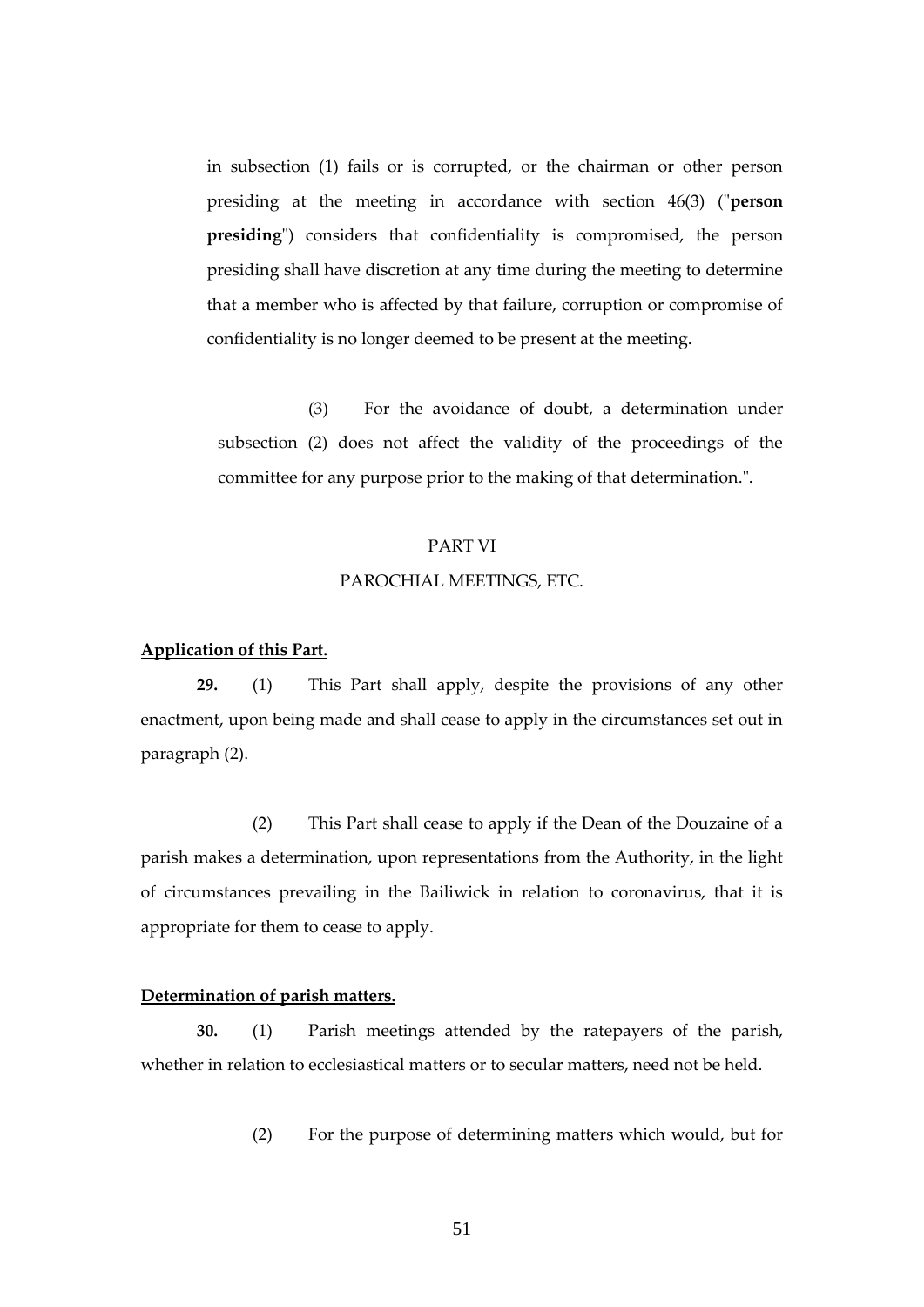the provisions of paragraph (1), be determined at a parish meeting, the following provisions of this regulation shall apply.

(3) Where a decision is required in relation to ecclesiastical or secular matters in any parish, including, but not limited to, the amount to be raised by means of parochial taxation for the purposes set out in Article I of the 1923 Law (**"parochial tax"**), or the parish waste rate to be levied under the Parochial Collection of Waste (Guernsey) Ordinance, 2018**<sup>k</sup>** (**"parish waste rate"**), such decision shall be made at a meeting of the Constables and Douzaine, after consultation with the Rector and Churchwardens in the case of ecclesiastical matters, subject to the following conditions being fulfilled.

(4) A notice shall be published on one occasion in La Gazette Officielle, setting out –

- (a) a summary of the matters requiring determination,
- (b) details of the proposed decision of the Constables and Douzaine in relation to such matters,
- (c) the address of a website on which the details of any proposed expenditure, accounts and other information necessary for a proper understanding of the matters requiring determination shall be published, and notification of such other means by which such accounts and other information may be made available
- **<sup>k</sup>** Ordinance No. XXIV of 2018.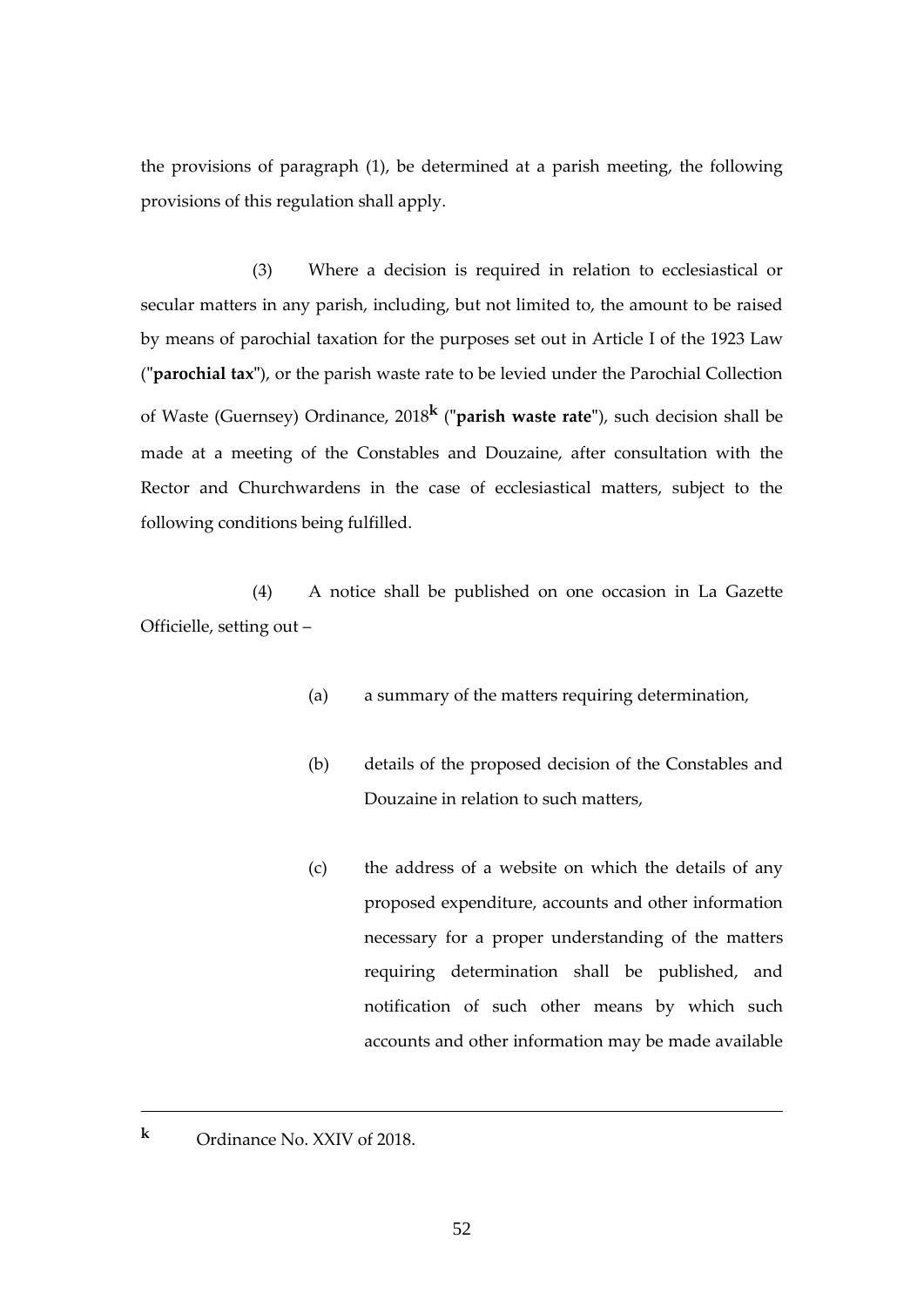to ratepayers of the parish, as the Constables and Douzaine may think fit, and

(d) the date of the meeting of the Constables and Douzaine at which the decision will be made, and the date, being not earlier than seven days after the date of the notice, before which any representations by parishioners should be received,

and stating that any representations received by the Constables and Douzaine before the date specified in the notice will be taken into account by them in reaching any decision.

(5) On the date of the meeting specified in the notice published under paragraph (4), the Constables and Douzaine may, having considered any representations received, make a decision in respect of each of the matters requiring determination.

(6) The person presiding at a meeting held in accordance with this regulation shall make a note of the decisions made at such meeting, which note shall be made available for inspection by, or notified to, the ratepayers of the relevant parish by such means as the Constables and Douzaine may decide.

## **Application to Royal Court for confirmation of parochial tax or parish waste rate.**

**31.** (1) Where, at a meeting of the Constables and Douzaine under regulation 30, a decision has been made to raise a parochial tax, whether ecclesiastical or secular in nature, or a parish waste rate, notice of such decision must be published on one occasion in La Gazette Officielle, together with a notification of the date and time when application will be made to the Royal Court for confirmation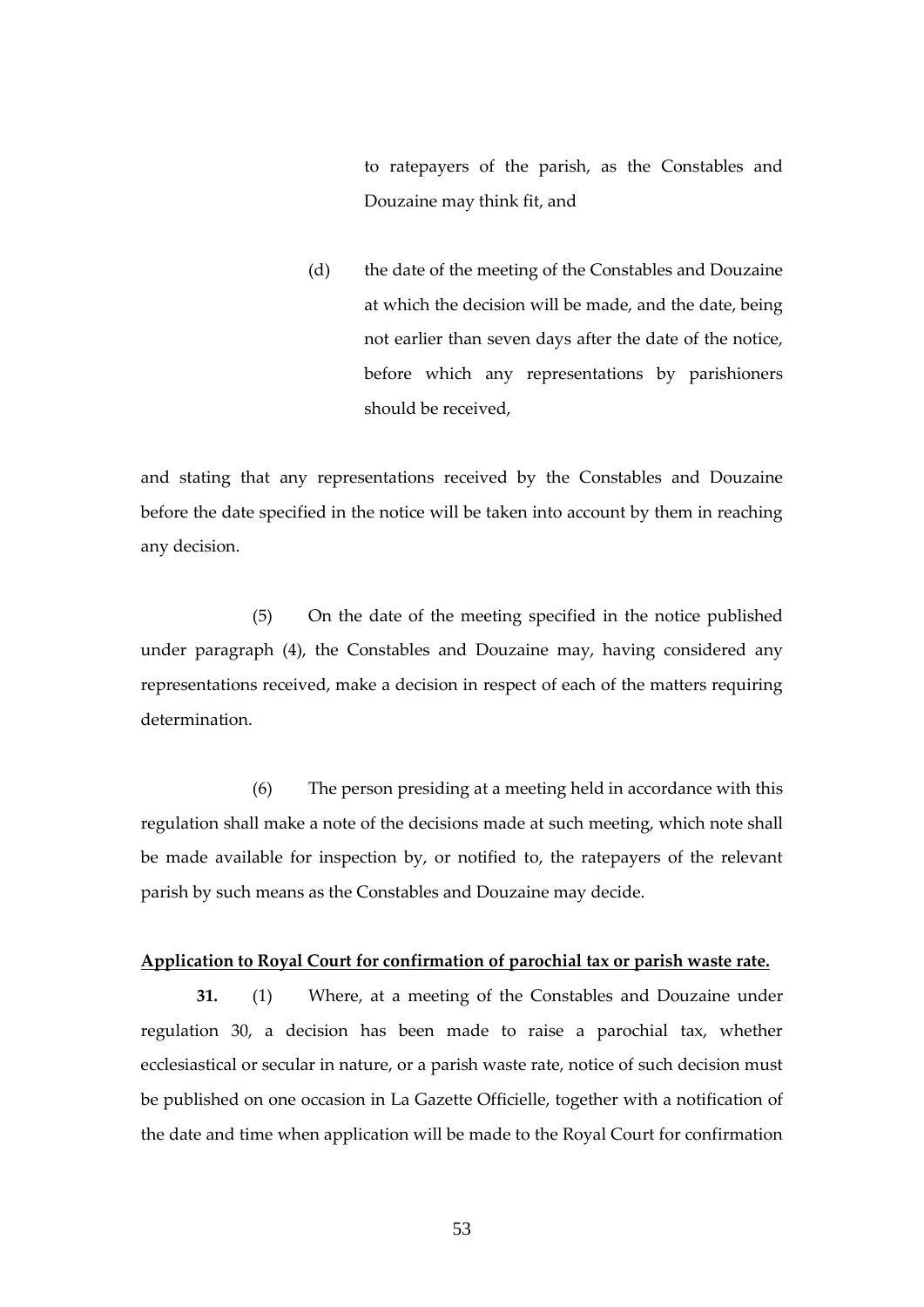of the decision.

(2) Any person intending to oppose an application for confirmation of a decision to raise a parochial tax or a parish waste rate should give written notification of such intention to the Greffe, sending a copy of such notification to the relevant Constables and Douzaine, prior to the date of the application to the Royal Court.

#### **Parish elections.**

**32.** (1) Where there is a vacancy in any parish office, including without limitation the offices of –

- (a) Churchwarden, or member of the Management Board of an ancient parish under section 6 of the Parochial Church Property (Guernsey) Law, 2015**<sup>l</sup>** ,
- (b) Constable or Douzenier of a parish, or
- (c) member of a cemeteries committee,

the following provisions of this regulation shall apply.

(2) The Dean of the Douzaine of the relevant parish, after consultation with the Constables and other members of the Douzaine, and with the Rector and Churchwardens where appropriate, may appoint a person to hold an office in relation to which there is a vacancy, and such person shall hold office until the expiration of one month after these regulations, or any re-enactment thereof,

**<sup>l</sup>** Order in Council No. III of 2015.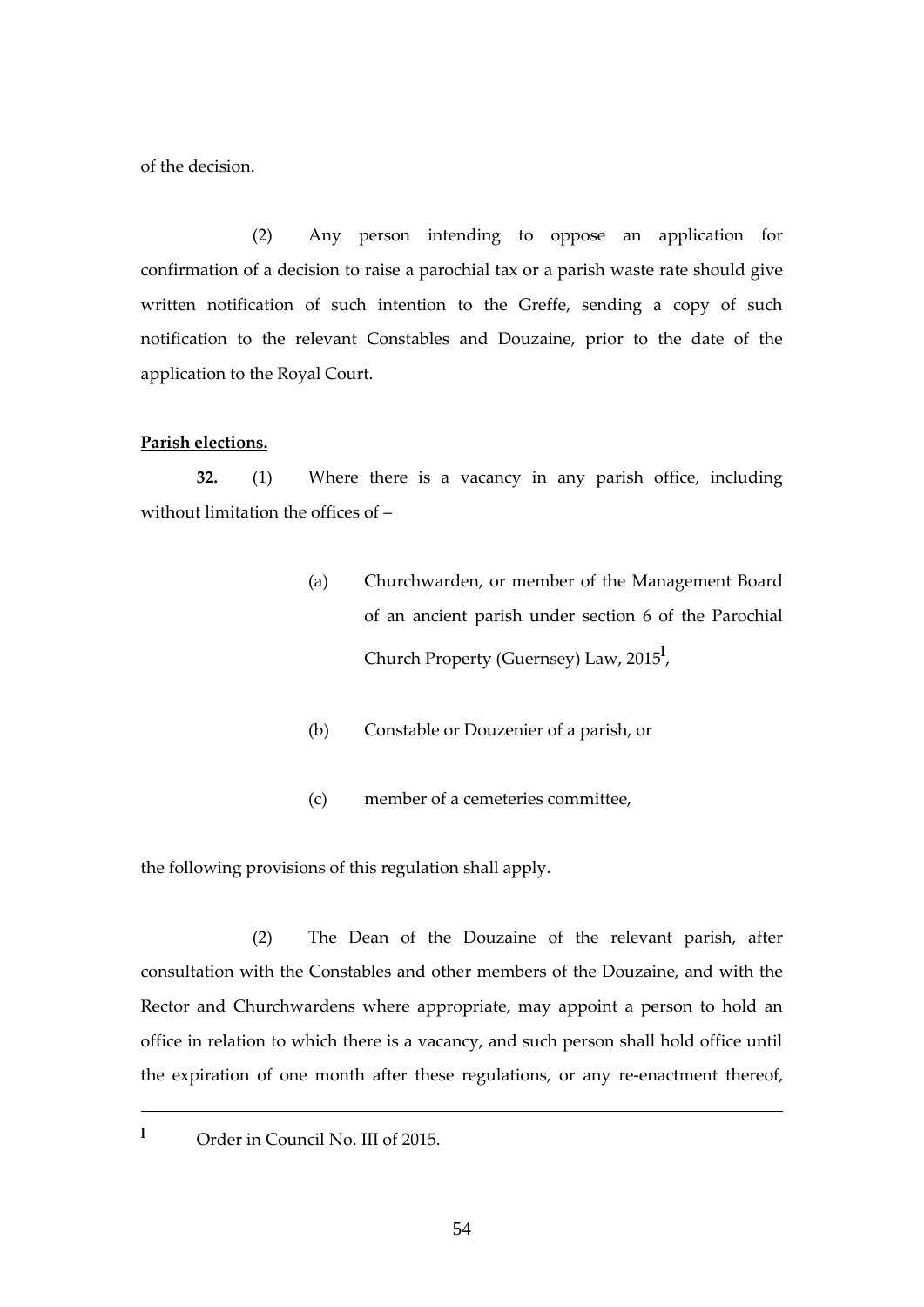cease to apply in accordance with regulation 29(2).

(3) A person may not be appointed to the office of Constable or Douzenier unless the person is eligible for office in accordance with Article 51 of the Reform (Guernsey) Law, 1948 and a person so appointed must take an oath of office in accordance with Article 61 of the said Law.

#### **Meetings of Constables and Douzaine.**

**33.** (1) A Constable or Douzenier (**"parish official"**) who is in communication with the other parish officials by telephone, live television link or any other means of telecommunications or electronic communications, so that each parish official can hear or read what is being said or communicated by each of the others, is deemed, subject to paragraph (2), to be present at a meeting of the Constables and Douzaine for all purposes relating to that meeting.

(2) In the event that a means of communication referred to in paragraph (1) fails or is corrupted, or the Dean or other person presiding at a meeting of the parish officials (**"person presiding"**) considers that confidentiality is compromised, the person presiding shall have the discretion at any time during the meeting to determine that a parish official who is affected by that failure, corruption or compromise of confidentiality is no longer deemed to be present at the meeting.

(3) For the avoidance of doubt, a determination under paragraph (2) does not affect the validity of the proceedings of the meeting for any purpose prior to the making of that determination.

(4) For the purposes of these regulations, the Dean or, in the Dean's absence the Vice-Dean, shall preside at a meeting of the Constables and Douzaine, and in the absence of both the Dean and Vice-Dean, any parish official

55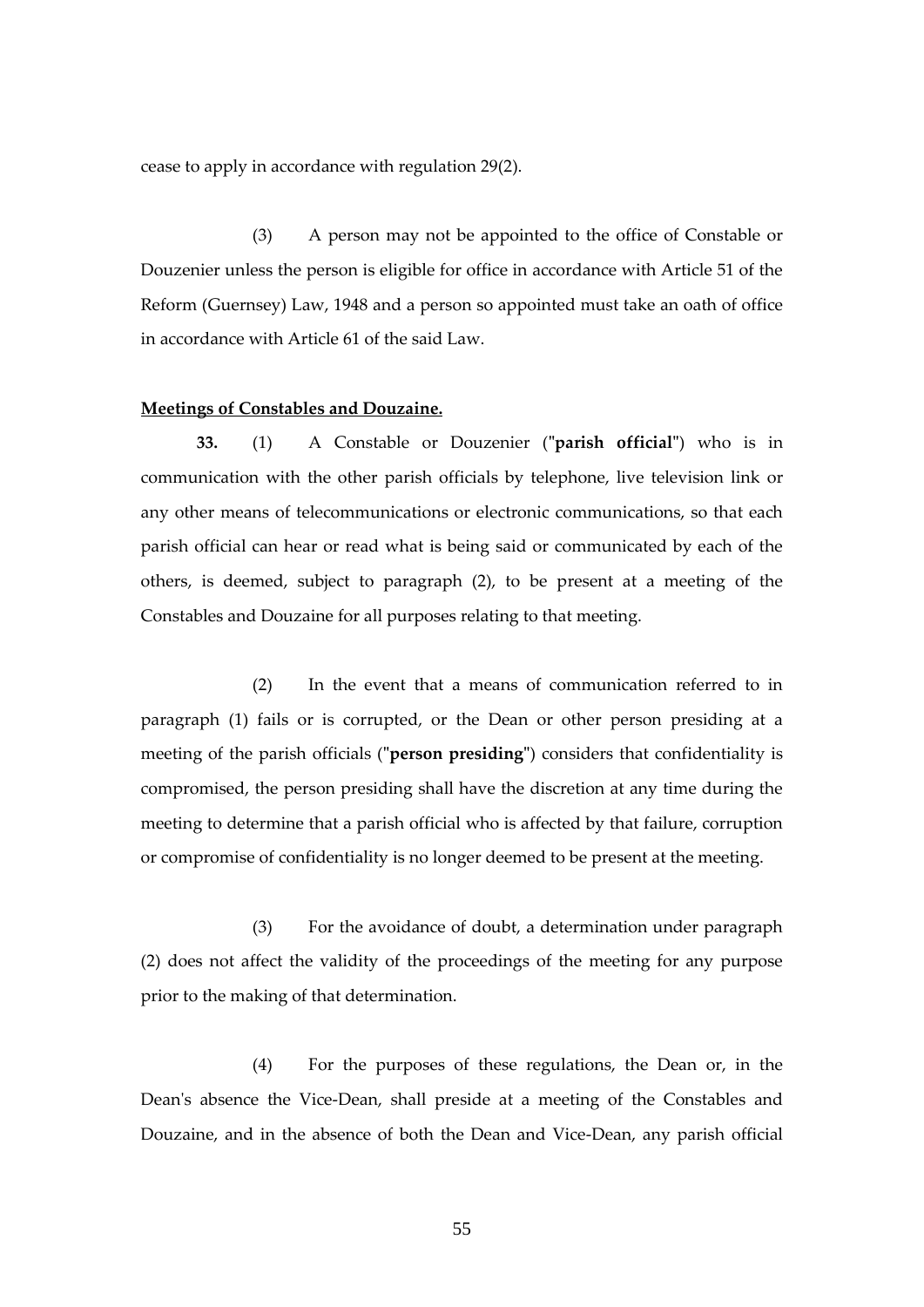present at the meeting who is appointed by the other parish officials present at the meeting, shall preside, and the person presiding shall have an original and a casting vote.

#### **Interpretation of this Part.**

**34.** In this Part, unless the context otherwise requires –

**"1902 Law"** means the Loi relative aux Assemblées Paroissiales, registered on the 29th November, 1902**m**,

"**1923 Law**" means the Loi relative à la Taxation Paroissiale, registered on the 27th October, 1923**<sup>n</sup>** ,

**"Dean"**, in relation to any parish, means the Dean of the Douzaine and includes the Vice-Dean,

**"ecclesiastical matters"** means "Les Affaires Ecclésiastiques" within the meaning of Article 3 of the 1902 Law,

**"parish waste rate"**: see regulation 30(3),

**"parochial tax"**: see regulation 30(3),

**"secular matters"** means "Les Affaires Séculières" within the meaning

**<sup>m</sup>** Ordres en Conseil Vol. III, p. 274; amended by Vol. VI, p. 115; Vol. VII, p. 481; Vol. XIX, p. 155; Order in Council No. III of 2017.

**<sup>n</sup>** Ordres en Conseil Vol. VII, p. 146; amended by Vol. VII, p. 392; Vol. XIX, p. 152; Order in Council No. III of 2017.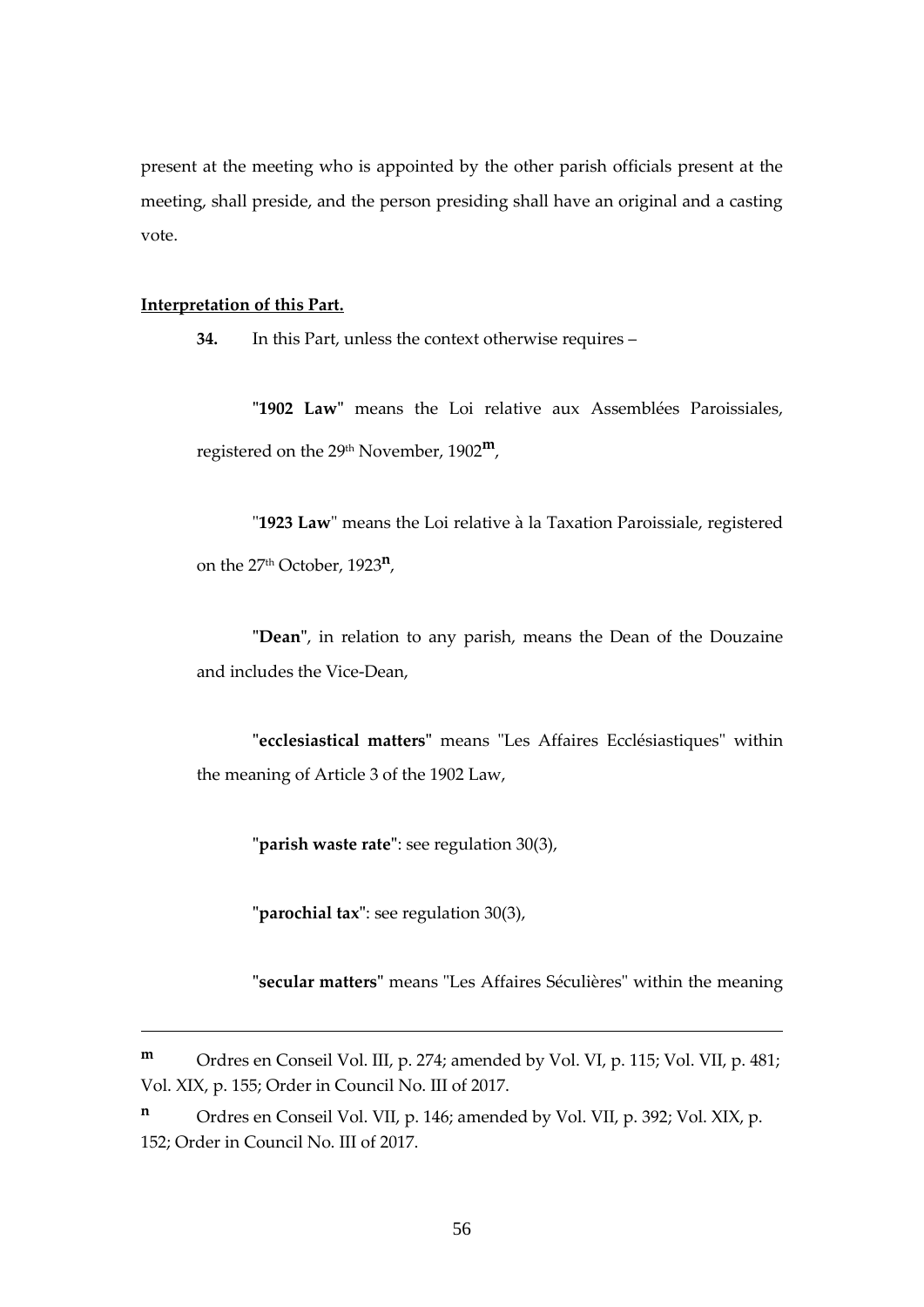of Article 4 of the 1902 Law.

## PART VII

## **SCHOOLS**

## **Power of MOH to close schools.**

**35.** (1) The powers of the MOH under Article VIII(8) of the Public Health Ordinance, 1936<sup>o</sup>, to require measures to be taken by any school in order to prevent the spread of infection, shall apply in respect of Sark.

(2) For the avoidance of doubt, the measures that the MOH may require to be taken under the above enactment (including as it applies in Sark under paragraph (1)) include, but are not limited to, the immediate closure, partial closure, or closure subject to conditions, of any school for any period.

## PART VIII

# MISCELLANEOUS AND FINAL

# **Modification of legislation relating to mental health.**

**36.** Schedule 3 modifies –

**<sup>o</sup>** Recueil d'Ordonnances Tome VIII, p. 315; amended by Ordres en Conseil Vol. XXXI, p. 278; Order in Council No. XIV of 2012; No. VI of 2015; Recueil d'Ordonnances Tome X, pp. 35 and 61; Tome XIII, p. 264; Tome XV, p. 239; Tome XV, p. 387; Tome XIX, p. 91; Tome XX, p. 163; Tome XXIII, p. 427; Tome XXVIII, p. 80; Ordinance No. XXXIII of 2003; No. XXXVIII of 2006; No. XLI of 2010; No. XLII of 2014; Nos. IX and XXI of 2016. This Ordinance is applied to the Island of Alderney by the Alderney (Application of Legislation) Ordinance, 1948 and to the Islands of Herm and Jethou by the Public Health (Amendment) Ordinance, 1963.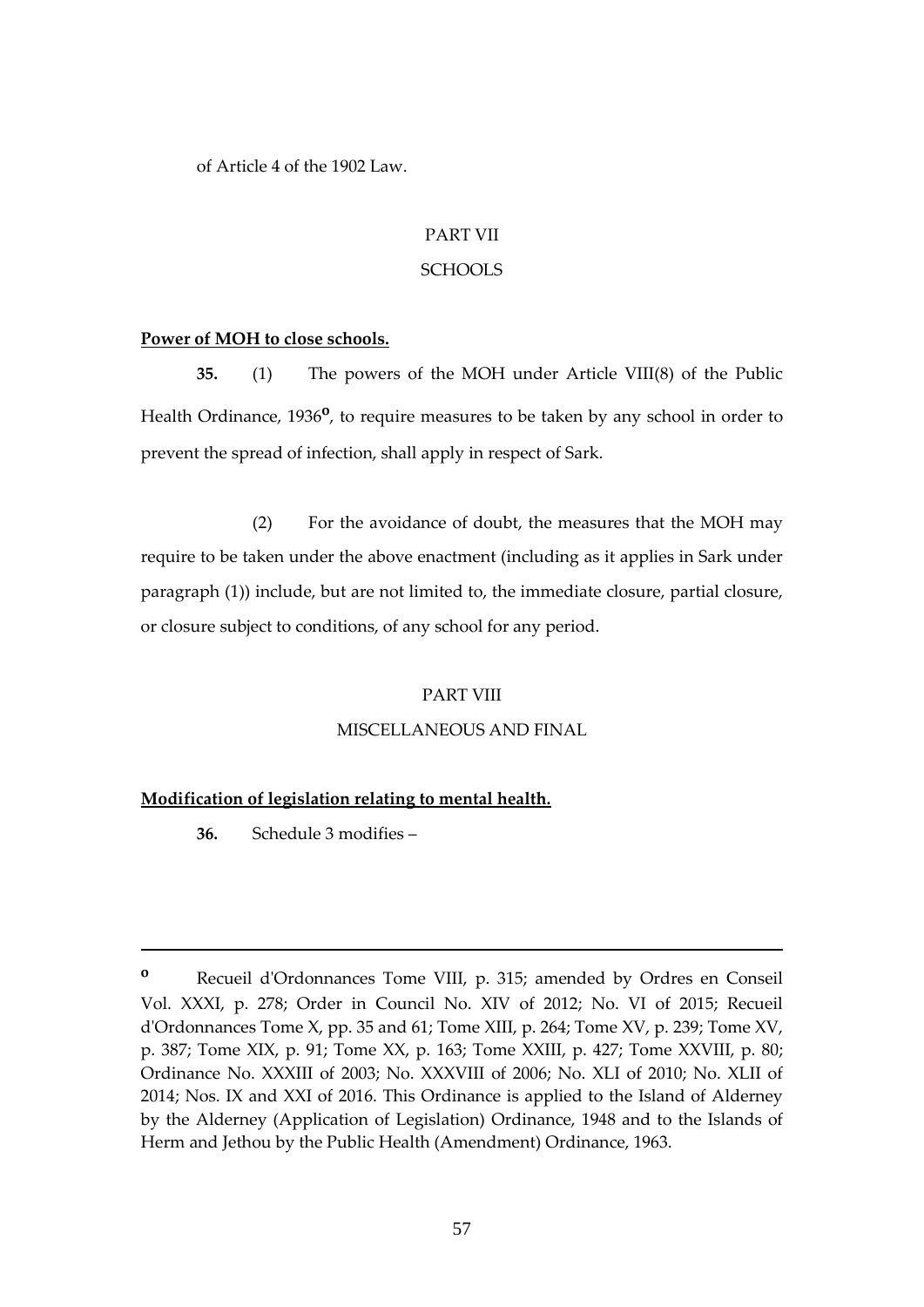- (a) the Mental Health (Bailiwick of Guernsey) Law, 2010**<sup>p</sup>** , and
- (b) the Mental Health Review Tribunal Procedure Rules, 2012**<sup>q</sup>** ,

which modifications shall have effect for the period of validity of these Regulation..

#### **Population Management Law: Employment Permits.**

**37.** (1) The holder of an Employment Permit may, during the period of validity of that Permit –

- (a) be resident without being employed,
- (b) be employed by an employer other than the employer or category of employer specified in the Permit, and
- (c) be employed by the employer or category of employer specified in the Permit on a part-time basis.

(2) Without prejudice to the generality of paragraph (1), the holder of an Open Market Employment Permit may, during the period of validity of that Permit, be accommodated at a dwelling or property other than -

- (a) the dwelling specified on the face of the Permit, or
- (b) a property inscribed in Part B or Part C,

**P** Order in Council No. XV of 2011; amended by Ordinance No. IX of 2016; and No. I of 2017.

**<sup>q</sup>** O.R.C. No. I of 2012; as amended by O.R.C. No. III of 2018.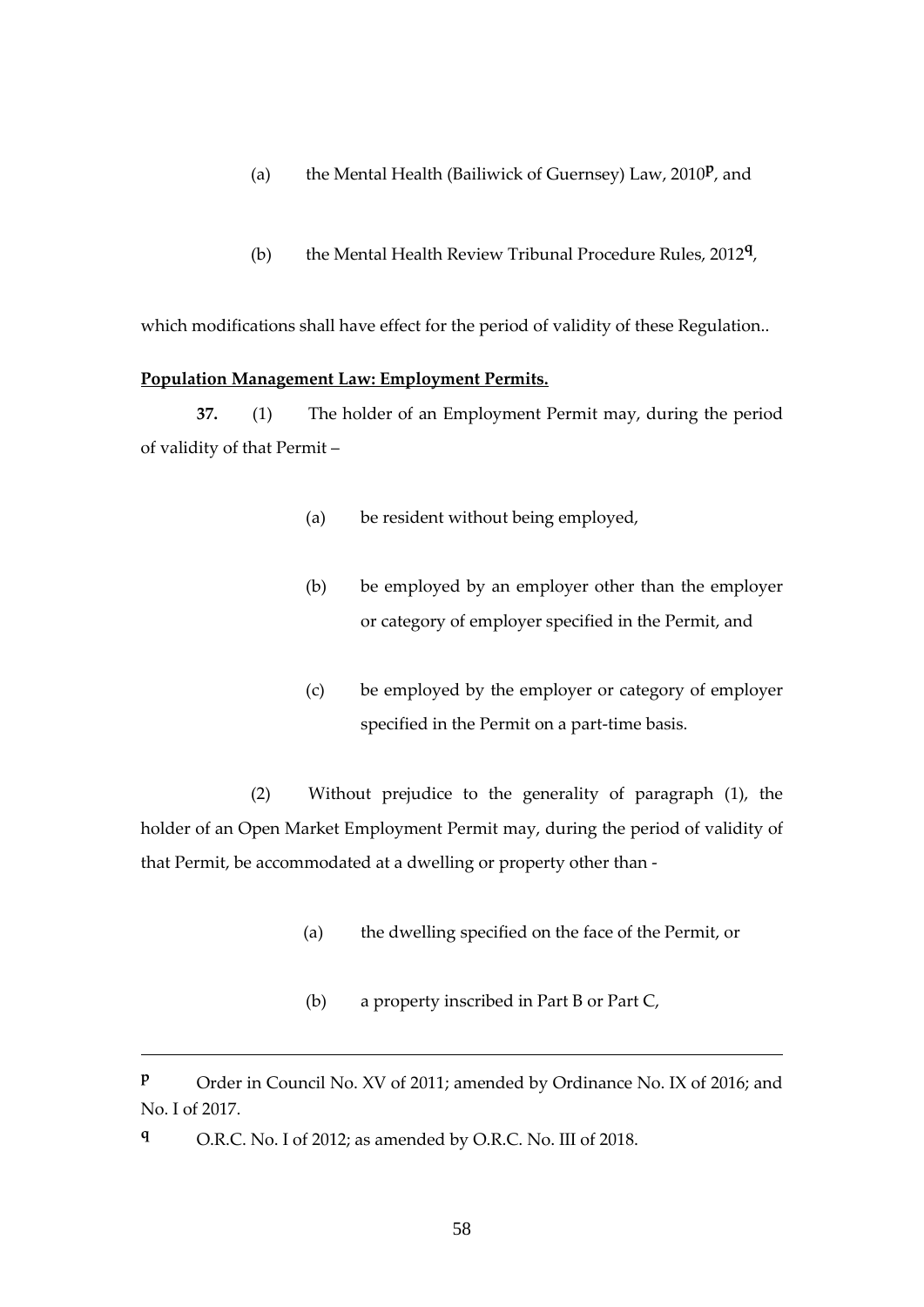as the case may be.

- (3) To the extent necessary to give effect to paragraphs (1) and (2)-
	- (a) Employment Permits (including the conditions set out therein) shall be deemed to be varied, and
	- (b) the provisions of the Population Management Law, any Ordinance and subordinate legislation made under that Law, and any other enactment, shall be deemed to be modified,

and Employment Permits, and those provisions, shall have effect accordingly.

(4) For the avoidance of doubt, this regulation shall not affect the period of validity of any Certificate or Permit issued or granted under the Population Management Law, nor the calculation of time for any purpose under that Law.

(5) In section 22 (grant, refusal and conditions of Employment Permits: general) of the Population Management Law, after subsection (2) insert –

"(2A) Before granting an Employment Permit, the Administrator shall consult a determining officer appointed by the Civil Contingencies Authority under Schedule 1 (essential travel permits) to the Emergency Powers (Coronavirus) (General Provision) (Bailiwick of Guernsey) (No. 3) Regulations, 2021.".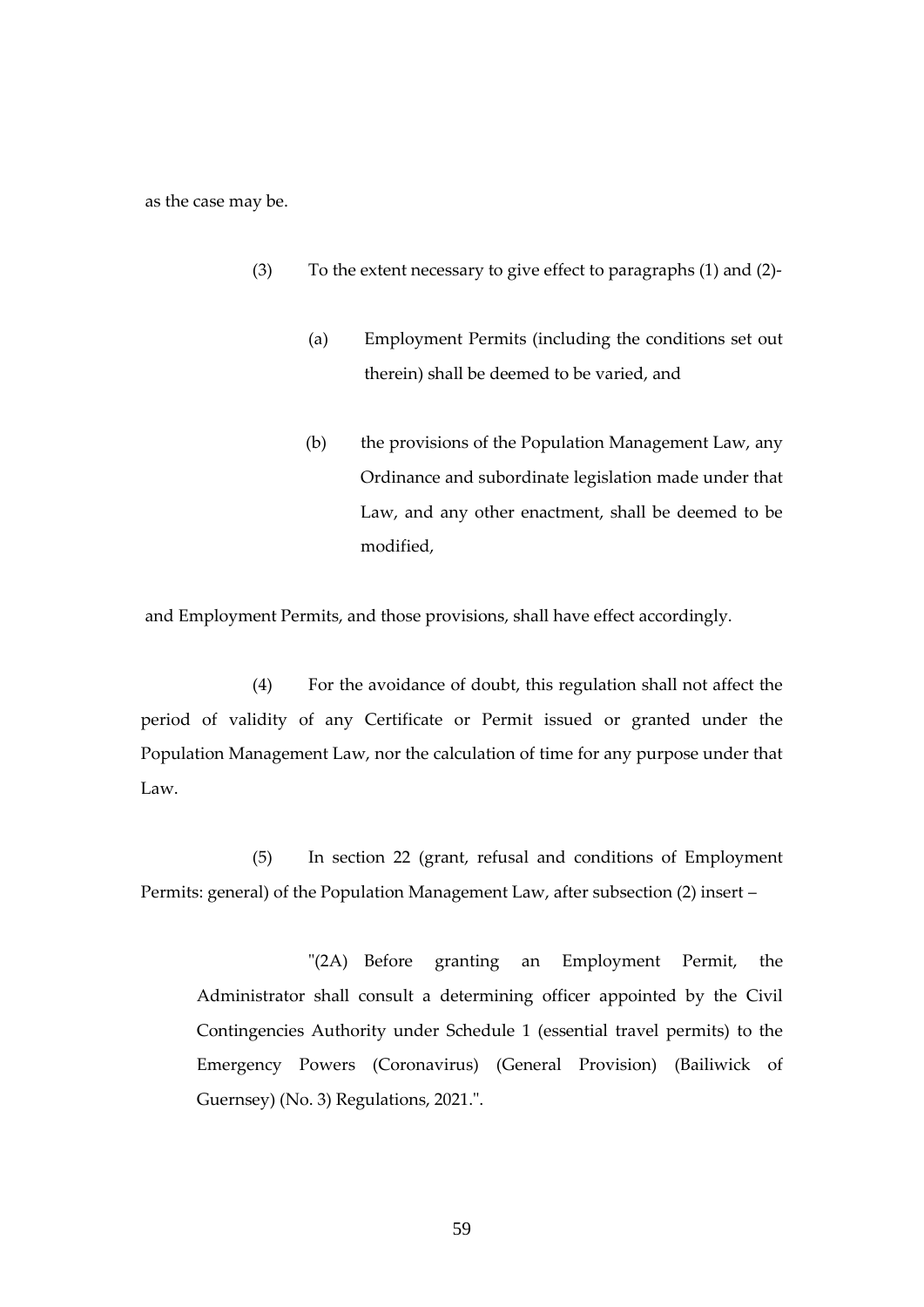(6) The Administrator may issue guidance in respect of this regulation.

(7) In this regulation –

**"the Administrator"** means the Administrator of Population Management under the Population Management Law,

"**Employment Permit**" has the meaning given by section 20(1) of the Population Management Law,

"**Open Market Employment Permit**" has the meaning given by section 20(2) of the Population Management Law,

"**Part B**" and "**Part C**" mean those Parts of the Open Market Housing Register, and

"**the Population Management Law**" means the Population Management (Guernsey) Law, 2016**<sup>r</sup>** .

## **Modification of Fixed Penalties Law.**

**38**. (1) The Offences (Fixed Penalties) (Guernsey) Law, 2009**<sup>s</sup>** shall apply as if modified as follows.

**<sup>r</sup>** Order in Council No. VI of 2016; as amended by No. IV of 2018; Ordinance No. VII of 2017; and Ordinance No. XXVII of 2018.

**<sup>s</sup>** Order in Council No. XV of 2010; there are amendments not relevant to these Regulations.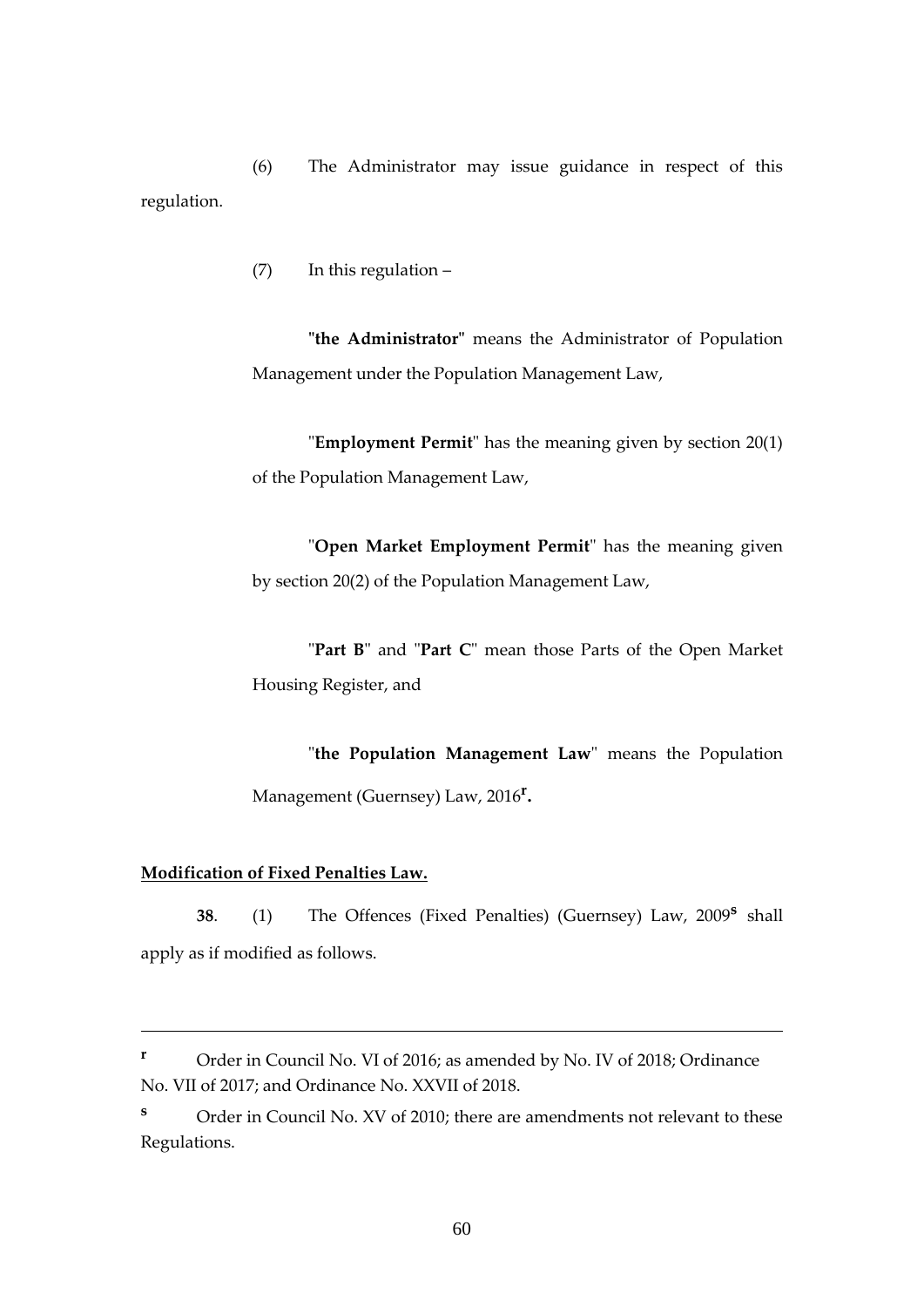(2) In the Schedule, immediately after the entry relating to Offences against sections 4(1) and 5(1) of the Road Traffic (Guernsey) Ordinance, 2019, insert –

| "Offences against regulation Failing,                   | without                         |           |      |           |
|---------------------------------------------------------|---------------------------------|-----------|------|-----------|
| $22(2)$ of the Emergency Powers   reasonable excuse, to |                                 | $\subset$ | £100 | £ $90"$ . |
| (Coronavirus)<br>(General                               | comply<br>with<br>a             |           |      |           |
| Provision)<br>(Bailiwick of requirement                 | in<br>a                         |           |      |           |
| Guernsey) (No. 3) Regulations                           | direction to wear a face        |           |      |           |
|                                                         | covering,<br><sub>or</sub><br>a |           |      |           |
|                                                         | requirement of a police         |           |      |           |
|                                                         | officer<br>under                |           |      |           |
|                                                         | regulation 21 to wear a         |           |      |           |
|                                                         | face covering                   |           |      |           |

**Guernsey Financial Services Commission: officers appointed as Senior Decision Makers.**

**39.** (1) This regulation applies when a Senior Decision Maker is undertaking work in connection with deciding whether sanctions, proposed against an individual or person, should be imposed, including, but not limited to –

> (a) the publication of a public statement under section 11C of the Financial Services Commission (Bailiwick of Guernsey) Law, 1987**<sup>t</sup>** (the **"Financial Services Commission Law"**),

**<sup>t</sup>** Ordres en Conseil Vol. XXX, p. 243; amended by Ordres en Conseil Vol. XXXI, p. 278; Vol. XXXII, p. 471; Vol. XXV(1), p. 271; Vol. XXXVII, p. 24; Order in Council No. XVII of 2002; Nos. III of XXII of 2003; Nos. XIX, XXIII and XXIV of 2008; No. XIX of 2010; No. III of 2013; No. I of 2015; No. XIII of 2017; Ordinance No. XXXIII of 2003; Nos. XII, XX, XXXIV and XXIX of 2015; Nos. IX and XXII of 2016; Nos. III, XIX and XXVII of 2017; Alderney Ordinance No. III of 2017; Sark Ordinance No. X of 2017; No. XXVI of 2018; G.S.I. No. 29 of 2009; and G.S.I. No. 49 of 2017.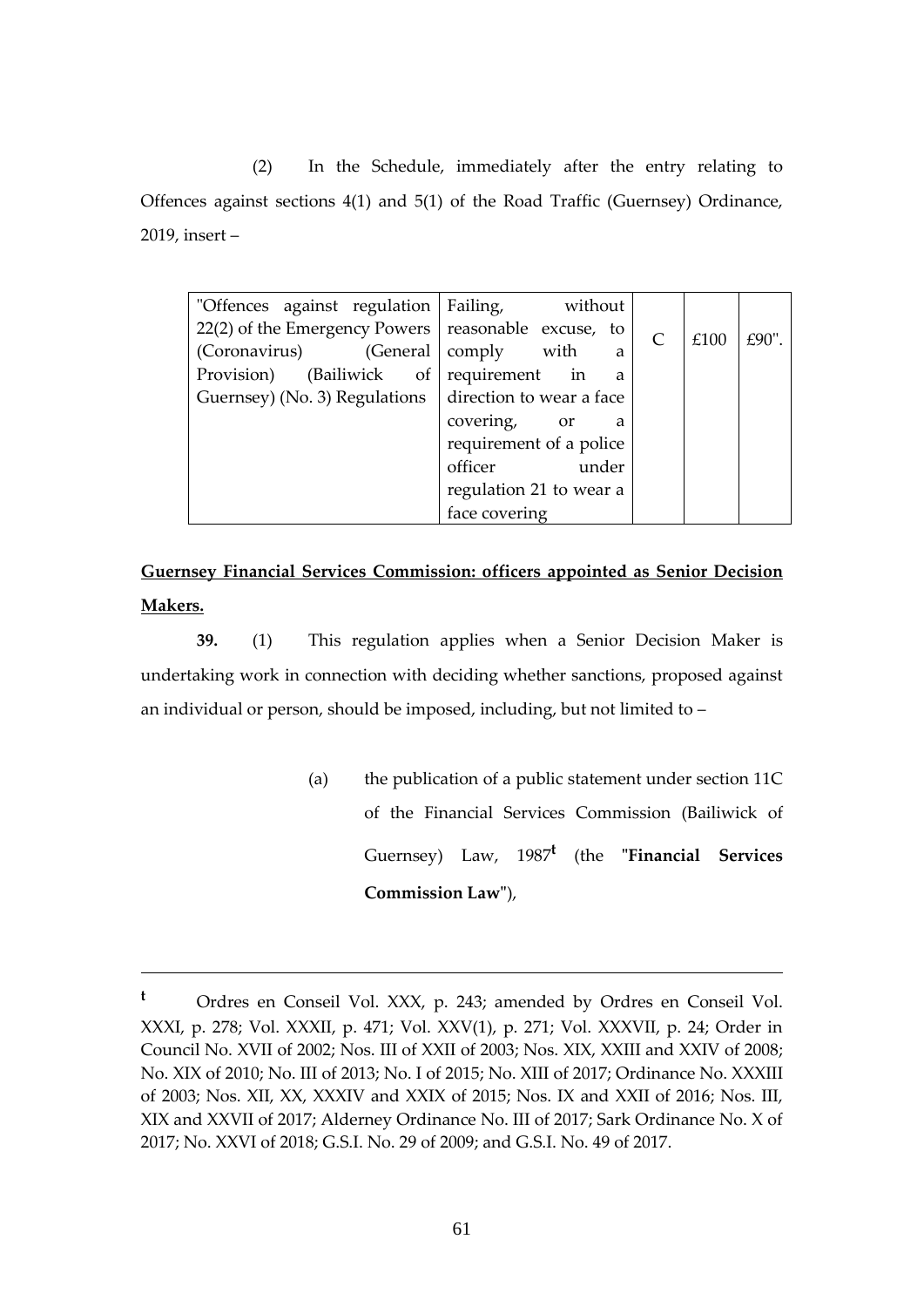- (b) the imposition of a discretionary financial penalty under section 11D of the Financial Services Commission Law, and
- (c) the imposition of a prohibition order under
	- (i) section 34E of the Protection of Investors (Bailiwick of Guernsey) Law, 1987**<sup>u</sup>** ,
	- (ii) section 17A of the Regulation of Fiduciaries, Administration Businesses and Company Directors, etc (Bailiwick of Guernsey) Law, 2000**<sup>v</sup>** ,

**<sup>u</sup>** Ordres en Conseil Vol. XXX, p. 281; amended by Ordres en Conseil Vol. XXX, p. 243; Vol. XXXII, p. 324; Vol. XXXV(1), p. 271; Vol. XXXVII, p. 264; Vol. XXXVII, p. 24; Order in Council No. XVII of 2002; Nos. XV and XXXII of 2003; Nos. XVIII and XX of 2008; No. XIII of 2010; Recueil d'Ordonnances Tome XXIV, p. 324; Tome XXVI, p. 333; Tome XXVIII, p. 51; Tome XXVIII, p. 87; Ordinance No. XXXIII of 2003; No. XXXI of 2008; No. VII of 2009; Nos. XII, XX and XXXIX of 2015; Nos. IX and XXIX of 2016; Nos. III and XXVII of 2017; Sark Ordinance No. X of 2017; Nos. XXVI and XXVII of 2018; G.S.I. No. 83 of 2010; and G.S.I. No. 50 of 2017.

**<sup>v</sup>** Order in Council No. I of 2001; amended by Order in Council No. I of 2000; No. XIV of 2003; No. XVI of 2007; Nos. VIII and XXV of 2008; Nos. XIII and XIX of 2010; No. I of 2013; Ordinance No. XXXVII of 2001; No. XXXIII of 2003; No. VII of 2009; Nos. XII and XXXIX of 2015; Nos. II and IX of 2016; No. XXVII of 2017; Alderney Ordinance No. III of 2017; Sark Ordinance No. X of 2017; Nos. XXVI and XXVII of 2018; G.S.I. No. 3 of 2018; G.S.I. No. 83 of 2010; G.S.I. No. 4 of 2013; G.S.I. No. 50 of 2017; G.S.I. No. 56 of 2017; and G.S.I. No. 72 of 2017.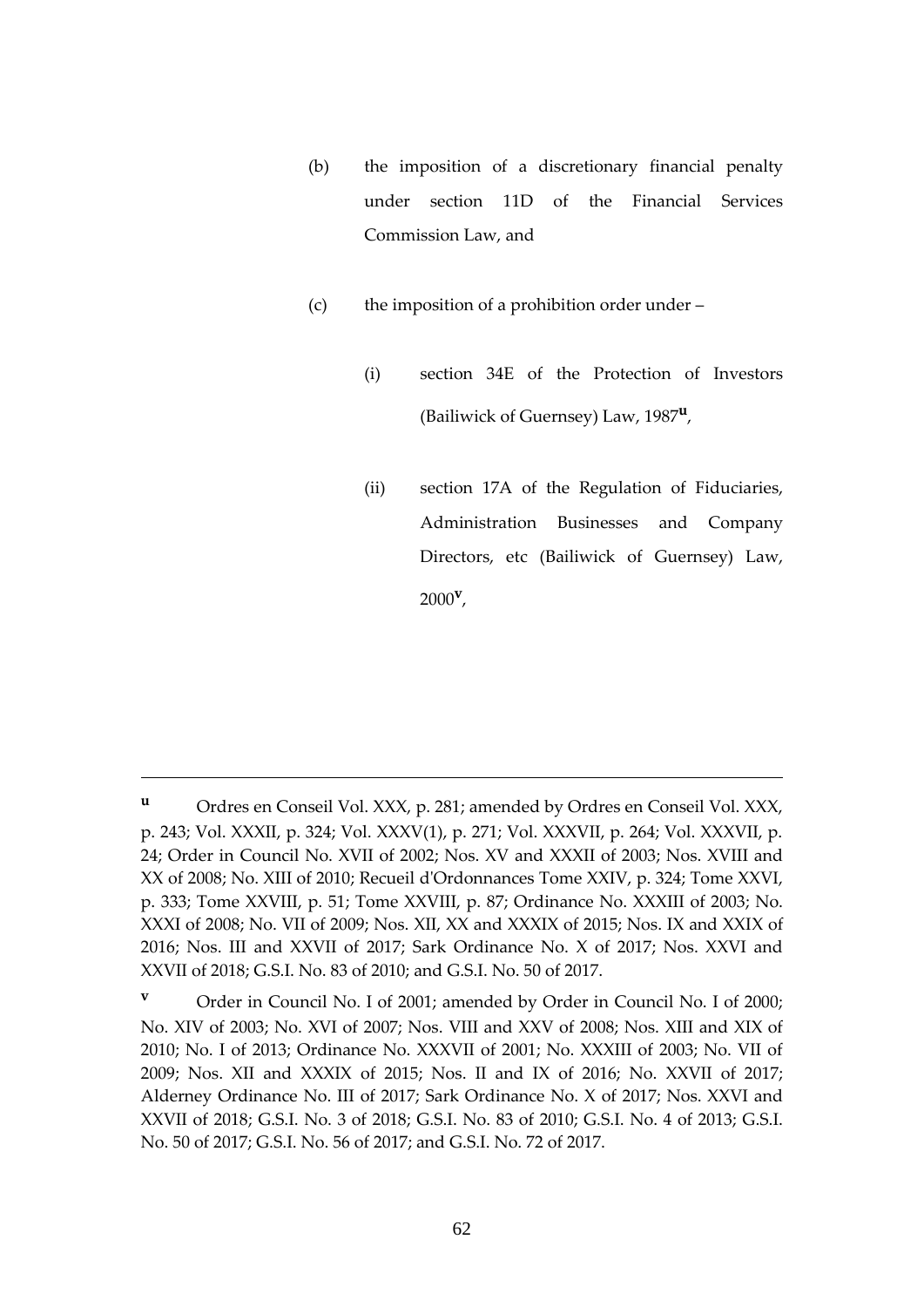- (iii) section 28A of the Insurance Business (Bailiwick of Guernsey) Law, 2002**w**,
- (iv) section 18A of the Insurance Managers and Insurance Intermediaries (Bailiwick of Guernsey) Law, 2002<sup>x</sup>, and
- (v) section 17A of the Banking Supervision (Bailiwick of Guernsey) Law, 1994**<sup>y</sup>** ,

and in this regulation, a **"Senior Decision Maker"** means an officer, appointed by the Guernsey Financial Services Commission (**"the Commission"**) to fulfil the role of Senior Decision Maker, and exercising powers delegated by the Commission in relation to the same under section 19 of the Financial Services Commission Law.

**<sup>w</sup>** Order in Council No. XXI of 2002; amended by Order in Council No. I of 2000; No. XIII of 2010; Ordinance No. XXXIII of 2003; No. XII of 2008; Nos. VIII and XXXI of 2010; No. XXXVI of 2011; No. LV of 2014; Nos. XII and XXXIX of 2015; No. IX of 2016; No. III and XXVII of 2017; Sark Ordinance No. X of 2017; No. XXVI of 2018; G.S.I. No. 33 of 2004; G.S.I. No. 4 of 2008; G.S.I. No. 15 of 2010; G.S.I. No. 83 of 2010; G.S.I. No. 68 of 2014; G.S.I. No. 121 of 2015; and G.S.I. No. 50 of 2017.

**<sup>x</sup>** Order in Council No. XXII of 2002; amended by Order in Council No. I of 2000; No. XIII of 2010; Ordinance No. XXXIII of 2003; No. XIII of 2008; No. IX of 2010; Nos. XII and XXXIX of 2015; Nos. II and IX of 2016; No. XXVII of 2017; Alderney Ordinance No. III of 2017; Sark Ordinance No. X of 2017; No. XXVI of 2018; G.S.I. No. 2 of 2008; G.S.I. No. 16 of 2010; G.S.I. No. 83 of 2010; and G.S.I. No. 50 of 2017.

**<sup>y</sup>** Ordres en Conseil Vol. XXXV(1), p. 271 of 2001; amended by Order in Council Nos. XVII and XXI of 2002; No. XVI of 2003; No. XVI of 2008; No. IV of 2009; Nos. XIII and XXI of 2010; Ordinance No. XXXIII of 2003; Nos. XII, XX and XXXIX of 2015; Nos. II and IX of 2016; No. XXVII of 2017; Alderney Ordinance No. III of 2017; Sark Ordinance No. X of 2017; No. XXVI of 2018; G.S.I. No. 3 of 2000; G.S.I. No. 1 of 2008; G.S.I. No. 35 of 2010; and G.S.I. No. 50 of 2017.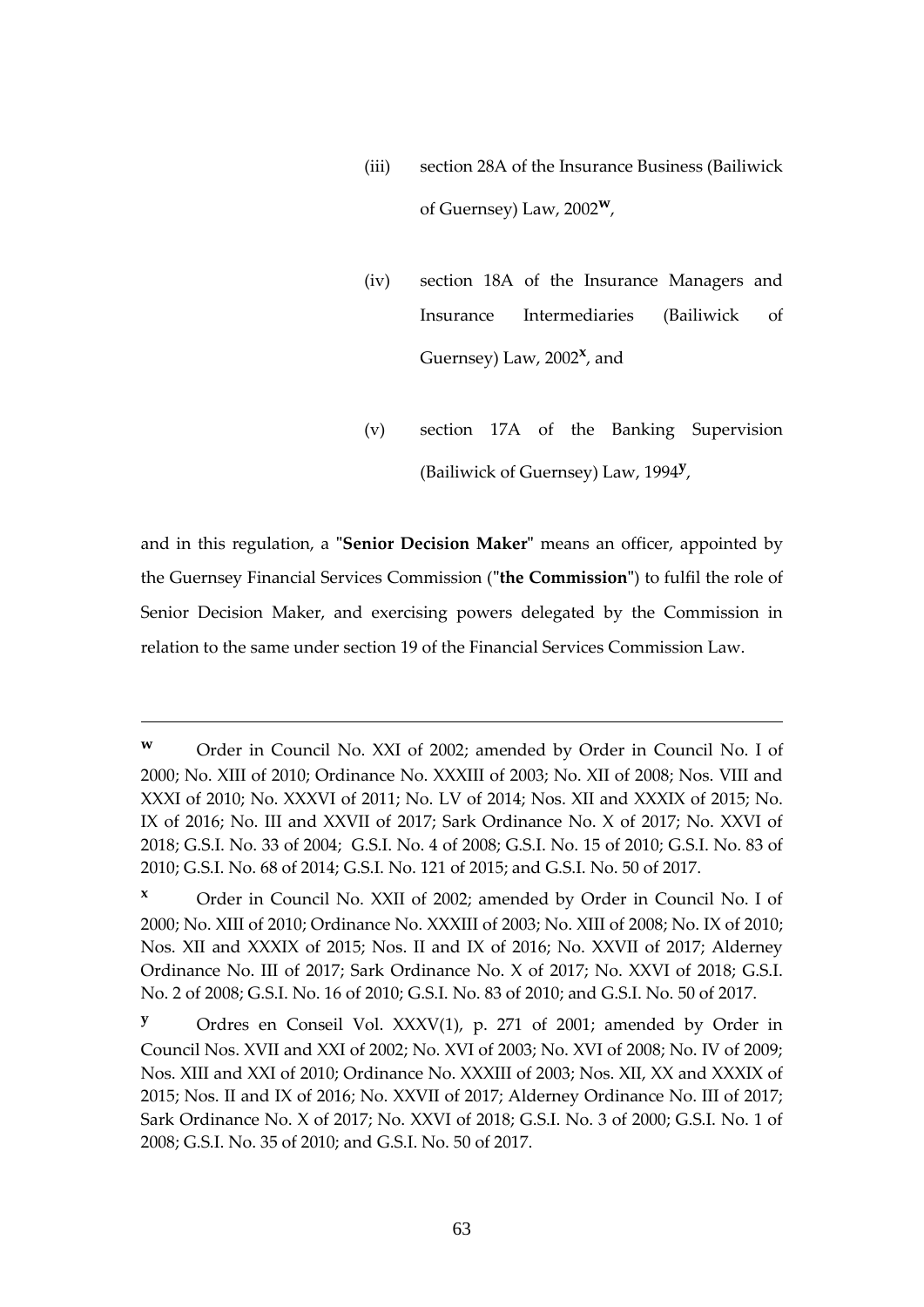(2) A Senior Decision Maker undertaking work described in paragraph (1) may undertake some or all of that work outside the Bailiwick, including, but not limited to –

- (a) the consideration of representations,
- (b) the preparation of reports, Minded to Notices, final decisions,
- (c) the acceptance of written representations, and
- (d) the holding of oral hearings.

(3) An oral hearing may be held by a Senior Decision Maker who is outside the Bailiwick by telephone, live television link or any other means of telecommunications or electronic communications, and for the purposes of such a hearing, a Senior Decision Maker, party or other person who is in communication with other persons at the hearing so that each person at the hearing can hear or read what is being said or communicated by each of the others, is deemed, subject to paragraph (4), to be present at the oral hearing for all purposes.

(4) In the event that a means of communication referred to in paragraph (3) fails or is corrupted, or the Senior Decision Maker considers that confidentiality is compromised, the Senior Decision Maker shall have the discretion at any time during the hearing to determine that a person who is affected by that failure, corruption or compromise of confidentiality is no longer deemed to be present at the hearing.

(5) For the avoidance of doubt, a determination under paragraph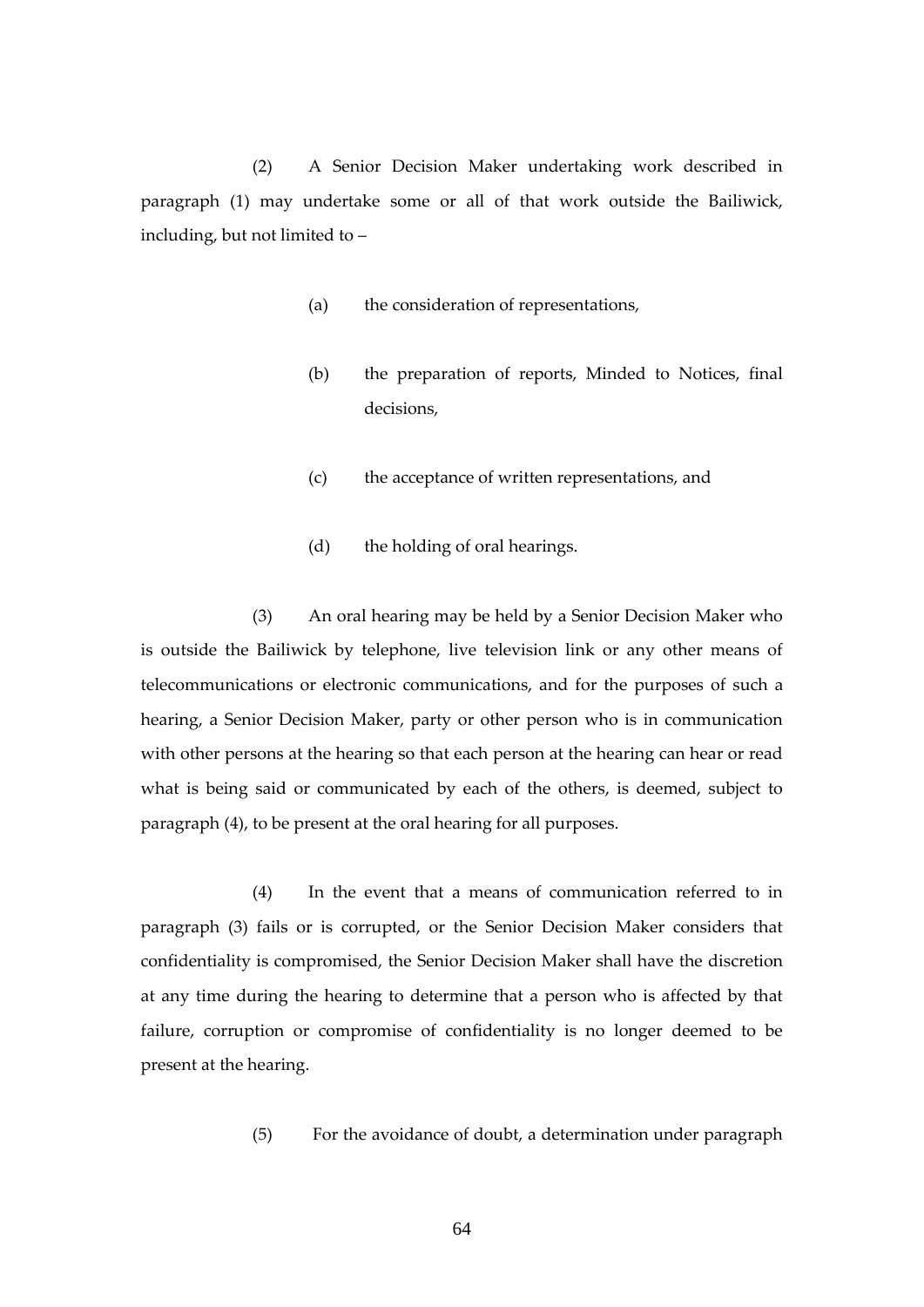(4) does not affect the validity of the proceedings of the hearing for any purpose prior to the making of that determination.

## **Court of Appeal.**

**40.** (1) Section 7 (Venue) of the Court of Appeal (Guernsey) Law, 1961**<sup>z</sup>** is disapplied.

(2) The Court of Appeal may sit for the hearing of appeals in or outside the Bailiwick.

(3) For the avoidance of doubt, the Bailiff or presiding judge may give directions as to how the proceedings of the Court of Appeal shall be conducted, including (but not limited to) a direction that the proceedings, or part thereof, shall be conducted by way of telephone, live television link or any other means of telecommunications or electronic communications.

## **Offences by legal persons and unincorporated bodies.**

**41.** (1) Where a legal person is guilty of an offence under these Regulations, and the offence is proved to have been committed with the consent or connivance of, or to be attributable to any neglect on the part of –

- (a) any director, manager, secretary or other similar officer, or any foundation official, of the legal person, or
- (b) any person purporting to act in any such capacity,

**<sup>z</sup>** Ordres en Conseil Vol. XVIII, p. 315. There are other amendments not material to these Regulations.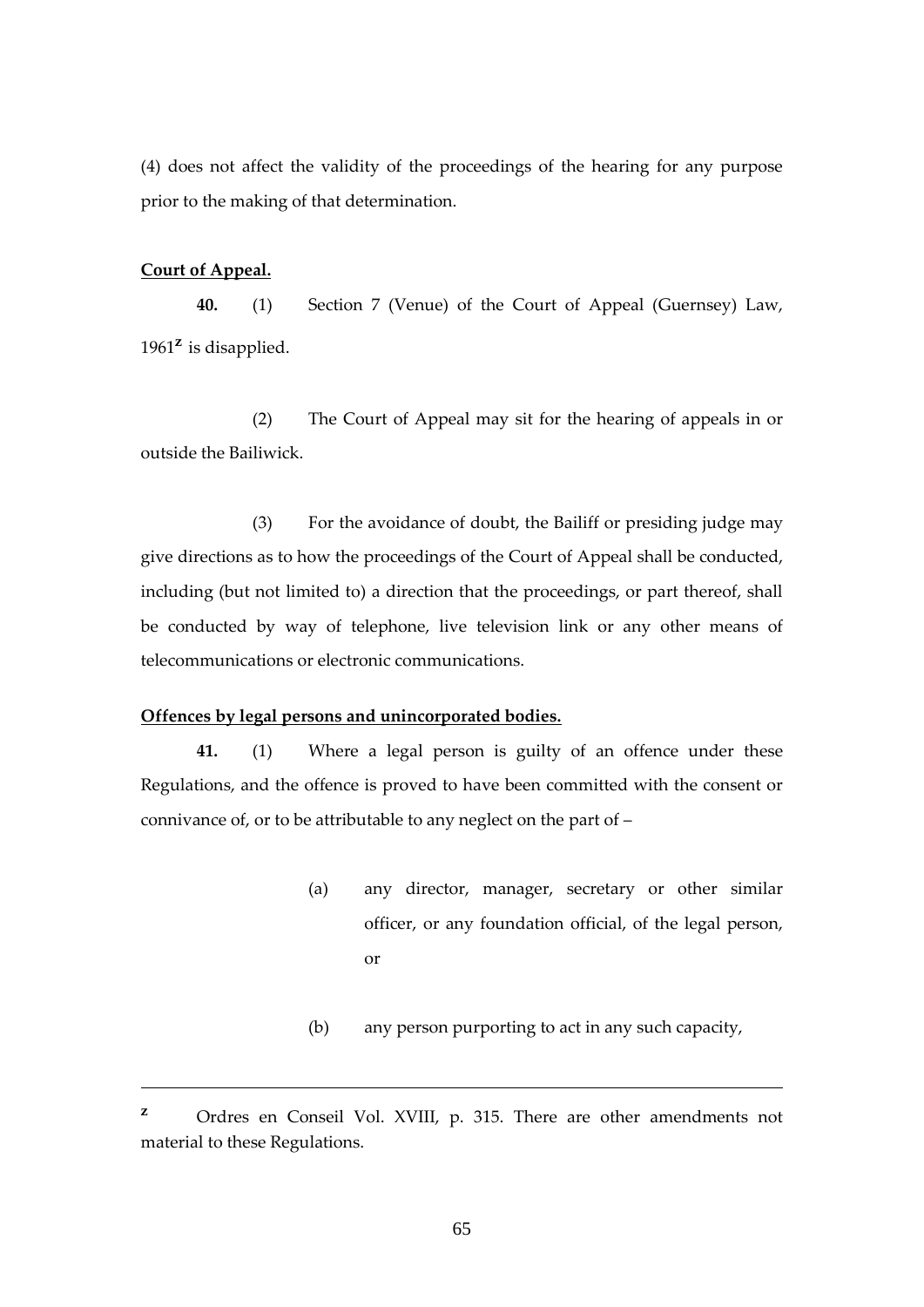he or she as well as the legal person is guilty of the offence and may be proceeded against and punished accordingly.

(2) Where the affairs of a legal person are managed by its members, paragraph (1) applies in relation to the acts and defaults of a member in connection with his or her functions of management as if he or she were a director.

(3) Where an offence under these Regulations is committed by an unincorporated body and is proved to have been committed with the consent or connivance of, or to be attributable to any neglect on the part of –

- (a) in the case of a partnership, any partner,
- (b) in the case of any other unincorporated body, any officer of that body who is bound to fulfil any duty whereof the offence is a breach or, if there is no such officer, any member of the committee or other similar governing body, or
- (c) any person purporting to act in any capacity described in subparagraph (a) or (b),

that person as well as the unincorporated body is guilty of the offence and may be proceeded against and punished accordingly.

(4) Where an offence under these Regulations is alleged to have been committed by an unincorporated body, proceedings for the offence must be brought in the name of that body and not in the name of any of its members.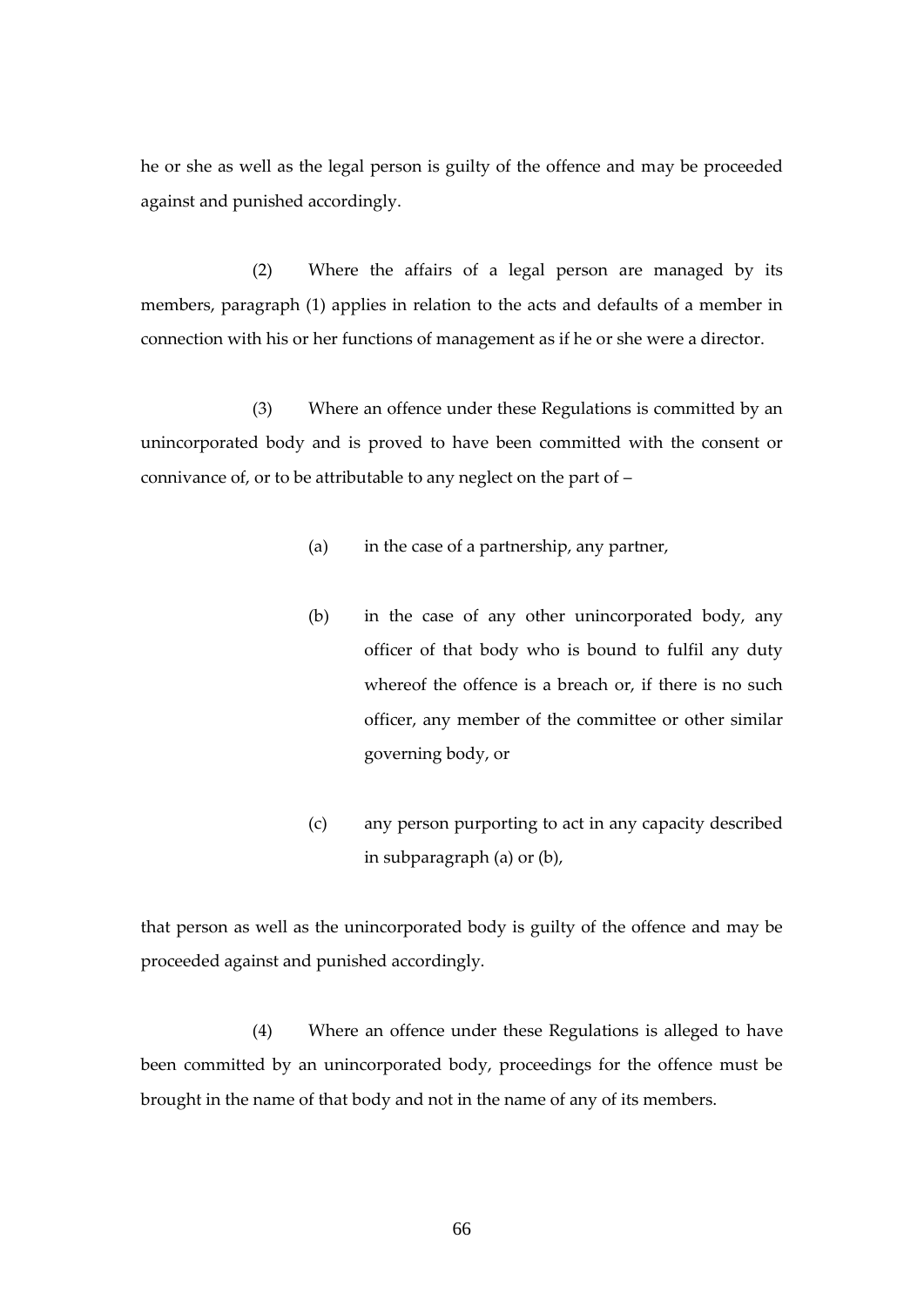(5) A fine imposed on an unincorporated body on its conviction of an offence under these Regulations must be paid from the funds of that body.

## **Revocation and savings.**

**42.** (1) The Emergency Powers (Coronavirus) (General Provision) (Bailiwick of Guernsey) (No. 2) Regulations, 2021**aa** and the Emergency Powers (Coronavirus) (General Provision) (Bailiwick of Guernsey) (No. 2) (Amendment) Regulations, 2021**bb** are revoked.

(2) Anything done under or for the purposes of regulations revoked under paragraph (1) ("**the revoked regulations**") before the commencement of these Regulations shall, to the extent that the same is required or authorised to be done under or for the purposes of these Regulations, have effect as if done under or for the purposes of the equivalent provision of these Regulations; and for the avoidance of doubt, the revocation of the revoked regulations does not affect any restriction, requirement, condition, prohibition, or penalty, imposed thereunder.

(3) Notwithstanding the revocation of the revoked regulations, Direction No. 5 of 2021 made under the Emergency Powers (Coronavirus) (General Provision) (Bailiwick of Guernsey) (No. 2) Regulations, 2021 shall continue in force.

(4) Anything in the process of being done under or for the purposes of the revoked regulations before the commencement of these Regulations may, to the extent that the same is required or authorised to be done under or for the purposes of these Regulations, be continued to be done under or for the purposes of the equivalent provision of these Regulations.

**aa** G.S.I. No. 12 of 2021.

**bb** G.S.I. No. 17 of 2021.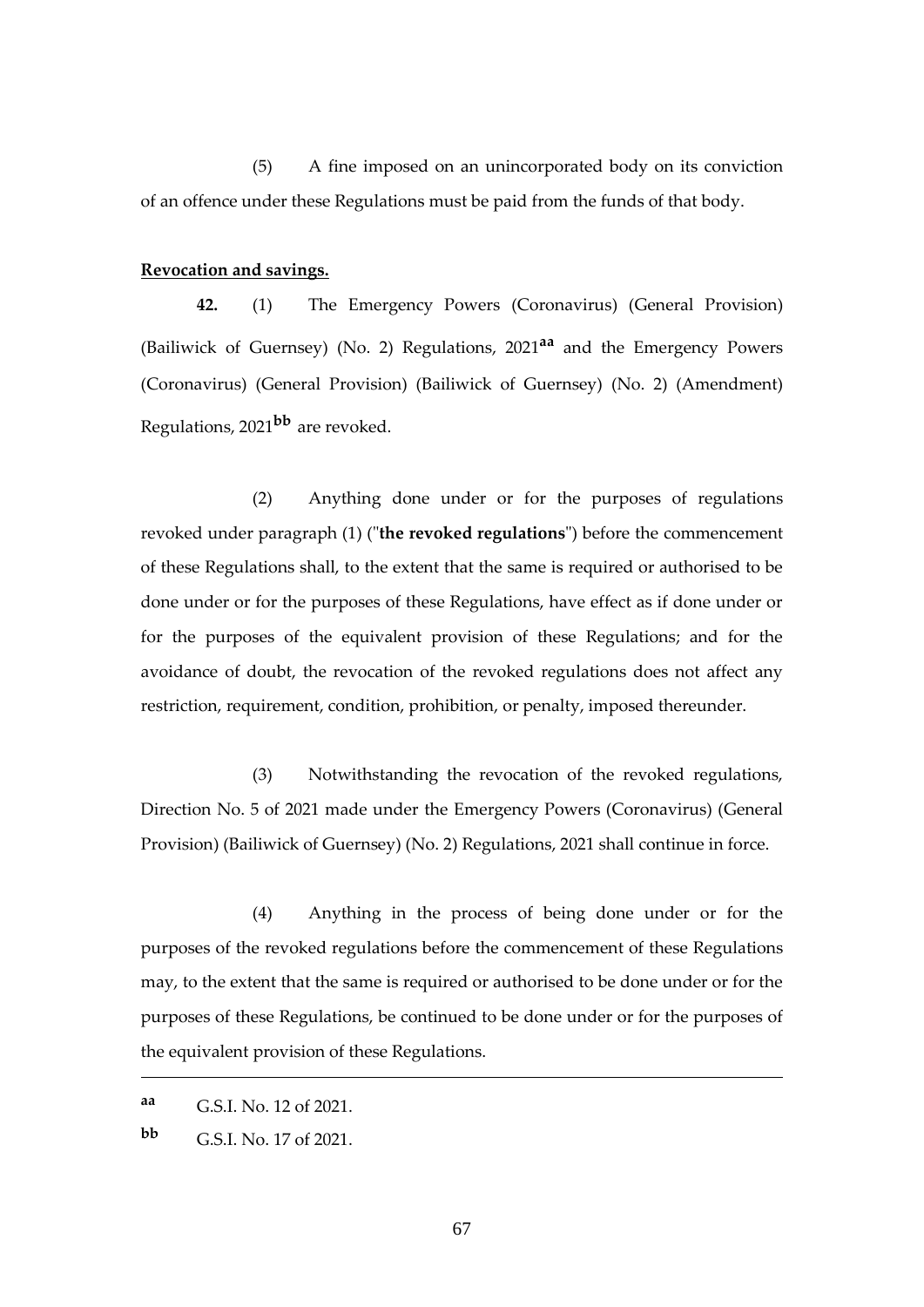(5) Any reference howsoever expressed in any enactment or subordinate legislation to a revoked regulation which is re-enacted (with or without modification) by or under these Regulations shall (unless the contrary intention appears) be construed as a reference to the provision as re-enacted.

(6) In so far as any subordinate legislation made or other thing done (or having effect as if made or done) under or for the purposes of a revoked regulation could be made or done under or for the purposes of these Regulations, it shall (unless the contrary intention appears) have effect as if made or done under or for the purposes of these Regulations.

#### **Interpretation: general.**

**43.** (1) In these Regulations, unless the context requires otherwise –

**"the Authority"**: see regulation 1(2),

**"coronavirus"** means Severe Acute Respiratory Syndrome Coronavirus 2 and/or COVID-19,

**"Medical Officer of Health"** means the Medical Officer of Health appointed by the States of Guernsey Policy & Resources Committee and includes the Deputy or Acting Medical Officer of Health for the time being, and any officer authorised by the Medical Officer of Health to exercise the Medical Officer of Health's functions under these Regulations, and

**"the MOH"**: see regulation 1(1).

(2) Words and expressions used in Schedules 1 and 2 have the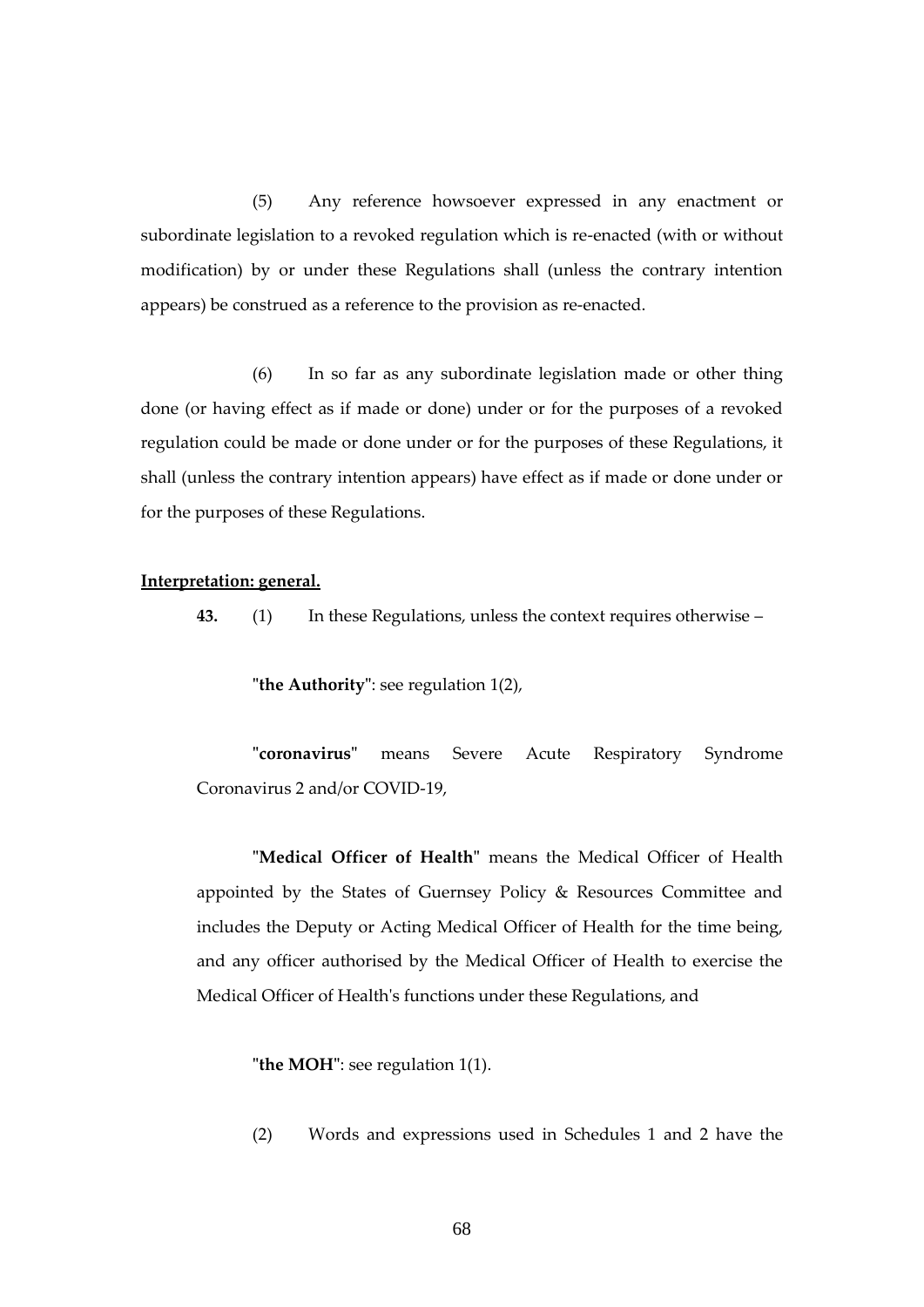meanings given in these Regulations, unless contrary provision is made.

(3) Other terms used in these Regulations in provisions modifying an enactment have the same meaning as in that enactment.

(4) For the avoidance of doubt, the powers of police officers under these Regulations are exercisable in addition to all other powers which police officers may exercise.

#### **Citation.**

**44.** These Regulations may be cited as the Emergency Powers (Coronavirus) (General Provision) (Bailiwick of Guernsey) (No. 3) Regulations, 2021.

#### **Extent.**

**45.** (1) Subject to paragraph (2), these Regulations shall have effect throughout the Bailiwick.

(2) Regulation 37 (Population Management Law: Employment Permits) shall have effect in the Island of Guernsey.

#### **Commencement.**

**46.** These Regulations shall come into force on 5<sup>th</sup> March, 2021.

Dated this 4th day of March, 2021

f ferbracle

P. T.R. FERBRACHE Chairman of the Civil Contingencies Authority For and on behalf of the Authority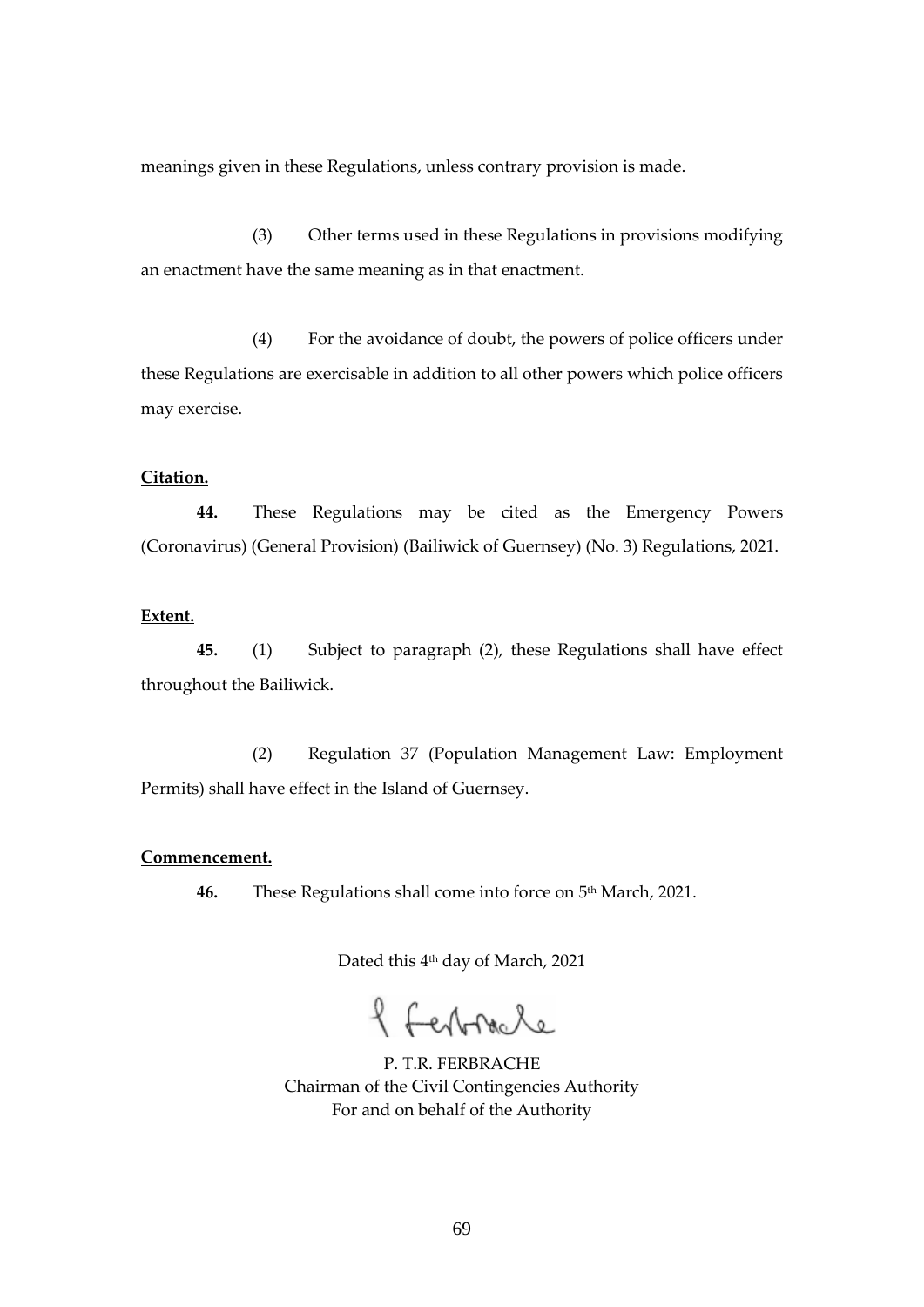#### SCHEDULE 1

Regulation 4(1).

## ESSENTIAL TRAVEL PERMITS

#### **Essential Travel.**

**1.** This Schedule provides for the granting of permits ("**Essential Travel Permits**") to allow a person ("**P**") to travel into the Bailiwick from outside, in circumstances where P would otherwise be prohibited from so travelling by regulation 4.

**2.** An Essential Travel Permit may only be granted to a person ("**P**") in respect of his or her proposed travel into the Bailiwick if –

- (a) the travel is for a compassionate purpose (including but not limited to supporting a dependent relative),
- (b) the travel is to fulfil a legal obligation, including attending court or satisfying bail conditions, or participating in legal proceedings,
- (c) P has been granted an Employment Permit under the Population Management (Guernsey) Law, 2012, and the purpose of the travel is for P to move his or her residence to the Bailiwick to enable P to become employed in the post to which the Employment Permit relates,
- (d) P has entered a contract to purchase or lease a residential property in the Bailiwick, or is actively engaged in the process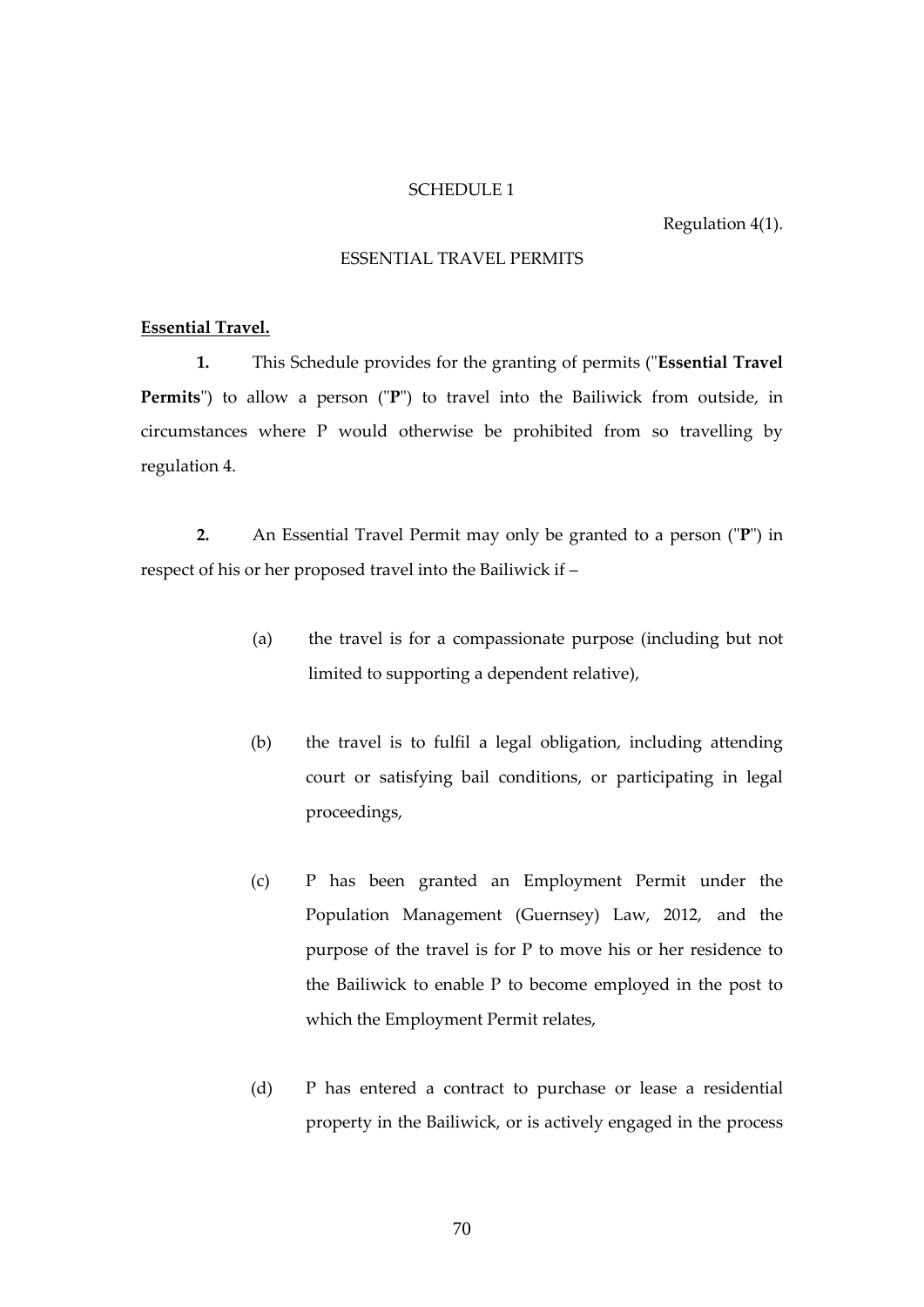of becoming a resident of the Bailiwick, and the purpose of the travel is for P to move his or her residence to the Bailiwick, or

(e) P is ordinarily resident in the Bailiwick, and the travel is for one of the purposes set out in paragraph 3.

**3.** The purposes referred to in paragraph 2 are to return to the Bailiwick after travel out of the Bailiwick –

- (a) for a compassionate purpose (including but not limited to supporting a dependent relative),
- (b) to fulfil a legal obligation, including attending court or satisfying bail conditions, or participating in legal proceedings,
- (c) to receive medical treatment,
- (d) to undertake business that cannot be transacted remotely and that is of significant importance to a business based in the Bailiwick,
- (e) to attend school, university or other further education institution, or
- (f) in circumstances where the person travelled out of the Bailiwick (regardless of the purposes for which he or she travelled) before 12<sup>th</sup> January, 2021.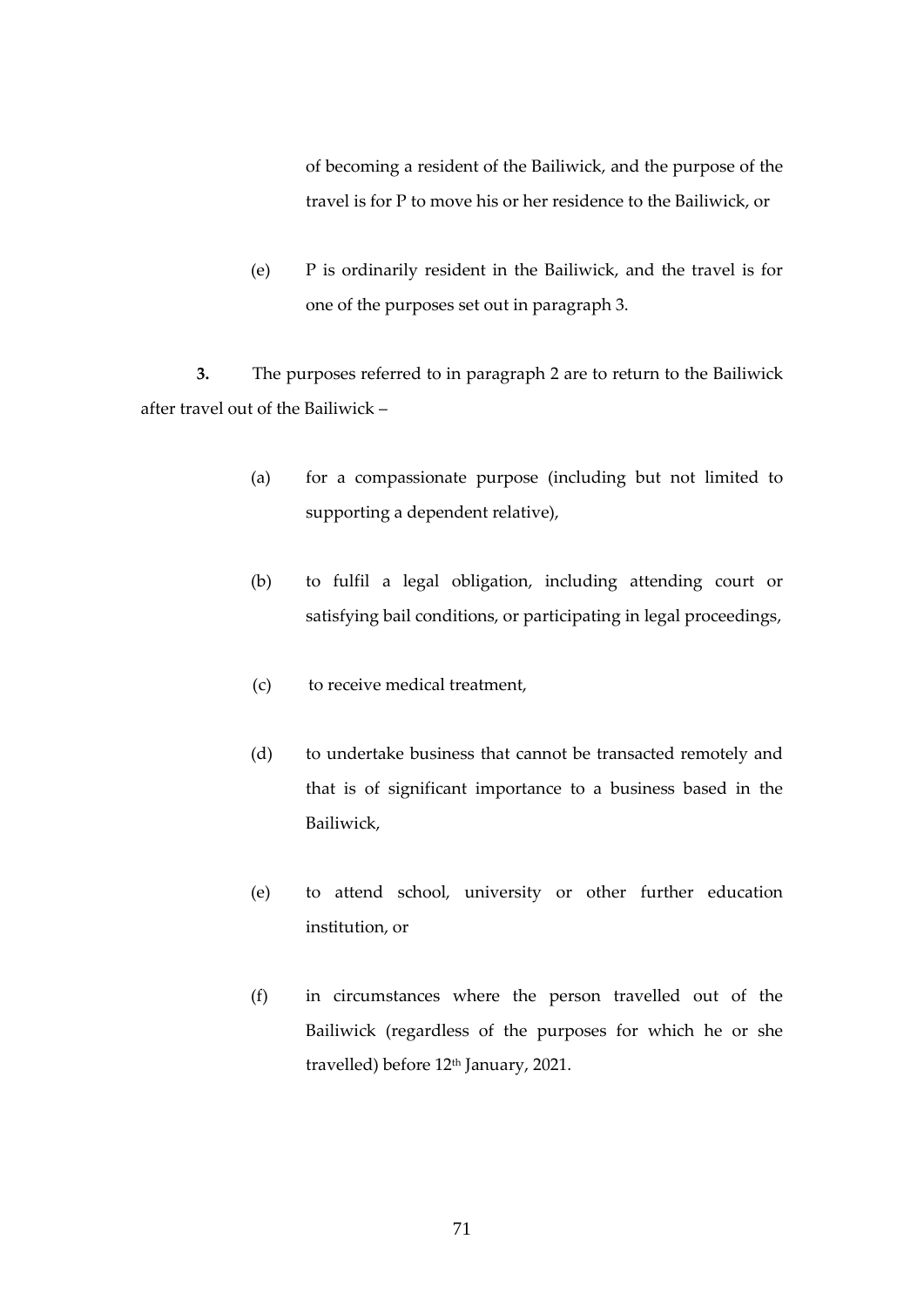**4.** Further and explanatory provision in relation to the above purposes may be made from time to time by the Authority by publication on the States of Guernsey website, including (but not limited to) examples of types of travel falling within, and outside, specified purposes.

## **Essential Travel Permits: applications**.

**5.** An application for an Essential Travel Permit shall be determined by an officer authorised by the Authority to determine applications under this Schedule (a **"determining officer"**).

**6.** An applicant for an Essential Travel Permit must make an application in such form and providing such information as may from time to time be required, both generally by the Authority by publication on the States of Guernsey website, and by a determining officer in the applicant's particular case, including (but not limited to) information sufficient to allow a determination to be made as to whether the travel is for one of the purposes set out in paragraphs 2 and 3.

# **Essential Travel Permits: grant, amendment, revocation and appeals.**

- **7.** An Essential Travel Permit may be
	- (a) granted subject to conditions,
	- (b) granted in respect of one journey or multiple journeys,
	- (c) time-bound,
	- (d) otherwise granted in such terms as the determining officer thinks fit.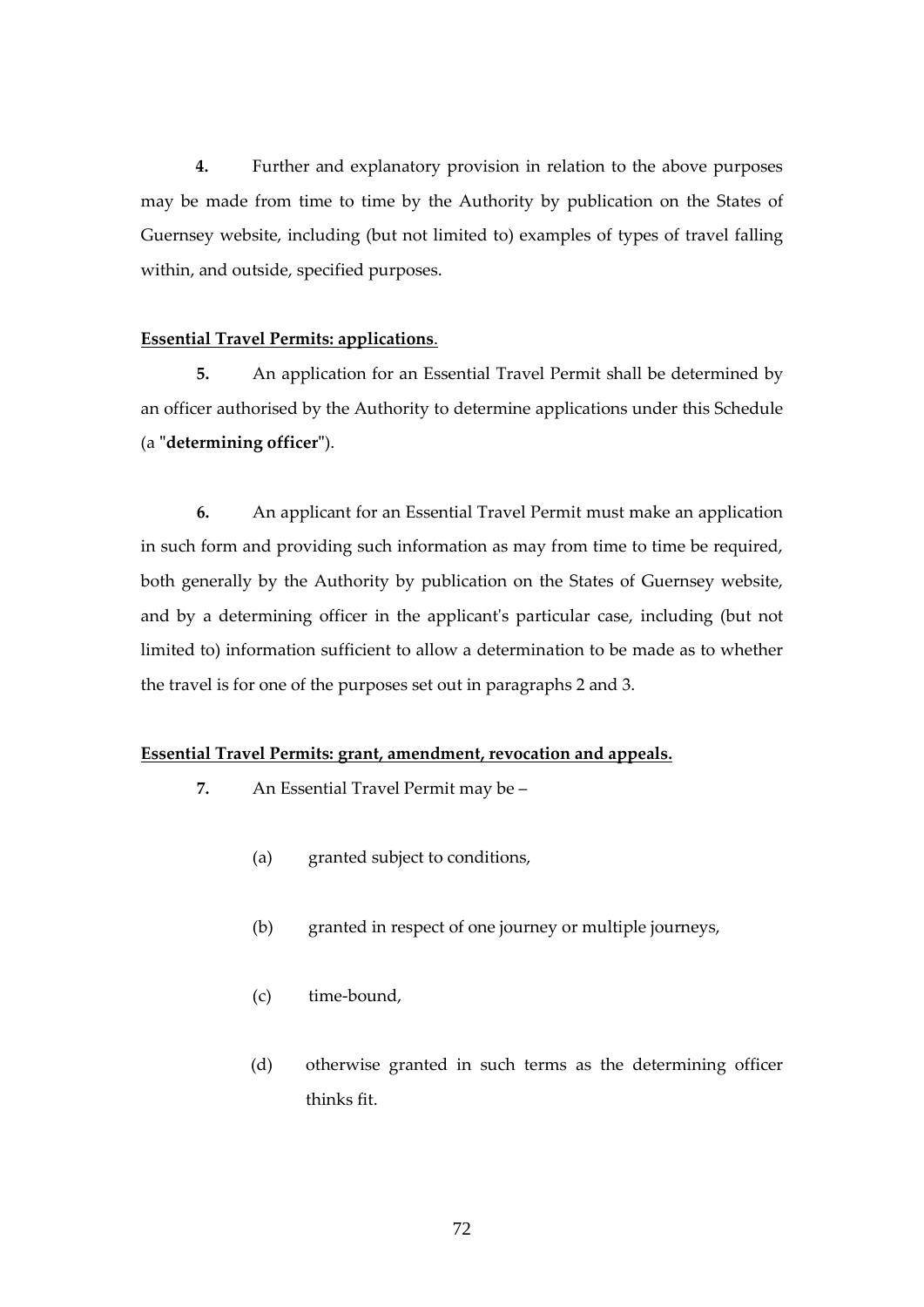**8.** A determining officer may amend an Essential Travel Permit on a request being made by the holder, or on the officer's own volition.

**9.** An officer authorised by the Authority to review the determination of applications under this Schedule (a **"reviewing officer"**) may revoke an Essential Travel Permit if he or he is satisfied that –

- (a) it was granted in error,
- (b) any false, deceptive or misleading statement was made, or information or document provided or furnished, by the applicant in the course of his or her application, or
- (c) any condition of it has been contravened.

**10.** (1) An applicant for an Essential Travel Permit who is aggrieved by a decision to refuse the application, or to grant the application subject to the imposition of conditions under paragraph 7, and the holder of an Essential Travel Permit who is aggrieved by a decision to amend that permit under paragraph 8 or to revoke that permit under paragraph 9, may make written representations to a reviewing officer concerning the outcome of his or her application within 14 days of being notified of that decision, by emailing those representations to [essential.travel@gov.gg.](mailto:essential.travel@gov.gg)

(2) If an applicant exercises his or her right under subparagraph (1), the reviewing officer must consider those representations and shall –

(a) uphold the decision of the determining officer, or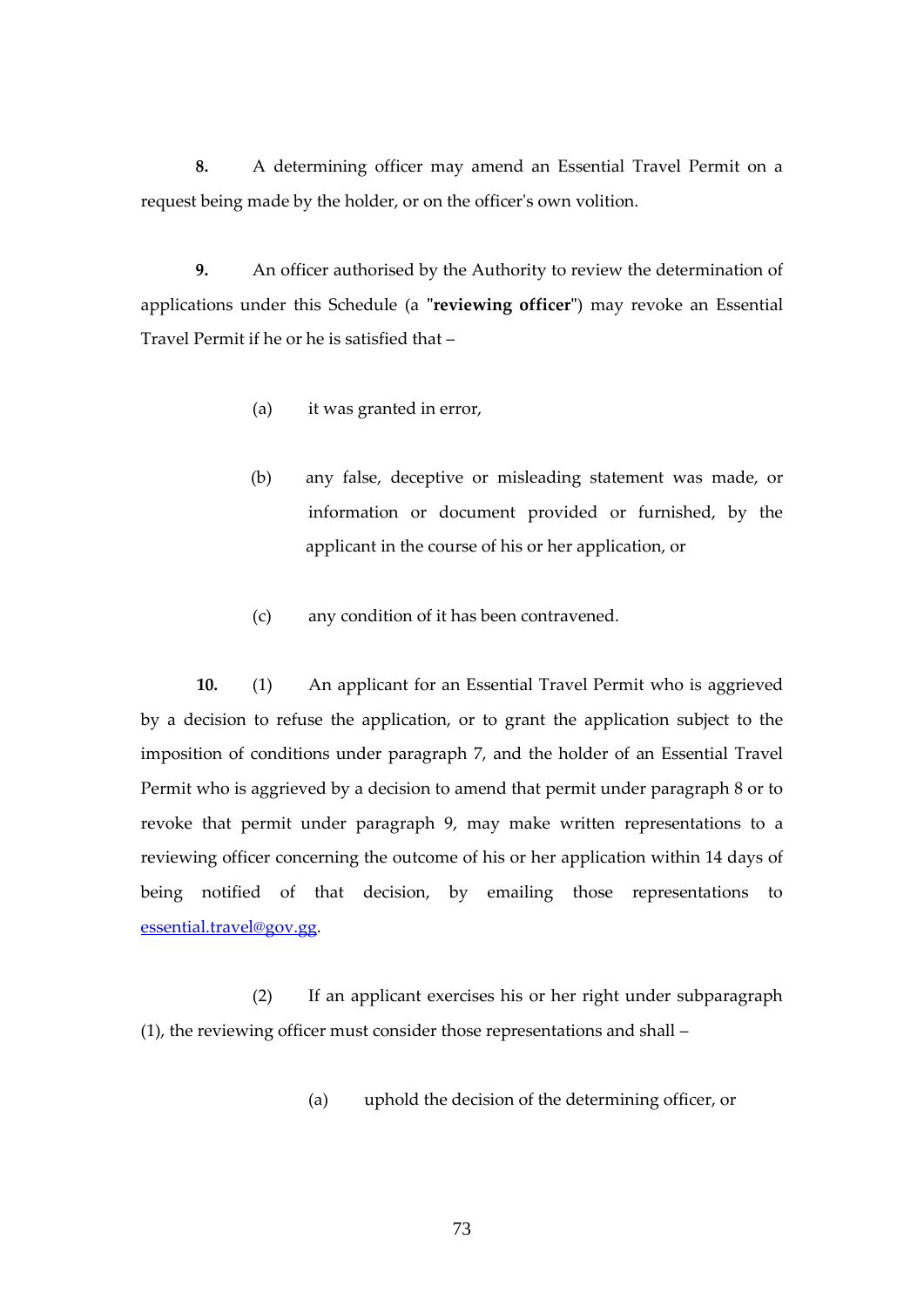(b) make a different decision (including the imposition of different, or no, conditions),

and must, within 48 hours of receipt of the applicant's written representations, inform the applicant in writing of –

- (i) his or her decision,
- (ii) the reasons for that decision, and
- (iii) if the decision is to impose different specific conditions, the applicant's right to make an application to the Royal Court under regulation 12 to vary or revoke those conditions.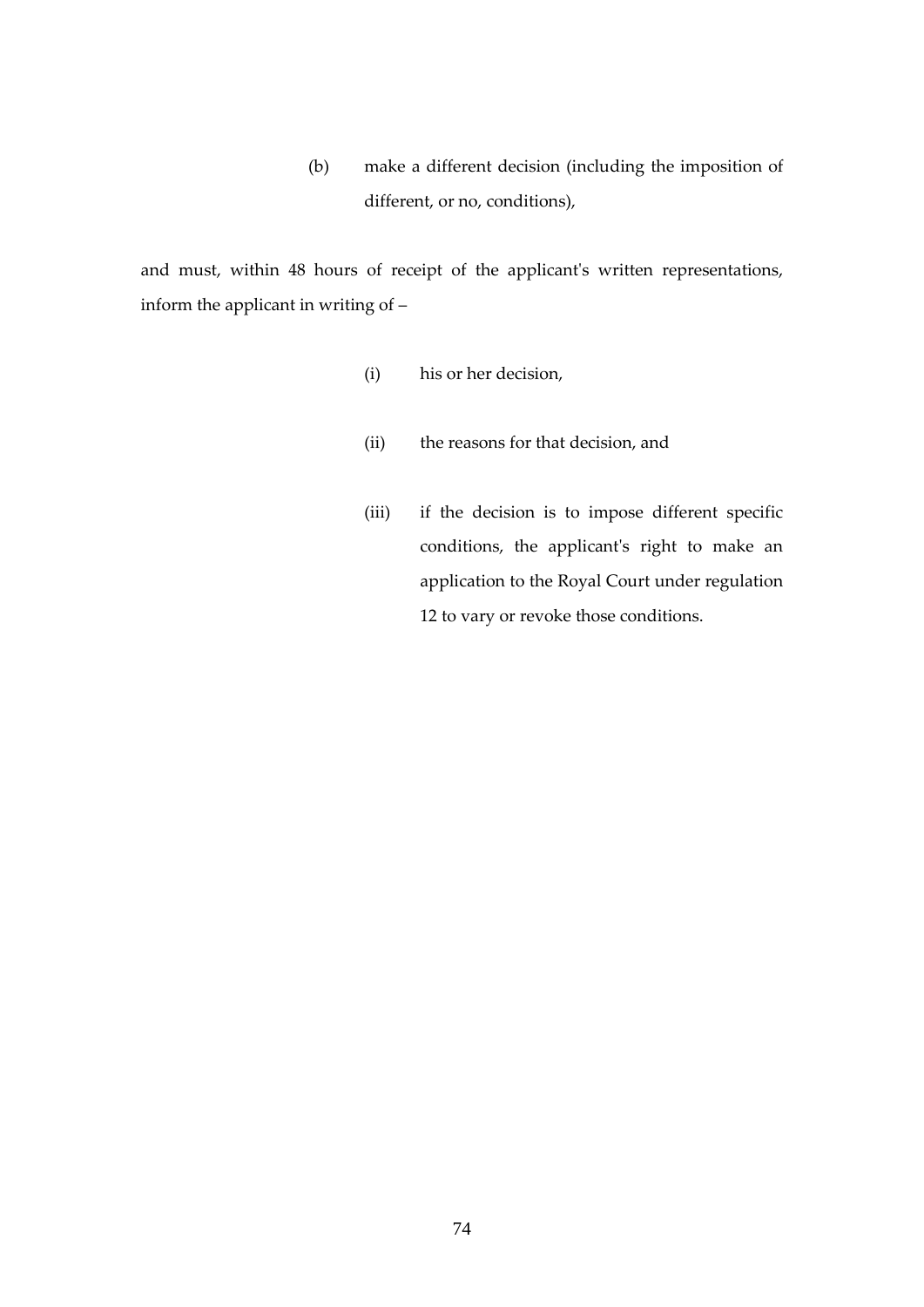#### SCHEDULE 2

Regulation 4(1).

# EXCEPTION TO THE REQUIREMENT TO SELF-ISOLATE ON ARRIVAL IN THE BAILIWICK: CRITICAL WORKERS

#### **Introductory.**

- **1.** (1) This Schedule provides for the granting of exemptions from
	- (a) the prohibition on non-essential travel at regulation 4,
	- (b) the requirement to self-isolate at regulation 5(1) and 5(2), and
	- (c) a requirement to self-isolate imposed under regulation  $6(2)$ ,

in respect of Critical Workers, within the meaning of that term in this Schedule and only to the extent set out in this Schedule, and such an exemption is referred to in this Schedule as a **"Critical Worker Exemption"**.

(2) Subject to paragraph 2, for the purposes of this Schedule, a Critical Worker means a person whose presence in the Bailiwick is required to keep a critical service running, as further provided for in paragraph 3.

(3) A Critical Worker Exemption may only be granted to a person in respect of whom an application under and in accordance with this Schedule has been made to an officer authorised by the Authority to determine applications under this Schedule (a **"determining officer"**).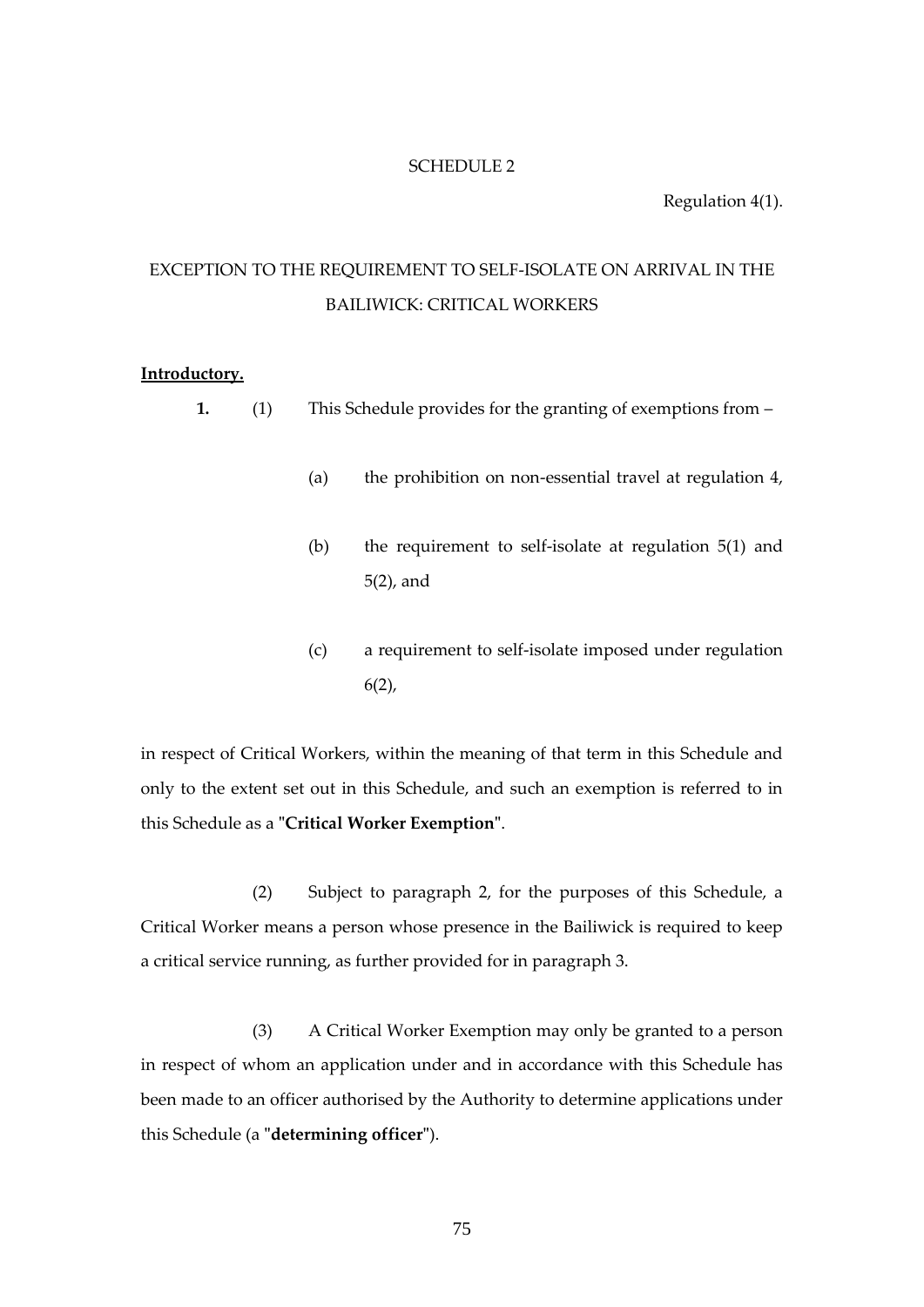(4) Other than in exceptional circumstances to be assessed at the absolute discretion of the determining officer determining the application, a Critical Worker Exemption will not be granted to a person requiring to stay within the Bailiwick for a period greater than eight weeks, and this Schedule shall be construed accordingly.

(5) A person in respect of whom a Critical Worker Exemption has been granted does not have to self-isolate in accordance with the requirement at regulation 5(1) and 5(2) or a requirement imposed under regulation 6(2) but only if that person complies with the conditions that apply to him or her.

(6) If a person in respect of whom a Critical Worker Exemption has been granted fails to comply with the conditions which apply to him or her in respect of the Critical Worker Exemption, the Critical Worker Exemption shall lapse as it applies to that person, and he or she may be liable to prosecution under the Regulations.

(7) Under regulation 14(2), the employer of a person (**"P"**) in respect of whom a Critical Worker Exemption has been granted may be liable to prosecution if P fails to comply with any of the conditions and restrictions which apply to him or her in respect of this exception.

(8) When considering whether to grant a Critical Worker Exemption, a determining officer shall consider all the circumstances of the case, and in particular shall assess and take into account –

> (a) the risk to public health in the Bailiwick or any part thereof that granting the Critical Worker Exemption

> > 76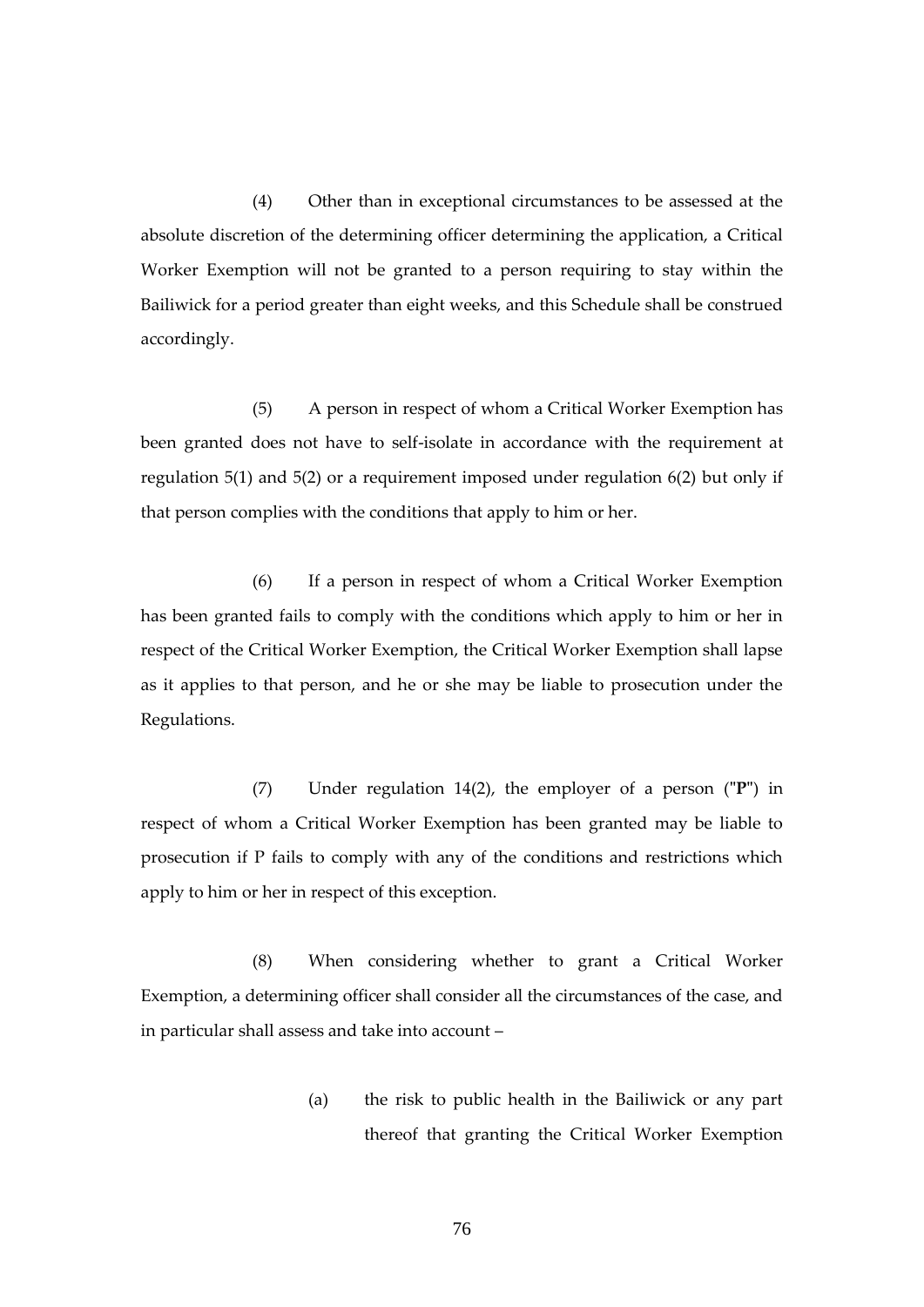would create, and

- (b) if the Critical Worker Exemption were not granted , the damage (if any) that would be suffered by –
	- (i) the business by or on behalf of which the application has been made, and any other potentially affected business based in the Bailiwick, and
	- (ii) the economy of the Bailiwick or any part or sector thereof.

## **Existential risk to a Bailiwick business.**

**2.** (1) A Critical Worker Exemption may be granted in respect of a person if the determining officer is of the view that either of the conditions set out in subparagraphs (2) and (3) is satisfied.

(2) The condition in this subparagraph is that if the Critical Worker Exemption is not granted, there is a significant risk that, as a consequence, a business based in the Bailiwick will cease trading.

- (3) The condition in this subparagraph is that
	- (a) the application has been made by or on behalf of a business based in the Bailiwick that operates transport links into and out of the Bailiwick (**"the applicant business"**),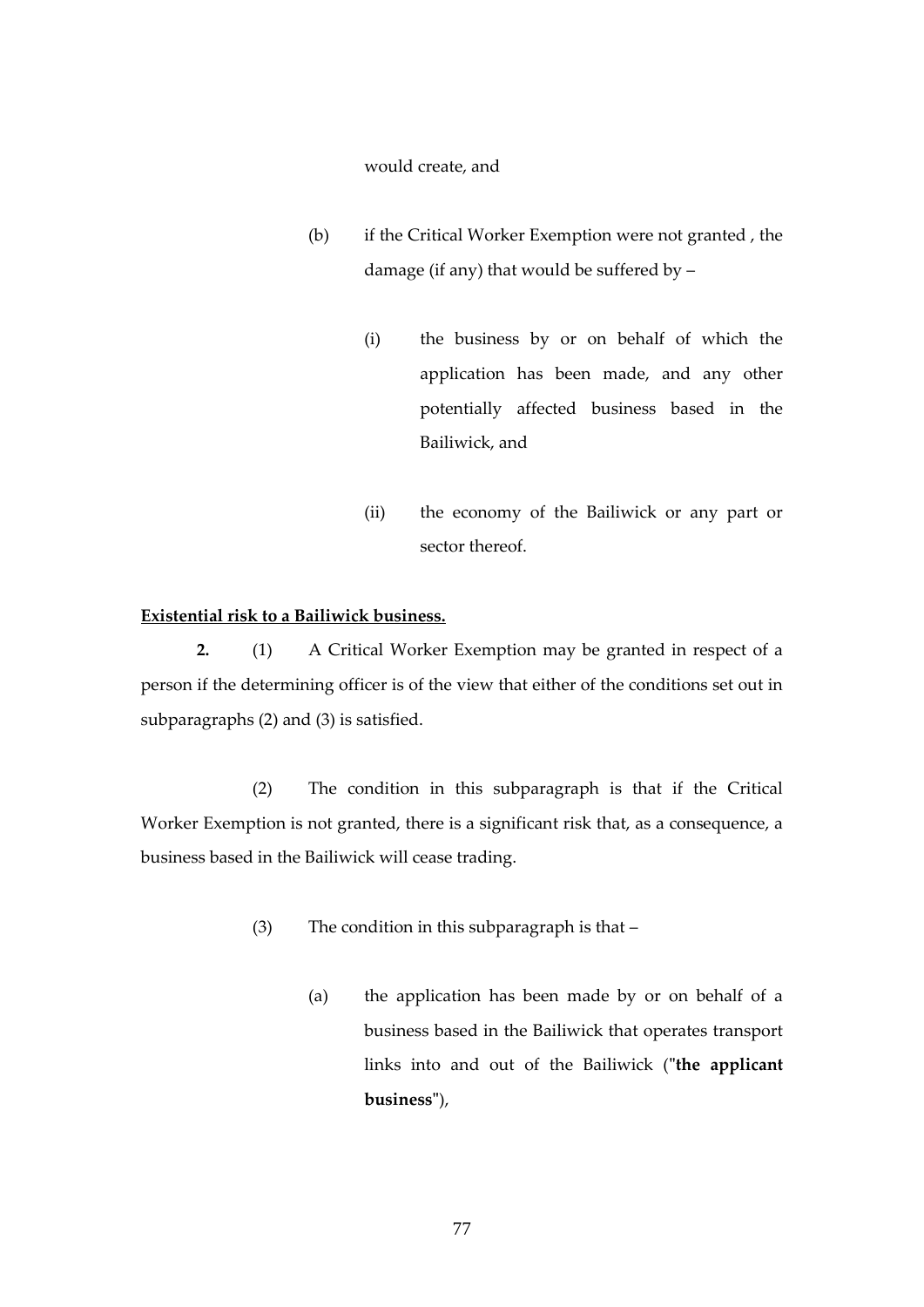- (b) the application is in respect of a particular journey or journeys into or out of the Bailiwick, to be undertaken for a commercial, or primarily commercial, purpose, and
- (c) the undertaking of journeys of the type in respect of which the application is being made is necessary for the continued operation of the applicant business.

*Categories of Critical Worker*

# **Categories of Critical Worker.**

**3.** Subject to paragraph 2, a Critical Worker Exemption may only be granted in respect of a person who –

- (a) satisfies the definition of Critical Worker in paragraph 1(2), and
- (b) falls into one of the following categories (subject to the additional eligibility conditions in respect of business stability and recovery, and technical specialist contractors, specified in paragraphs 4 and 5) –

| <b>BUSINESS CATEGORY INDIVIDUALS</b> |          |                                                        |                                                    |  |  |  |          |
|--------------------------------------|----------|--------------------------------------------------------|----------------------------------------------------|--|--|--|----------|
| <b>Air and Sea Links</b>             |          | Those individuals directly involved in maintaining the |                                                    |  |  |  |          |
|                                      |          | Islands' air and sea links.                            |                                                    |  |  |  |          |
| Critical                             | National |                                                        | Those individuals directly involved in maintaining |  |  |  |          |
| Infrastructure                       |          | and                                                    | protecting the Islands' critical                   |  |  |  | national |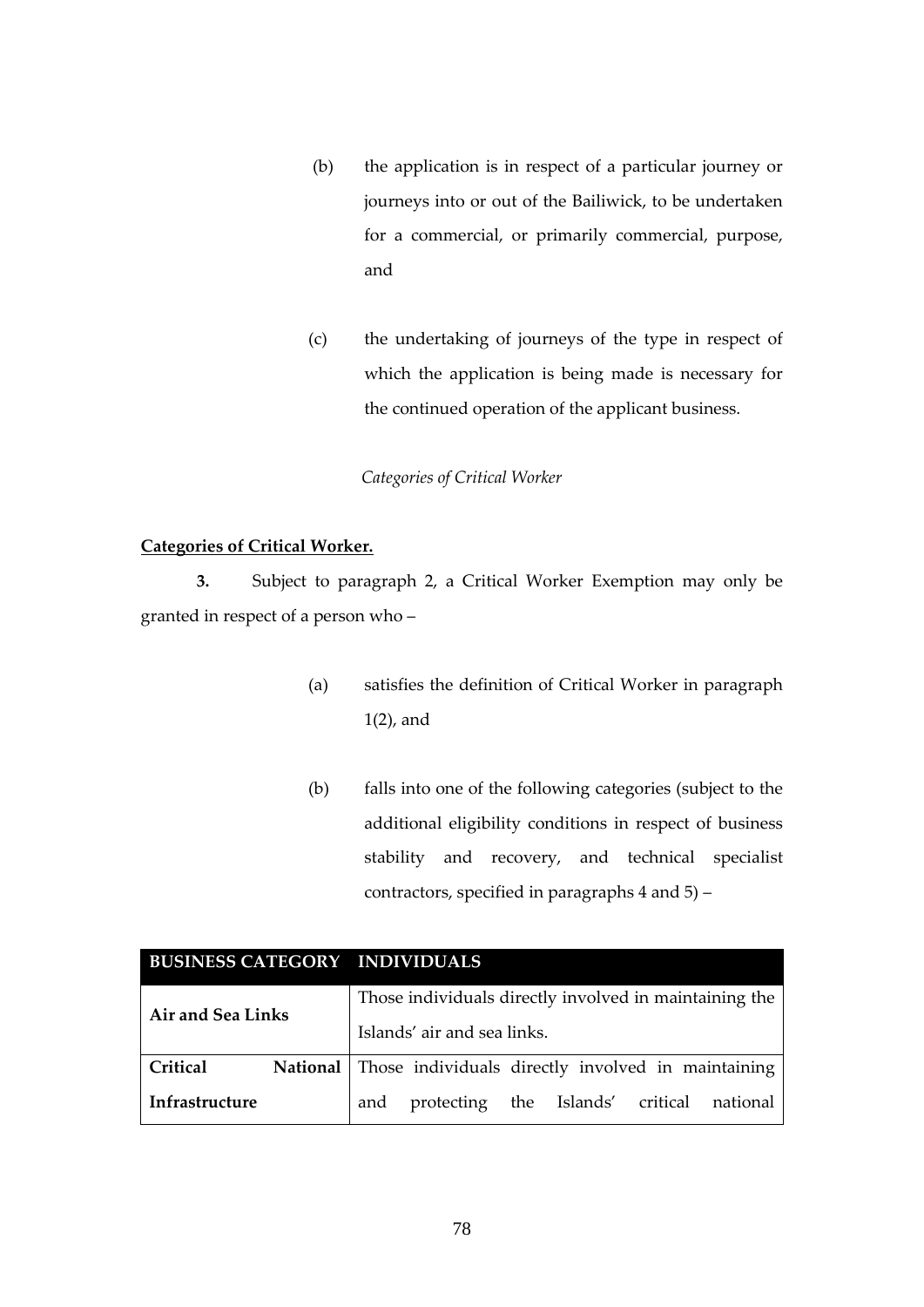|                               | infrastructure.                                                               |  |  |  |
|-------------------------------|-------------------------------------------------------------------------------|--|--|--|
|                               | Frontline Health and   Those individuals providing, or directly facilitating, |  |  |  |
| Care and Veterinary           | critical front line health and care, and veterinary,                          |  |  |  |
| <b>Services</b>               | services.                                                                     |  |  |  |
| <b>Emergency Services and</b> | Those individuals delivering emergency services or                            |  |  |  |
| <b>Justice Administration</b> | the administration of justice.                                                |  |  |  |
| Education                     | Education professionals delivering critical activity                          |  |  |  |
|                               | within the Islands' schools.                                                  |  |  |  |
| Business Stability and        | Those individuals involved in business continuity                             |  |  |  |
| Recovery                      | and/or business recovery.                                                     |  |  |  |
| Technical<br>Specialist       | Those skilled individuals required for construction                           |  |  |  |
| Contractors                   | projects to continue or begin.                                                |  |  |  |
| <b>Financial Stability</b>    | Those individuals involved in ensuring financial                              |  |  |  |
|                               | stability and resilience.                                                     |  |  |  |

# **Categories of Critical Workers: business stability and recovery.**

**4.** (1) A person (**"P"**) falls into the business stability and recovery category of Critical Workers –

- (a) only if both of the following conditions would be satisfied if a Critical Worker Exemption were granted in respect of P –
	- (i) P would provide professionally qualified technical or specialist expertise that is not currently available or accessible on-island, and
	- (ii) P would fill a designated role, or undertake a designated set of tasks, that would be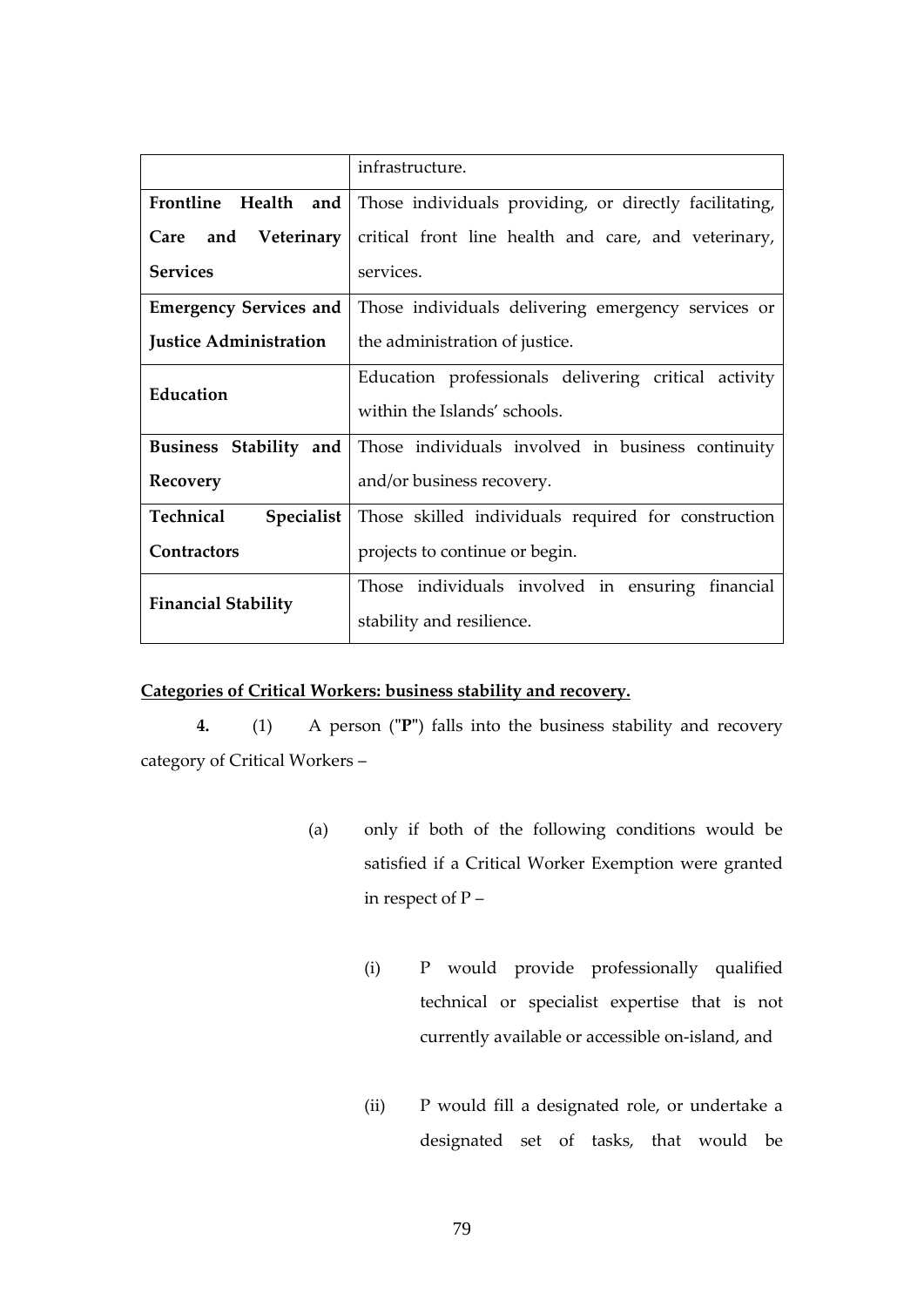completed during a fixed term and would be time-critical, and

- (b) only if any of the following conditions would be satisfied if a Critical Worker Exemption were not granted in respect of P –
	- (i) a business would not be able to continue in operation, or
	- (ii) a business' continuity plan would be undermined in a way that meant it could not comply with regulatory, health and safety or other essential statutory standards, and that this would mean it could not continue to operate some critical functions fully, or
- (c) a business would be unable to resume a project or commercial contract that would either (a) prevent the return to employment of on-island works, or (b) lead to the curtailing of employment for current on-island workers.

#### **Categories of Critical Workers: technical specialist contractors.**

**5.** A person falls into the technical specialist contractor category of Critical Worker only if there is a specified start and end to the period of work required by the person under the Critical Worker Exemption, and he or she –

(a) provides a service or set of skills that cannot feasibly be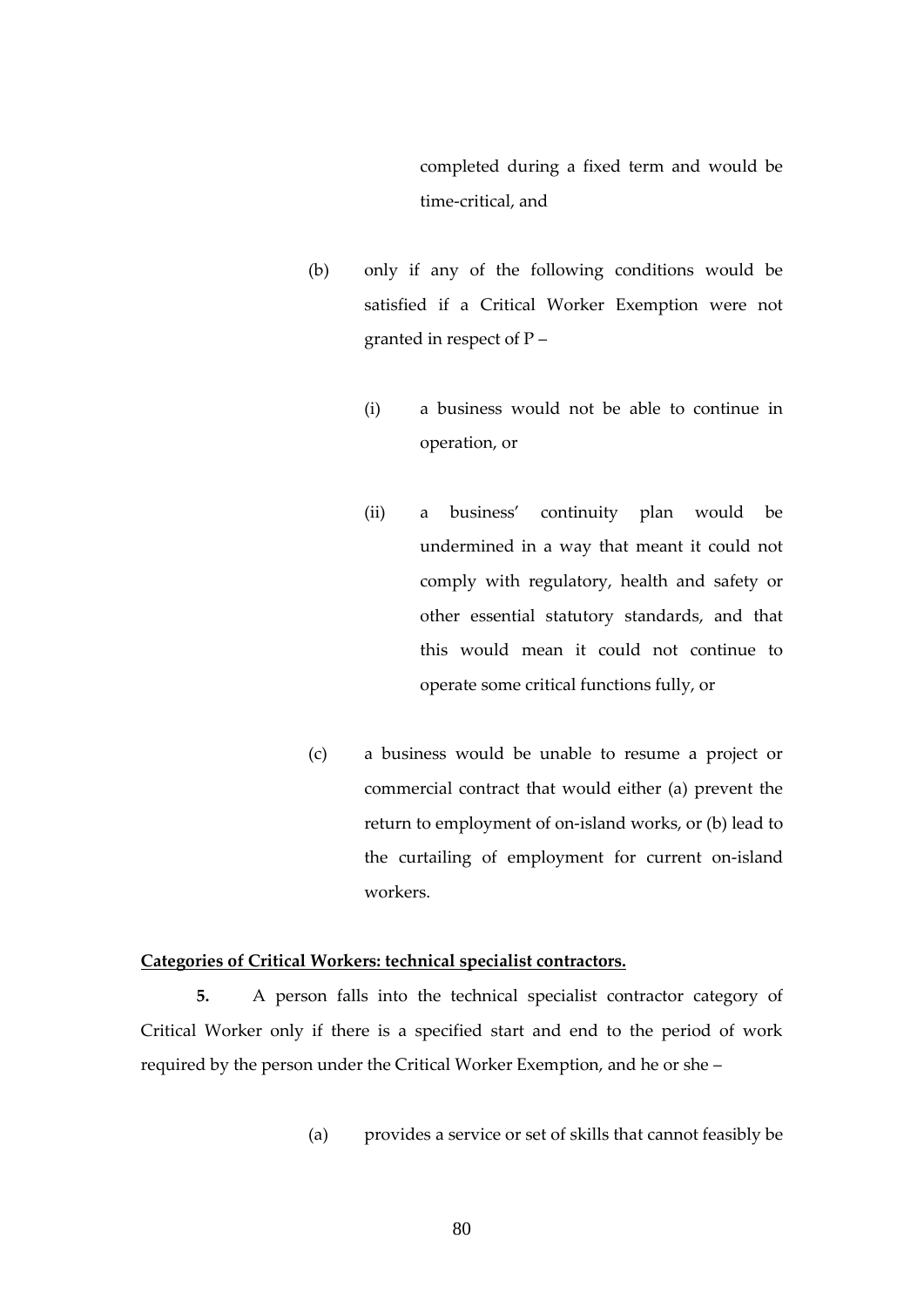secured on-island,

- (b) performs a role that is critical to the progression of the project,
- (c) has relevant formal professional qualifications to undertake their role, and
- (d) has health insurance which covers COVID-19 related matters.

## *Risk mitigation conditions: general and sector-specific*

#### **Risk mitigation conditions: general.**

**6.** (1) Each successful applicant for a Critical Worker Exemption must –

- (a) not travel to the Bailiwick if they have any symptoms of COVID-19, no matter how mild,
- (b) self-isolate as directed by the MOH,
- (c) undertake tests for COVID-19 as directed by MOH. If the result of any test is positive, the applicant must self-isolate in accordance with instructions from the MOH and comply with all other restrictions and requirements imposed by the MOH,
- (d) not attend the place of work if he or she has any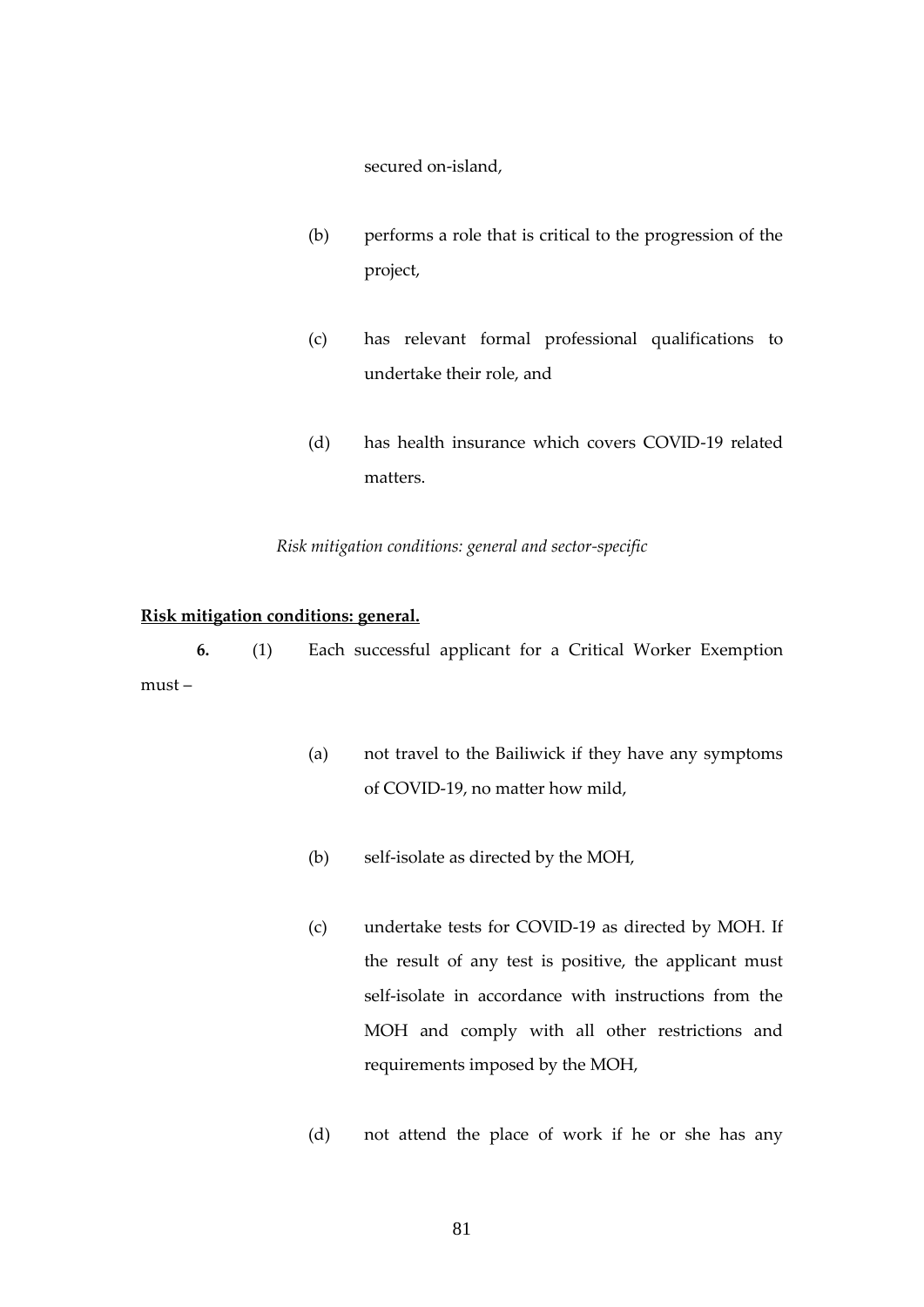symptoms of COVID-19, no matter how mild,

- (e) stop working immediately and withdraw from the workplace if any symptoms of COVID-19, no matter how mild, develop whilst working and arrange for testing for COVID-19,
- (f) adhere to good standards of hygiene and respiratory etiquette,
- (g) wear a face covering, that complies with any guidance in respect of face coverings issued by MOH, within two metres of other people,
- (h) if staying overnight, have a confirmed address at which they are staying,
- (i) use only pre-arranged transport where the details of the driver are fully recorded or a hire car to move between the workplace and their place of residence,
- (j) remain on-island for the duration of their work, and
- (k) comply with any direction given or requirement imposed by the MOH.
- (2) Further specific conditions may be imposed in particular

cases.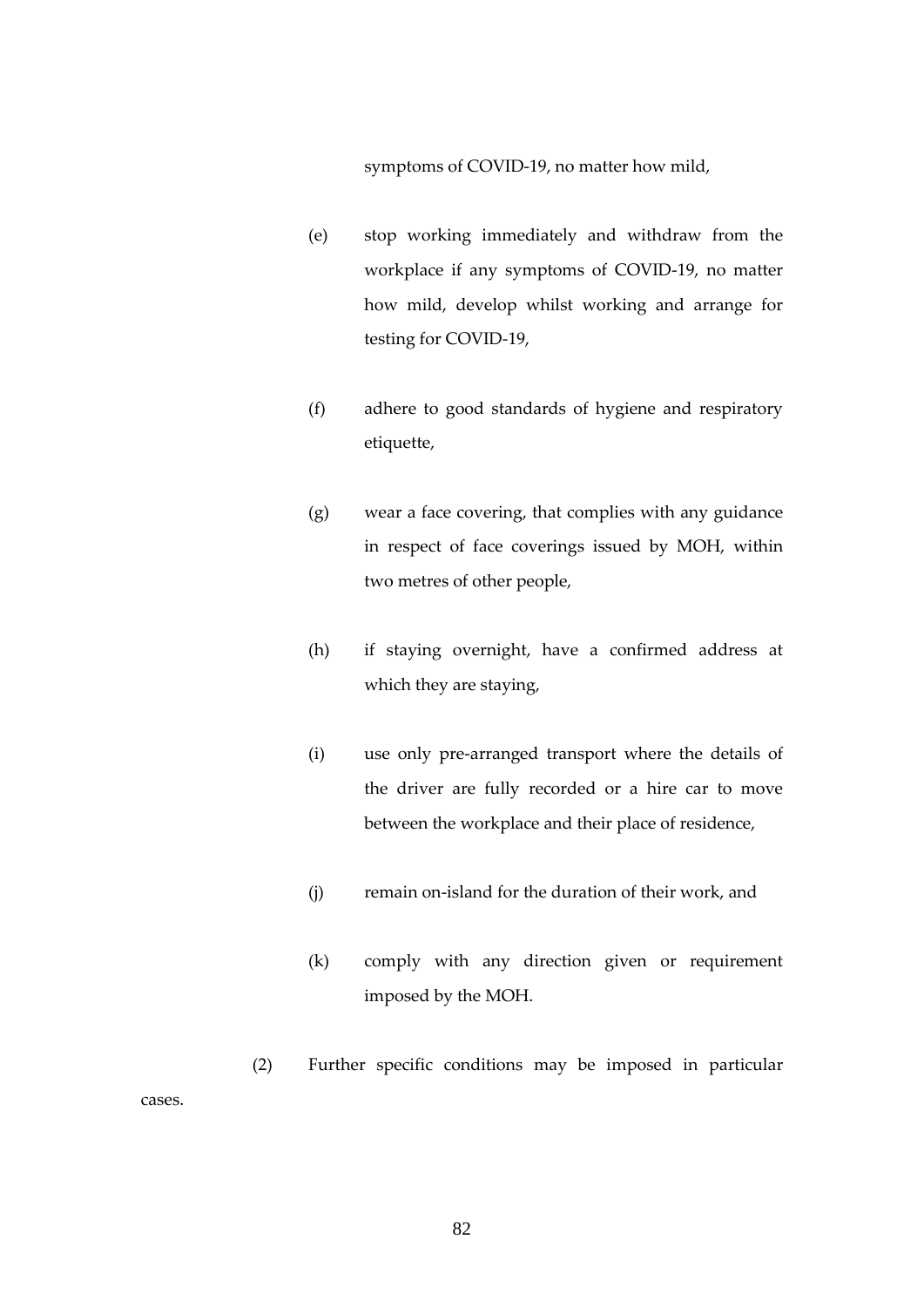#### **Additional risk mitigation conditions: business stability and recovery.**

**7.** (1) The conditions in this paragraph apply to a person falling into the business stability and recovery category of Critical Workers.

(2) For the avoidance of doubt, when these conditions apply they apply in addition to the general risk mitigation conditions set out in paragraph 6.

(3) The conditions in this paragraph are that the Critical Worker's business must –

- (a) provide a method statement of how it will meet social distancing and hygiene standards, and
- (b) meet the cost of any testing undertaken and any associated medical treatment that is required, including hospital treatment for COVID-19.

# **Additional risk mitigation conditions: technical specialist contractors in the construction sector.**

**8.** (1) The conditions in this paragraph apply to the following subcategory of persons falling into the technical specialist contractor category of Critical Workers (and referred to in the table at subparagraph (3) as "workers"): specialist technical consultants required in situ on-island to support projects considered necessary to support business recovery work in the construction sector, where there is a clear requirement to augment on-island capacity and capability for a designated period.

(2) For the avoidance of doubt, when these conditions apply they apply in addition to the general risk mitigation conditions set out in paragraph 6.

83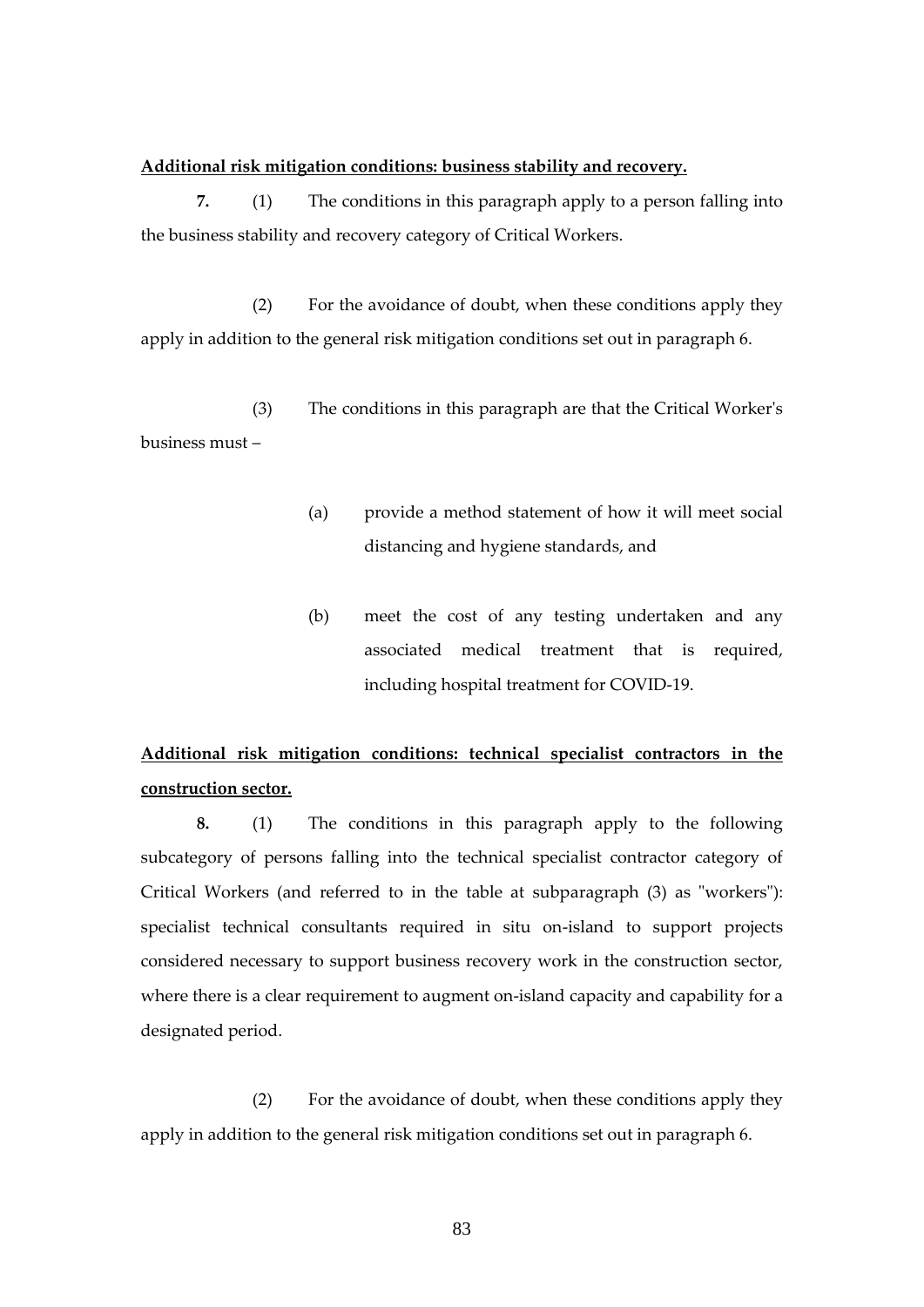(3) The conditions in this paragraph are those set out in the following table –

| Movement on-island | Any worker who is not resident in the Bailiwick may only       |
|--------------------|----------------------------------------------------------------|
|                    | travel between their place of work and a specified place of    |
|                    | residence.                                                     |
|                    | The worker must be able to self-isolate at the specified place |
|                    | of residence when not at work.                                 |
| Site precautions   | During works the site must be zoned, i.e. the areas of work    |
|                    | must be isolated using fencing and barriers, with a separate   |
|                    | vehicular entrance for the worker.                             |
|                    | The name of a designated contact person for the site must be   |
|                    | provided to the States of Guernsey.                            |
|                    | All elements of work must be an outside activity and a         |
|                    | distance of over 10 metres from all other persons must be      |
|                    | maintained at all times.                                       |
|                    | Dedicated toilet and hand washing facilities must be           |
|                    | provided to each of the work areas for the sole use of         |
|                    | workers. Spray disinfectant must be supplied for use on        |
|                    | handles for before and after each use. Running water and       |
|                    | hand washing points must be located in each of the work        |
|                    | areas. Hand sanitiser must be provided to be used regularly    |
|                    | throughout the day.                                            |
| Accommodation      | Workers on a single project must stay in one hotel or set of   |
|                    | self-catering units.                                           |
|                    | Food must be supplied either via the hotel as cooked meals     |
|                    | or groceries delivered to the door of the self-catering unit.  |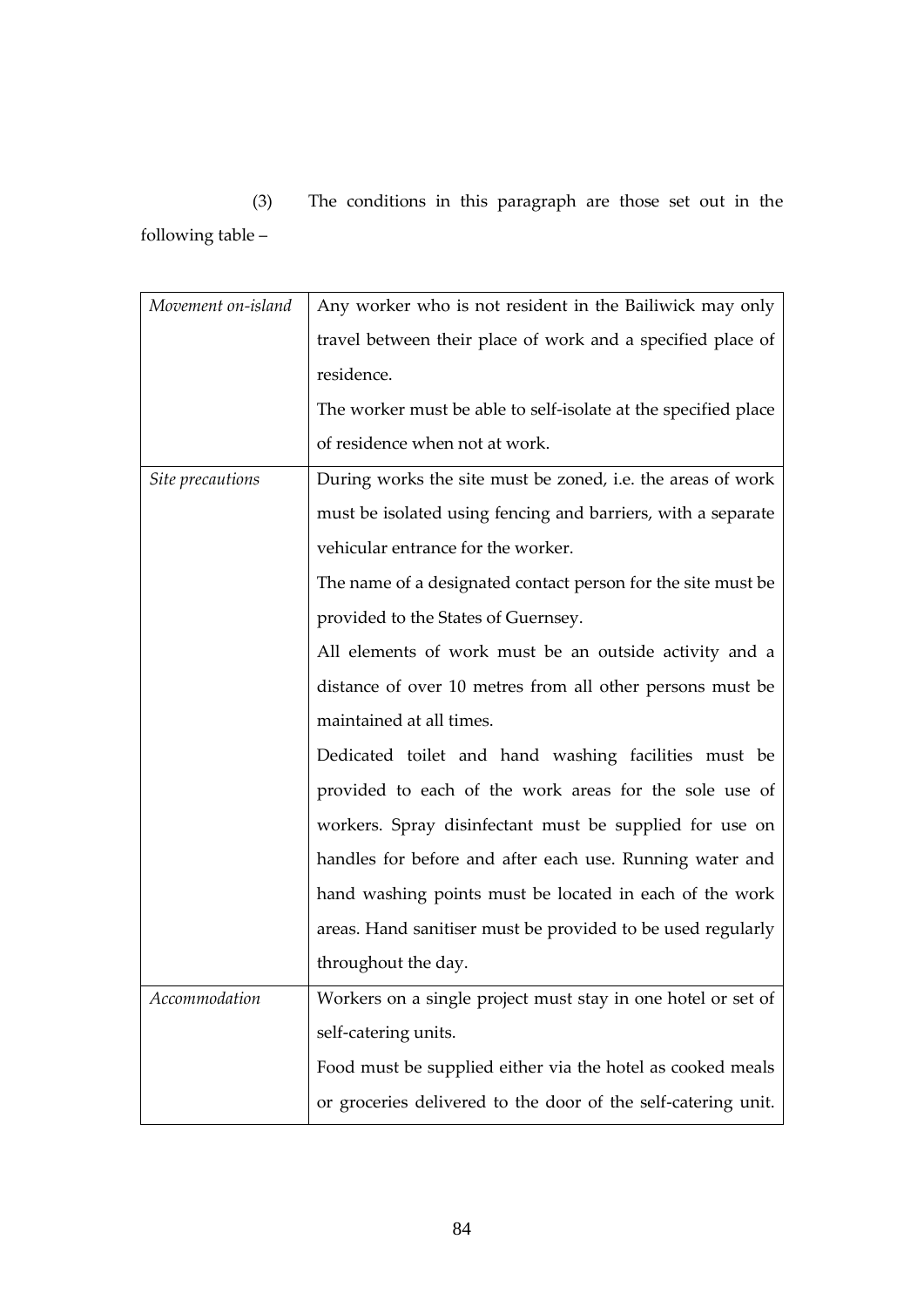|                     | The cooked food must be supplied on a 'closed tray' system.             |
|---------------------|-------------------------------------------------------------------------|
|                     | Collection of the used plates will be at pre-arranged times.            |
|                     | Towelling and bedding must be left outside self-catering                |
|                     | units if used in a sealed bag to all direct loading into a              |
|                     | washing machine.                                                        |
|                     | At the end of the self-isolation period a specialist cleaner            |
|                     | must be employed to complete a deep clean using a ULV                   |
|                     | Microbial fogging method.                                               |
| Health requirements | No-one in the worker's household has, nor has had during                |
|                     | the previous 14 days, any of the symptoms of COVID-19.                  |
|                     | Workers must undertake testing at an accredited testing                 |
|                     | centre 72 hours prior to travel.                                        |
|                     | Workers must undertake a test for COVID-19 on the 5 <sup>th</sup> day   |
|                     | and the 13 <sup>th</sup> day after arrival in the Bailiwick, or on such |
|                     | other days as the MOH may require.                                      |
|                     | The business meets the cost of all testing in Guernsey.                 |

# *Applications and reviews*

# **Application process.**

**9.** An applicant for a Critical Worker Exemption must make an application in such form and providing such information as may from time to time be required, both generally by the Authority by publication on the States of Guernsey website, and by a determining officer in the applicant's particular case including (but not limited to) information sufficient to allow a determination to be made as to whether –

> (a) the person named in the application meets the definition of a Critical Worker as set out in this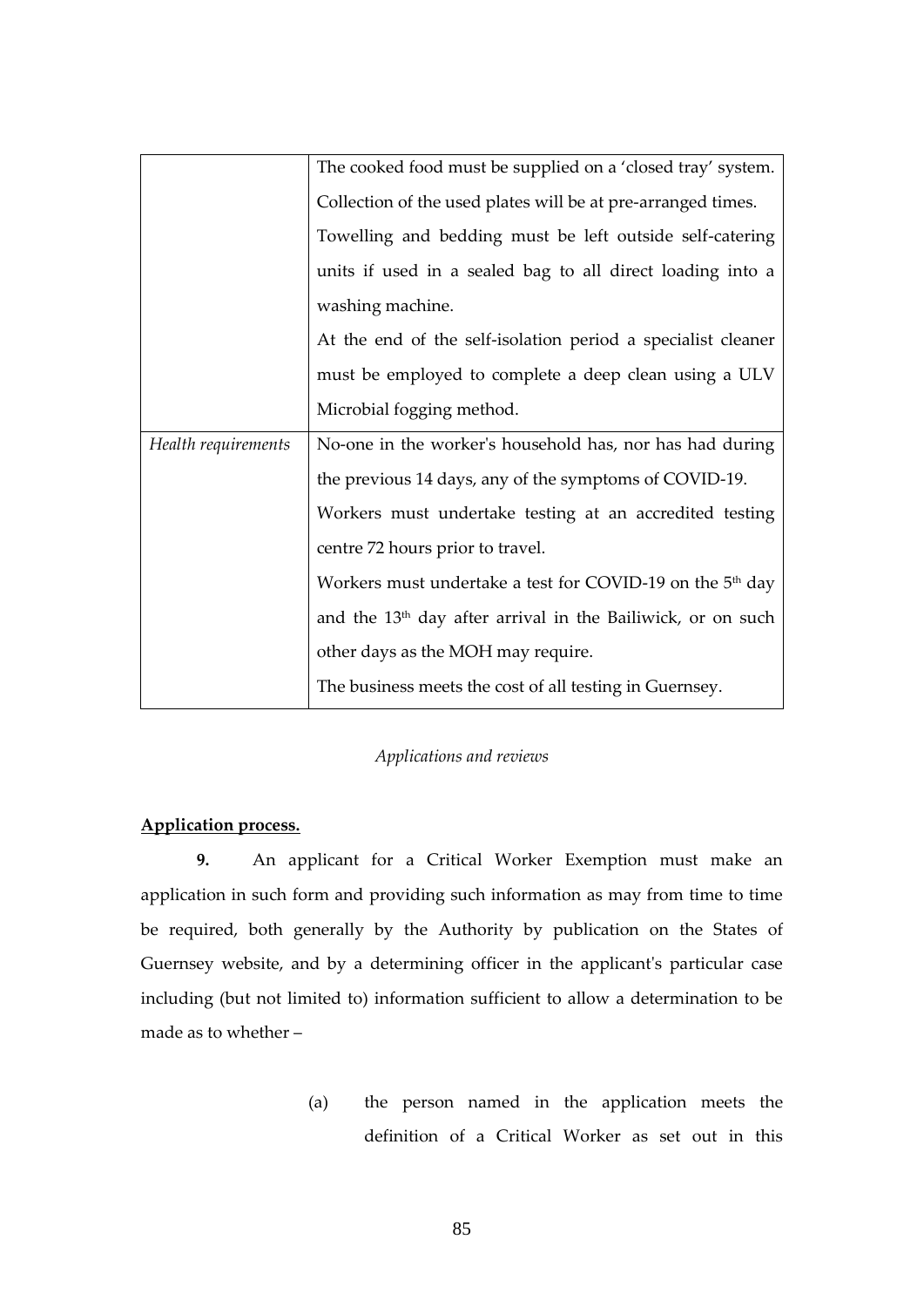Schedule,

- (b) the resource the applicant represents is not already available in the Bailiwick, and
- (c) the person named in the application does not have, and has not had during the previous 14 days, any of the symptoms of COVID-19, however mild.

#### **Amendment, revocation and review.**

**10.** A determining officer may amend a Critical Worker Exemption on a request being made by the holder, or on the officer's own volition.

**11.** An officer authorised by the Authority to review the determination of applications under this Schedule (a **"reviewing officer"**) may revoke a Critical Worker Exemption if he or he is satisfied that –

- (a) it was granted in error,
- (b) any false, deceptive or misleading statement was made, or information or document provided or furnished, by the applicant in the course of his or her application, or
- (c) any condition of it has been contravened.

**12.** (1) An applicant for a Critical Worker Exemption who is aggrieved by a decision to refuse the application, to grant the application subject to the imposition of further specific conditions under paragraph 6(2), and a holder of a Critical Worker Exemption who is aggrieved by a decision to amend it under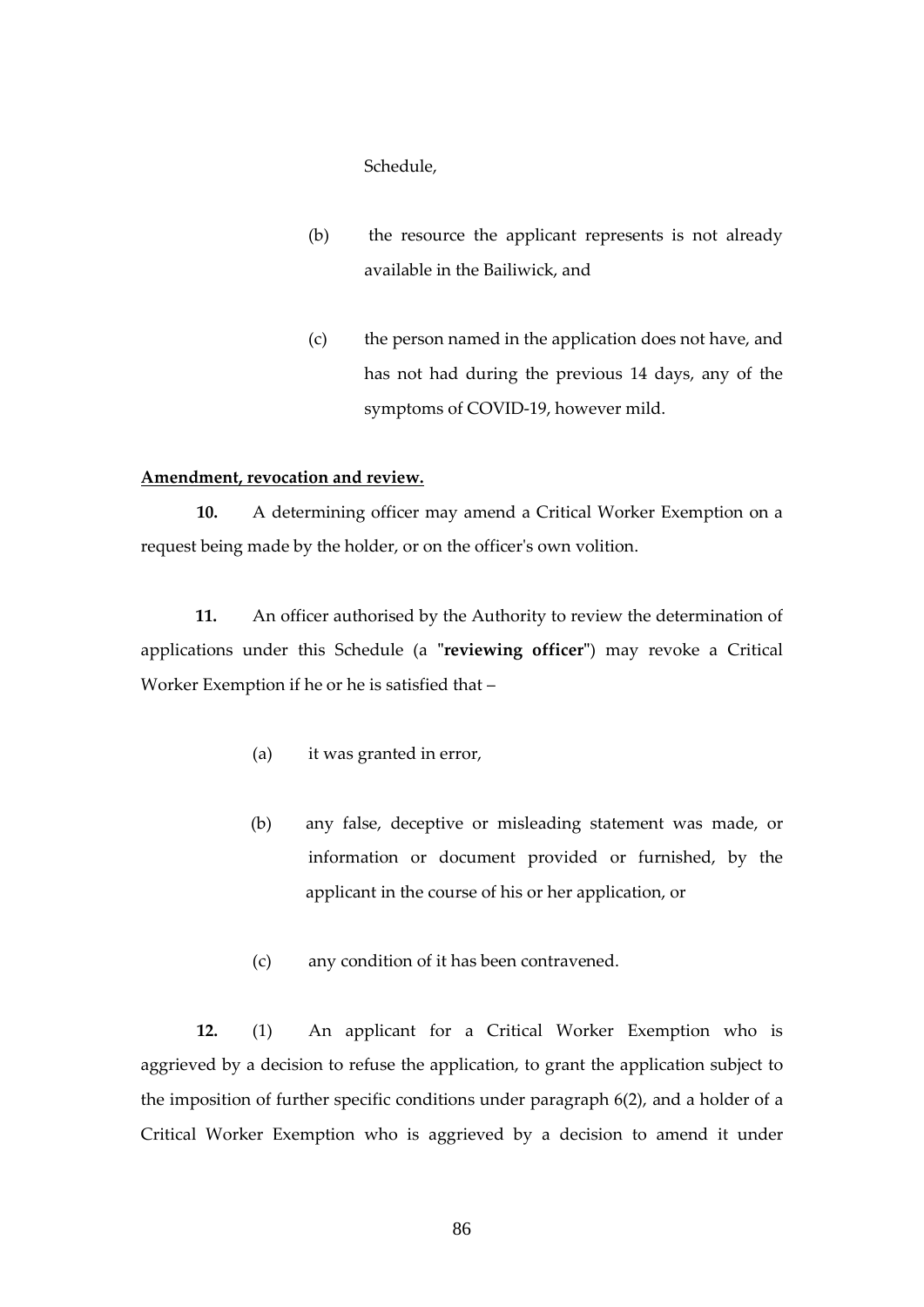paragraph 10 or to revoke it under paragraph 11, may make written representations to an officer authorised by the Authority to review the determination of applications under this Schedule (a **"reviewing officer"**) concerning the outcome of his her application within 14 days of being notified of that decision, by emailing those representations to [critical.travel@gov.gg.](mailto:critical.travel@gov.gg)

(2) If a person exercises his or her right under subparagraph (1), the reviewing officer must consider those representations and shall –

- (a) uphold the decision of the determining officer, or
- (b) make a different decision (including the imposition of different, or no, specific conditions),

and must, within 14 days of receipt of the applicant's written representations, inform the applicant in writing of –

- (i) his or her decision,
- (ii) the reasons for that decision, and
- (iii) if the decision is to impose different specific conditions, the applicant's right to make an application to the Royal Court under regulation 12 to vary or revoke those conditions.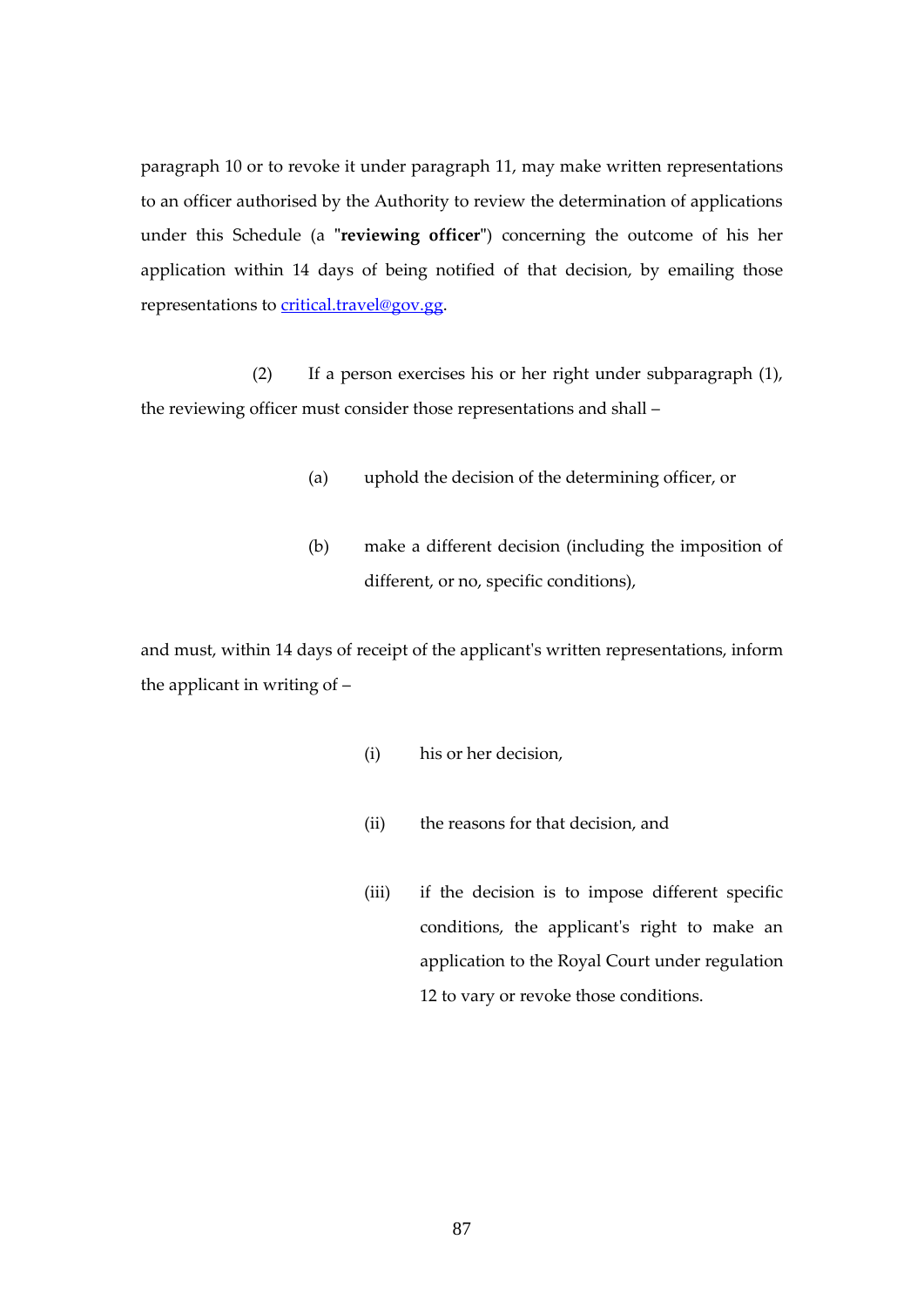#### SCHEDULE 3

#### Regulation 36.

## MODIFICATION OF LEGISLATION RELATING TO MENTAL HEALTH

#### **Interpretation.**

- **1.** References in this Schedule to
	- (a) sections are to sections of the Mental Health (Bailiwick of Guernsey) Law, 2010 (**"the 2010 Law"**), and
	- (b) rules are to rules of the Mental Health Review Tribunal Procedure Rules, 2012 (**"the 2012 Rules"**).

**2.** Expressions in this Schedule and in the 2010 Law or the 2012 Rules shall have the same meaning as in that Law or those Rules (as the case may be).

## **Forms.**

**3.** Where any form prescribed in the Mental Health (Treatment and Forms) Regulations, 2013 or under the 2012 Rules is inconsistent with a modification made by these Regulations, the form –

- (a) may, in connection with that modification, be used with appropriate amendments, and
- (b) is otherwise, for use in that connection, to be read with such amendments as are necessary to reflect that modification.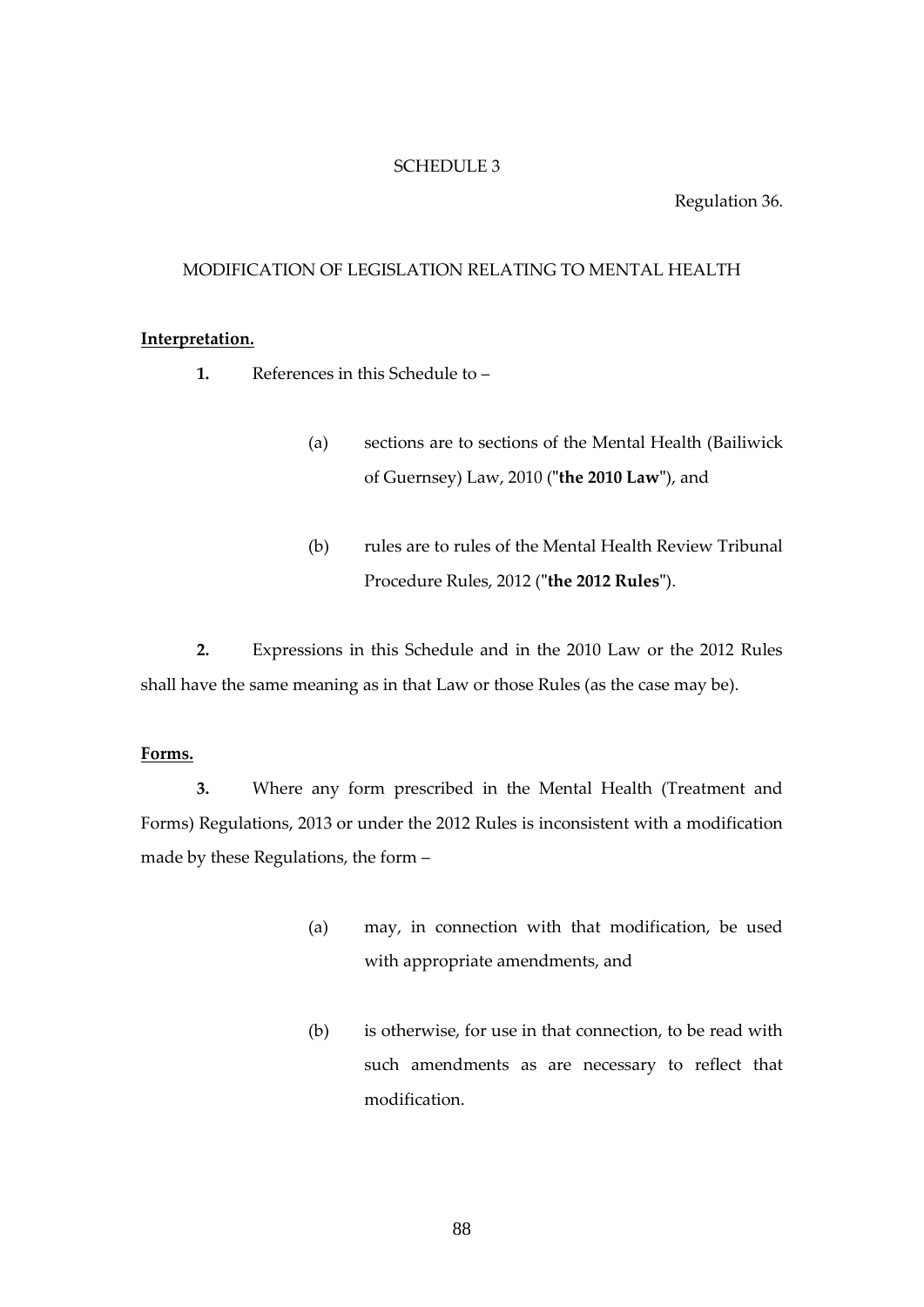#### **Modification of the 2010 Law.**

**4.** Where section 56(1)(b) applies (administration of medicine for more than three months), an approved medical practitioner (other than the responsible medical officer of the patient) may give a certificate under section 56(3)(b) (appropriateness of treatment without understanding or consent) if the responsible medical officer is of the opinion that complying with the requirement under that provision for the certificate to be given by a second opinion approved doctor is not reasonably practicable or would involve unreasonable delay.

#### **Modification of the 2012 Rules.**

- **5.** For the purposes of any hearing subject to the 2012 Rules
	- (a) the Tribunal is deemed to be properly constituted by the members of the Tribunal sitting within or without the Bailiwick, or a combination thereof,
	- (b) where the legally qualified member is of the opinion that it is not reasonably practicable or would involve unreasonable delay for one, or both, of the other members of the Tribunal to participate in the hearing, the Tribunal is deemed to be properly constituted by the legally qualified member –
		- (i) sitting with the other member able to participate, or
		- (ii) sitting alone,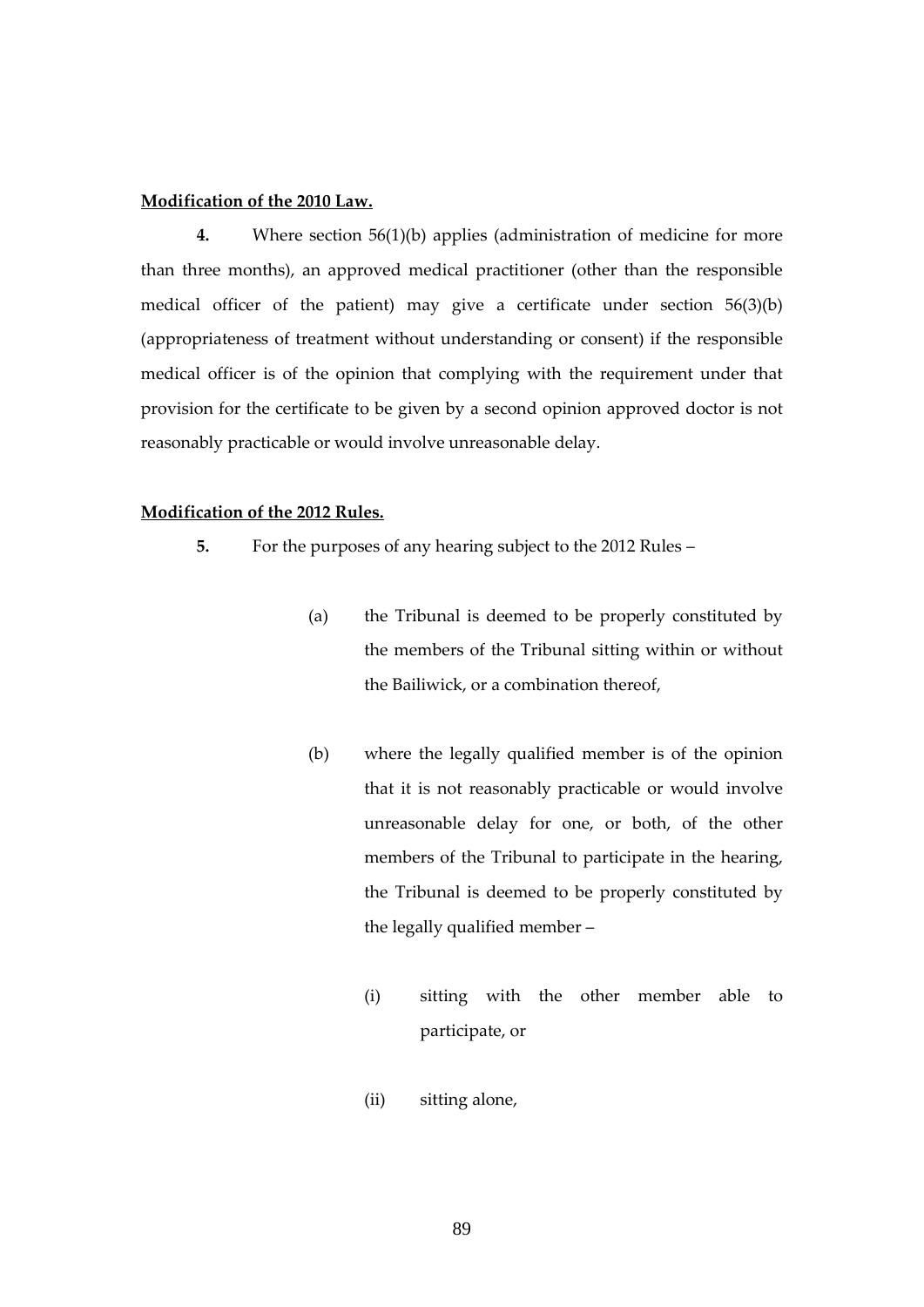(as the case may be),

- (c) notwithstanding subparagraph (b), where, after hearing from the patient's legal representative or the patient (if unrepresented), the legally qualified member is of the opinion that it is in the patient's interests that the hearing takes place before a single member of the Tribunal (including, but not limited to, where the patient's mental disorder might be adversely affected by the participation of multiple members of the Tribunal by telephone), the Tribunal is deemed to be properly constituted by the legally qualified member sitting alone, and that member may consult with the other members of the Tribunal where it is in the interests of justice to do so, and
- (d) for the avoidance of doubt, the Tribunal may exercise any or all of its powers under the 2010 Law where it is constituted in accordance with this paragraph.

**6.** Any hearing which takes place in accordance with paragraph 5 shall be deemed for all purposes (including that of determining the *lex fori*) to have taken place in Guernsey and the courts of Guernsey accordingly have jurisdiction in accordance with Part VI of the Law, and sections 46 and 47 have effect accordingly.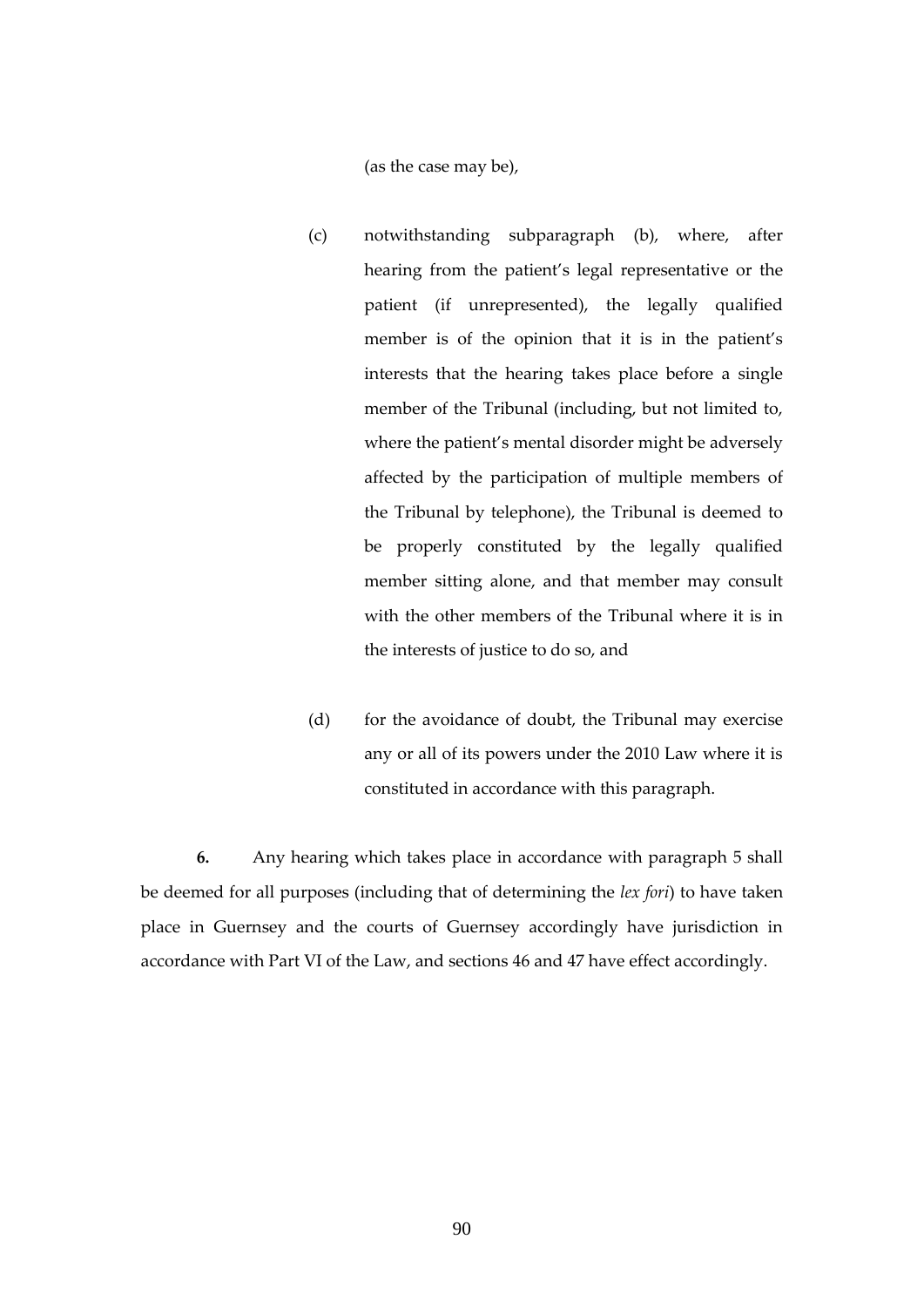# **EXPLANATORY NOTE**

# (*This note is not part of the Regulations*)

These Regulations are emergency regulations made by the Civil Contingencies Authority under Part 3 of the Civil Contingencies (Bailiwick of Guernsey) Law, 2012 (**"the Law"**). They are made on the occurrence of an emergency, within the meaning of the Law, in the Bailiwick, arising from the urgent need to prevent, control or mitigate the spread of the virus Severe Acute Respiratory Syndrome Coronavirus 2 and the disease caused thereby, COVID-19 (referred to together in these regulations as coronavirus). They are prefaced with a statement by the Civil Contingencies Authority, as required by section 12(2) of the Law. COVID-19 was made a notifiable disease for the purposes of the Public Health Ordinance, 1936 on 10<sup>th</sup> February 2020.

These Regulations revoke and re-enact (with modifications) regulations previously made by the Civil Contingencies Authority in respect of the coronavirus pandemic.

These Regulations will come into force on the  $5<sup>th</sup>$  March, 2021 and shall have temporary effect only in accordance with the provisions of section 16 (duration and scrutiny of emergency regulations) of the Law.

# *Part I - screening, assessment and powers to detain etc*.

This Part places a requirement to self-isolate on persons arriving in the Bailiwick, enables the Medical Officer of Health to place restrictions and requirements on other persons who are or who may be infected with coronavirus, and makes provision in respect of related matters, including powers for the Medical Officer of Health to impose screening requirements, to detain people and to require people to self-isolate. The provisions also create criminal offences and confer powers of enforcement on police officers, and provide for applications to vary or revoke requirements or restrictions imposed under this part to be made to the Royal Court.

This Part also prohibits non-essential travel into the Bailiwick. Further provision in respect of essential travel, and the granting of Essential Travel Permits, is set out in Schedule 1. The effect of this prohibition is that it is unlawful for a person to travel into the Bailiwick from outside unless he or she has been granted either an Essential Travel Permit or a Critical Worker Exemption. A person who has been granted an Essential Travel Permit will have to self-isolate on arrival in accordance with regulations 5 and 6, and a person who has been granted a Critical Worker Exemption will have to self-isolate in accordance with, and otherwise comply with, the provisions of Schedule 2. Finally, this Part also provides that a person of 12 years or over who chooses not to take both a day of arrival test for COVID-19 and a test on day 13 after arrival will have to self-isolate for 21 days; otherwise, a person who does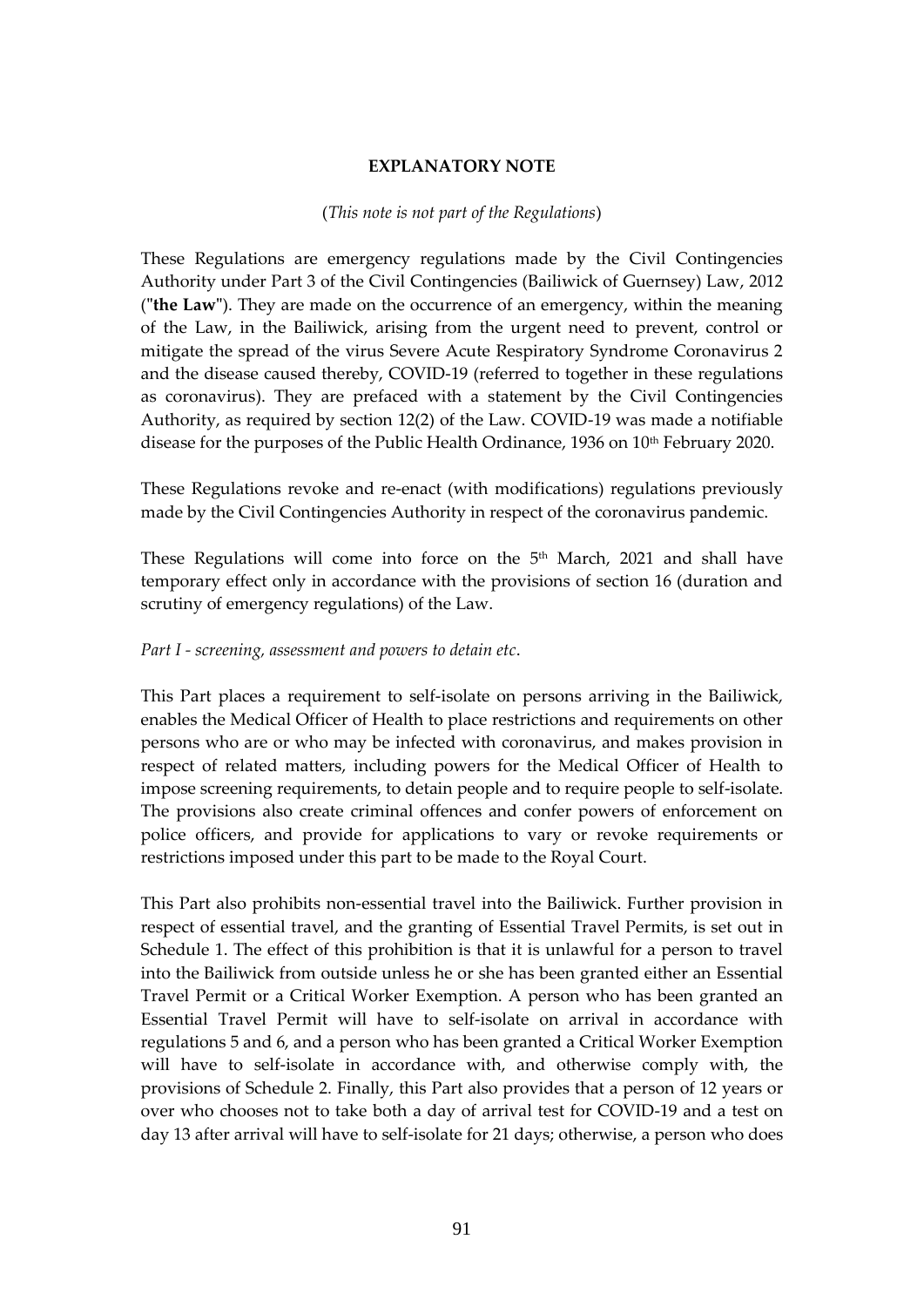undergo those tests is required to self-isolate until receipt of a negative result for the day 13 test. A child under 12 has to self-isolate for 14 days after arrival.

# *Part II - control of premises, gatherings etc., and movement of persons*

This Part enables the Civil Contingencies Authority to impose restrictions in relation to licensed (and other non-residential) premises, and empower the Committee to impose restrictions in relation to events, gatherings and meetings, and the movement of people outside their homes. The regulations in this Part also create criminal offences, and confer powers of enforcement on police officers. The Authority must consult the Medical Officer of Health before exercising the powers under the regulations, and in addition must consult Her Majesty's Procureur when issuing a direction imposing restrictions in relation to the movement of persons outside their homes; and when exercising powers in relation to premises in Alderney and Sark, the relevant Committees on those islands must also be consulted.

# *Parts III and IV - registration of deaths and still-births, and cremations in Guernsey*

These Parts temporarily modify procedures in relation to registration of deaths and still births in Guernsey and Sark and in Alderney (Part III) and in relation to cremations in Guernsey (Part IV). These amendments are to remove requirements for things to be done in person and to simplify procedures relating to registration of deaths and still-births and cremations during the current emergency situation.

The modifications in relation to registration of deaths and still-births are to remove requirements to make declarations of death in person, for a doctor signing a medical certificate of death to certify that he or she had attended the deceased during his or her last illness and to disapply requirements limiting the time a body is kept provided it is in the custody of the States of Guernsey (where the body is in Guernsey), the States of Alderney (where the body is in Alderney) or the relevant funeral director.

The modifications in relation to cremations are to remove the requirements for an application for cremation to be verified by being countersigned or by the applicant giving a declaration made on oath and for a confirmatory medical certificate to be given (Form C in the Cremation Ordinance, 1972).

# *Part V - the States of Deliberation and the Chief Pleas of Sark*

The regulations relating to the States of Deliberation provide that the Reform (Guernsey) Law, 1948 shall apply as if modified by the insertion of a new Article enabling the States of Deliberation to meet remotely. It also empowers the States' Assembly & Constitution Committee to make Rules of Procedure governing remote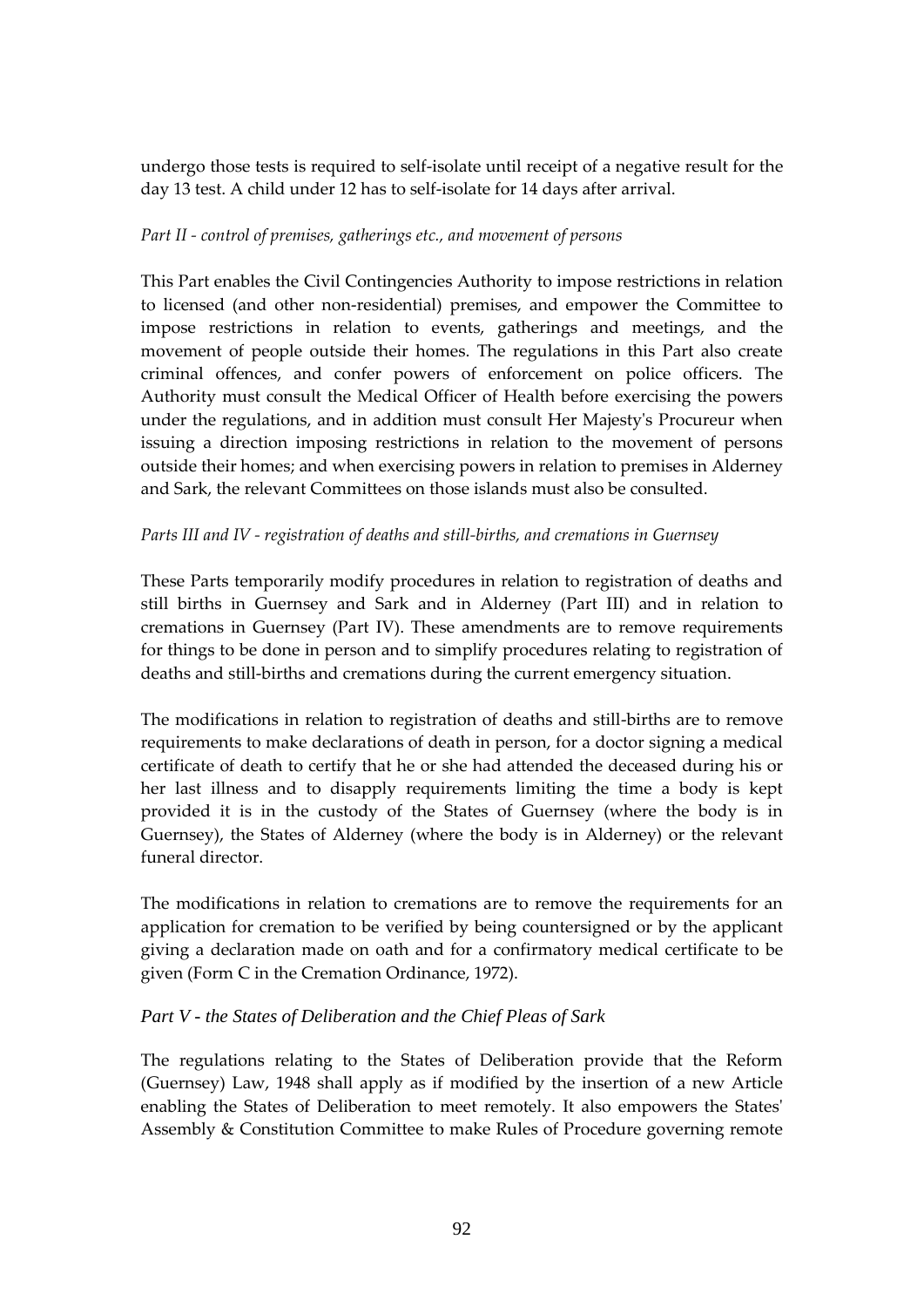meetings of the States held pursuant to the inserted Article. The regulations relating to the Chief Pleas of Sark temporarily modify the application of the Sark (Reform) Law, 2008 to allow Committees of the Chief Pleas to meet remotely.

## *Part VI - parochial meetings, etc.*

Part VI makes provision enabling parish business to be conducted despite the inability to hold parish meetings. For all normal parish business, including approval of the expenditure to be incurred by each parish, and the rates to be levied in order to meet that expenditure, decisions will be made by the Constables and Douzaine in respect of all matters, but after consultation with the Rector and Churchwardens where the decision concerns ecclesiastical matters. Notice of the matters to be determined and the proposed decision in each case will be published in La Gazette Officielle and further information and documents will be made available on a specified website; and ratepayers will be given an opportunity to make representations. Meetings of the Constables and Douzaine may be held remotely, in line with the provisions for States' Committees already agreed. The Constables and Douzaine must take into account of any representations received. Their decision must be notified to the ratepayers who will then have the opportunity to oppose the application to the Royal Court for confirmation of the decision in relation to the "remède", having given prior notification to the Greffe and the parish of their intention to object. Any necessary elections during the emergency period may be substituted by appointments by the Dean of the Douzaine, after consultation with the Rector and Churchwardens where appropriate. Such appointments will expire one month after the regulations cease to have effect when an election will need to be held in order to fill any vacancy in the normal way.

# *Part VII - schools*

Part VII empowers the Medical Officer of Health to exercise her powers to require schools to take measures to prevent the spread of infection in Sark, and provide, for the avoidance of doubt, that such measures may include the immediate closure of any school.

# *Part VIII – miscellaneous and final*

Schedule 3 to these Regulations, which is given effect by regulation 36, sets out the modifications to be made to mental health legislation having effect in the Bailiwick. Paragraph 4 modifies the Mental Health (Bailiwick of Guernsey) Law, 2010 to permit an approved medical practitioner (rather than only a second opinion approved doctor) to provide a certificate for the purposes of section 56 where the practitioner is of the opinion that is not reasonably practicable or would involve unreasonable